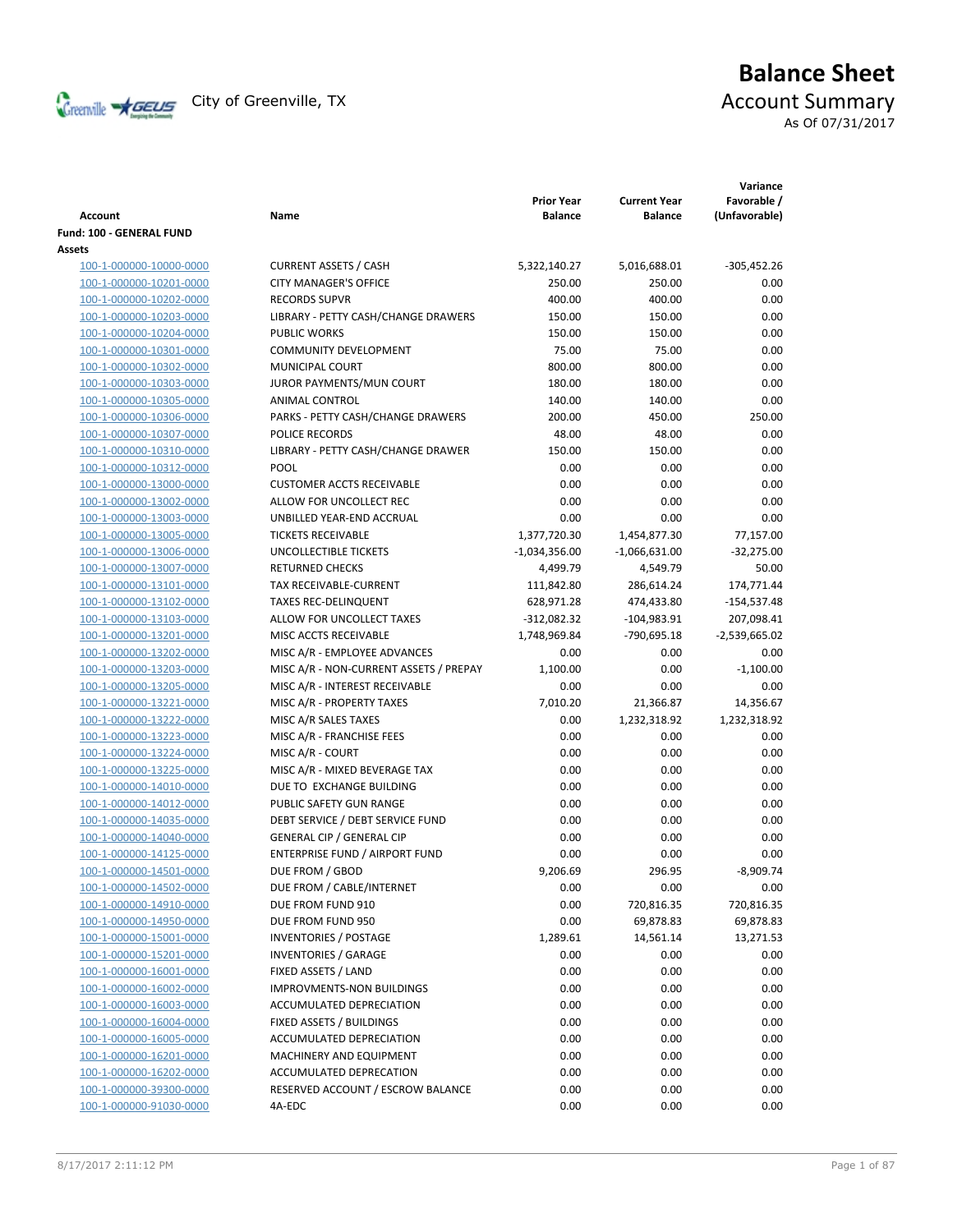### **Balance Sheet As Of 07/31/2017 As Of 07/31/2017**

**Variance**

|                         |                                             | <b>Prior Year</b> | <b>Current Year</b> | vanance<br>Favorable / |
|-------------------------|---------------------------------------------|-------------------|---------------------|------------------------|
| <b>Account</b>          | Name                                        | <b>Balance</b>    | <b>Balance</b>      | (Unfavorable)          |
| 100-1-000000-91410-0000 | <b>INVENTORY / MATERIALS &amp; SUPPLIES</b> | 0.00              | 0.00                | 0.00                   |
| 100-1-000000-91410-0700 | <b>INVENTORY / PAPER STOCK</b>              | 0.00              | 0.00                | 0.00                   |
| 100-1-000000-91430-0000 | NON-CURRENT ASSETS / PREPAYMENTS            | 0.00              | 0.00                | 0.00                   |
|                         | <b>Total Assets:</b>                        | 7,868,855.46      | 7,336,885.11        | -531,970.35            |
| Liability               |                                             |                   |                     |                        |
| 100-1-000000-20101-0000 | <b>ACCOUNTS PAYABLE</b>                     | $-750.00$         | $-16,747.33$        | 15,997.33              |
| 100-1-000000-20102-0000 | <b>CREDIT CARD PAYABLE</b>                  | 0.00              | 0.00                | 0.00                   |
| 100-1-000000-20103-0000 | ACCRUED ACCOUNTS PAYABLE                    | 11,560.60         | 29,682.60           | $-18,122.00$           |
| 100-1-000000-20114-0000 | <b>INVESTMENT ADVISORY FEES</b>             | 0.00              | 0.00                | 0.00                   |
| 100-1-000000-20115-0000 | PD EMP COMMISSION                           | 789.95            | 64.53               | 725.42                 |
| 100-1-000000-20116-0000 | POLICE DONATIONS                            | 15,201.77         | 22,301.53           | $-7,099.76$            |
| 100-1-000000-20117-0000 | <b>FIRE DONATIONS</b>                       | 10,512.12         | 13,058.42           | $-2,546.30$            |
| 100-1-000000-20118-0000 | <b>COMBAT CHALLENGE</b>                     | 6,361.27          | 804.06              | 5,557.21               |
| 100-1-000000-20119-0000 | <b>CEMETERIES DONATIONS</b>                 | 61.79             | 61.79               | 0.00                   |
| 100-1-000000-20120-0000 | <b>LIBRARY DONATIONS</b>                    | 13,695.08         | 12,900.02           | 795.06                 |
| 100-1-000000-20121-0000 | ANIMAL SHELTER DONATIONS                    | 1,095.85          | 640.85              | 455.00                 |
| 100-1-000000-20122-0000 | PARKS DONATIONS                             | 2,000.00          | 281.03              | 1.718.97               |
| 100-1-000000-20125-0000 | SALES TAX PAYABLE / IN THE CITY             | 10.64             | 11.55               | $-0.91$                |
| 100-1-000000-20127-0000 | STATE COURT COST/FEE PAYB                   | 24,408.31         | 32,297.32           | $-7,889.01$            |
| 100-1-000000-20128-0000 | SEATBELT&CHILD RESTRAINT                    | 6,188.74          | 7,643.14            | $-1,454.40$            |
| 100-1-000000-20129-0000 | MUNICIPAL COURT CLEARING                    | 92.00             | 1,104.00            | $-1,012.00$            |
| 100-1-000000-20130-0000 | <b>3RD PARTY FTA FEE PAYABLE</b>            | 228.54            | 72.80               | 155.74                 |
| 100-1-000000-20131-0000 | REFUNDS / OVERPAYMENTS                      | $-100.00$         | $-122.70$           | 22.70                  |
| 100-1-000000-20132-0000 | <b>COURT COLL AGENCY FEES</b>               | 634.65            | 1,046.77            | $-412.12$              |
| 100-1-000000-20136-0000 | ATTORNEY COLLECTION FEES                    | 0.00              | 0.00                | 0.00                   |
| 100-1-000000-20137-0000 | PLAT FILING FEES PAYABLE                    | 18,937.74         | 22,674.74           | $-3,737.00$            |
| 100-1-000000-20138-0000 | COMMUNITY DEV TRUST ACCT                    | 1,883.50          | 2,033.50            | $-150.00$              |
| 100-1-000000-20139-0000 | RETAINAGES PAYABLE                          | 0.00              | 0.00                | 0.00                   |
| 100-1-000000-20141-0000 | <b>TELEPHONE CLEARING</b>                   | 26,105.73         | 6,587.60            | 19,518.13              |
|                         | POLICE PROPERTY ROOM CLEARING               | 10,775.99         | 10,775.99           | 0.00                   |
| 100-1-000000-20143-0000 |                                             | 149.12            |                     |                        |
| 100-1-000000-20146-0000 | MAIN ST / FARMERS MRKT RESALE               |                   | 164.12              | $-15.00$               |
| 100-1-000000-20155-0000 | MAIN STREET - DONATIONS                     | 315.97            | 1,520.52            | $-1,204.55$            |
| 100-1-000000-20160-0000 | UNAPPLIED CREDIT                            | 0.00              | 0.00                | 0.00                   |
| 100-1-000000-20201-0000 | <b>DEFERRED REVENUE</b>                     | 0.00              | 0.00                | 0.00                   |
| 100-1-000000-20203-0000 | DEFERRED TAX REVENUE                        | 417,262.56        | 644,594.93          | $-227,332.37$          |
| 100-1-000000-20204-0000 | DEFERRED TICKET REVENUE                     | 286,137.30        | 323,539.30          | $-37,402.00$           |
| 100-1-000000-21040-0000 | DUE TO / GENERAL CIP FUND                   | 0.00              | 0.00                | 0.00                   |
| 100-1-000000-21201-0000 | DUE TO / CENTRAL SERVICE FUND               | 0.00              | 0.00                | 0.00                   |
| 100-1-000000-21401-0000 | DUE TO / ELECTRIC OPERATING FUND            | 0.00              | 0.00                | 0.00                   |
| 100-1-000000-21506-0000 | DUE TO / 4A-EDC                             | 1,838.13          | 1,940.22            | $-102.09$              |
| 100-1-000000-21507-0000 | DUE TO / BOARD OF DEVELOPMENT               | 115,549.82        | 0.00                | 115,549.82             |
| 100-1-000000-22001-0000 | SALARIES PAYABLE                            | 532,230.43        | 490,669.47          | 41,560.96              |
| 100-1-000000-23001-0000 | CAPITAL LEASE PAYABLE                       | 0.00              | 0.00                | 0.00                   |
| 100-1-000000-23101-0000 | CAPITAL LEASE PAYABLE                       | 0.00              | 0.00                | 0.00                   |
| 100-1-000000-24001-0000 | O/S CHECKS PAYABLE                          | 0.00              | 0.00                | 0.00                   |
| 100-1-000000-24004-0000 | INTEREST PAYABLE ON DEP                     | 0.00              | 0.00                | 0.00                   |
| 100-1-000000-24007-0000 | <b>BILLED DEPOSITS SUSPENSE</b>             | 0.00              | 0.00                | 0.00                   |
| 100-1-000000-24008-0000 | <b>CUSTOMER DEPOSITS / ANIMAL SHELTER</b>   | 0.00              | 0.00                | 0.00                   |
| 100-1-000000-24009-0000 | LIBRARY MEETING ROOM DEPOSITS               | 501.20            | 561.20              | $-60.00$               |
| 100-1-000000-24010-0000 | <b>CIVIC CENTER DEPOSITS</b>                | 0.00              | 0.00                | 0.00                   |
| 100-1-000000-24011-0000 | <b>AUDITORIUM DEPOSITS</b>                  | 0.00              | 0.00                | 0.00                   |
| 100-1-000000-26001-0000 | <b>COMPENSATED ABSENCES PAY</b>             | 0.00              | 0.00                | 0.00                   |
| 100-1-000000-29000-0000 | MISC LIABILITY - GREENVILLE ENERGY LLC      | 0.00              | 0.00                | 0.00                   |
| 100-1-000000-29001-0000 | RESALE                                      | 0.00              | 0.00                | 0.00                   |
| 100-1-000000-29300-0000 | <b>ENCUMBRANCE SUMMARY</b>                  | 0.00              | 0.00                | 0.00                   |
| 100-1-000000-29400-0000 | RESERVED ACCOUNT / ENCUMBRANCES             | 0.00              | 0.00                | 0.00                   |
| 100-1-000000-29400-0900 | RESERVED ACCOUNT / ENCUMBRANCES             | 0.00              | 0.00                | 0.00                   |
| 100-1-000000-92190-1202 | LABORATORY CLEARING                         | 0.00              | 0.00                | 0.00                   |
|                         |                                             |                   |                     |                        |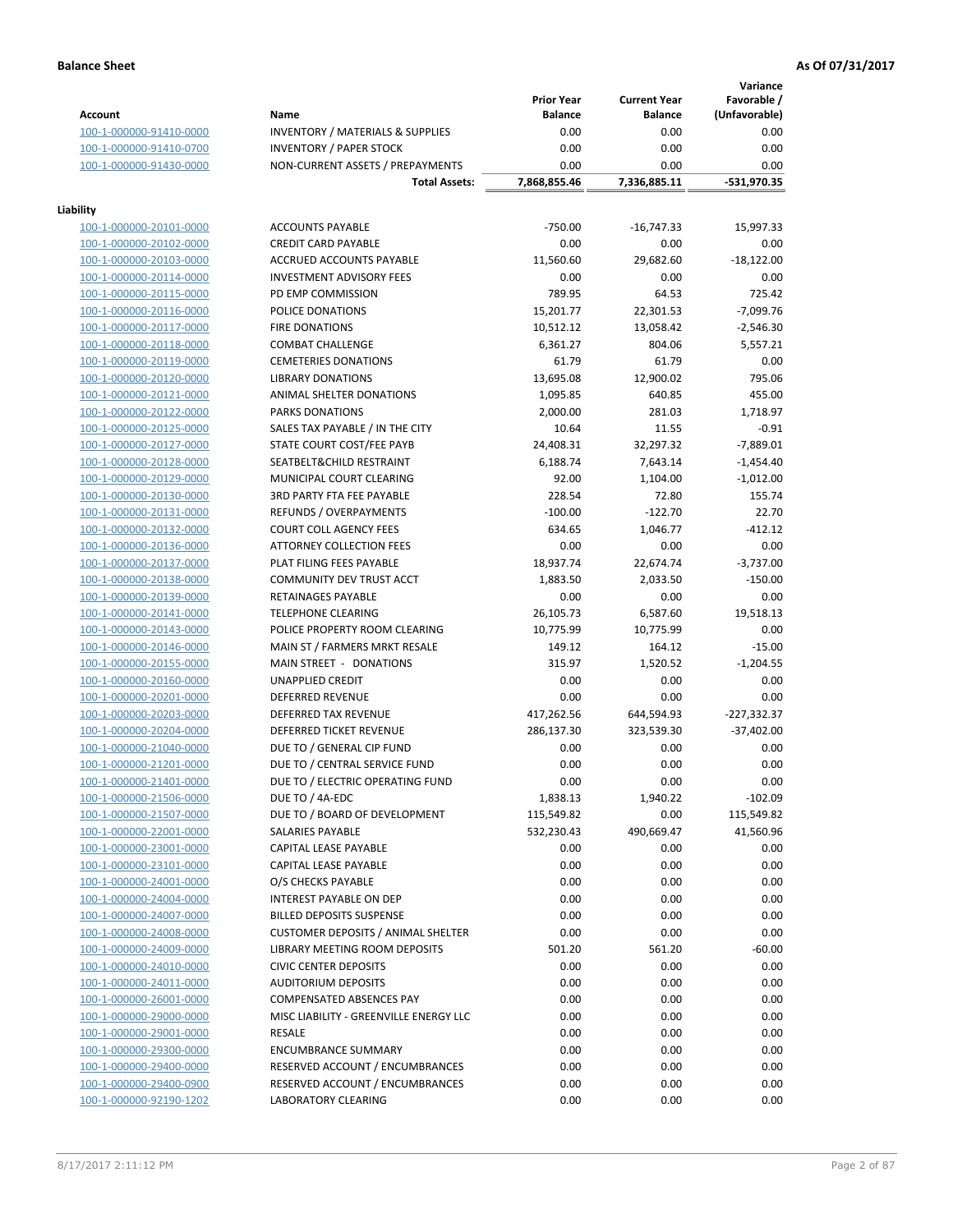### **Balance Sheet As Of 07/31/2017 As Of 07/31/2017**

| <b>Account</b>                 | Name                                                     | <b>Prior Year</b><br><b>Balance</b> | <b>Current Year</b><br><b>Balance</b> | Variance<br>Favorable /<br>(Unfavorable) |
|--------------------------------|----------------------------------------------------------|-------------------------------------|---------------------------------------|------------------------------------------|
| 100-1-000000-92191-0000        | <b>SPONSORS - PARKS</b>                                  | 0.00                                | 0.00                                  | 0.00                                     |
| 100-1-000000-92200-0000        | <b>MISCELLANEOUS LIABILITIES</b>                         | 0.00                                | 0.00                                  | 0.00                                     |
| 100-1-000000-92270-1600        | <b>CREDIT CARD FEES PAYABLE</b>                          | 0.00                                | 0.00                                  | 0.00                                     |
|                                | <b>Total Liability:</b>                                  | 1,503,678.80                        | 1,610,161.97                          | $-106,483.17$                            |
| Equity                         |                                                          |                                     |                                       |                                          |
| 100-1-000000-39000-0000        | UNRESERVED-FUND BALANCE                                  | 5,954,215.54                        | 6,245,857.42                          | 291,641.88                               |
|                                | <b>Total Beginning Equity:</b>                           | 5,954,215.54                        | 6,245,857.42                          | 291,641.88                               |
| <b>Total Revenue</b>           |                                                          | 18,870,000.01                       | 18,008,541.99                         | $-861,458.02$                            |
| <b>Total Expense</b>           |                                                          | 18,459,038.88                       | 18,527,676.18                         | $-68,637.30$                             |
| Revenues Over/(Under) Expenses |                                                          | 410.961.13                          | -519.134.19                           | -930,095.32                              |
|                                | <b>Total Equity and Current Surplus (Deficit):</b>       | 6,365,176.67                        | 5,726,723.23                          | $-638,453.44$                            |
|                                | Total Liabilities, Equity and Current Surplus (Deficit): | 7,868,855.47                        | 7,336,885.20                          | -531,970.27                              |
|                                | *** FUND 100 OUT OF BALANCE ***                          | $-0.01$                             | $-0.09$                               | -0.08                                    |

**\*\*\*Warning: Account Authorization is turned on. Please run the Unauthorized Account Listing Report to see if you are out of balance due to missing accounts \*\*\***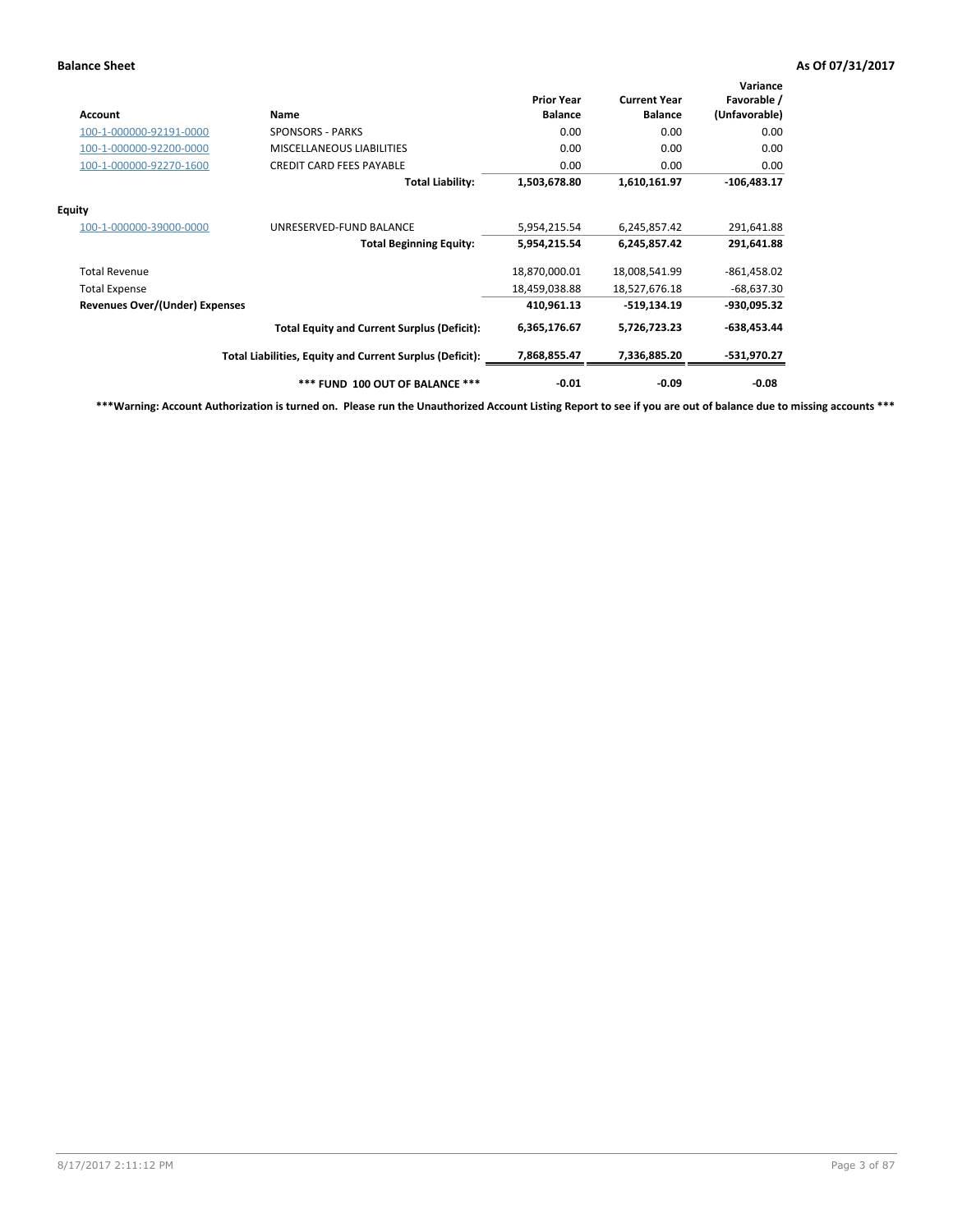| Account                                                   | <b>Name</b>                                              | <b>Prior Year</b><br><b>Balance</b> | <b>Current Year</b><br><b>Balance</b> | Variance<br>Favorable /<br>(Unfavorable) |
|-----------------------------------------------------------|----------------------------------------------------------|-------------------------------------|---------------------------------------|------------------------------------------|
| <b>Fund: 101 - MUNICIPAL COURT BUILDING SECURITY FEES</b> |                                                          |                                     |                                       |                                          |
| Assets                                                    |                                                          |                                     |                                       |                                          |
| 101-1-000000-10000-0000                                   | <b>CURRENT ASSETS / CASH</b>                             | 38,956.47                           | 47,995.10                             | 9,038.63                                 |
| 101-1-000000-13201-0000                                   | MISC ACCTS RECEIVABLE                                    | 0.00                                | 0.00                                  | 0.00                                     |
| 101-1-000000-13203-0000                                   | NON-CURRENT ASSETS / PREPAYMENTS                         | 0.00                                | 0.00                                  | 0.00                                     |
| 101-1-000000-13205-0000                                   | <b>INTEREST RECEIVABLE</b>                               | 0.00                                | 0.00                                  | 0.00                                     |
|                                                           | <b>Total Assets:</b>                                     | 38,956.47                           | 47,995.10                             | 9,038.63                                 |
| Liability                                                 |                                                          |                                     |                                       |                                          |
| 101-1-000000-20101-0000                                   | <b>ACCOUNTS PAYABLE</b>                                  | 0.00                                | 0.00                                  | 0.00                                     |
| 101-1-000000-20102-0000                                   | <b>CREDIT CARD PAYABLE</b>                               | 0.00                                | 0.00                                  | 0.00                                     |
| 101-1-000000-20103-0000                                   | <b>ACCRUED ACCOUNTS PAYABLE</b>                          | 0.00                                | 0.00                                  | 0.00                                     |
| 101-1-000000-29300-0000                                   | <b>ENCUMBRANCE SUMMARY</b>                               | 0.00                                | 0.00                                  | 0.00                                     |
| 101-1-000000-29400-0000                                   | RESERVED ACCOUNT / ENCUMBRANCES                          | 0.00                                | 0.00                                  | 0.00                                     |
|                                                           | <b>Total Liability:</b>                                  | 0.00                                | 0.00                                  | 0.00                                     |
| <b>Equity</b>                                             |                                                          |                                     |                                       |                                          |
| 101-1-000000-39000-0000                                   | UNRESERVED-FUND BALANCE                                  | 32,257.51                           | 40,094.13                             | 7,836.62                                 |
|                                                           | <b>Total Beginning Equity:</b>                           | 32,257.51                           | 40.094.13                             | 7,836.62                                 |
| <b>Total Revenue</b>                                      |                                                          | 6,742.32                            | 7,925.82                              | 1,183.50                                 |
| <b>Total Expense</b>                                      |                                                          | 43.36                               | 24.85                                 | 18.51                                    |
| Revenues Over/(Under) Expenses                            |                                                          | 6,698.96                            | 7,900.97                              | 1,202.01                                 |
|                                                           | <b>Total Equity and Current Surplus (Deficit):</b>       | 38,956.47                           | 47.995.10                             | 9,038.63                                 |
|                                                           | Total Liabilities, Equity and Current Surplus (Deficit): | 38,956.47                           | 47,995.10                             | 9,038.63                                 |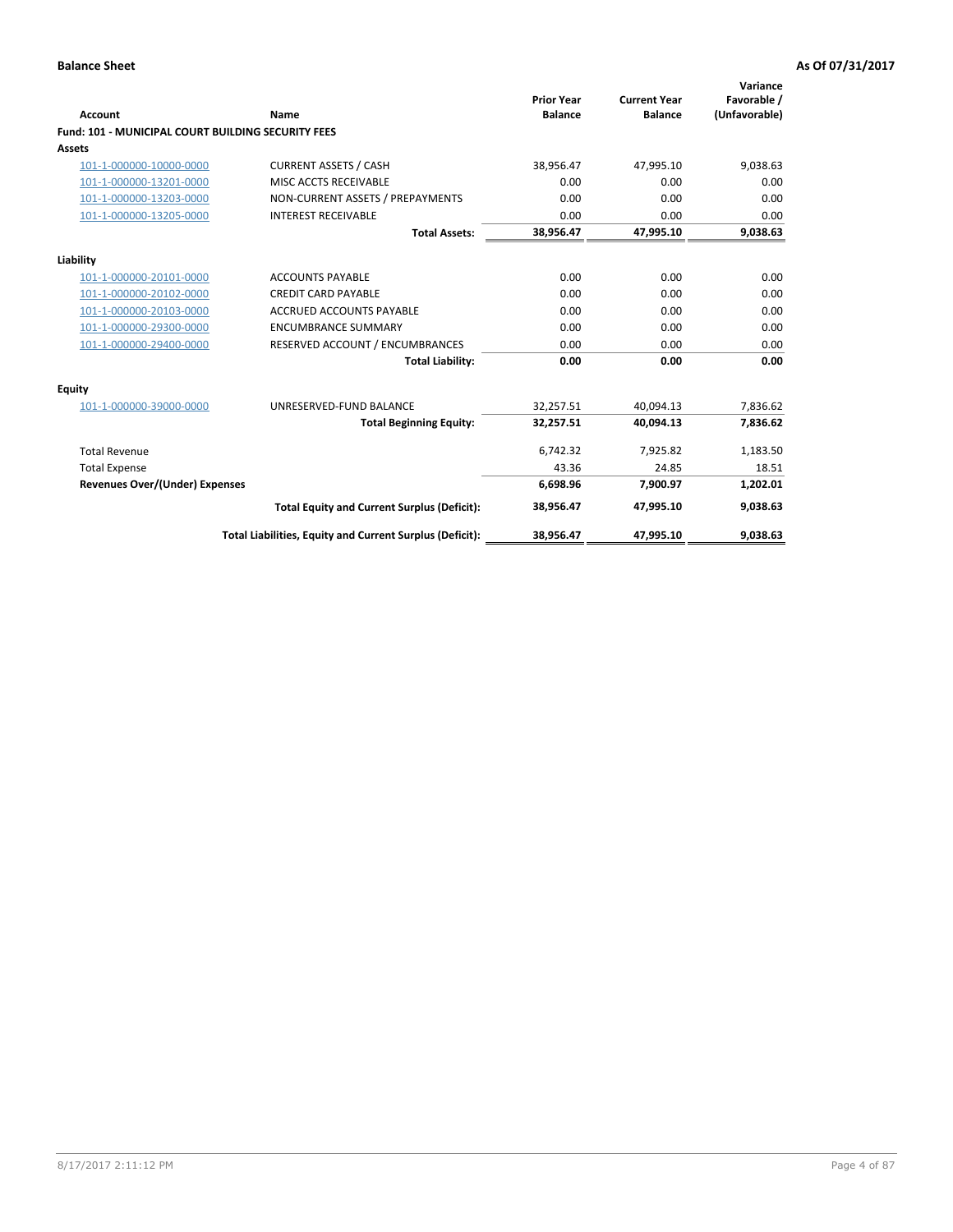| Account                                      | Name                                                     | <b>Prior Year</b><br><b>Balance</b> | <b>Current Year</b><br><b>Balance</b> | Variance<br>Favorable /<br>(Unfavorable) |
|----------------------------------------------|----------------------------------------------------------|-------------------------------------|---------------------------------------|------------------------------------------|
| <b>Fund: 102 - MUNICIPAL COURT TECH FUND</b> |                                                          |                                     |                                       |                                          |
| <b>Assets</b>                                |                                                          |                                     |                                       |                                          |
| 102-1-000000-10000-0000                      | <b>CURRENT ASSETS / CASH</b>                             | 9,005.66                            | 20,964.48                             | 11,958.82                                |
| 102-1-000000-13201-0000                      | MISC ACCTS RECEIVABLE                                    | 0.00                                | 0.00                                  | 0.00                                     |
|                                              | <b>Total Assets:</b>                                     | 9,005.66                            | 20,964.48                             | 11,958.82                                |
| Liability                                    |                                                          |                                     |                                       |                                          |
| 102-1-000000-20101-0000                      | <b>ACCOUNTS PAYABLE</b>                                  | 0.00                                | 0.00                                  | 0.00                                     |
| 102-1-000000-20102-0000                      | <b>CREDIT CARD PAYABLE</b>                               | 0.00                                | 0.00                                  | 0.00                                     |
| 102-1-000000-20103-0000                      | <b>ACCRUED ACCOUNTS PAYABLE</b>                          | 0.00                                | 0.00                                  | 0.00                                     |
| 102-1-000000-23001-0000                      | <b>CAPITAL LEASE PAYABLE</b>                             | 0.00                                | 0.00                                  | 0.00                                     |
| 102-1-000000-23101-0000                      | <b>CAPITAL LEASE PAYABLE</b>                             | 0.00                                | 0.00                                  | 0.00                                     |
| 102-1-000000-29300-0000                      | <b>ENCUMBRANCE SUMMARY</b>                               | 0.00                                | 0.00                                  | 0.00                                     |
| 102-1-000000-29400-0000                      | RESERVED ACCOUNT / ENCUMBRANCES                          | 0.00                                | 0.00                                  | 0.00                                     |
|                                              | <b>Total Liability:</b>                                  | 0.00                                | 0.00                                  | 0.00                                     |
| Equity                                       |                                                          |                                     |                                       |                                          |
| 102-1-000000-39000-0000                      | UNRESERVED-FUND BALANCE                                  | 6,761.69                            | 10,478.37                             | 3,716.68                                 |
|                                              | <b>Total Beginning Equity:</b>                           | 6,761.69                            | 10,478.37                             | 3,716.68                                 |
| <b>Total Revenue</b>                         |                                                          | 8,873.58                            | 10,494.50                             | 1,620.92                                 |
| <b>Total Expense</b>                         |                                                          | 6,629.61                            | 8.39                                  | 6,621.22                                 |
| <b>Revenues Over/(Under) Expenses</b>        |                                                          | 2,243.97                            | 10,486.11                             | 8,242.14                                 |
|                                              | <b>Total Equity and Current Surplus (Deficit):</b>       | 9,005.66                            | 20,964.48                             | 11,958.82                                |
|                                              | Total Liabilities, Equity and Current Surplus (Deficit): | 9,005.66                            | 20,964.48                             | 11,958.82                                |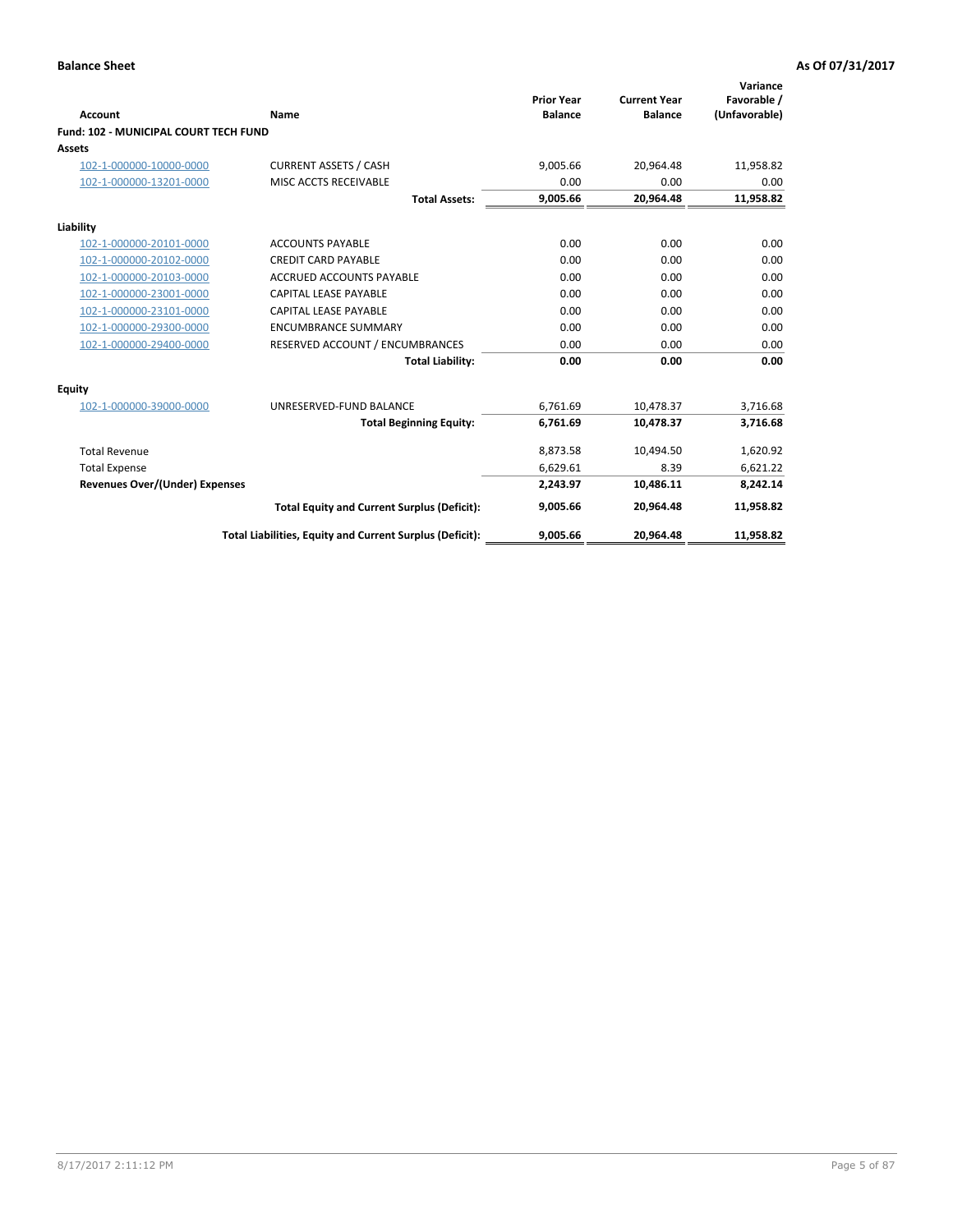| Account                                              | Name                                                     | <b>Prior Year</b><br><b>Balance</b> | <b>Current Year</b><br><b>Balance</b> | Variance<br>Favorable /<br>(Unfavorable) |
|------------------------------------------------------|----------------------------------------------------------|-------------------------------------|---------------------------------------|------------------------------------------|
| <b>Fund: 103 - MUNICIPAL COURT CHILD SAFETY FUND</b> |                                                          |                                     |                                       |                                          |
| <b>Assets</b>                                        |                                                          |                                     |                                       |                                          |
| 103-1-000000-10000-0000                              | <b>CURRENT ASSETS / CASH</b>                             | 9,605.13                            | 11,466.24                             | 1,861.11                                 |
| 103-1-000000-13201-0000                              | MISC ACCTS RECEIVABLE                                    | 0.00                                | 0.00                                  | 0.00                                     |
| 103-1-000000-13203-0000                              | NON-CURRENT ASSETS / PREPAYMENTS                         | 0.00                                | 0.00                                  | 0.00                                     |
| 103-1-000000-13205-0000                              | <b>INTEREST RECEIVABLE</b>                               | 0.00                                | 0.00                                  | 0.00                                     |
|                                                      | <b>Total Assets:</b>                                     | 9,605.13                            | 11,466.24                             | 1,861.11                                 |
| Liability                                            |                                                          |                                     |                                       |                                          |
| 103-1-000000-20101-0000                              | <b>ACCOUNTS PAYABLE</b>                                  | 0.00                                | 0.00                                  | 0.00                                     |
| 103-1-000000-20103-0000                              | <b>ACCRUED ACCOUNTS PAYABLE</b>                          | 0.00                                | 0.00                                  | 0.00                                     |
|                                                      | <b>Total Liability:</b>                                  | 0.00                                | 0.00                                  | 0.00                                     |
| <b>Equity</b>                                        |                                                          |                                     |                                       |                                          |
| 103-1-000000-39000-0000                              | UNRESERVED-FUND BALANCE                                  | 6,984.63                            | 9,909.90                              | 2,925.27                                 |
|                                                      | <b>Total Beginning Equity:</b>                           | 6,984.63                            | 9.909.90                              | 2,925.27                                 |
| <b>Total Revenue</b>                                 |                                                          | 22,769.50                           | 21,200.72                             | $-1,568.78$                              |
| <b>Total Expense</b>                                 |                                                          | 20,149.00                           | 19,644.38                             | 504.62                                   |
| Revenues Over/(Under) Expenses                       |                                                          | 2,620.50                            | 1.556.34                              | $-1,064.16$                              |
|                                                      | <b>Total Equity and Current Surplus (Deficit):</b>       | 9,605.13                            | 11,466.24                             | 1,861.11                                 |
|                                                      | Total Liabilities, Equity and Current Surplus (Deficit): | 9,605.13                            | 11,466.24                             | 1,861.11                                 |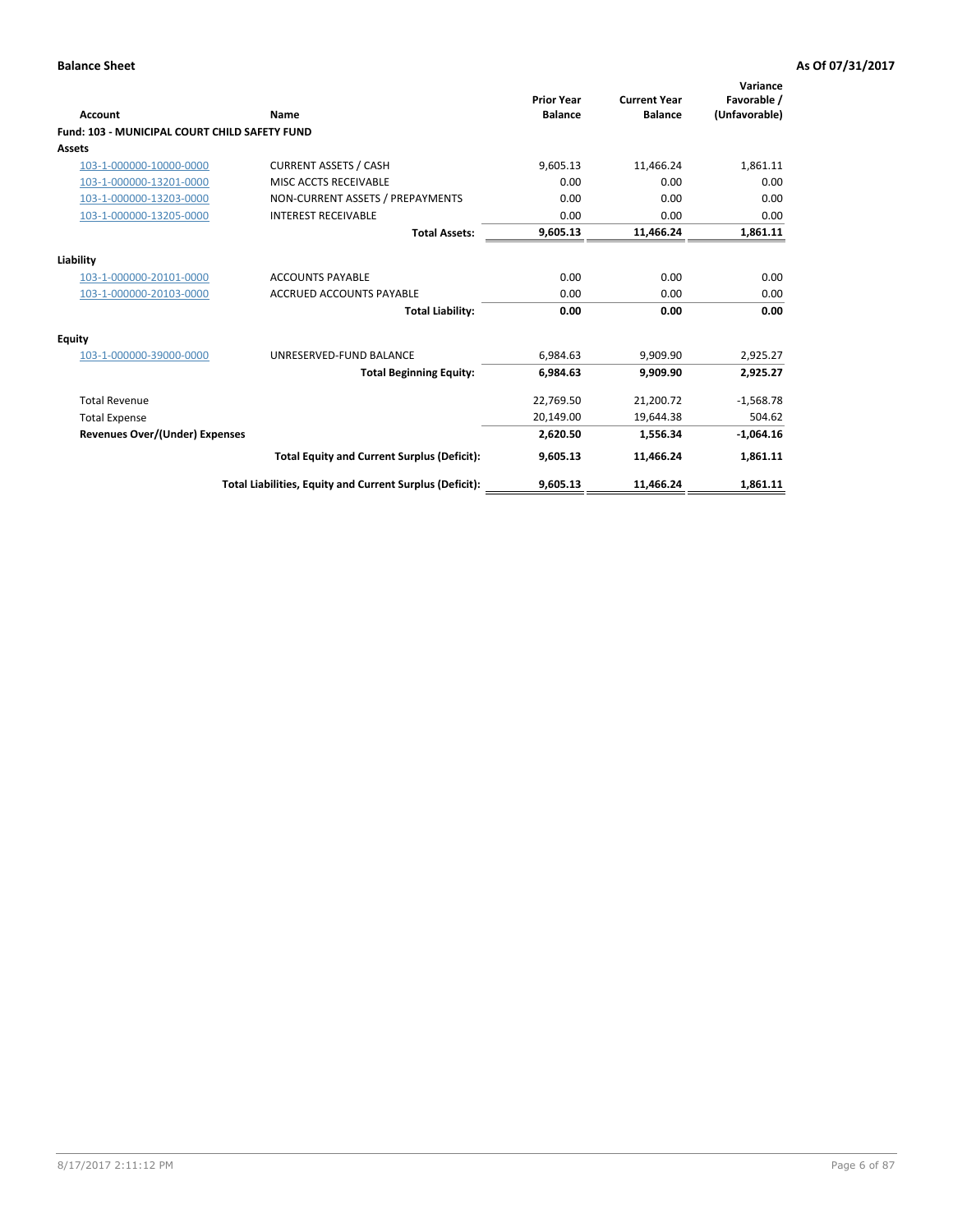|                                           |                                                          | <b>Prior Year</b> | <b>Current Year</b> | Variance<br>Favorable / |
|-------------------------------------------|----------------------------------------------------------|-------------------|---------------------|-------------------------|
| <b>Account</b>                            | Name                                                     | <b>Balance</b>    | <b>Balance</b>      | (Unfavorable)           |
| <b>Fund: 110 - EXCHANGE BUILDING FUND</b> |                                                          |                   |                     |                         |
| Assets                                    |                                                          |                   |                     |                         |
| 110-1-000000-10000-0000                   | <b>CURRENT ASSETS / CASH</b>                             | -471,051.65       | -533,344.53         | $-62,292.88$            |
| 110-1-000000-13201-0000                   | MISC ACCTS RECEIVABLE                                    | 0.00              | 0.00                | 0.00                    |
| 110-1-000000-13203-0000                   | NON-CURRENT ASSETS / PREPAYMENTS                         | 0.00              | 0.00                | 0.00                    |
| 110-1-000000-13205-0000                   | <b>INTEREST RECEIVABLE</b>                               | 0.00              | 0.00                | 0.00                    |
| 110-1-000000-14100-0000                   | DUE FROM FUND 100                                        | 0.00              | 0.00                | 0.00                    |
| 110-1-000000-16001-0000                   | FIXED ASSETS / LAND                                      | 0.00              | 0.00                | 0.00                    |
| 110-1-000000-16002-0000                   | <b>IMPROVMENTS-NON BUILDINGS</b>                         | 0.00              | 0.00                | 0.00                    |
| 110-1-000000-16003-0000                   | <b>ACCUMULATED DEPRECIATION</b>                          | 0.00              | 0.00                | 0.00                    |
| 110-1-000000-16004-0000                   | FIXED ASSETS / BUILDINGS                                 | 0.00              | 0.00                | 0.00                    |
| 110-1-000000-16005-0000                   | ACCUMULATED DEPRECIATION                                 | 0.00              | 0.00                | 0.00                    |
| 110-1-000000-16201-0000                   | <b>MACHINERY AND EQUIPMENT</b>                           | 0.00              | 0.00                | 0.00                    |
| 110-1-000000-16202-0000                   | ACCUMULATED DEPRECATION                                  | 0.00              | 0.00                | 0.00                    |
| 110-1-000000-16301-0000                   | FIXED ASSETS / C W I P                                   | 0.00              | 0.00                | 0.00                    |
|                                           | <b>Total Assets:</b>                                     | -471,051.65       | $-533,344.53$       | $-62,292.88$            |
| Liability                                 |                                                          |                   |                     |                         |
| 110-1-000000-20101-0000                   | <b>ACCOUNTS PAYABLE</b>                                  | 0.00              | 0.00                | 0.00                    |
| 110-1-000000-20102-0000                   | <b>CREDIT CARD PAYABLE</b>                               | 0.00              | 0.00                | 0.00                    |
| 110-1-000000-20103-0000                   | <b>ACCRUED ACCOUNTS PAYABLE</b>                          | 0.00              | 0.00                | 0.00                    |
| 110-1-000000-20109-0000                   | <b>MISCELLANEOUS LIABILITIES</b>                         | 0.00              | 0.00                | 0.00                    |
| 110-1-000000-20110-0000                   | <b>REVENUE BONDS PAYABLE</b>                             | 0.00              | 0.00                | 0.00                    |
| 110-1-000000-20112-0000                   | <b>ACCRUED INTEREST PAYABLE</b>                          | 0.00              | 0.00                | 0.00                    |
| 110-1-000000-20141-0000                   | <b>TELEPHONE CLEARING</b>                                | 0.00              | 0.00                | 0.00                    |
| 110-1-000000-20160-0000                   | <b>UNAPPLIED CREDIT</b>                                  | 0.00              | 0.00                | 0.00                    |
| 110-1-000000-20201-0000                   | <b>DEFERRED REVENUE</b>                                  | 0.00              | 0.00                | 0.00                    |
| 110-1-000000-21001-0000                   | <b>GENERAL FUND / GENERAL FUND</b>                       | 0.00              | 0.00                | 0.00                    |
| 110-1-000000-22001-0000                   | SALARIES PAYABLE                                         | 1,025.56          | 0.00                | 1,025.56                |
| 110-1-000000-22002-0000                   | VACATION/SICK PAYABLE                                    | 0.00              | 0.00                | 0.00                    |
| 110-1-000000-26001-0000                   | <b>OBLIG FOR COMP ABSENCES</b>                           | 0.00              | 0.00                | 0.00                    |
| 110-1-000000-26102-0000                   | REVENUE BONDS PAYABLE                                    | 0.00              | 0.00                | 0.00                    |
| 110-1-000000-27001-0000                   | <b>CONTRIBUTED CAPITAL</b>                               | 0.00              | 0.00                | 0.00                    |
| 110-1-000000-29300-0000                   | <b>ENCUMBRANCE SUMMARY</b>                               | 0.00              | 0.00                | 0.00                    |
| 110-1-000000-29400-0100                   | RESERVED ACCOUNT / ENCUMBRANCES                          | 0.00              | 0.00                | 0.00                    |
|                                           | <b>Total Liability:</b>                                  | 1,025.56          | 0.00                | 1,025.56                |
|                                           |                                                          |                   |                     |                         |
| Equity                                    |                                                          |                   |                     |                         |
| 110-1-000000-39000-0000                   | UNRESERVED-FUND BALANCE                                  | 0.00              | 0.00                | 0.00                    |
| <u>110-1-000000-39100-0000</u>            | UNRESERVED-RET. EARNINGS                                 | -202,154.21       | -533,357.14         | -331,202.93             |
|                                           | <b>Total Beginning Equity:</b>                           | -202,154.21       | -533,357.14         | -331,202.93             |
| <b>Total Revenue</b>                      |                                                          | 95,539.76         | 12.61               | $-95,527.15$            |
| <b>Total Expense</b>                      |                                                          | 365,462.76        | 0.00                | 365,462.76              |
| <b>Revenues Over/(Under) Expenses</b>     |                                                          | -269,923.00       | 12.61               | 269,935.61              |
|                                           | <b>Total Equity and Current Surplus (Deficit):</b>       | -472,077.21       | -533,344.53         | -61,267.32              |
|                                           | Total Liabilities, Equity and Current Surplus (Deficit): | -471,051.65       | -533,344.53         | -62,292.88              |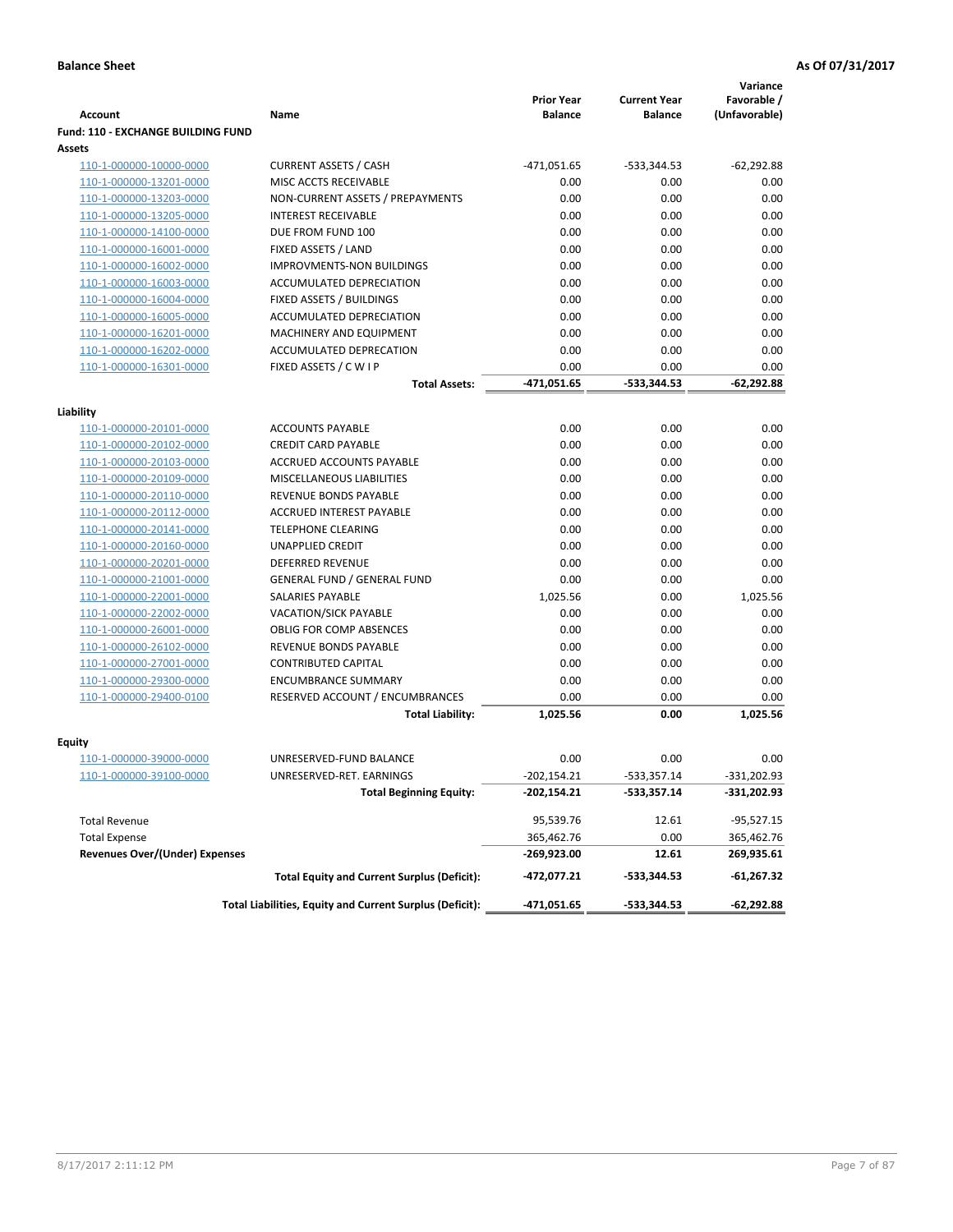| <b>Account</b>                                | Name                                                     | <b>Prior Year</b><br><b>Balance</b> | <b>Current Year</b><br><b>Balance</b> | Variance<br>Favorable /<br>(Unfavorable) |
|-----------------------------------------------|----------------------------------------------------------|-------------------------------------|---------------------------------------|------------------------------------------|
| <b>Fund: 111 - RECREATION ACTIVITIES FUND</b> |                                                          |                                     |                                       |                                          |
| Assets                                        |                                                          |                                     |                                       |                                          |
| 111-1-000000-10000-0000                       | <b>CURRENT ASSETS / CASH</b>                             | $-20,253.48$                        | $-23,672.46$                          | $-3,418.98$                              |
| 111-1-000000-10313-0000                       | <b>CHANGE DRAWER - PARK CONCESSIONS</b>                  | 250.00                              | 0.00                                  | $-250.00$                                |
| 111-1-000000-13201-0000                       | MISC ACCTS RECEIVABLE                                    | 0.00                                | 0.00                                  | 0.00                                     |
| 111-1-000000-13205-0000                       | <b>INTEREST RECEIVABLE</b>                               | 0.00                                | 0.00                                  | 0.00                                     |
|                                               | <b>Total Assets:</b>                                     | $-20,003.48$                        | $-23,672.46$                          | $-3,668.98$                              |
| Liability                                     |                                                          |                                     |                                       |                                          |
| 111-1-000000-20101-0000                       | <b>ACCOUNTS PAYABLE</b>                                  | 0.00                                | 0.00                                  | 0.00                                     |
| 111-1-000000-20102-0000                       | <b>CREDIT CARD PAYABLE</b>                               | 0.00                                | 0.00                                  | 0.00                                     |
| 111-1-000000-20103-0000                       | <b>ACCRUED ACCOUNTS PAYABLE</b>                          | 0.00                                | 0.00                                  | 0.00                                     |
| 111-1-000000-20125-0000                       | SALES TAX PAYABLE / IN THE CITY                          | 0.00                                | 0.00                                  | 0.00                                     |
| 111-1-000000-20160-0000                       | <b>UNAPPLIED CREDIT</b>                                  | 0.00                                | 0.00                                  | 0.00                                     |
| 111-1-000000-20201-0000                       | <b>DEFERRED REVENUE</b>                                  | 0.00                                | 0.00                                  | 0.00                                     |
| 111-1-000000-22001-0000                       | <b>SALARIES PAYABLE</b>                                  | 55.94                               | 0.00                                  | 55.94                                    |
| 111-1-000000-29300-0000                       | <b>ENCUMBRANCE SUMMARY</b>                               | 0.00                                | 0.00                                  | 0.00                                     |
| 111-1-000000-29400-0100                       | RESERVED ACCOUNT / ENCUMBRANCES                          | 0.00                                | 0.00                                  | 0.00                                     |
|                                               | <b>Total Liability:</b>                                  | 55.94                               | 0.00                                  | 55.94                                    |
| Equity                                        |                                                          |                                     |                                       |                                          |
| 111-1-000000-39000-0000                       | UNRESERVED-FUND BALANCE                                  | $-14,042.32$                        | $-21,137.22$                          | $-7,094.90$                              |
| 111-1-000000-39100-0000                       | UNRESERVED-RET. EARNINGS                                 | 0.00                                | 0.00                                  | 0.00                                     |
|                                               | <b>Total Beginning Equity:</b>                           | $-14,042.32$                        | $-21,137.22$                          | $-7,094.90$                              |
| <b>Total Revenue</b>                          |                                                          | 109,549.53                          | 171,414.28                            | 61,864.75                                |
| <b>Total Expense</b>                          |                                                          | 115,566.63                          | 173,949.52                            | $-58,382.89$                             |
| <b>Revenues Over/(Under) Expenses</b>         |                                                          | $-6,017.10$                         | $-2,535.24$                           | 3,481.86                                 |
|                                               | <b>Total Equity and Current Surplus (Deficit):</b>       | $-20,059.42$                        | $-23,672.46$                          | $-3,613.04$                              |
|                                               | Total Liabilities, Equity and Current Surplus (Deficit): | $-20,003.48$                        | $-23,672.46$                          | $-3,668.98$                              |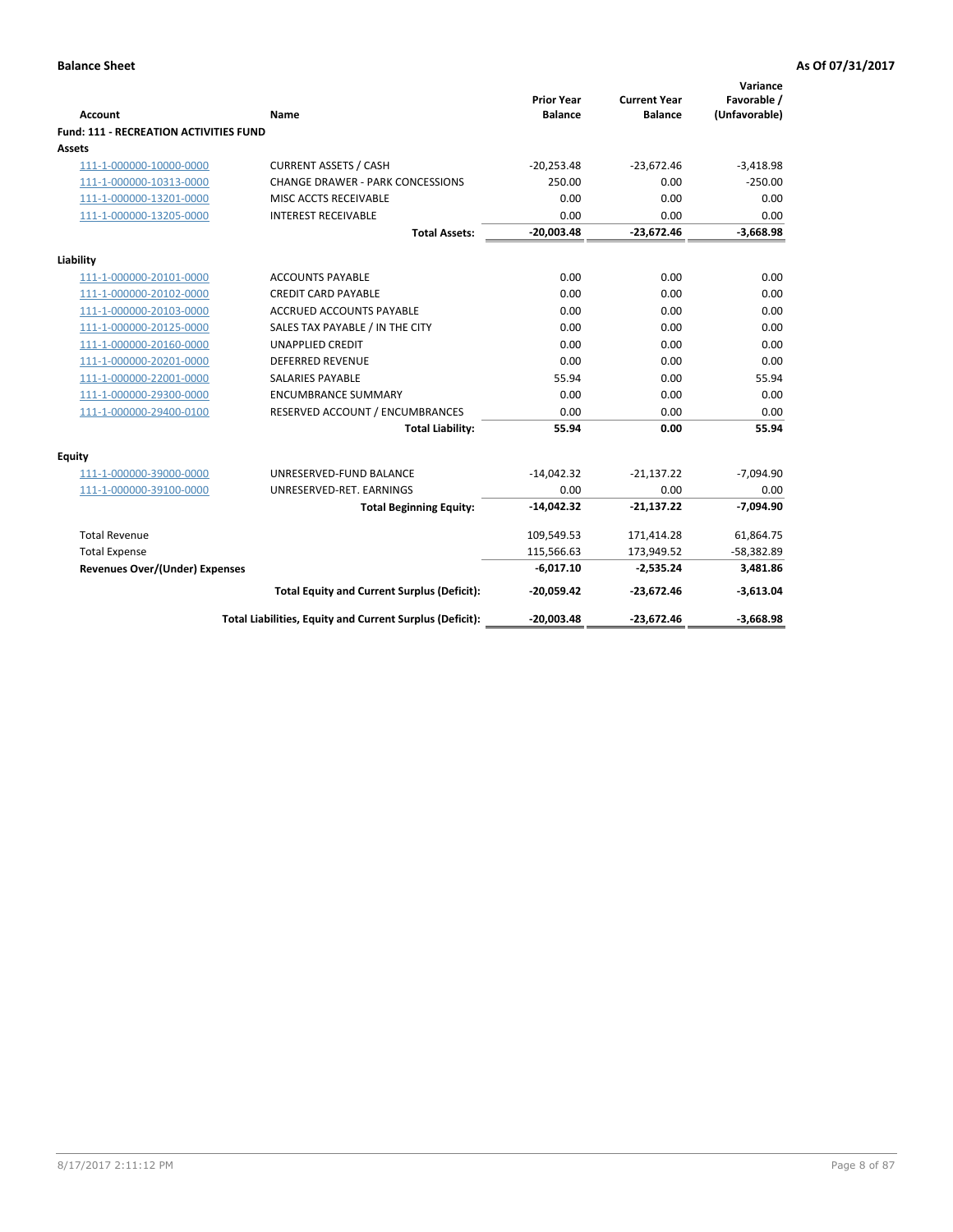|                                       |                                                          |                                     |                                       | Variance                     |
|---------------------------------------|----------------------------------------------------------|-------------------------------------|---------------------------------------|------------------------------|
| <b>Account</b>                        | Name                                                     | <b>Prior Year</b><br><b>Balance</b> | <b>Current Year</b><br><b>Balance</b> | Favorable /<br>(Unfavorable) |
| Fund: 112 - GUN RANGE FUND            |                                                          |                                     |                                       |                              |
| <b>Assets</b>                         |                                                          |                                     |                                       |                              |
| 112-1-000000-10000-0000               | <b>CURRENT ASSETS / CASH</b>                             | 25,999.65                           | 29,310.29                             | 3,310.64                     |
| 112-1-000000-13201-0000               | MISC ACCTS RECEIVABLE                                    | 0.00                                | 0.00                                  | 0.00                         |
|                                       | <b>Total Assets:</b>                                     | 25,999.65                           | 29,310.29                             | 3,310.64                     |
| Liability                             |                                                          |                                     |                                       |                              |
| 112-1-000000-20101-0000               | <b>ACCOUNTS PAYABLE</b>                                  | 0.00                                | 0.00                                  | 0.00                         |
| 112-1-000000-20103-0000               | <b>ACCRUED ACCOUNTS PAYABLE</b>                          | 0.00                                | 0.00                                  | 0.00                         |
| 112-1-000000-20160-0000               | <b>UNAPPLIED CREDIT</b>                                  | 0.00                                | 0.00                                  | 0.00                         |
| 112-1-000000-21001-0000               | <b>GENERAL FUND / GENERAL FUND</b>                       | 0.00                                | 0.00                                  | 0.00                         |
| 112-1-000000-29300-0000               | <b>ENCUMBRANCE SUMMARY</b>                               | 0.00                                | 0.00                                  | 0.00                         |
| 112-1-000000-29400-0100               | RESERVED ACCOUNT / ENCUMBRANCES                          | 0.00                                | 0.00                                  | 0.00                         |
|                                       | <b>Total Liability:</b>                                  | 0.00                                | 0.00                                  | 0.00                         |
| <b>Equity</b>                         |                                                          |                                     |                                       |                              |
| 112-1-000000-39000-0000               | UNRESERVED-FUND BALANCE                                  | 22,713.63                           | 26,256.56                             | 3,542.93                     |
| 112-1-000000-39100-0000               | UNRESERVED-RET. EARNINGS                                 | 0.00                                | 0.00                                  | 0.00                         |
|                                       | <b>Total Beginning Equity:</b>                           | 22,713.63                           | 26,256.56                             | 3,542.93                     |
| <b>Total Revenue</b>                  |                                                          | 4,014.98                            | 3,689.32                              | $-325.66$                    |
| <b>Total Expense</b>                  |                                                          | 728.96                              | 635.59                                | 93.37                        |
| <b>Revenues Over/(Under) Expenses</b> |                                                          | 3,286.02                            | 3,053.73                              | $-232.29$                    |
|                                       | <b>Total Equity and Current Surplus (Deficit):</b>       | 25,999.65                           | 29,310.29                             | 3,310.64                     |
|                                       | Total Liabilities, Equity and Current Surplus (Deficit): | 25,999.65                           | 29,310.29                             | 3,310.64                     |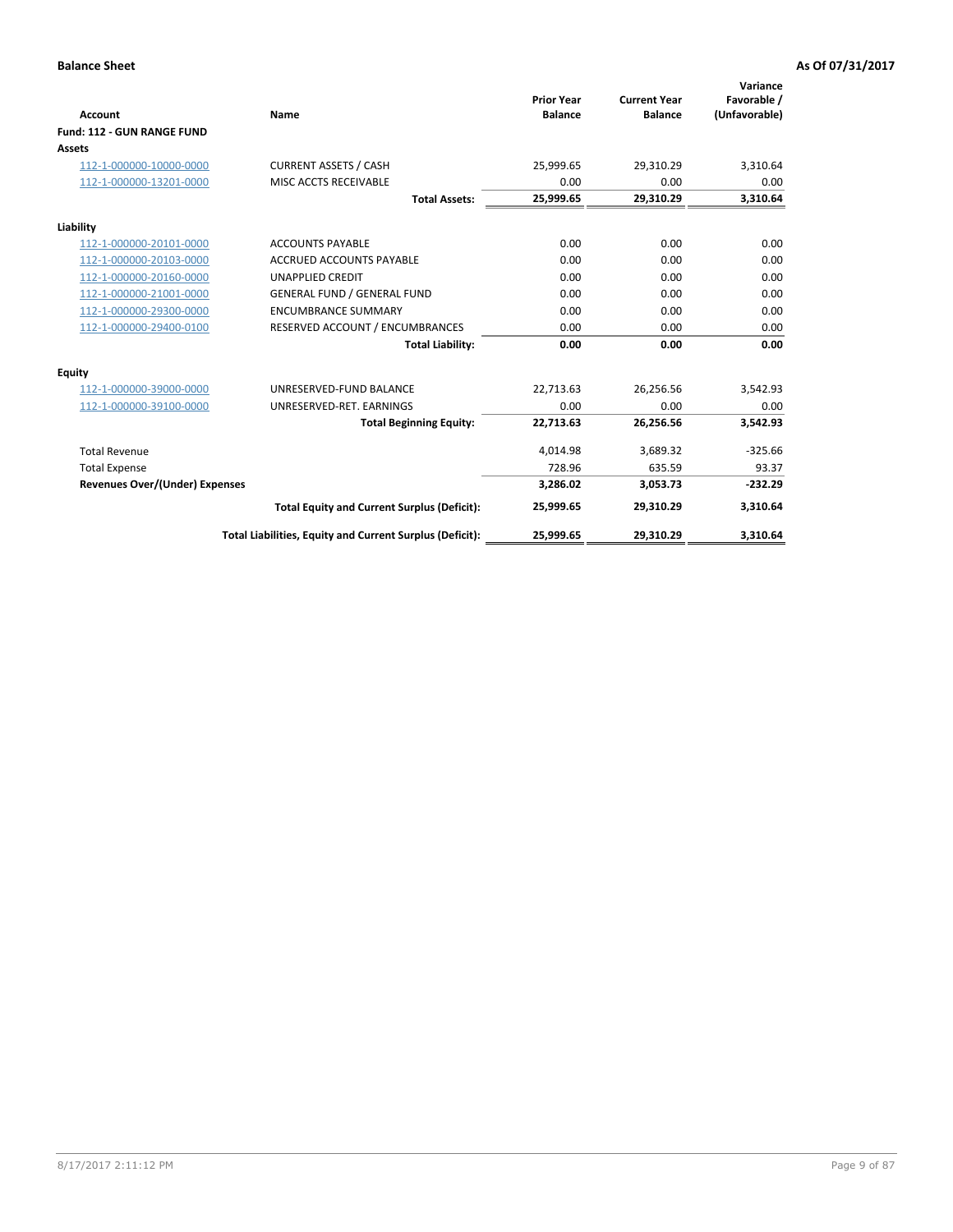| <b>Account</b>                               | <b>Name</b>                                              | <b>Prior Year</b><br><b>Balance</b> | <b>Current Year</b><br><b>Balance</b> | Variance<br>Favorable /<br>(Unfavorable) |
|----------------------------------------------|----------------------------------------------------------|-------------------------------------|---------------------------------------|------------------------------------------|
| Fund: 113 - HOTEL / MOTEL OCCUPANCY TAX FUND |                                                          |                                     |                                       |                                          |
| Assets                                       |                                                          |                                     |                                       |                                          |
| 113-1-000000-10000-0000                      | <b>CURRENT ASSETS / CASH</b>                             | 378,187.80                          | 575,036.99                            | 196,849.19                               |
| 113-1-000000-13101-0000                      | TAX RECEIVABLE-CURRENT                                   | 0.00                                | 0.00                                  | 0.00                                     |
| 113-1-000000-13201-0000                      | MISC ACCTS RECEIVABLE                                    | 0.00                                | 0.00                                  | 0.00                                     |
| 113-1-000000-13202-0000                      | <b>EMPLOYEE ADVANCES</b>                                 | 0.00                                | 0.00                                  | 0.00                                     |
| 113-1-000000-13203-0000                      | NON-CURRENT ASSETS / PREPAYMENTS                         | 0.00                                | 0.00                                  | 0.00                                     |
| 113-1-000000-13205-0000                      | <b>INTEREST RECEIVABLE</b>                               | 0.00                                | 0.00                                  | 0.00                                     |
|                                              | <b>Total Assets:</b>                                     | 378,187.80                          | 575,036.99                            | 196,849.19                               |
| Liability                                    |                                                          |                                     |                                       |                                          |
| 113-1-000000-20101-0000                      | <b>ACCOUNTS PAYABLE</b>                                  | 0.00                                | 0.00                                  | 0.00                                     |
| 113-1-000000-20102-0000                      | <b>CREDIT CARD PAYABLE</b>                               | 0.00                                | 0.00                                  | 0.00                                     |
| 113-1-000000-20103-0000                      | ACCRUED ACCOUNTS PAYABLE                                 | 0.00                                | 0.00                                  | 0.00                                     |
| 113-1-000000-20144-0000                      | SPECIAL EVENT DONATIONS                                  | 0.00                                | 0.00                                  | 0.00                                     |
| 113-1-000000-22001-0000                      | <b>SALARIES PAYABLE</b>                                  | 1,360.32                            | 1,622.86                              | $-262.54$                                |
| 113-1-000000-24001-0000                      | O/S CHECKS PAYABLE                                       | 0.00                                | 0.00                                  | 0.00                                     |
| 113-1-000000-29300-0000                      | <b>ENCUMBRANCE SUMMARY</b>                               | 0.00                                | 0.00                                  | 0.00                                     |
| 113-1-000000-29400-0100                      | RESERVED ACCOUNT / ENCUMBRANCES                          | 0.00                                | 0.00                                  | 0.00                                     |
|                                              | <b>Total Liability:</b>                                  | 1,360.32                            | 1,622.86                              | $-262.54$                                |
| Equity                                       |                                                          |                                     |                                       |                                          |
| 113-1-000000-39000-0000                      | UNRESERVED-FUND BALANCE                                  | 347,652.06                          | 417,432.34                            | 69,780.28                                |
|                                              | <b>Total Beginning Equity:</b>                           | 347,652.06                          | 417,432.34                            | 69,780.28                                |
| <b>Total Revenue</b>                         |                                                          | 476,749.78                          | 514,305.71                            | 37,555.93                                |
| <b>Total Expense</b>                         |                                                          | 447,574.36                          | 358,323.92                            | 89,250.44                                |
| <b>Revenues Over/(Under) Expenses</b>        |                                                          | 29,175.42                           | 155,981.79                            | 126,806.37                               |
|                                              | <b>Total Equity and Current Surplus (Deficit):</b>       | 376,827.48                          | 573,414.13                            | 196,586.65                               |
|                                              | Total Liabilities, Equity and Current Surplus (Deficit): | 378,187.80                          | 575,036.99                            | 196,849.19                               |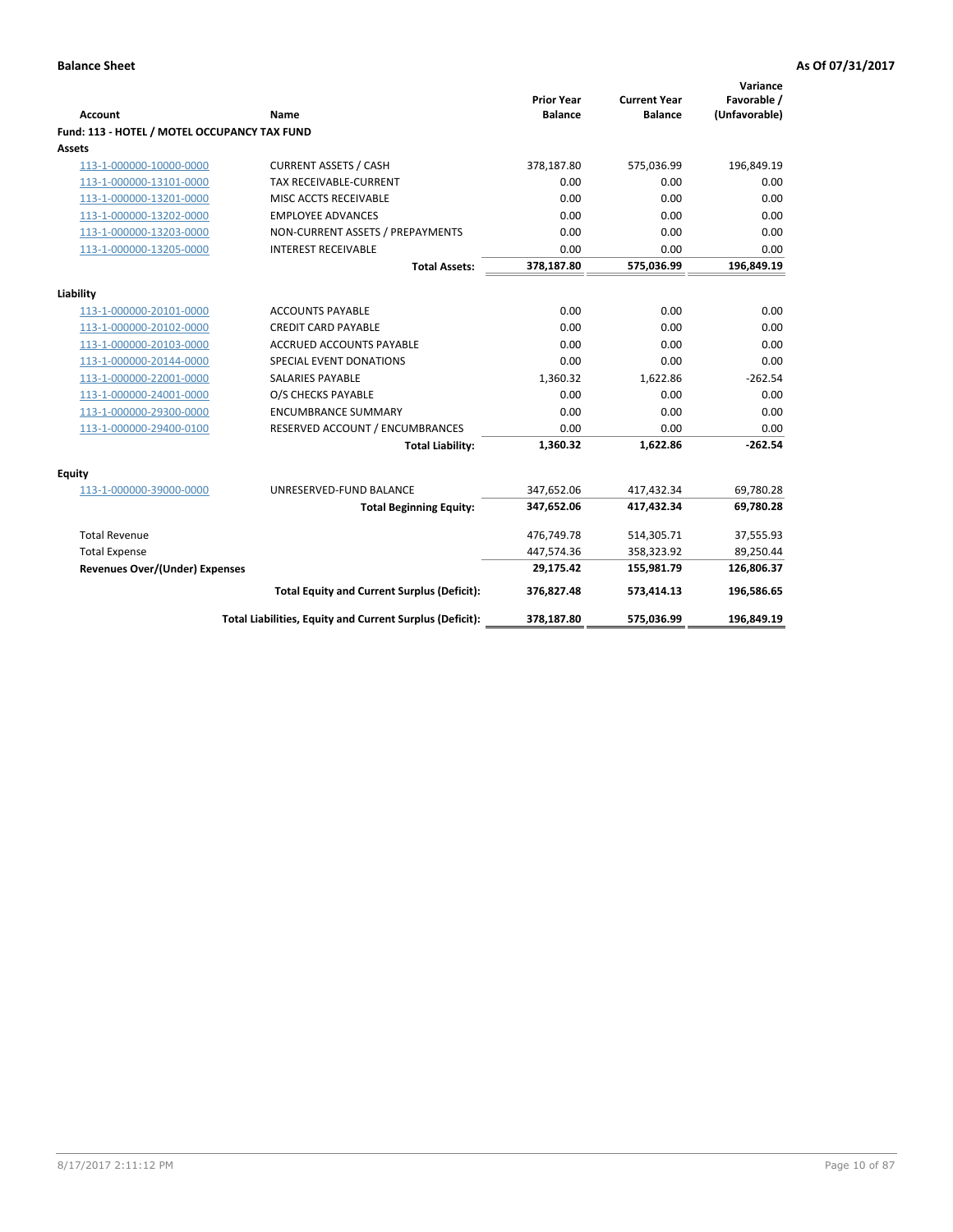### **Balance Sheet As Of 07/31/2017 As Of 07/31/2017**

| <b>Account</b>                           | Name                                                     | <b>Prior Year</b><br><b>Balance</b> | <b>Current Year</b><br><b>Balance</b> | Variance<br>Favorable /<br>(Unfavorable) |
|------------------------------------------|----------------------------------------------------------|-------------------------------------|---------------------------------------|------------------------------------------|
| <b>Fund: 114 - VENUE MANAGEMENT FUND</b> |                                                          |                                     |                                       |                                          |
| <b>Assets</b>                            |                                                          |                                     |                                       |                                          |
| 114-1-000000-10000-0000                  | <b>CURRENT ASSETS / CASH</b>                             | $-178,463.03$                       | $-231,285.55$                         | $-52,822.52$                             |
| 114-1-000000-10311-0000                  | CASH / PETTY CASH/CHANGE DRAWERS                         | 200.00                              | 200.00                                | 0.00                                     |
| 114-1-000000-13201-0000                  | MISC ACCTS RECEIVABLE                                    | 0.00                                | 0.00                                  | 0.00                                     |
| 114-1-000000-13203-0000                  | NON-CURRENT ASSETS / PREPAYMENTS                         | 0.00                                | 0.00                                  | 0.00                                     |
| 114-1-000000-13205-0000                  | <b>INTEREST RECEIVABLE</b>                               | 0.00                                | 0.00                                  | 0.00                                     |
|                                          | <b>Total Assets:</b>                                     | $-178,263.03$                       | $-231,085.55$                         | $-52,822.52$                             |
| Liability                                |                                                          |                                     |                                       |                                          |
| 114-1-000000-20101-0000                  | <b>ACCOUNTS PAYABLE</b>                                  | 0.00                                | 0.00                                  | 0.00                                     |
| 114-1-000000-20102-0000                  | <b>CREDIT CARD PAYABLE</b>                               | 0.00                                | 0.00                                  | 0.00                                     |
| 114-1-000000-20103-0000                  | <b>ACCRUED ACCOUNTS PAYABLE</b>                          | 0.00                                | 0.00                                  | 0.00                                     |
| 114-1-000000-20125-0000                  | SALES TAX PAYABLE / IN THE CITY                          | 0.00                                | 0.00                                  | 0.00                                     |
| 114-1-000000-20144-0000                  | SPECIAL EVENT DONATIONS                                  | 0.00                                | 2,750.00                              | $-2,750.00$                              |
| 114-1-000000-20150-0000                  | <b>TICKET SALE SHARING</b>                               | 120.00                              | 17,404.05                             | -17,284.05                               |
| 114-1-000000-20151-0000                  | <b>SOUND &amp; LIGHTING</b>                              | $-3,350.00$                         | 0.00                                  | $-3,350.00$                              |
| 114-1-000000-20160-0000                  | <b>UNAPPLIED CREDIT</b>                                  | 0.00                                | 0.00                                  | 0.00                                     |
| 114-1-000000-20201-0000                  | <b>DEFERRED REVENUE</b>                                  | 0.00                                | 0.00                                  | 0.00                                     |
| 114-1-000000-22001-0000                  | <b>SALARIES PAYABLE</b>                                  | 1,072.95                            | 1,082.08                              | $-9.13$                                  |
| 114-1-000000-24010-0000                  | <b>CIVIC CENTER DEPOSITS</b>                             | 5,545.00                            | 5,050.00                              | 495.00                                   |
| 114-1-000000-24012-0000                  | <b>AUDITORIUM DEPOSITS</b>                               | 3,150.00                            | 5,020.00                              | $-1,870.00$                              |
| 114-1-000000-29300-0000                  | <b>ENCUMBRANCE SUMMARY</b>                               | 0.00                                | 0.00                                  | 0.00                                     |
| 114-1-000000-29400-0000                  | RESERVED ACCOUNT / ENCUMBRANCES                          | 0.00                                | 0.00                                  | 0.00                                     |
|                                          | <b>Total Liability:</b>                                  | 6,537.95                            | 31,306.13                             | $-24,768.18$                             |
| <b>Equity</b>                            |                                                          |                                     |                                       |                                          |
| 114-1-000000-39000-0000                  | UNRESERVED-FUND BALANCE                                  | $-114,485.64$                       | $-196,531.63$                         | $-82,045.99$                             |
|                                          | <b>Total Beginning Equity:</b>                           | $-114,485.64$                       | $-196,531.63$                         | $-82,045.99$                             |
| <b>Total Revenue</b>                     |                                                          | 183,537.02                          | 132,544.74                            | $-50,992.28$                             |
| <b>Total Expense</b>                     |                                                          | 253,852.36                          | 198,404.79                            | 55,447.57                                |
| Revenues Over/(Under) Expenses           |                                                          | $-70,315.34$                        | $-65,860.05$                          | 4,455.29                                 |
|                                          | <b>Total Equity and Current Surplus (Deficit):</b>       | -184,800.98                         | $-262,391.68$                         | -77,590.70                               |
|                                          | Total Liabilities, Equity and Current Surplus (Deficit): | $-178,263.03$                       | -231,085.55                           | -52,822.52                               |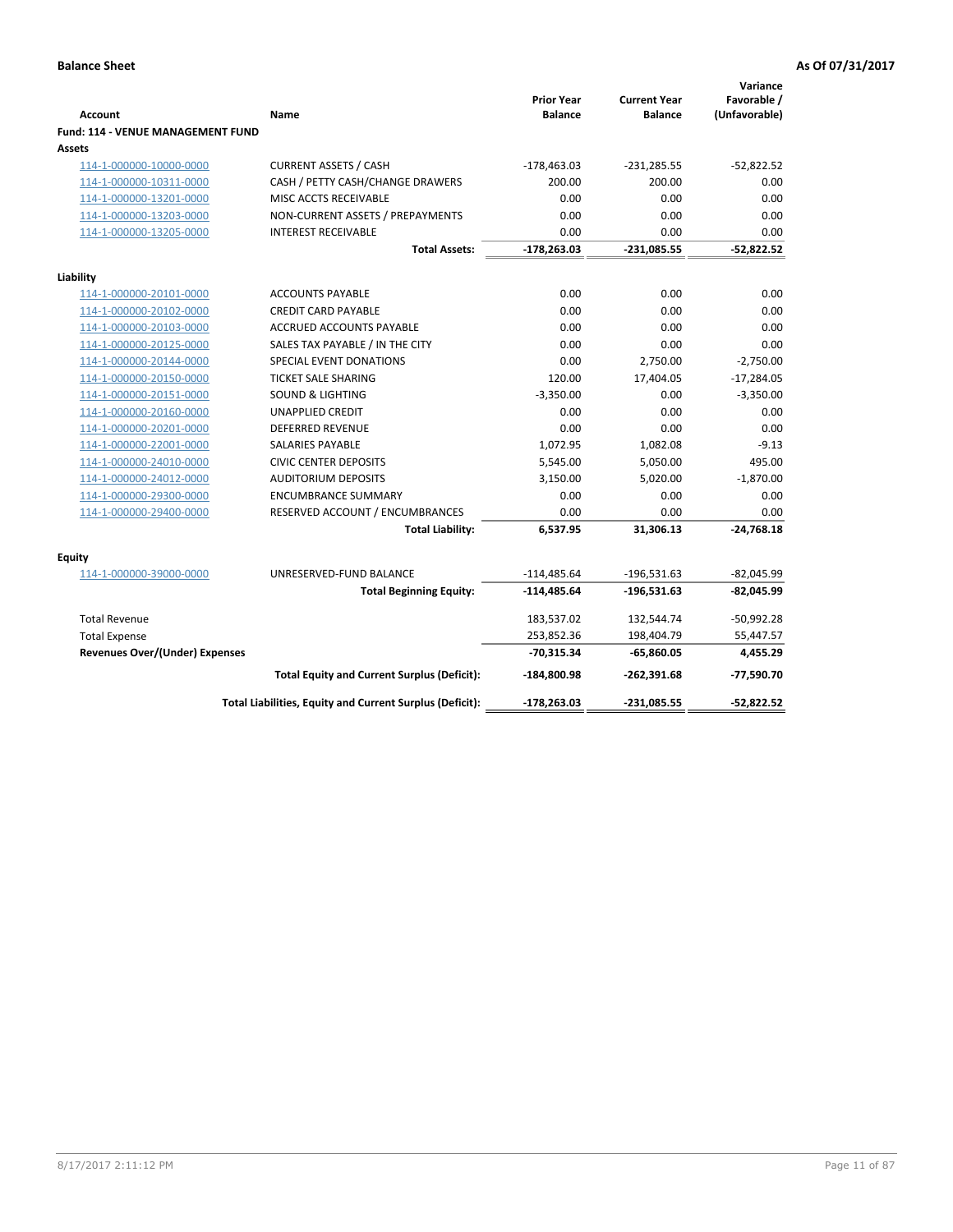| <b>Account</b>                        | <b>Name</b>                                              | <b>Prior Year</b><br><b>Balance</b> | <b>Current Year</b><br><b>Balance</b> | Variance<br>Favorable /<br>(Unfavorable) |
|---------------------------------------|----------------------------------------------------------|-------------------------------------|---------------------------------------|------------------------------------------|
| Fund: 115 - TIRZ FUND                 |                                                          |                                     |                                       |                                          |
| <b>Assets</b>                         |                                                          |                                     |                                       |                                          |
| 115-1-000000-10000-0000               | <b>CURRENT ASSETS / CASH</b>                             | 0.00                                | 0.00                                  | 0.00                                     |
| 115-1-000000-13101-0000               | TAX RECEIVABLE-CURRENT                                   | 0.00                                | 0.00                                  | 0.00                                     |
| 115-1-000000-13102-0000               | <b>TAXES REC-DELINQUENT</b>                              | 0.00                                | 0.00                                  | 0.00                                     |
| 115-1-000000-13103-0000               | ALLOW FOR UNCOLLECT TAXES                                | 0.00                                | 0.00                                  | 0.00                                     |
| 115-1-000000-13201-0000               | MISC ACCTS RECEIVABLE                                    | 0.00                                | 0.00                                  | 0.00                                     |
| 115-1-000000-13205-0000               | <b>INTEREST RECEIVABLE</b>                               | 0.00                                | 0.00                                  | 0.00                                     |
|                                       | <b>Total Assets:</b>                                     | 0.00                                | 0.00                                  | 0.00                                     |
| Liability                             |                                                          |                                     |                                       |                                          |
| 115-1-000000-20101-0000               | <b>ACCOUNTS PAYABLE</b>                                  | 0.00                                | 0.00                                  | 0.00                                     |
| 115-1-000000-20103-0000               | <b>ACCRUED ACCOUNTS PAYABLE</b>                          | 0.00                                | 0.00                                  | 0.00                                     |
| 115-1-000000-20203-0000               | <b>DEFERRED TAX REVENUE</b>                              | 0.00                                | 0.00                                  | 0.00                                     |
| 115-1-000000-29300-0000               | <b>ENCUMBRANCE SUMMARY</b>                               | 0.00                                | 0.00                                  | 0.00                                     |
| 115-1-000000-29400-0100               | RESERVED ACCOUNT / ENCUMBRANCES                          | 0.00                                | 0.00                                  | 0.00                                     |
|                                       | <b>Total Liability:</b>                                  | 0.00                                | 0.00                                  | 0.00                                     |
| Equity                                |                                                          |                                     |                                       |                                          |
| 115-1-000000-39000-0000               | UNRESERVED-FUND BALANCE                                  | 0.00                                | 0.00                                  | 0.00                                     |
| 115-1-000000-39100-0000               | UNRESERVED-RET. EARNINGS                                 | 0.00                                | 0.00                                  | 0.00                                     |
|                                       | <b>Total Beginning Equity:</b>                           | 0.00                                | 0.00                                  | 0.00                                     |
| <b>Total Revenue</b>                  |                                                          | 0.00                                | 0.00                                  | 0.00                                     |
| <b>Total Expense</b>                  |                                                          | 0.00                                | 0.00                                  | 0.00                                     |
| <b>Revenues Over/(Under) Expenses</b> |                                                          | 0.00                                | 0.00                                  | 0.00                                     |
|                                       | <b>Total Equity and Current Surplus (Deficit):</b>       | 0.00                                | 0.00                                  | 0.00                                     |
|                                       | Total Liabilities, Equity and Current Surplus (Deficit): | 0.00                                | 0.00                                  | 0.00                                     |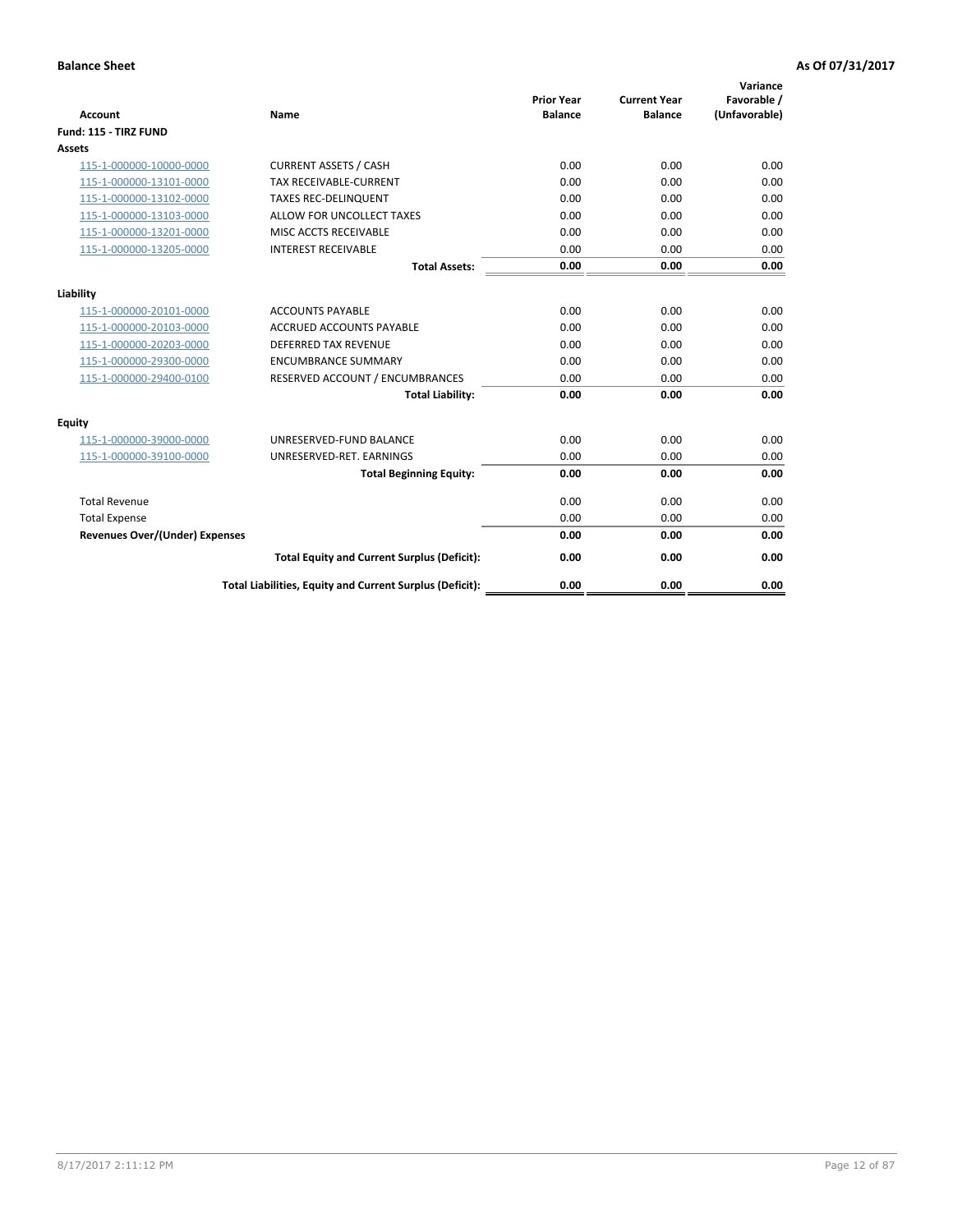| <b>Account</b>                        | <b>Name</b>                                              | <b>Prior Year</b><br><b>Balance</b> | <b>Current Year</b><br><b>Balance</b> | Variance<br>Favorable /<br>(Unfavorable) |
|---------------------------------------|----------------------------------------------------------|-------------------------------------|---------------------------------------|------------------------------------------|
| Fund: 116 - ROADWAY IMPACT FEE 1      |                                                          |                                     |                                       |                                          |
| Assets                                |                                                          |                                     |                                       |                                          |
| 116-1-000000-10000-0000               | <b>CURRENT ASSETS / CASH</b>                             | 13,107.80                           | 13,136.76                             | 28.96                                    |
| 116-1-000000-13201-0000               | MISC ACCTS RECEIVABLE                                    | 0.00                                | 0.00                                  | 0.00                                     |
| 116-1-000000-13205-0000               | <b>INTEREST RECEIVABLE</b>                               | 0.00                                | 0.00                                  | 0.00                                     |
|                                       | <b>Total Assets:</b>                                     | 13,107.80                           | 13,136.76                             | 28.96                                    |
| Liability                             |                                                          |                                     |                                       |                                          |
| 116-1-000000-20101-0000               | <b>ACCOUNTS PAYABLE</b>                                  | 0.00                                | 0.00                                  | 0.00                                     |
| 116-1-000000-20103-0000               | <b>ACCRUED ACCOUNTS PAYABLE</b>                          | 0.00                                | 0.00                                  | 0.00                                     |
|                                       | <b>Total Liability:</b>                                  | 0.00                                | 0.00                                  | 0.00                                     |
| Equity                                |                                                          |                                     |                                       |                                          |
| 116-1-000000-39000-0000               | UNRESERVED-FUND BALANCE                                  | 0.00                                | 0.00                                  | 0.00                                     |
| 116-1-000000-39100-0000               | UNRESERVED-RET. EARNINGS                                 | 13,089.18                           | 13,121.26                             | 32.08                                    |
|                                       | <b>Total Beginning Equity:</b>                           | 13,089.18                           | 13,121.26                             | 32.08                                    |
| <b>Total Revenue</b>                  |                                                          | 34.48                               | 22.72                                 | $-11.76$                                 |
| <b>Total Expense</b>                  |                                                          | 15.86                               | 7.22                                  | 8.64                                     |
| <b>Revenues Over/(Under) Expenses</b> |                                                          | 18.62                               | 15.50                                 | $-3.12$                                  |
|                                       | <b>Total Equity and Current Surplus (Deficit):</b>       | 13,107.80                           | 13,136.76                             | 28.96                                    |
|                                       | Total Liabilities, Equity and Current Surplus (Deficit): | 13,107.80                           | 13,136.76                             | 28.96                                    |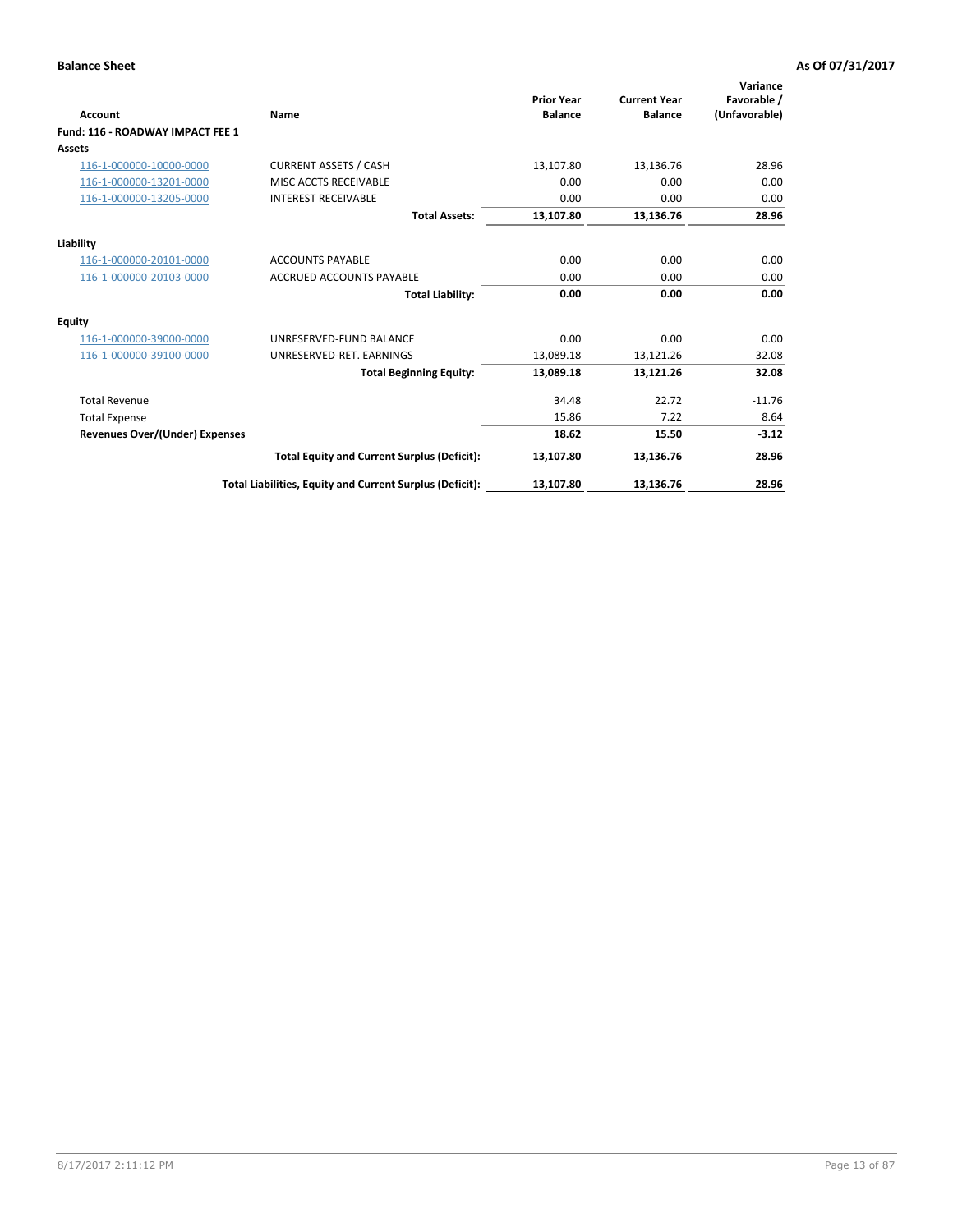| <b>Account</b>                        | Name                                                     | <b>Prior Year</b><br><b>Balance</b> | <b>Current Year</b><br><b>Balance</b> | Variance<br>Favorable /<br>(Unfavorable) |
|---------------------------------------|----------------------------------------------------------|-------------------------------------|---------------------------------------|------------------------------------------|
| Fund: 117 - ROADWAY IMPACT FEE 2      |                                                          |                                     |                                       |                                          |
| <b>Assets</b>                         |                                                          |                                     |                                       |                                          |
| 117-1-000000-10000-0000               | <b>CURRENT ASSETS / CASH</b>                             | 64.69                               | 64.88                                 | 0.19                                     |
| 117-1-000000-13201-0000               | MISC ACCTS RECEIVABLE                                    | 0.00                                | 0.00                                  | 0.00                                     |
| 117-1-000000-13205-0000               | <b>INTEREST RECEIVABLE</b>                               | 0.00                                | 0.00                                  | 0.00                                     |
|                                       | <b>Total Assets:</b>                                     | 64.69                               | 64.88                                 | 0.19                                     |
| Liability                             |                                                          |                                     |                                       |                                          |
| 117-1-000000-20101-0000               | <b>ACCOUNTS PAYABLE</b>                                  | 0.00                                | 0.00                                  | 0.00                                     |
| 117-1-000000-20103-0000               | <b>ACCRUED ACCOUNTS PAYABLE</b>                          | 0.00                                | 0.00                                  | 0.00                                     |
|                                       | <b>Total Liability:</b>                                  | 0.00                                | 0.00                                  | 0.00                                     |
| <b>Equity</b>                         |                                                          |                                     |                                       |                                          |
| 117-1-000000-39000-0000               | UNRESERVED-FUND BALANCE                                  | 0.00                                | 0.00                                  | 0.00                                     |
| 117-1-000000-39100-0000               | UNRESERVED-RET. EARNINGS                                 | 64.58                               | 64.77                                 | 0.19                                     |
|                                       | <b>Total Beginning Equity:</b>                           | 64.58                               | 64.77                                 | 0.19                                     |
| <b>Total Revenue</b>                  |                                                          | 0.18                                | 0.11                                  | $-0.07$                                  |
| <b>Total Expense</b>                  |                                                          | 0.07                                | 0.00                                  | 0.07                                     |
| <b>Revenues Over/(Under) Expenses</b> |                                                          | 0.11                                | 0.11                                  | 0.00                                     |
|                                       | <b>Total Equity and Current Surplus (Deficit):</b>       | 64.69                               | 64.88                                 | 0.19                                     |
|                                       | Total Liabilities, Equity and Current Surplus (Deficit): | 64.69                               | 64.88                                 | 0.19                                     |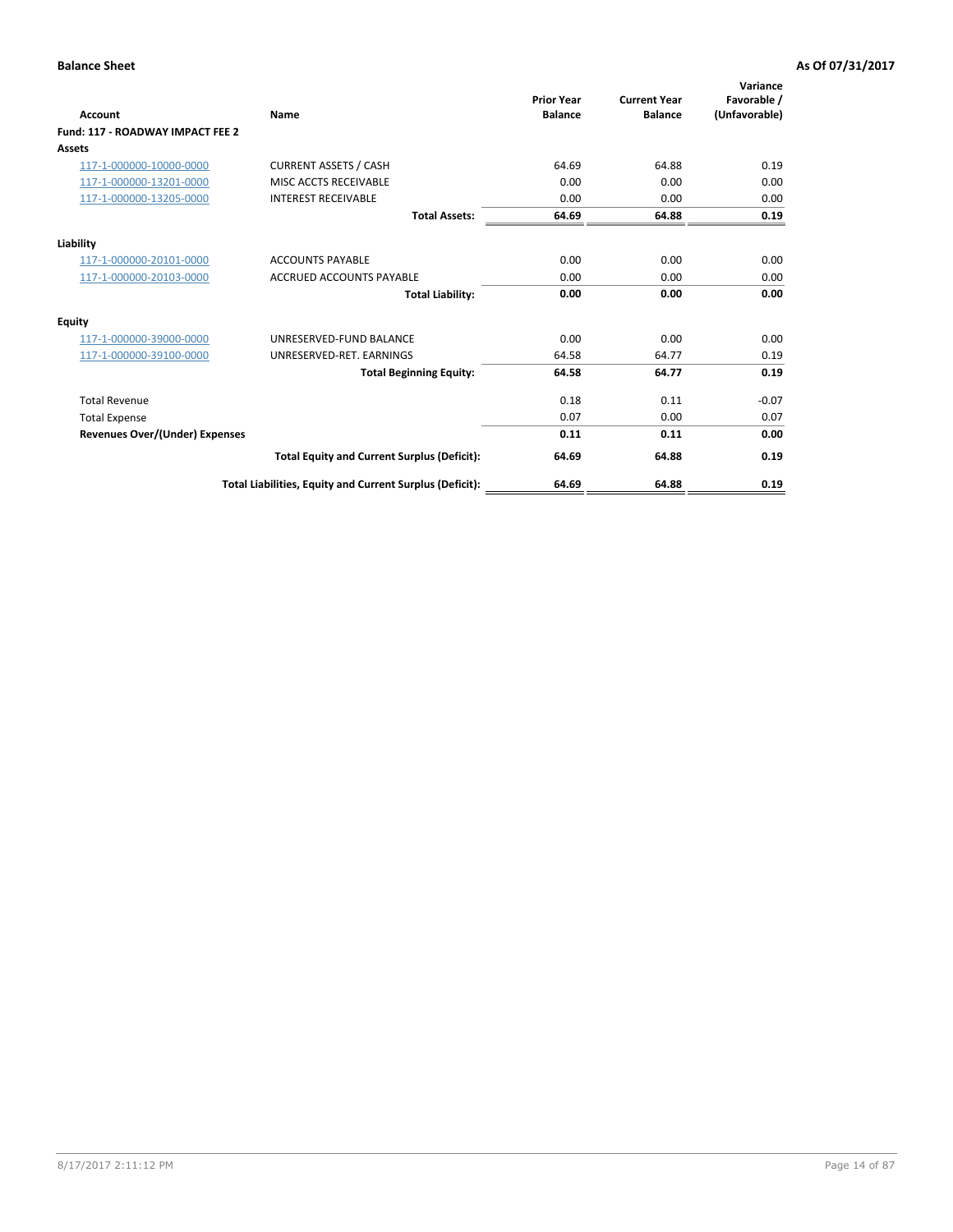| <b>Account</b>                        | Name                                                     | <b>Prior Year</b><br><b>Balance</b> | <b>Current Year</b><br><b>Balance</b> | Variance<br>Favorable /<br>(Unfavorable) |
|---------------------------------------|----------------------------------------------------------|-------------------------------------|---------------------------------------|------------------------------------------|
| Fund: 118 - ROADWAY IMPACT FEE 3      |                                                          |                                     |                                       |                                          |
| Assets                                |                                                          |                                     |                                       |                                          |
| 118-1-000000-10000-0000               | <b>CURRENT ASSETS / CASH</b>                             | 109.80                              | 110.09                                | 0.29                                     |
| 118-1-000000-13201-0000               | MISC ACCTS RECEIVABLE                                    | 0.00                                | 0.00                                  | 0.00                                     |
| 118-1-000000-13205-0000               | <b>INTEREST RECEIVABLE</b>                               | 0.00                                | 0.00                                  | 0.00                                     |
|                                       | <b>Total Assets:</b>                                     | 109.80                              | 110.09                                | 0.29                                     |
| Liability                             |                                                          |                                     |                                       |                                          |
| 118-1-000000-20101-0000               | <b>ACCOUNTS PAYABLE</b>                                  | 0.00                                | 0.00                                  | 0.00                                     |
| 118-1-000000-20103-0000               | <b>ACCRUED ACCOUNTS PAYABLE</b>                          | 0.00                                | 0.00                                  | 0.00                                     |
|                                       | <b>Total Liability:</b>                                  | 0.00                                | 0.00                                  | 0.00                                     |
| <b>Equity</b>                         |                                                          |                                     |                                       |                                          |
| 118-1-000000-39000-0000               | UNRESERVED-FUND BALANCE                                  | 0.00                                | 0.00                                  | 0.00                                     |
| 118-1-000000-39100-0000               | UNRESERVED-RET. EARNINGS                                 | 109.62                              | 109.92                                | 0.30                                     |
|                                       | <b>Total Beginning Equity:</b>                           | 109.62                              | 109.92                                | 0.30                                     |
| <b>Total Revenue</b>                  |                                                          | 0.29                                | 0.20                                  | $-0.09$                                  |
| <b>Total Expense</b>                  |                                                          | 0.11                                | 0.03                                  | 0.08                                     |
| <b>Revenues Over/(Under) Expenses</b> |                                                          | 0.18                                | 0.17                                  | $-0.01$                                  |
|                                       | <b>Total Equity and Current Surplus (Deficit):</b>       | 109.80                              | 110.09                                | 0.29                                     |
|                                       | Total Liabilities, Equity and Current Surplus (Deficit): | 109.80                              | 110.09                                | 0.29                                     |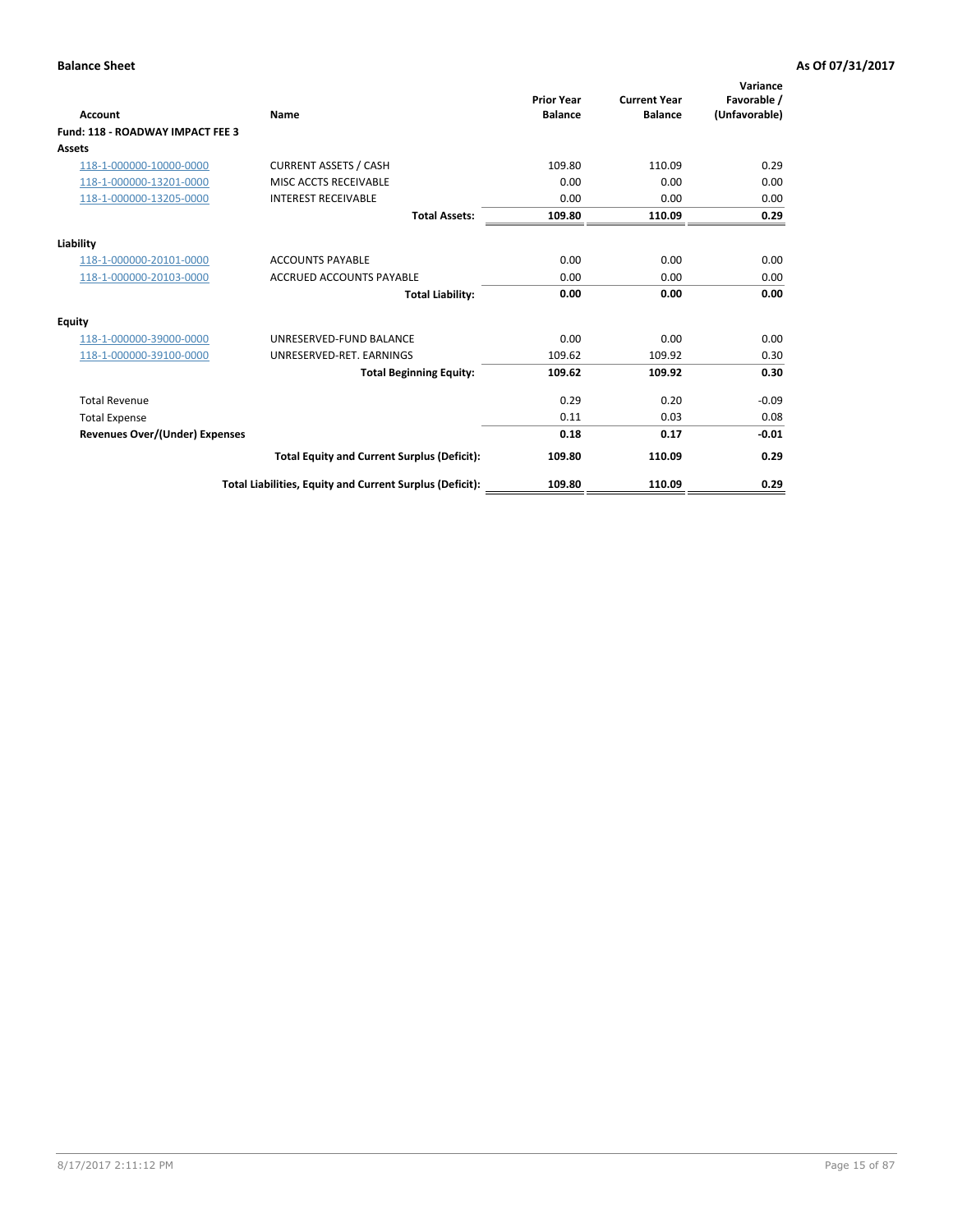| <b>Account</b>                        | <b>Name</b>                                              | <b>Prior Year</b><br><b>Balance</b> | <b>Current Year</b><br><b>Balance</b> | Variance<br>Favorable /<br>(Unfavorable) |
|---------------------------------------|----------------------------------------------------------|-------------------------------------|---------------------------------------|------------------------------------------|
| Fund: 119 - ROADWAY IMPACT FEE 4      |                                                          |                                     |                                       |                                          |
| Assets                                |                                                          |                                     |                                       |                                          |
| 119-1-000000-10000-0000               | <b>CURRENT ASSETS / CASH</b>                             | 4.63                                | 4.63                                  | 0.00                                     |
| 119-1-000000-13201-0000               | MISC ACCTS RECEIVABLE                                    | 0.00                                | 0.00                                  | 0.00                                     |
| 119-1-000000-13205-0000               | <b>INTEREST RECEIVABLE</b>                               | 0.00                                | 0.00                                  | 0.00                                     |
|                                       | <b>Total Assets:</b>                                     | 4.63                                | 4.63                                  | 0.00                                     |
| Liability                             |                                                          |                                     |                                       |                                          |
| 119-1-000000-20101-0000               | <b>ACCOUNTS PAYABLE</b>                                  | 0.00                                | 0.00                                  | 0.00                                     |
| 119-1-000000-20103-0000               | <b>ACCRUED ACCOUNTS PAYABLE</b>                          | 0.00                                | 0.00                                  | 0.00                                     |
|                                       | <b>Total Liability:</b>                                  | 0.00                                | 0.00                                  | 0.00                                     |
| Equity                                |                                                          |                                     |                                       |                                          |
| 119-1-000000-39000-0000               | UNRESERVED-FUND BALANCE                                  | 0.00                                | 0.00                                  | 0.00                                     |
| 119-1-000000-39100-0000               | UNRESERVED-RET. EARNINGS                                 | 4.62                                | 4.63                                  | 0.01                                     |
|                                       | <b>Total Beginning Equity:</b>                           | 4.62                                | 4.63                                  | 0.01                                     |
| <b>Total Revenue</b>                  |                                                          | 0.01                                | 0.00                                  | $-0.01$                                  |
| <b>Total Expense</b>                  |                                                          | 0.00                                | 0.00                                  | 0.00                                     |
| <b>Revenues Over/(Under) Expenses</b> |                                                          | 0.01                                | 0.00                                  | $-0.01$                                  |
|                                       | <b>Total Equity and Current Surplus (Deficit):</b>       | 4.63                                | 4.63                                  | 0.00                                     |
|                                       | Total Liabilities, Equity and Current Surplus (Deficit): | 4.63                                | 4.63                                  | 0.00                                     |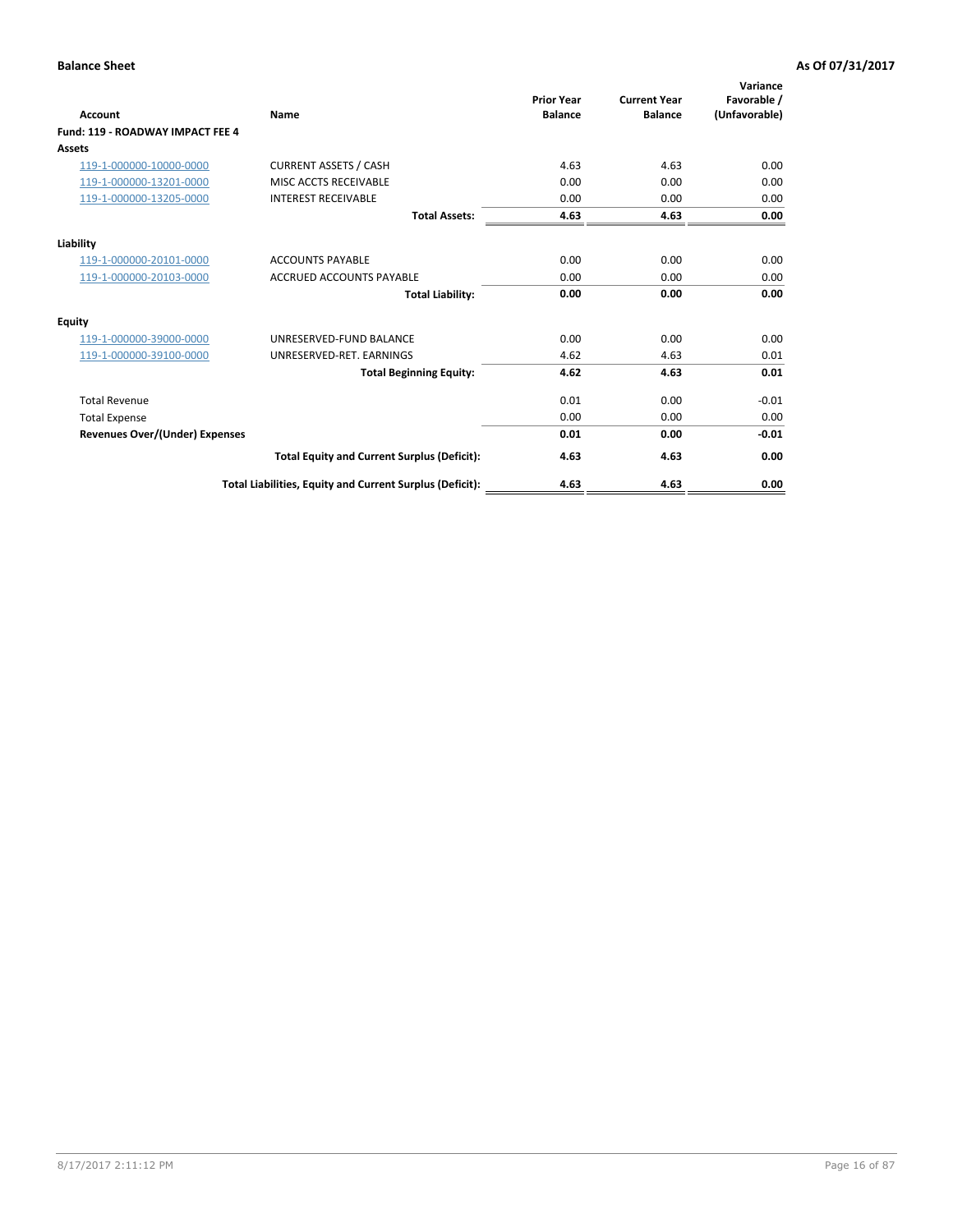|                                                   |                                                          | <b>Prior Year</b> | <b>Current Year</b> | Variance<br>Favorable / |
|---------------------------------------------------|----------------------------------------------------------|-------------------|---------------------|-------------------------|
| <b>Account</b>                                    | <b>Name</b>                                              | <b>Balance</b>    | <b>Balance</b>      | (Unfavorable)           |
| Fund: 120 - BROWNSFIELD HAZARDOUS WASTE EPA GRANT |                                                          |                   |                     |                         |
| <b>Assets</b>                                     |                                                          |                   |                     |                         |
| 120-1-000000-10000-0000                           | <b>CURRENT ASSETS / CASH</b>                             | 0.00              | 0.00                | 0.00                    |
| 120-1-000000-13201-0000                           | MISC ACCTS RECEIVABLE                                    | 0.00              | 0.00                | 0.00                    |
|                                                   | <b>Total Assets:</b>                                     | 0.00              | 0.00                | 0.00                    |
| Liability                                         |                                                          |                   |                     |                         |
| 120-1-000000-20101-0000                           | <b>ACCOUNTS PAYABLE</b>                                  | 0.00              | 0.00                | 0.00                    |
| 120-1-000000-20102-0000                           | <b>CREDIT CARD PAYABLE</b>                               | 0.00              | 0.00                | 0.00                    |
| 120-1-000000-20902-0000                           | <b>DEFERRED GRANT REVENUE</b>                            | 0.00              | 0.00                | 0.00                    |
| 120-1-000000-29300-0000                           | <b>ENCUMBRANCE SUMMARY</b>                               | 0.00              | 0.00                | 0.00                    |
| 120-1-000000-29400-0000                           | RESERVED ACCOUNT / ENCUMBRANCES                          | 0.00              | 0.00                | 0.00                    |
|                                                   | <b>Total Liability:</b>                                  | 0.00              | 0.00                | 0.00                    |
| Equity                                            |                                                          |                   |                     |                         |
| 120-1-000000-39000-0000                           | UNRESERVED-FUND BALANCE                                  | 0.00              | 0.00                | 0.00                    |
|                                                   | <b>Total Beginning Equity:</b>                           | 0.00              | 0.00                | 0.00                    |
| <b>Total Revenue</b>                              |                                                          | 0.00              | 0.00                | 0.00                    |
| <b>Total Expense</b>                              |                                                          | 0.00              | 0.00                | 0.00                    |
| <b>Revenues Over/(Under) Expenses</b>             |                                                          | 0.00              | 0.00                | 0.00                    |
|                                                   | <b>Total Equity and Current Surplus (Deficit):</b>       | 0.00              | 0.00                | 0.00                    |
|                                                   | Total Liabilities, Equity and Current Surplus (Deficit): | 0.00              | 0.00                | 0.00                    |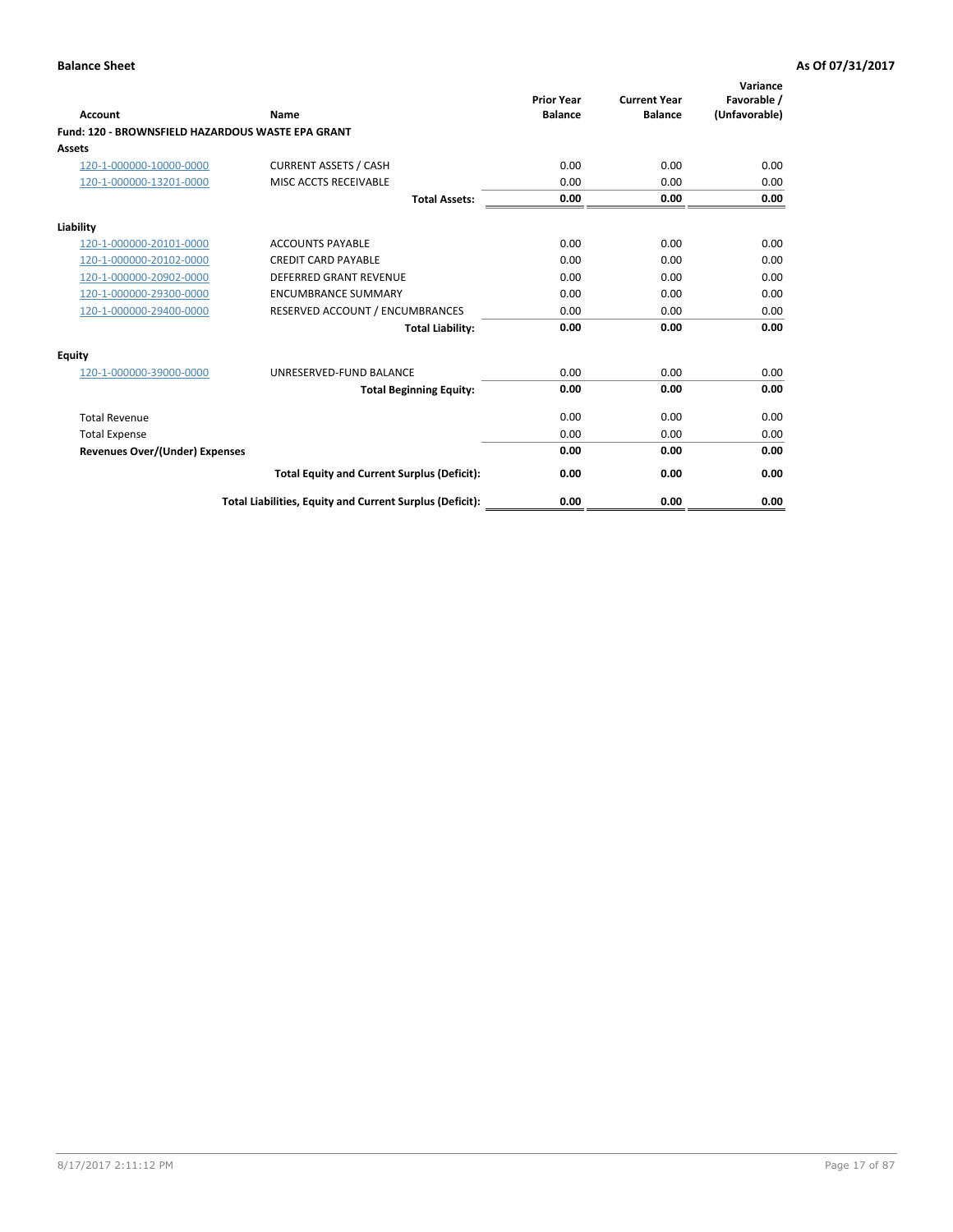| Account                                     | Name                                                     | <b>Prior Year</b><br><b>Balance</b> | <b>Current Year</b><br><b>Balance</b> | Variance<br>Favorable /<br>(Unfavorable) |
|---------------------------------------------|----------------------------------------------------------|-------------------------------------|---------------------------------------|------------------------------------------|
| Fund: 121 - BROWNSFIELD PETROLEUM EPA GRANT |                                                          |                                     |                                       |                                          |
| <b>Assets</b>                               |                                                          |                                     |                                       |                                          |
| 121-1-000000-10000-0000                     | <b>CURRENT ASSETS / CASH</b>                             | 0.00                                | 0.00                                  | 0.00                                     |
| 121-1-000000-13201-0000                     | <b>MISC ACCTS RECEIVABLE</b>                             | 0.00                                | 0.00                                  | 0.00                                     |
|                                             | <b>Total Assets:</b>                                     | 0.00                                | 0.00                                  | 0.00                                     |
| Liability                                   |                                                          |                                     |                                       |                                          |
| 121-1-000000-20101-0000                     | <b>ACCOUNTS PAYABLE</b>                                  | 0.00                                | 0.00                                  | 0.00                                     |
| 121-1-000000-20102-0000                     | <b>CREDIT CARD PAYABLE</b>                               | 0.00                                | 0.00                                  | 0.00                                     |
| 121-1-000000-20103-0000                     | <b>ACCRUED ACCOUNTS PAYABLE</b>                          | 0.00                                | 0.00                                  | 0.00                                     |
| 121-1-000000-20902-0000                     | <b>DEFERRED GRANT REVENUE</b>                            | 0.00                                | 0.00                                  | 0.00                                     |
| 121-1-000000-29300-0000                     | <b>ENCUMBRANCE SUMMARY</b>                               | 0.00                                | 0.00                                  | 0.00                                     |
| 121-1-000000-29400-0000                     | RESERVED ACCOUNT / ENCUMBRANCES                          | 0.00                                | 0.00                                  | 0.00                                     |
|                                             | <b>Total Liability:</b>                                  | 0.00                                | 0.00                                  | 0.00                                     |
| <b>Equity</b>                               |                                                          |                                     |                                       |                                          |
| 121-1-000000-39000-0000                     | UNRESERVED-FUND BALANCE                                  | 15.82                               | 0.00                                  | $-15.82$                                 |
|                                             | <b>Total Beginning Equity:</b>                           | 15.82                               | 0.00                                  | $-15.82$                                 |
| <b>Total Revenue</b>                        |                                                          | $-15.82$                            | 0.00                                  | 15.82                                    |
| <b>Total Expense</b>                        |                                                          | 0.00                                | 0.00                                  | 0.00                                     |
| <b>Revenues Over/(Under) Expenses</b>       |                                                          | $-15.82$                            | 0.00                                  | 15.82                                    |
|                                             | <b>Total Equity and Current Surplus (Deficit):</b>       | 0.00                                | 0.00                                  | 0.00                                     |
|                                             | Total Liabilities, Equity and Current Surplus (Deficit): | 0.00                                | 0.00                                  | 0.00                                     |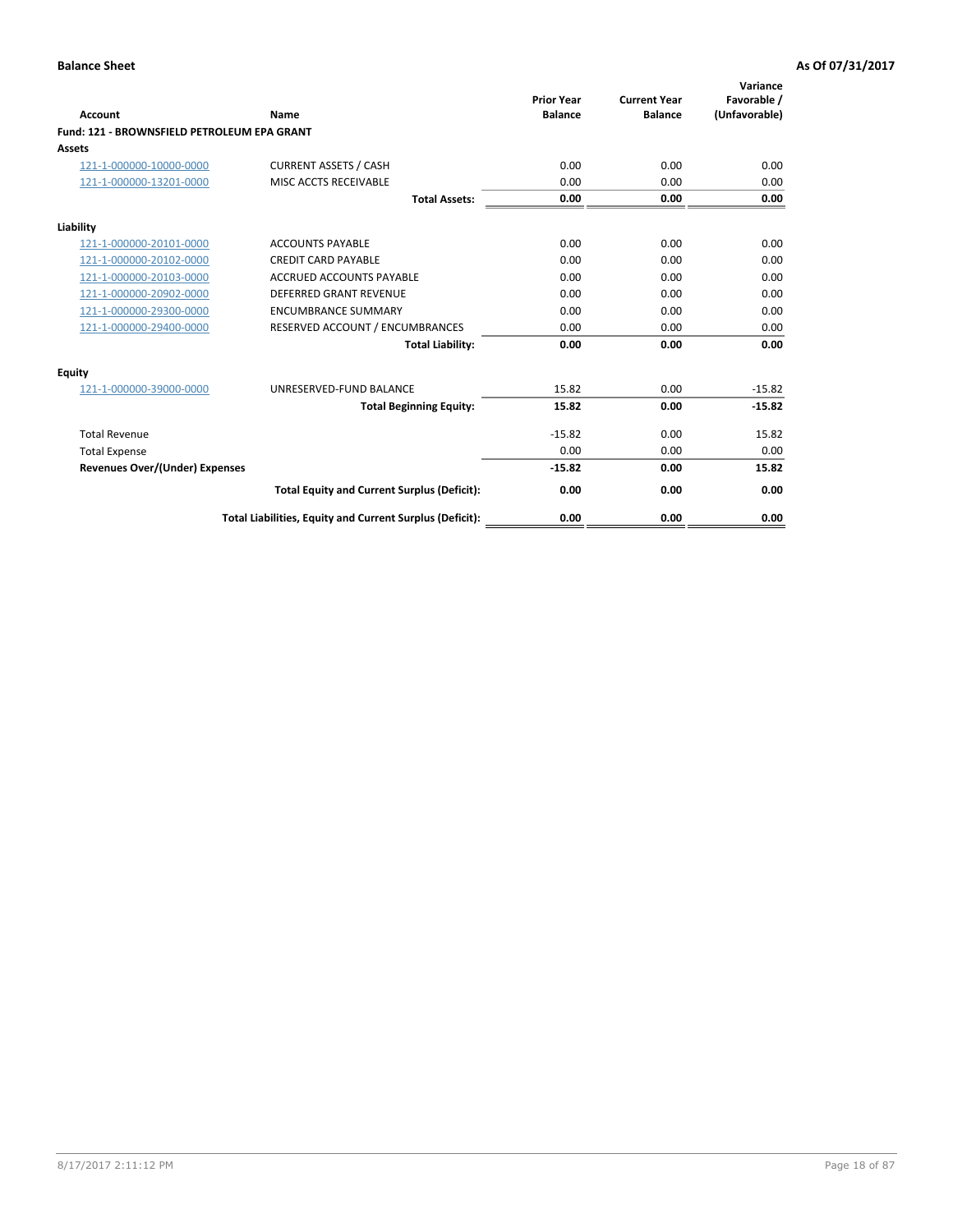| <b>Account</b>                                     | Name                                                     | <b>Prior Year</b><br><b>Balance</b> | <b>Current Year</b><br><b>Balance</b> | Variance<br>Favorable /<br>(Unfavorable) |
|----------------------------------------------------|----------------------------------------------------------|-------------------------------------|---------------------------------------|------------------------------------------|
| Fund: 122 - COPS HIRING PROGRAM GRANT 2010UMWX0308 |                                                          |                                     |                                       |                                          |
| Assets                                             |                                                          |                                     |                                       |                                          |
| 122-1-000000-10000-0000                            | <b>CURRENT ASSETS / CASH</b>                             | 0.00                                | 0.00                                  | 0.00                                     |
| 122-1-000000-13201-0000                            | MISC ACCTS RECEIVABLE                                    | 0.00                                | 0.00                                  | 0.00                                     |
|                                                    | <b>Total Assets:</b>                                     | 0.00                                | 0.00                                  | 0.00                                     |
| Liability                                          |                                                          |                                     |                                       |                                          |
| 122-1-000000-20101-0000                            | <b>ACCOUNTS PAYABLE</b>                                  | 0.00                                | 0.00                                  | 0.00                                     |
| 122-1-000000-20102-0000                            | <b>CREDIT CARD PAYABLE</b>                               | 0.00                                | 0.00                                  | 0.00                                     |
| 122-1-000000-20103-0000                            | <b>ACCRUED ACCOUNTS PAYABLE</b>                          | 0.00                                | 0.00                                  | 0.00                                     |
| 122-1-000000-20902-0000                            | <b>DEFERRED GRANT REVENUE</b>                            | 0.00                                | 0.00                                  | 0.00                                     |
|                                                    | <b>Total Liability:</b>                                  | 0.00                                | 0.00                                  | 0.00                                     |
| Equity                                             |                                                          |                                     |                                       |                                          |
| 122-1-000000-39000-0000                            | UNRESERVED-FUND BALANCE                                  | 0.00                                | 0.00                                  | 0.00                                     |
|                                                    | <b>Total Beginning Equity:</b>                           | 0.00                                | 0.00                                  | 0.00                                     |
| <b>Total Revenue</b>                               |                                                          | 0.00                                | 0.00                                  | 0.00                                     |
| <b>Total Expense</b>                               |                                                          | 0.00                                | 0.00                                  | 0.00                                     |
| <b>Revenues Over/(Under) Expenses</b>              |                                                          | 0.00                                | 0.00                                  | 0.00                                     |
|                                                    | <b>Total Equity and Current Surplus (Deficit):</b>       | 0.00                                | 0.00                                  | 0.00                                     |
|                                                    | Total Liabilities, Equity and Current Surplus (Deficit): | 0.00                                | 0.00                                  | 0.00                                     |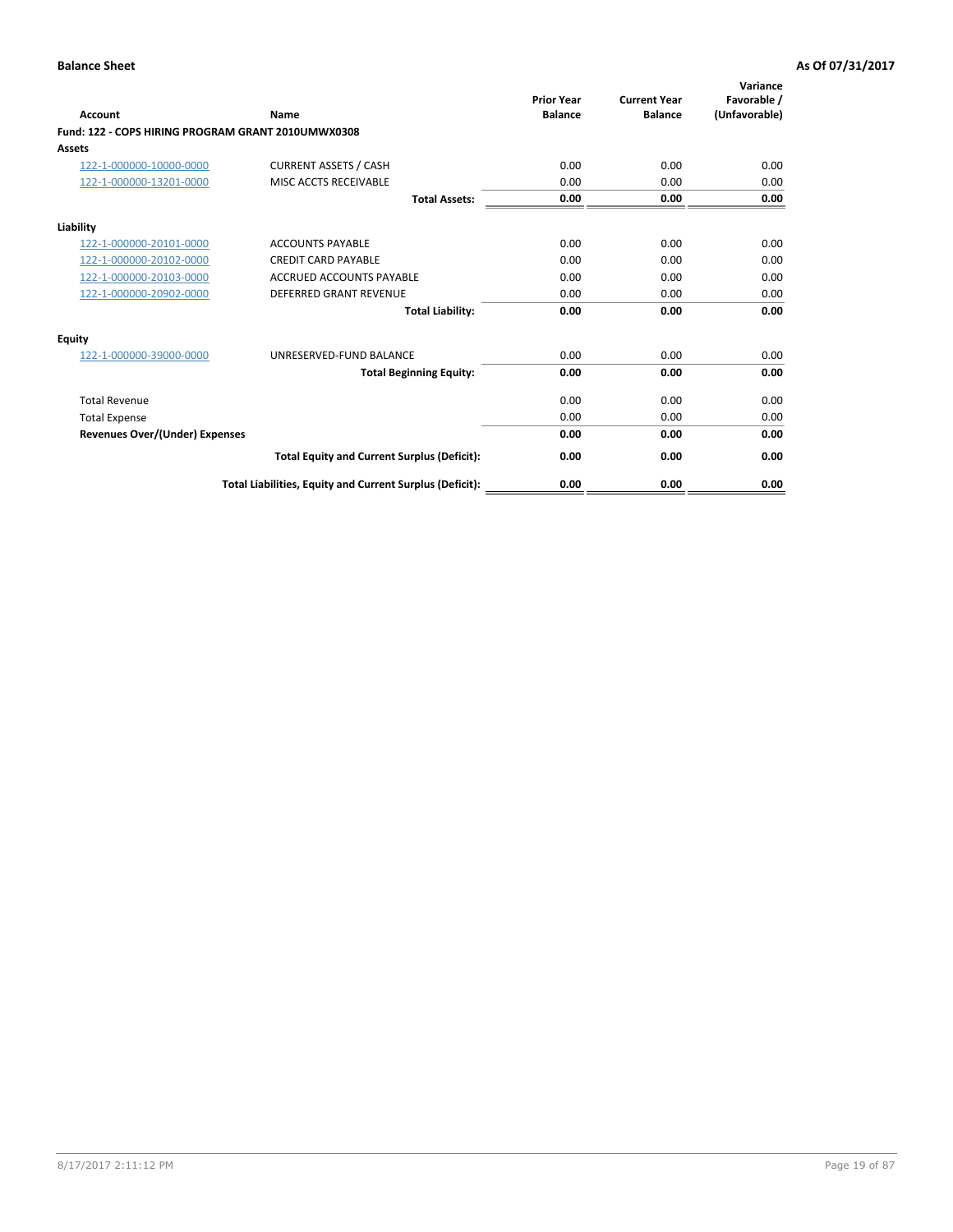| Account                        | Name                                                           | <b>Prior Year</b><br><b>Balance</b> | <b>Current Year</b><br><b>Balance</b> | Variance<br>Favorable /<br>(Unfavorable) |
|--------------------------------|----------------------------------------------------------------|-------------------------------------|---------------------------------------|------------------------------------------|
|                                | Fund: 123 - PTRAIN - POLICE REIMBURSEMENT GRANTS & CONT EDUCAT |                                     |                                       |                                          |
| Assets                         |                                                                |                                     |                                       |                                          |
| 123-1-000000-10000-0000        | <b>CURRENT ASSETS / CASH</b>                                   | 7.043.58                            | 9,791.06                              | 2,747.48                                 |
| 123-1-000000-13201-0000        | MISC ACCTS RECEIVABLE                                          | 0.00                                | 0.00                                  | 0.00                                     |
|                                | <b>Total Assets:</b>                                           | 7,043.58                            | 9,791.06                              | 2,747.48                                 |
| Liability                      |                                                                |                                     |                                       |                                          |
| 123-1-000000-20101-0000        | <b>ACCOUNTS PAYABLE</b>                                        | 0.00                                | 0.00                                  | 0.00                                     |
| 123-1-000000-20102-0000        | <b>CREDIT CARD PAYABLE</b>                                     | 0.00                                | 0.00                                  | 0.00                                     |
| 123-1-000000-20103-0000        | <b>ACCRUED ACCOUNTS PAYABLE</b>                                | 0.00                                | 0.00                                  | 0.00                                     |
|                                | <b>Total Liability:</b>                                        | 0.00                                | 0.00                                  | 0.00                                     |
| Equity                         |                                                                |                                     |                                       |                                          |
| 123-1-000000-39000-0000        | UNRESERVED-FUND BALANCE                                        | 8,071.25                            | 6,800.59                              | $-1,270.66$                              |
|                                | <b>Total Beginning Equity:</b>                                 | 8,071.25                            | 6,800.59                              | $-1,270.66$                              |
| <b>Total Revenue</b>           |                                                                | 8,698.25                            | 4,691.66                              | $-4,006.59$                              |
| <b>Total Expense</b>           |                                                                | 9,725.92                            | 1,701.19                              | 8,024.73                                 |
| Revenues Over/(Under) Expenses |                                                                | $-1,027.67$                         | 2,990.47                              | 4,018.14                                 |
|                                | <b>Total Equity and Current Surplus (Deficit):</b>             | 7,043.58                            | 9.791.06                              | 2,747.48                                 |
|                                | Total Liabilities, Equity and Current Surplus (Deficit):       | 7,043.58                            | 9,791.06                              | 2,747.48                                 |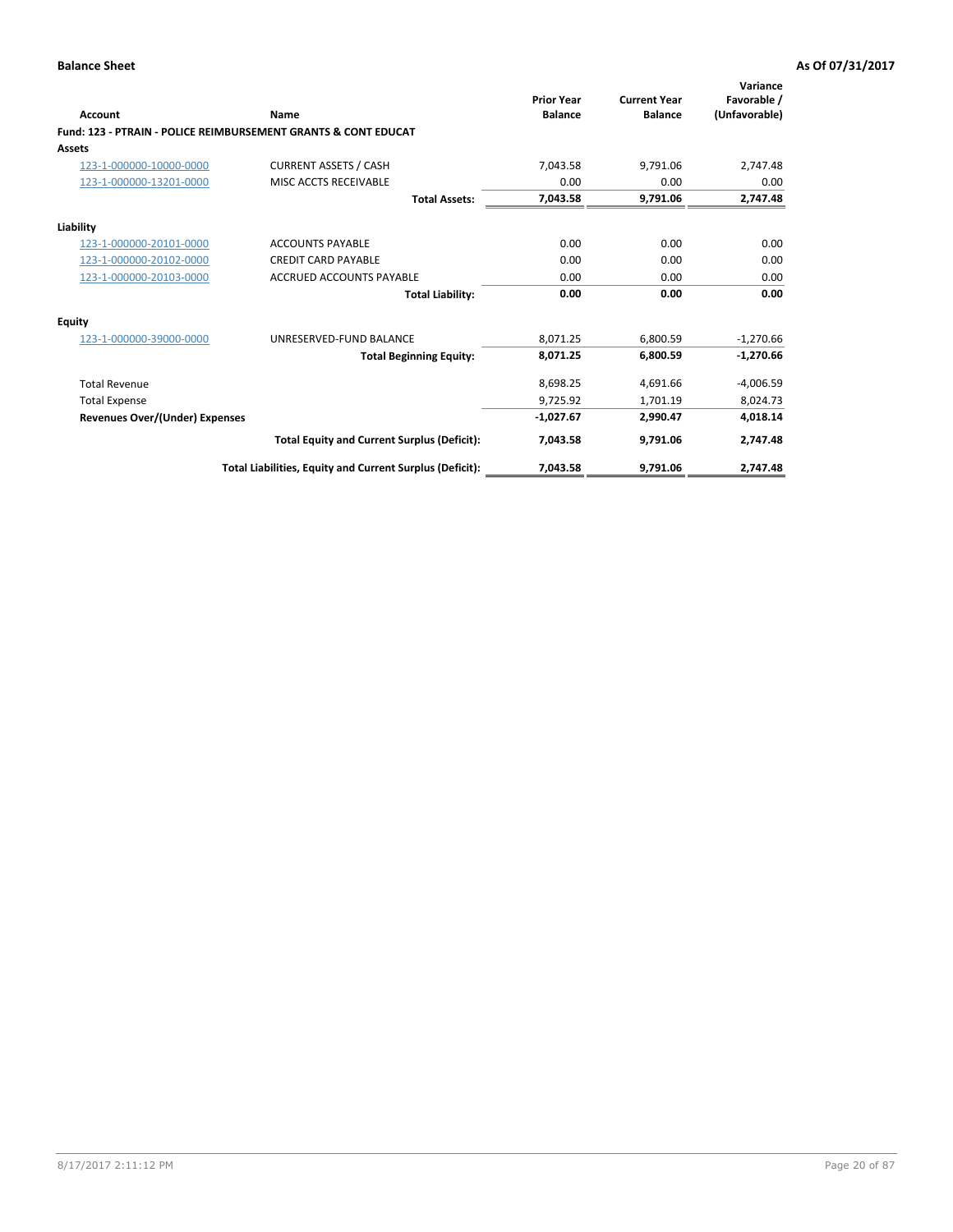| Account                               | Name                                                     | <b>Prior Year</b><br><b>Balance</b> | <b>Current Year</b><br><b>Balance</b> | Variance<br>Favorable /<br>(Unfavorable) |
|---------------------------------------|----------------------------------------------------------|-------------------------------------|---------------------------------------|------------------------------------------|
| Fund: 124 - FIRE HAZMAT GRANT         |                                                          |                                     |                                       |                                          |
| Assets                                |                                                          |                                     |                                       |                                          |
| 124-1-000000-10000-0000               | <b>CURRENT ASSETS / CASH</b>                             | 0.00                                | 0.00                                  | 0.00                                     |
| 124-1-000000-13201-0000               | MISC ACCTS RECEIVABLE                                    | 0.00                                | 0.00                                  | 0.00                                     |
| 124-1-000000-13205-0000               | <b>INTEREST RECEIVABLE</b>                               | 0.00                                | 0.00                                  | 0.00                                     |
|                                       | <b>Total Assets:</b>                                     | 0.00                                | 0.00                                  | 0.00                                     |
| Liability                             |                                                          |                                     |                                       |                                          |
| 124-1-000000-20101-0000               | <b>ACCOUNTS PAYABLE</b>                                  | 0.00                                | 0.00                                  | 0.00                                     |
| 124-1-000000-20102-0000               | <b>CREDIT CARD PAYABLE</b>                               | 0.00                                | 0.00                                  | 0.00                                     |
| 124-1-000000-20902-0000               | <b>DEFERRED GRANT REVENUE</b>                            | 0.00                                | 0.00                                  | 0.00                                     |
| 124-1-000000-21001-0000               | <b>GENERAL FUND / GENERAL FUND</b>                       | 0.00                                | 0.00                                  | 0.00                                     |
| 124-1-000000-29300-0000               | <b>ENCUMBRANCE SUMMARY</b>                               | 0.00                                | 0.00                                  | 0.00                                     |
| 124-1-000000-29400-0000               | RESERVED ACCOUNT / ENCUMBRANCES                          | 0.00                                | 0.00                                  | 0.00                                     |
|                                       | <b>Total Liability:</b>                                  | 0.00                                | 0.00                                  | 0.00                                     |
| Equity                                |                                                          |                                     |                                       |                                          |
| 124-1-000000-39000-0000               | UNRESERVED-FUND BALANCE                                  | 0.00                                | 0.00                                  | 0.00                                     |
|                                       | <b>Total Beginning Equity:</b>                           | 0.00                                | 0.00                                  | 0.00                                     |
| <b>Total Revenue</b>                  |                                                          | 0.00                                | 0.00                                  | 0.00                                     |
| <b>Total Expense</b>                  |                                                          | 0.00                                | 0.00                                  | 0.00                                     |
| <b>Revenues Over/(Under) Expenses</b> |                                                          | 0.00                                | 0.00                                  | 0.00                                     |
|                                       | <b>Total Equity and Current Surplus (Deficit):</b>       | 0.00                                | 0.00                                  | 0.00                                     |
|                                       | Total Liabilities, Equity and Current Surplus (Deficit): | 0.00                                | 0.00                                  | 0.00                                     |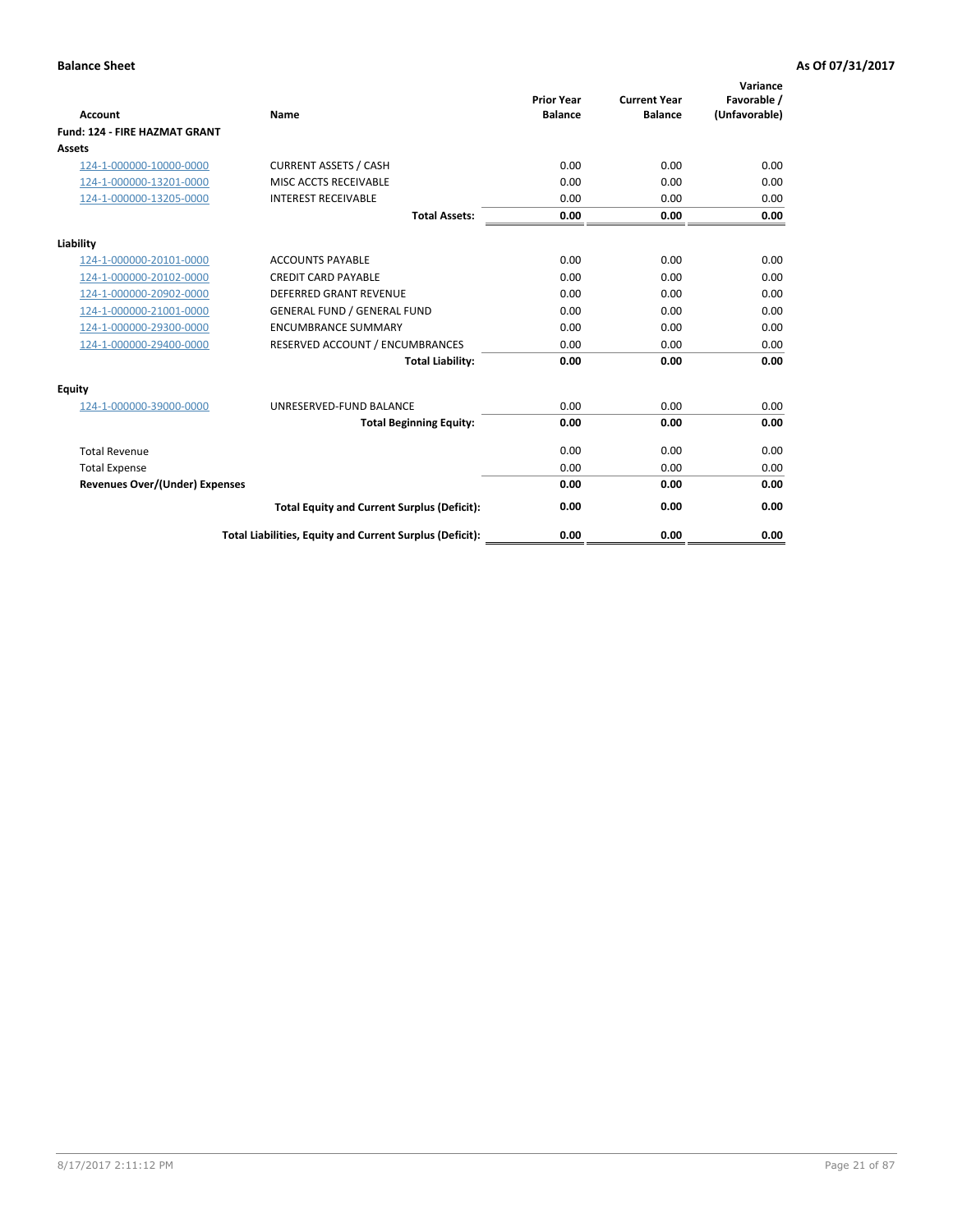| Account                                                   | Name                                                     | <b>Prior Year</b><br><b>Balance</b> | <b>Current Year</b><br><b>Balance</b> | Variance<br>Favorable /<br>(Unfavorable) |
|-----------------------------------------------------------|----------------------------------------------------------|-------------------------------------|---------------------------------------|------------------------------------------|
| <b>Fund: 125 - TRAINING &amp; HUMANITIES TEXAS GRANTS</b> |                                                          |                                     |                                       |                                          |
| <b>Assets</b>                                             |                                                          |                                     |                                       |                                          |
| 125-1-000000-10000-0000                                   | <b>CURRENT ASSETS / CASH</b>                             | 0.00                                | 0.00                                  | 0.00                                     |
| 125-1-000000-13205-0000                                   | <b>INTEREST RECEIVABLE</b>                               | 0.00                                | 0.00                                  | 0.00                                     |
|                                                           | <b>Total Assets:</b>                                     | 0.00                                | 0.00                                  | 0.00                                     |
| Liability                                                 |                                                          |                                     |                                       |                                          |
| 125-1-000000-20101-0000                                   | <b>ACCOUNTS PAYABLE</b>                                  | 0.00                                | 0.00                                  | 0.00                                     |
| 125-1-000000-20102-0000                                   | <b>CREDIT CARD PAYABLE</b>                               | 0.00                                | 0.00                                  | 0.00                                     |
| 125-1-000000-20103-0000                                   | <b>ACCRUED ACCOUNTS PAYABLE</b>                          | 0.00                                | 0.00                                  | 0.00                                     |
| 125-1-000000-20902-0000                                   | <b>DEFERRED GRANT REVENUE</b>                            | 0.00                                | 0.00                                  | 0.00                                     |
| 125-1-000000-29300-0000                                   | <b>ENCUMBRANCE SUMMARY</b>                               | 0.00                                | 0.00                                  | 0.00                                     |
| 125-1-000000-29400-0000                                   | RESERVED ACCOUNT / ENCUMBRANCES                          | 0.00                                | 0.00                                  | 0.00                                     |
|                                                           | <b>Total Liability:</b>                                  | 0.00                                | 0.00                                  | 0.00                                     |
| <b>Equity</b>                                             |                                                          |                                     |                                       |                                          |
| 125-1-000000-39000-0000                                   | UNRESERVED-FUND BALANCE                                  | 0.00                                | 0.00                                  | 0.00                                     |
|                                                           | <b>Total Beginning Equity:</b>                           | 0.00                                | 0.00                                  | 0.00                                     |
| <b>Total Revenue</b>                                      |                                                          | 0.00                                | 0.00                                  | 0.00                                     |
| <b>Total Expense</b>                                      |                                                          | 0.00                                | 0.00                                  | 0.00                                     |
| <b>Revenues Over/(Under) Expenses</b>                     |                                                          | 0.00                                | 0.00                                  | 0.00                                     |
|                                                           | <b>Total Equity and Current Surplus (Deficit):</b>       | 0.00                                | 0.00                                  | 0.00                                     |
|                                                           | Total Liabilities, Equity and Current Surplus (Deficit): | 0.00                                | 0.00                                  | 0.00                                     |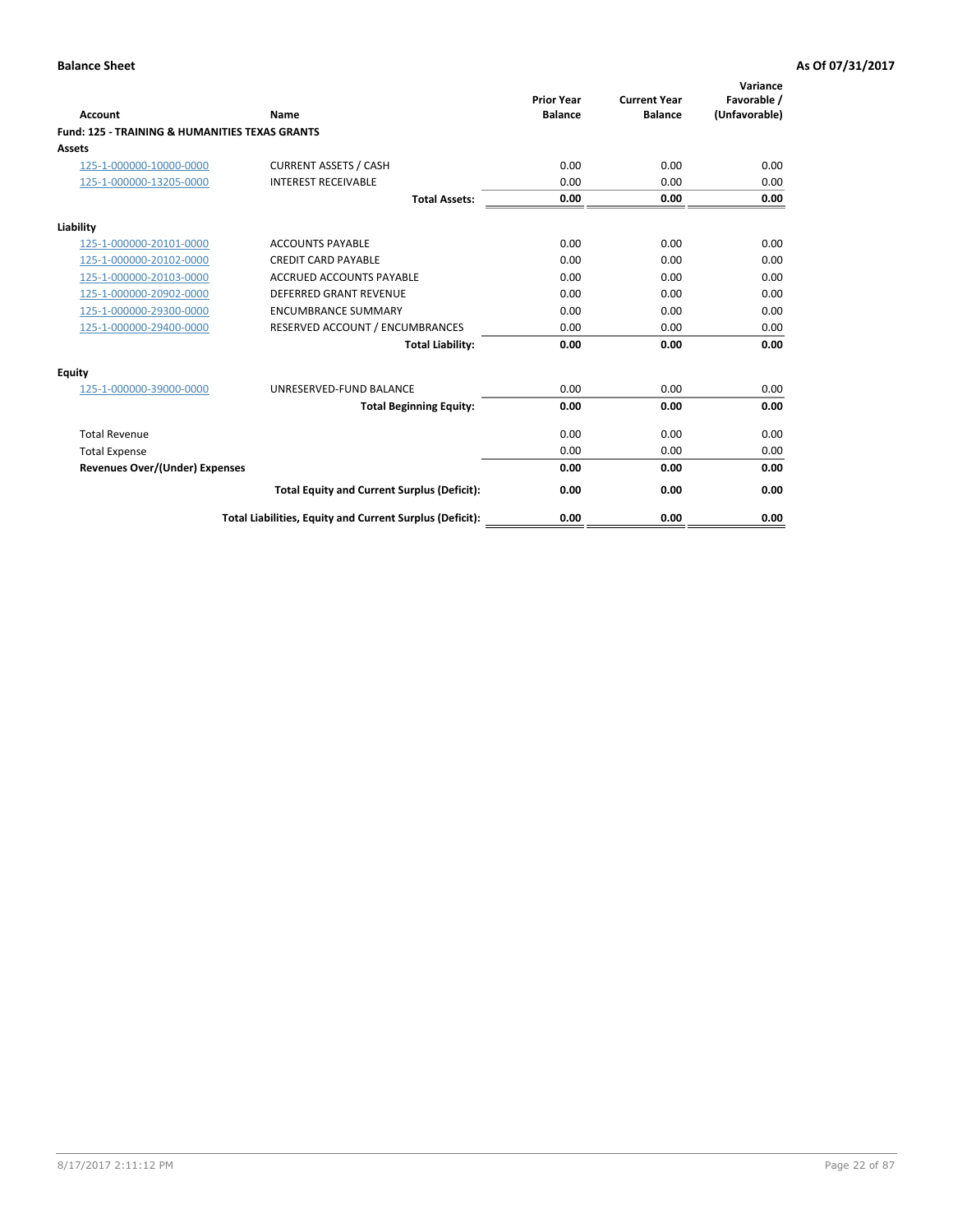| Account                                | Name                                                     | <b>Prior Year</b><br><b>Balance</b> | <b>Current Year</b><br><b>Balance</b> | Variance<br>Favorable /<br>(Unfavorable) |
|----------------------------------------|----------------------------------------------------------|-------------------------------------|---------------------------------------|------------------------------------------|
| <b>Fund: 126 - TIFMAS MOBILIZATION</b> |                                                          |                                     |                                       |                                          |
| Assets                                 |                                                          |                                     |                                       |                                          |
| 126-1-000000-10000-0000                | <b>CURRENT ASSETS / CASH</b>                             | 0.00                                | $-521.73$                             | $-521.73$                                |
| 126-1-000000-13201-0000                | MISC ACCTS RECEIVABLE                                    | 0.00                                | 0.00                                  | 0.00                                     |
|                                        | <b>Total Assets:</b>                                     | 0.00                                | $-521.73$                             | $-521.73$                                |
| Liability                              |                                                          |                                     |                                       |                                          |
| 126-1-000000-20101-0000                | <b>ACCOUNTS PAYABLE</b>                                  | 0.00                                | 0.00                                  | 0.00                                     |
| 126-1-000000-20102-0000                | <b>CREDIT CARD PAYABLE</b>                               | 0.00                                | 0.00                                  | 0.00                                     |
| 126-1-000000-39100-0000                | UNRESERVED-RET. EARNINGS                                 | 0.00                                | 0.00                                  | 0.00                                     |
|                                        | <b>Total Liability:</b>                                  | 0.00                                | 0.00                                  | 0.00                                     |
| Equity                                 |                                                          |                                     |                                       |                                          |
| 126-1-000000-39000-0000                | UNRESERVED-FUND BALANCE                                  | 0.00                                | $-421.74$                             | $-421.74$                                |
|                                        | <b>Total Beginning Equity:</b>                           | 0.00                                | $-421.74$                             | $-421.74$                                |
| <b>Total Revenue</b>                   |                                                          | 0.00                                | 0.00                                  | 0.00                                     |
| <b>Total Expense</b>                   |                                                          | 0.00                                | 99.99                                 | $-99.99$                                 |
| Revenues Over/(Under) Expenses         |                                                          | 0.00                                | $-99.99$                              | $-99.99$                                 |
|                                        | <b>Total Equity and Current Surplus (Deficit):</b>       | 0.00                                | $-521.73$                             | $-521.73$                                |
|                                        | Total Liabilities, Equity and Current Surplus (Deficit): | 0.00                                | $-521.73$                             | $-521.73$                                |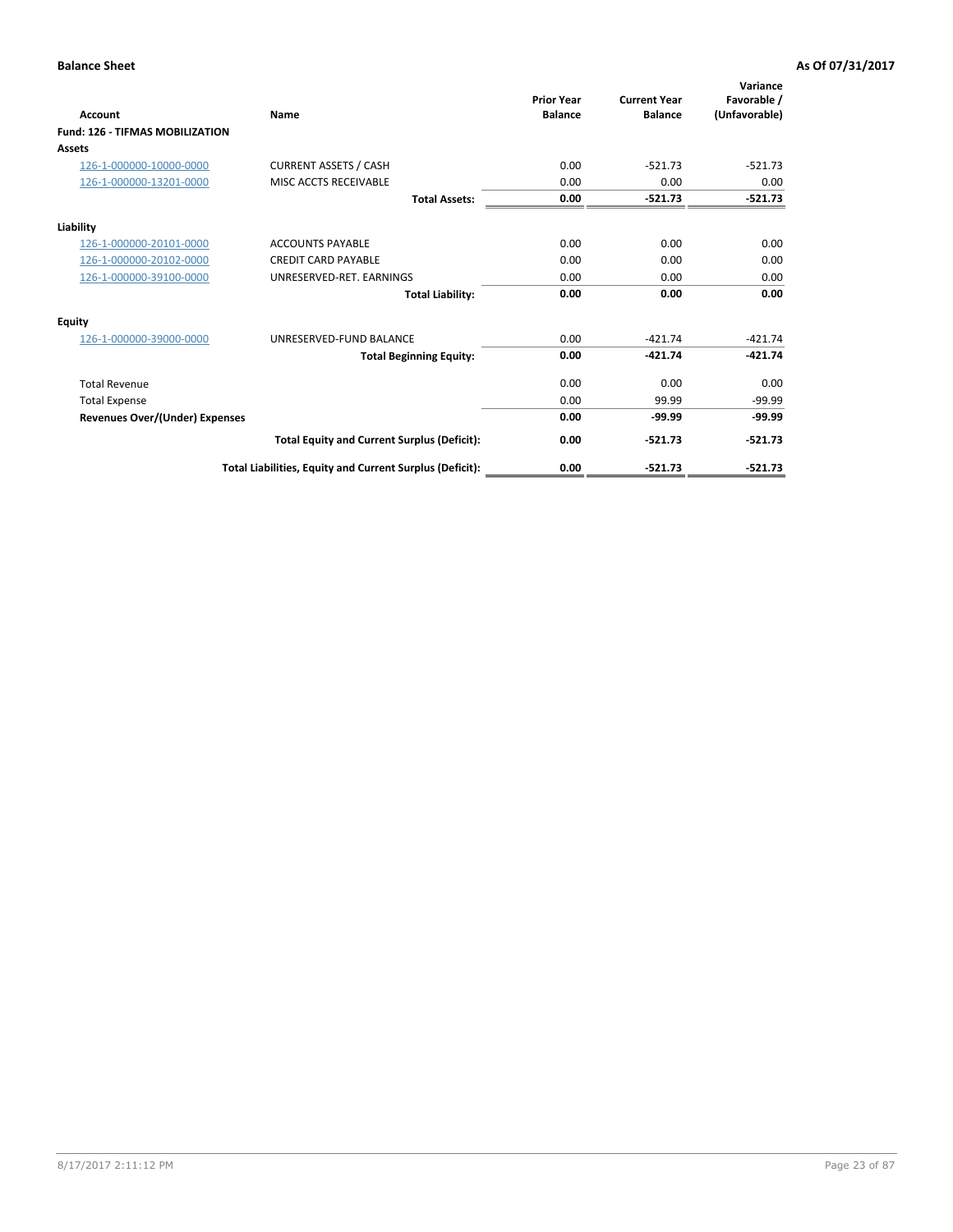| <b>Account</b>                        | Name                                                     | <b>Prior Year</b><br><b>Balance</b> | <b>Current Year</b><br><b>Balance</b> | Variance<br>Favorable /<br>(Unfavorable) |
|---------------------------------------|----------------------------------------------------------|-------------------------------------|---------------------------------------|------------------------------------------|
| Fund: 127 - FIRE GRANT                |                                                          |                                     |                                       |                                          |
| <b>Assets</b>                         |                                                          |                                     |                                       |                                          |
| 127-1-000000-10000-0000               | <b>CURRENT ASSETS / CASH</b>                             | 0.00                                | 0.00                                  | 0.00                                     |
| 127-1-000000-13201-0000               | MISC ACCTS RECEIVABLE                                    | 0.00                                | 0.00                                  | 0.00                                     |
|                                       | <b>Total Assets:</b>                                     | 0.00                                | 0.00                                  | 0.00                                     |
| Liability                             |                                                          |                                     |                                       |                                          |
| 127-1-000000-20101-0000               | <b>ACCOUNTS PAYABLE</b>                                  | 0.00                                | 0.00                                  | 0.00                                     |
|                                       | <b>Total Liability:</b>                                  | 0.00                                | 0.00                                  | 0.00                                     |
| <b>Equity</b>                         |                                                          |                                     |                                       |                                          |
| 127-1-000000-39000-0000               | UNRESERVED-FUND BALANCE                                  | 0.00                                | 0.00                                  | 0.00                                     |
|                                       | <b>Total Beginning Equity:</b>                           | 0.00                                | 0.00                                  | 0.00                                     |
| <b>Total Revenue</b>                  |                                                          | 0.00                                | 0.00                                  | 0.00                                     |
| <b>Total Expense</b>                  |                                                          | 0.00                                | 0.00                                  | 0.00                                     |
| <b>Revenues Over/(Under) Expenses</b> |                                                          | 0.00                                | 0.00                                  | 0.00                                     |
|                                       | <b>Total Equity and Current Surplus (Deficit):</b>       | 0.00                                | 0.00                                  | 0.00                                     |
|                                       | Total Liabilities, Equity and Current Surplus (Deficit): | 0.00                                | 0.00                                  | 0.00                                     |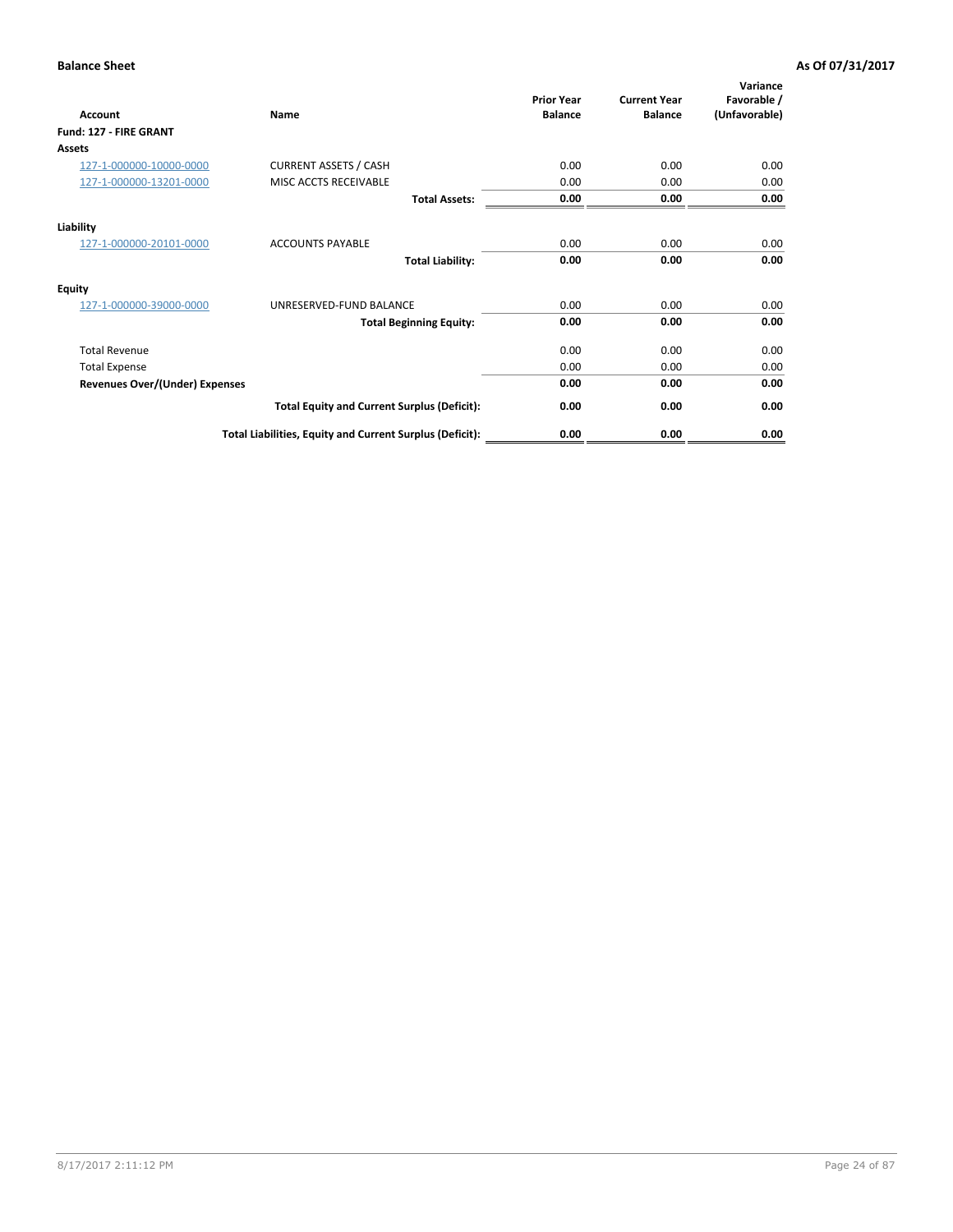| <b>Account</b>                        | Name                                                     | <b>Prior Year</b><br><b>Balance</b> | <b>Current Year</b><br><b>Balance</b> | Variance<br>Favorable /<br>(Unfavorable) |
|---------------------------------------|----------------------------------------------------------|-------------------------------------|---------------------------------------|------------------------------------------|
| Fund: 140 - DEBT SERVICE FUND         |                                                          |                                     |                                       |                                          |
| <b>Assets</b>                         |                                                          |                                     |                                       |                                          |
| 140-1-000000-10000-0000               | <b>CURRENT ASSETS / CASH</b>                             | 1,015,982.57                        | 1,054,685.99                          | 38,703.42                                |
| 140-1-000000-12101-0000               | <b>BOND ISSUANCE COSTS</b>                               | 0.00                                | 0.00                                  | 0.00                                     |
| 140-1-000000-13101-0000               | <b>TAX RECEIVABLE-CURRENT</b>                            | 40,567.06                           | 44,443.26                             | 3,876.20                                 |
| 140-1-000000-13102-0000               | <b>TAXES REC-DELINQUENT</b>                              | 172,141.18                          | 174,380.47                            | 2,239.29                                 |
| 140-1-000000-13103-0000               | ALLOW FOR UNCOLLECT TAXES                                | $-126,663.48$                       | $-45,509.29$                          | 81,154.19                                |
| 140-1-000000-13203-0000               | NON-CURRENT ASSETS / PREPAYMENTS                         | 0.00                                | 0.00                                  | 0.00                                     |
| 140-1-000000-13205-0000               | <b>INTEREST RECEIVABLE</b>                               | 0.00                                | 0.00                                  | 0.00                                     |
| 140-1-000000-13221-0000               | MISC A/R - PROPERTY TAXES                                | 3,245.26                            | 9,294.69                              | 6,049.43                                 |
|                                       | <b>Total Assets:</b>                                     | 1,105,272.59                        | 1,237,295.12                          | 132,022.53                               |
| Liability                             |                                                          |                                     |                                       |                                          |
| 140-1-000000-20101-0000               | <b>ACCOUNTS PAYABLE</b>                                  | 0.00                                | 0.00                                  | 0.00                                     |
| 140-1-000000-20102-0000               | <b>CREDIT CARD PAYABLE</b>                               | 0.00                                | 0.00                                  | 0.00                                     |
| 140-1-000000-20103-0000               | ACCRUED ACCOUNTS PAYABLE                                 | 0.00                                | 0.00                                  | 0.00                                     |
| 140-1-000000-20108-0000               | <b>MATURED BONDS PAYABLE</b>                             | 0.00                                | 0.00                                  | 0.00                                     |
| 140-1-000000-20111-0000               | MATURED INTEREST PAYABLE                                 | 0.00                                | 0.00                                  | 0.00                                     |
| 140-1-000000-20112-0000               | ACCRUED INTEREST PAYABLE                                 | 0.00                                | 0.00                                  | 0.00                                     |
| 140-1-000000-20203-0000               | <b>DEFERRED TAX REVENUE</b>                              | 81,501.22                           | 168,770.90                            | $-87,269.68$                             |
| 140-1-000000-21001-0000               | <b>GENERAL FUND / GENERAL FUND</b>                       | 0.00                                | 0.00                                  | 0.00                                     |
| 140-1-000000-21040-0000               | DUE TO / GENERAL CIP FUND                                | 0.00                                | 0.00                                  | 0.00                                     |
| 140-1-000000-29300-0000               | <b>ENCUMBRANCE SUMMARY</b>                               | 0.00                                | 0.00                                  | 0.00                                     |
| 140-1-000000-29400-0000               | RESERVED ACCOUNT / ENCUMBRANCES                          | 0.00                                | 0.00                                  | 0.00                                     |
|                                       | <b>Total Liability:</b>                                  | 81,501.22                           | 168,770.90                            | $-87,269.68$                             |
| Equity                                |                                                          |                                     |                                       |                                          |
| 140-1-000000-39000-0000               | UNRESERVED-FUND BALANCE                                  | 452,712.07                          | 602,995.37                            | 150,283.30                               |
|                                       | <b>Total Beginning Equity:</b>                           | 452,712.07                          | 602,995.37                            | 150,283.30                               |
|                                       |                                                          |                                     |                                       |                                          |
| <b>Total Revenue</b>                  |                                                          | 5,764,418.97                        | 5,832,167.11                          | 67,748.14                                |
| <b>Total Expense</b>                  |                                                          | 5,193,359.67                        | 5,366,638.26                          | $-173,278.59$                            |
| <b>Revenues Over/(Under) Expenses</b> |                                                          | 571,059.30                          | 465,528.85                            | $-105,530.45$                            |
|                                       | <b>Total Equity and Current Surplus (Deficit):</b>       | 1,023,771.37                        | 1,068,524.22                          | 44,752.85                                |
|                                       | Total Liabilities, Equity and Current Surplus (Deficit): | 1,105,272.59                        | 1,237,295.12                          | 132,022.53                               |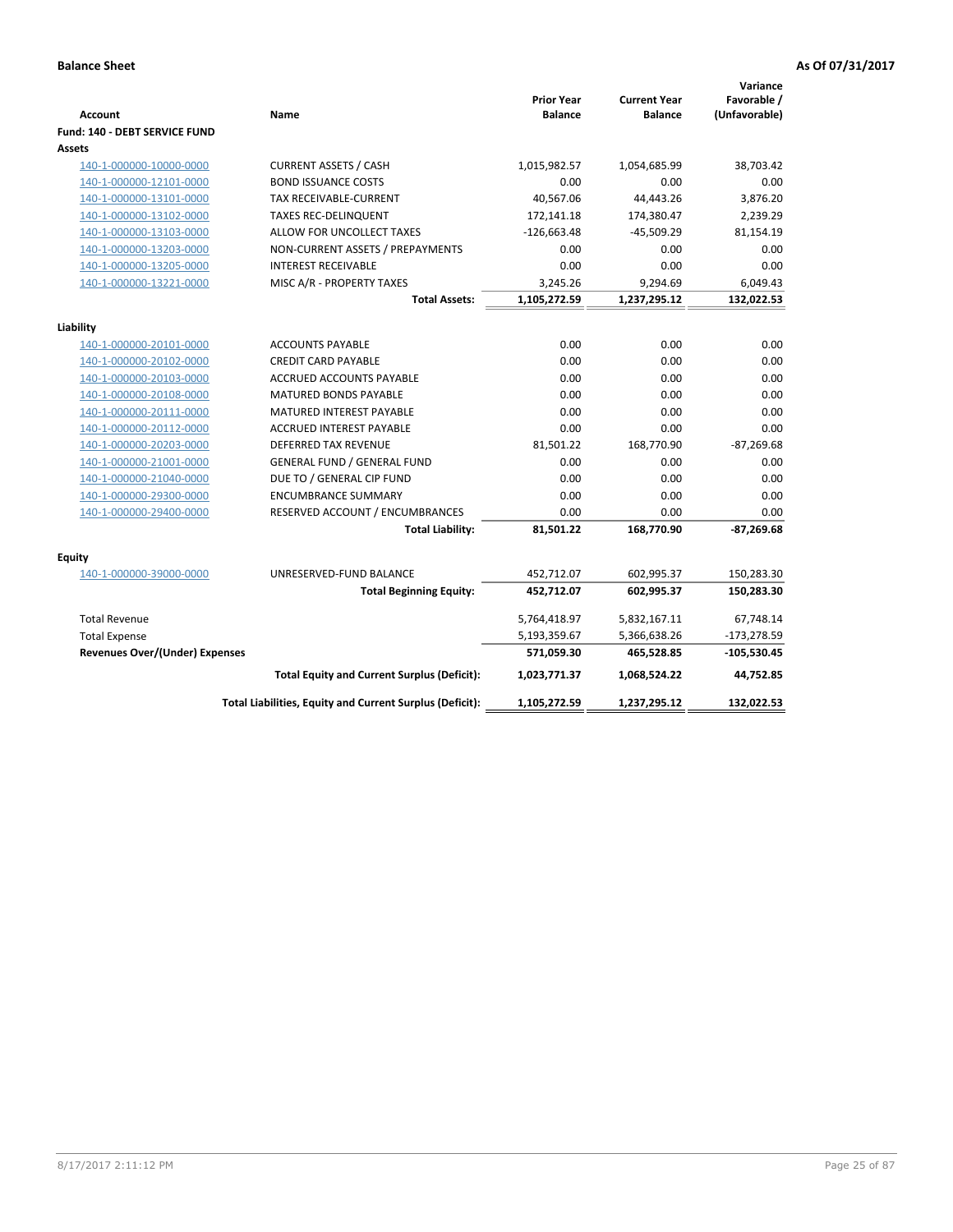|                                                     |                                                                  |                   |                     | Variance               |
|-----------------------------------------------------|------------------------------------------------------------------|-------------------|---------------------|------------------------|
|                                                     |                                                                  | <b>Prior Year</b> | <b>Current Year</b> | Favorable /            |
| <b>Account</b>                                      | Name                                                             | <b>Balance</b>    | <b>Balance</b>      | (Unfavorable)          |
| <b>Fund: 160 - GENERAL CAPITAL IMPROVEMENT FUND</b> |                                                                  |                   |                     |                        |
| Assets                                              |                                                                  |                   |                     |                        |
| 160-1-000000-10000-0000                             | <b>CURRENT ASSETS / CASH</b>                                     | 3,285,493.60      | $-1,425,669.30$     | $-4,711,162.90$        |
| 160-1-000000-11402-0000                             | 2002 CO'S                                                        | 283,372.37        | 244,247.10          | $-39,125.27$           |
| 160-1-000000-11514-0000                             | EXCHANGE BLDG - TX DAILY ACCOUNT 1157                            | 2,250,893.99      | 1,907,935.91        | $-342,958.08$          |
| 160-1-000000-11517-0000                             | <b>EXCHANGE BLDG - TX TERM</b><br><b>CERTIFICATES OF DEPOSIT</b> | 0.00              | 0.00<br>300,000.00  | 0.00<br>0.00           |
| 160-1-000000-11520-0000                             |                                                                  | 300,000.00        |                     |                        |
| 160-1-000000-11602-0000                             | 2001 CO                                                          | 87,906.35         | 1,047.02            | $-86,859.33$<br>432.22 |
| 160-1-000000-11603-0000                             | 2001-A CO'S                                                      | 73,381.64         | 73,813.86           |                        |
| 160-1-000000-13201-0000                             | MISC ACCTS RECEIVABLE                                            | 0.00              | 0.00                | 0.00                   |
| 160-1-000000-13205-0000                             | <b>INTEREST RECEIVABLE</b>                                       | 0.00<br>0.00      | 0.00<br>0.00        | 0.00<br>0.00           |
| 160-1-000000-14035-0000                             | DEBT SERVICE / DEBT SERVICE FUND<br><b>Total Assets:</b>         | 6,281,047.95      | 1,101,374.59        | $-5,179,673.36$        |
|                                                     |                                                                  |                   |                     |                        |
| Liability                                           |                                                                  |                   |                     |                        |
| 160-1-000000-20101-0000                             | <b>ACCOUNTS PAYABLE</b>                                          | 0.00              | 20,044.03           | $-20,044.03$           |
| 160-1-000000-20102-0000                             | <b>CREDIT CARD PAYABLE</b>                                       | 0.00              | 0.00                | 0.00                   |
| 160-1-000000-20103-0000                             | ACCRUED ACCOUNTS PAYABLE                                         | 0.00              | 0.00                | 0.00                   |
| 160-1-000000-20113-0000                             | <b>DEVELOPERS ESCROW</b>                                         | 0.00              | 0.00                | 0.00                   |
| 160-1-000000-20139-0000                             | <b>RETAINAGES PAYABLE</b>                                        | 0.00              | 124,619.28          | $-124,619.28$          |
| 160-1-000000-20902-0000                             | <b>DEFERRED GRANT REVENUE</b>                                    | 0.00              | 0.00                | 0.00                   |
| 160-1-000000-21001-0000                             | <b>GENERAL FUND / GENERAL FUND</b>                               | 0.00              | 0.00                | 0.00                   |
| 160-1-000000-21035-0000                             | DEBT SERVICE / DUE TO DEBT SERVICE                               | 0.00              | 0.00                | 0.00                   |
| 160-1-000000-21101-0000                             | ENTERPRISE / WTR/WWTR UTILITY FUND                               | 0.00              | 0.00                | 0.00                   |
| 160-1-000000-29300-0000                             | <b>ENCUMBRANCE SUMMARY</b>                                       | 0.00              | 0.00                | 0.00                   |
| 160-1-000000-29400-0100                             | RESERVED ACCOUNT / ENCUMBRANCES                                  | 0.00              | 0.00                | 0.00                   |
|                                                     | <b>Total Liability:</b>                                          | 0.00              | 144,663.31          | $-144,663.31$          |
|                                                     |                                                                  |                   |                     |                        |
| <b>Equity</b>                                       |                                                                  |                   |                     |                        |
| 160-1-000000-39000-0000                             | UNRESERVED-FUND BALANCE                                          | 2,786,709.99      | 5,383,540.33        | 2,596,830.34           |
|                                                     | <b>Total Beginning Equity:</b>                                   | 2,786,709.99      | 5,383,540.33        | 2,596,830.34           |
| <b>Total Revenue</b>                                |                                                                  | 4,720,178.95      | -728,701.35         | $-5,448,880.30$        |
| <b>Total Expense</b>                                |                                                                  | 1,225,840.99      | 3,698,127.70        | $-2,472,286.71$        |
| Revenues Over/(Under) Expenses                      |                                                                  | 3,494,337.96      | -4,426,829.05       | -7,921,167.01          |
|                                                     | <b>Total Equity and Current Surplus (Deficit):</b>               | 6,281,047.95      | 956,711.28          | $-5,324,336.67$        |
|                                                     | Total Liabilities, Equity and Current Surplus (Deficit):         | 6,281,047.95      | 1,101,374.59        | -5,179,673.36          |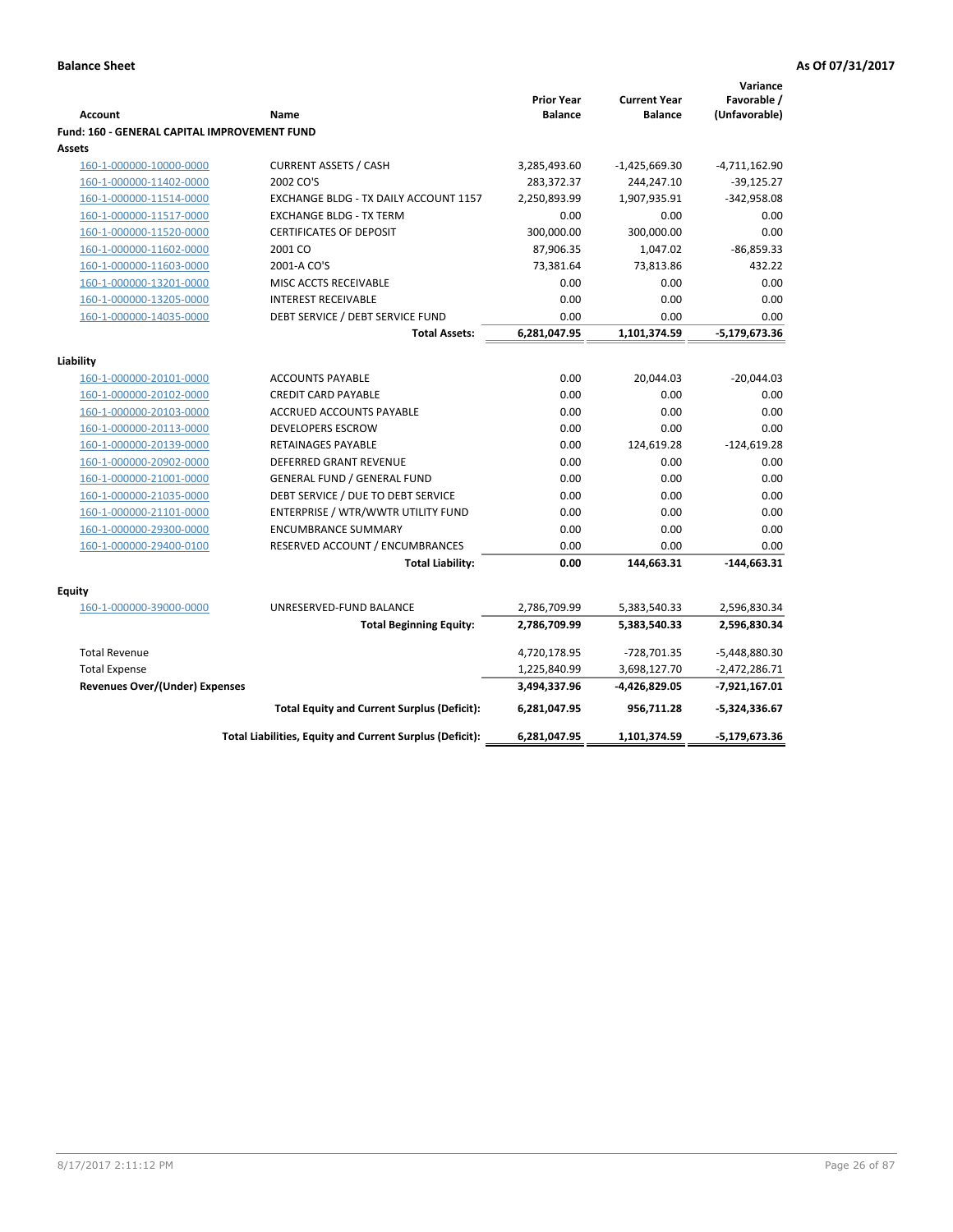| <b>Account</b>                        | <b>Name</b>                                              | <b>Prior Year</b><br><b>Balance</b> | <b>Current Year</b><br><b>Balance</b> | Variance<br>Favorable /<br>(Unfavorable) |
|---------------------------------------|----------------------------------------------------------|-------------------------------------|---------------------------------------|------------------------------------------|
| Fund: 161 - STREET CONSTRUCTION FUND  |                                                          |                                     |                                       |                                          |
| <b>Assets</b>                         |                                                          |                                     |                                       |                                          |
| 161-1-000000-10000-0000               | <b>CURRENT ASSETS / CASH</b>                             | 0.00                                | 846,132.42                            | 846,132.42                               |
| 161-1-000000-11003-0000               | 2010 CO'S                                                | 843,939.42                          | 0.00                                  | $-843,939.42$                            |
| 161-1-000000-13205-0000               | <b>INTEREST RECEIVABLE</b>                               | 0.00                                | 0.00                                  | 0.00                                     |
| 161-1-000000-14035-0000               | DEBT SERVICE / DEBT SERVICE FUND                         | 0.00                                | 0.00                                  | 0.00                                     |
|                                       | <b>Total Assets:</b>                                     | 843,939.42                          | 846,132.42                            | 2,193.00                                 |
| Liability                             |                                                          |                                     |                                       |                                          |
| 161-1-000000-20101-0000               | <b>ACCOUNTS PAYABLE</b>                                  | 0.00                                | 0.00                                  | 0.00                                     |
| 161-1-000000-20102-0000               | <b>CREDIT CARD PAYABLE</b>                               | 0.00                                | 0.00                                  | 0.00                                     |
| 161-1-000000-20103-0000               | <b>ACCRUED ACCOUNTS PAYABLE</b>                          | 0.00                                | 0.00                                  | 0.00                                     |
| 161-1-000000-20139-0000               | <b>RETAINAGES PAYABLE</b>                                | 0.00                                | 0.00                                  | 0.00                                     |
| 161-1-000000-21001-0000               | <b>GENERAL FUND / GENERAL FUND</b>                       | 0.00                                | 0.00                                  | 0.00                                     |
| 161-1-000000-21035-0000               | DEBT SERVICE / DUE TO DEBT SERVICE                       | 0.00                                | 0.00                                  | 0.00                                     |
| 161-1-000000-29300-0000               | <b>ENCUMBRANCE SUMMARY</b>                               | 0.00                                | 0.00                                  | 0.00                                     |
| 161-1-000000-29400-0100               | RESERVED ACCOUNT / ENCUMBRANCES                          | 0.00                                | 0.00                                  | 0.00                                     |
|                                       | <b>Total Liability:</b>                                  | 0.00                                | 0.00                                  | 0.00                                     |
| <b>Equity</b>                         |                                                          |                                     |                                       |                                          |
| 161-1-000000-39000-0000               | UNRESERVED-FUND BALANCE                                  | 840,690.20                          | 844,983.85                            | 4,293.65                                 |
|                                       | <b>Total Beginning Equity:</b>                           | 840,690.20                          | 844,983.85                            | 4,293.65                                 |
| <b>Total Revenue</b>                  |                                                          | 3,249.22                            | 1,463.02                              | $-1,786.20$                              |
| <b>Total Expense</b>                  |                                                          | 0.00                                | 314.45                                | $-314.45$                                |
| <b>Revenues Over/(Under) Expenses</b> |                                                          | 3,249.22                            | 1,148.57                              | $-2,100.65$                              |
|                                       | <b>Total Equity and Current Surplus (Deficit):</b>       | 843,939.42                          | 846,132.42                            | 2,193.00                                 |
|                                       | Total Liabilities, Equity and Current Surplus (Deficit): | 843,939.42                          | 846,132.42                            | 2,193.00                                 |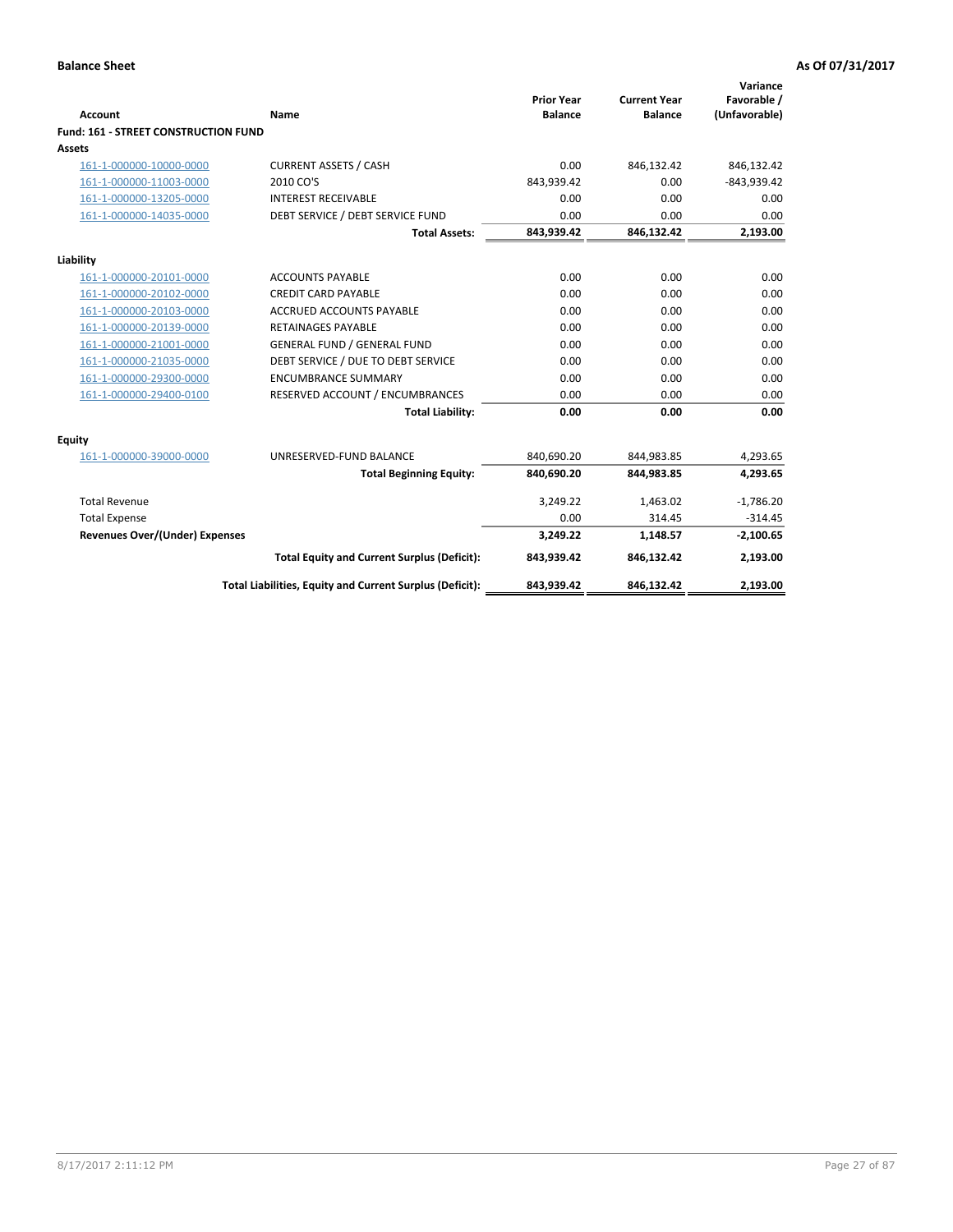| Account                                         | Name                                                     | <b>Prior Year</b><br><b>Balance</b> | <b>Current Year</b><br><b>Balance</b> | Variance<br>Favorable /<br>(Unfavorable) |
|-------------------------------------------------|----------------------------------------------------------|-------------------------------------|---------------------------------------|------------------------------------------|
| <b>Fund: 162 - GRAHAM PARK RENOVATIONS FUND</b> |                                                          |                                     |                                       |                                          |
| <b>Assets</b>                                   |                                                          |                                     |                                       |                                          |
| 162-1-000000-10000-0000                         | <b>CURRENT ASSETS / CASH</b>                             | 0.00                                | 0.00                                  | 0.00                                     |
| 162-1-000000-13201-0000                         | MISC ACCTS RECEIVABLE                                    | 0.00                                | 0.00                                  | 0.00                                     |
|                                                 | <b>Total Assets:</b>                                     | 0.00                                | 0.00                                  | 0.00                                     |
| Liability                                       |                                                          |                                     |                                       |                                          |
| 162-1-000000-20101-0000                         | <b>ACCOUNTS PAYABLE</b>                                  | 0.00                                | 0.00                                  | 0.00                                     |
| 162-1-000000-20139-0000                         | <b>RETAINAGES PAYABLE</b>                                | 0.00                                | 0.00                                  | 0.00                                     |
| 162-1-000000-20202-0000                         | <b>DEFERRED REVENUE</b>                                  | 0.00                                | 0.00                                  | 0.00                                     |
| 162-1-000000-29300-0000                         | <b>ENCUMBRANCE SUMMARY</b>                               | 0.00                                | 0.00                                  | 0.00                                     |
| 162-1-000000-29400-0000                         | RESERVED ACCOUNT / ENCUMBRANCES                          | 0.00                                | 0.00                                  | 0.00                                     |
|                                                 | <b>Total Liability:</b>                                  | 0.00                                | 0.00                                  | 0.00                                     |
| Equity                                          |                                                          |                                     |                                       |                                          |
| 162-1-000000-39000-0000                         | UNRESERVED-FUND BALANCE                                  | 0.00                                | 0.00                                  | 0.00                                     |
|                                                 | <b>Total Beginning Equity:</b>                           | 0.00                                | 0.00                                  | 0.00                                     |
| <b>Total Revenue</b>                            |                                                          | 0.00                                | 0.00                                  | 0.00                                     |
| <b>Total Expense</b>                            |                                                          | 0.00                                | 0.00                                  | 0.00                                     |
| <b>Revenues Over/(Under) Expenses</b>           |                                                          | 0.00                                | 0.00                                  | 0.00                                     |
|                                                 | <b>Total Equity and Current Surplus (Deficit):</b>       | 0.00                                | 0.00                                  | 0.00                                     |
|                                                 | Total Liabilities, Equity and Current Surplus (Deficit): | 0.00                                | 0.00                                  | 0.00                                     |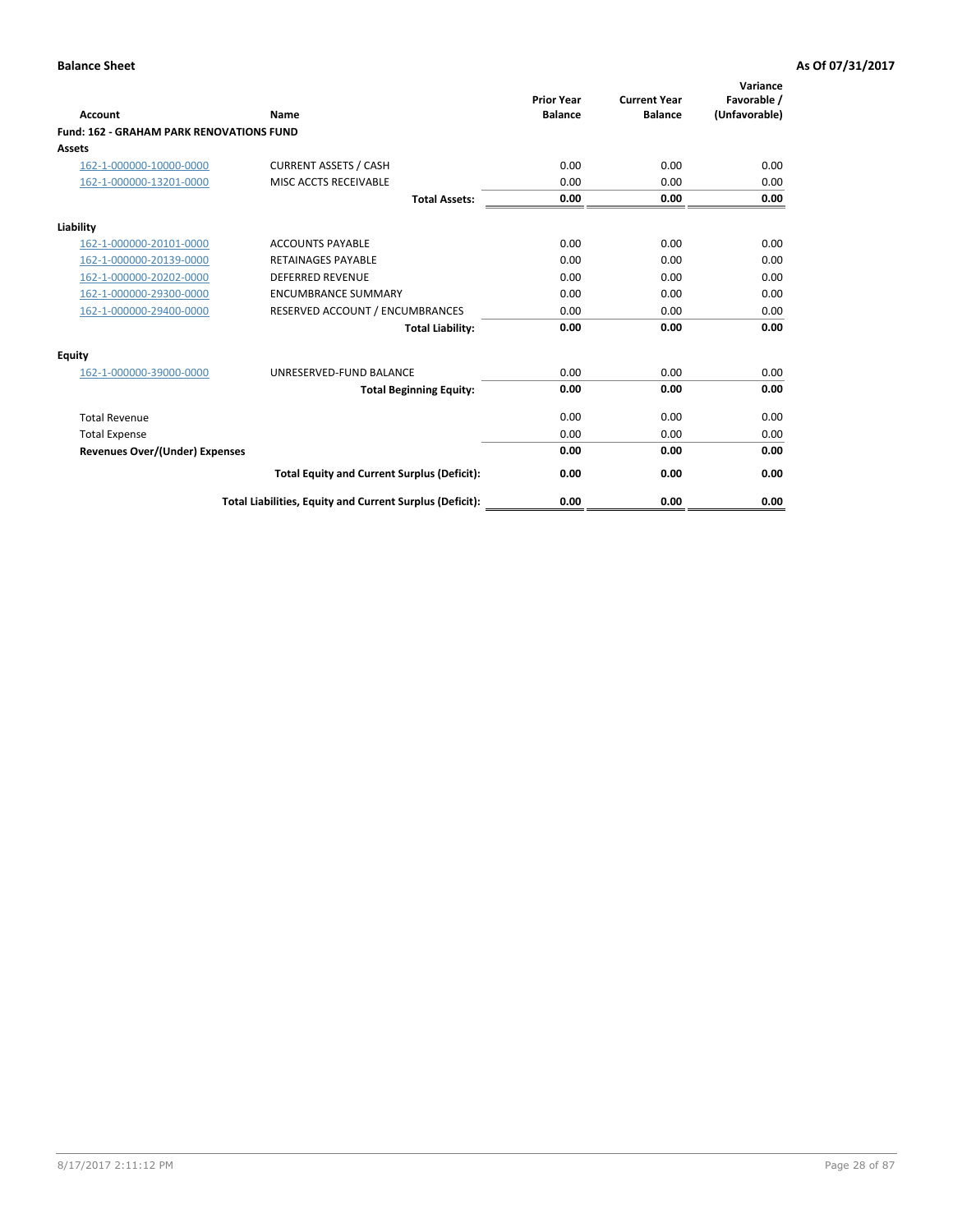| Account                               | Name                                                     | <b>Prior Year</b><br><b>Balance</b> | <b>Current Year</b><br><b>Balance</b> | Variance<br>Favorable /<br>(Unfavorable) |
|---------------------------------------|----------------------------------------------------------|-------------------------------------|---------------------------------------|------------------------------------------|
| Fund: 163 - SECO STIMULAS BLOCK GRANT |                                                          |                                     |                                       |                                          |
| <b>Assets</b>                         |                                                          |                                     |                                       |                                          |
| 163-1-000000-10000-0000               | <b>CURRENT ASSETS / CASH</b>                             | 0.00                                | 0.00                                  | 0.00                                     |
| 163-1-000000-13201-0000               | MISC ACCTS RECEIVABLE                                    | 0.00                                | 0.00                                  | 0.00                                     |
| 163-1-000000-13205-0000               | <b>INTEREST RECEIVABLE</b>                               | 0.00                                | 0.00                                  | 0.00                                     |
|                                       | <b>Total Assets:</b>                                     | 0.00                                | 0.00                                  | 0.00                                     |
| Liability                             |                                                          |                                     |                                       |                                          |
| 163-1-000000-20101-0000               | <b>ACCOUNTS PAYABLE</b>                                  | 0.00                                | 0.00                                  | 0.00                                     |
| 163-1-000000-20102-0000               | <b>CREDIT CARD PAYABLE</b>                               | 0.00                                | 0.00                                  | 0.00                                     |
| 163-1-000000-20103-0000               | <b>ACCRUED ACCOUNTS PAYABLE</b>                          | 0.00                                | 0.00                                  | 0.00                                     |
| 163-1-000000-20139-0000               | <b>RETAINAGES PAYABLE</b>                                | 0.00                                | 0.00                                  | 0.00                                     |
| 163-1-000000-20902-0000               | DEFERRED GRANT REVENUE                                   | 0.00                                | 0.00                                  | 0.00                                     |
| 163-1-000000-29300-0000               | <b>ENCUMBRANCE SUMMARY</b>                               | 0.00                                | 0.00                                  | 0.00                                     |
| 163-1-000000-29400-0100               | RESERVED ACCOUNT / ENCUMBRANCES                          | 0.00                                | 0.00                                  | 0.00                                     |
|                                       | <b>Total Liability:</b>                                  | 0.00                                | 0.00                                  | 0.00                                     |
| <b>Equity</b>                         |                                                          |                                     |                                       |                                          |
| 163-1-000000-39000-0000               | UNRESERVED-FUND BALANCE                                  | 0.00                                | 0.00                                  | 0.00                                     |
|                                       | <b>Total Beginning Equity:</b>                           | 0.00                                | 0.00                                  | 0.00                                     |
| <b>Total Revenue</b>                  |                                                          | 0.00                                | 0.00                                  | 0.00                                     |
| <b>Total Expense</b>                  |                                                          | 0.00                                | 0.00                                  | 0.00                                     |
| <b>Revenues Over/(Under) Expenses</b> |                                                          | 0.00                                | 0.00                                  | 0.00                                     |
|                                       | <b>Total Equity and Current Surplus (Deficit):</b>       | 0.00                                | 0.00                                  | 0.00                                     |
|                                       | Total Liabilities, Equity and Current Surplus (Deficit): | 0.00                                | 0.00                                  | 0.00                                     |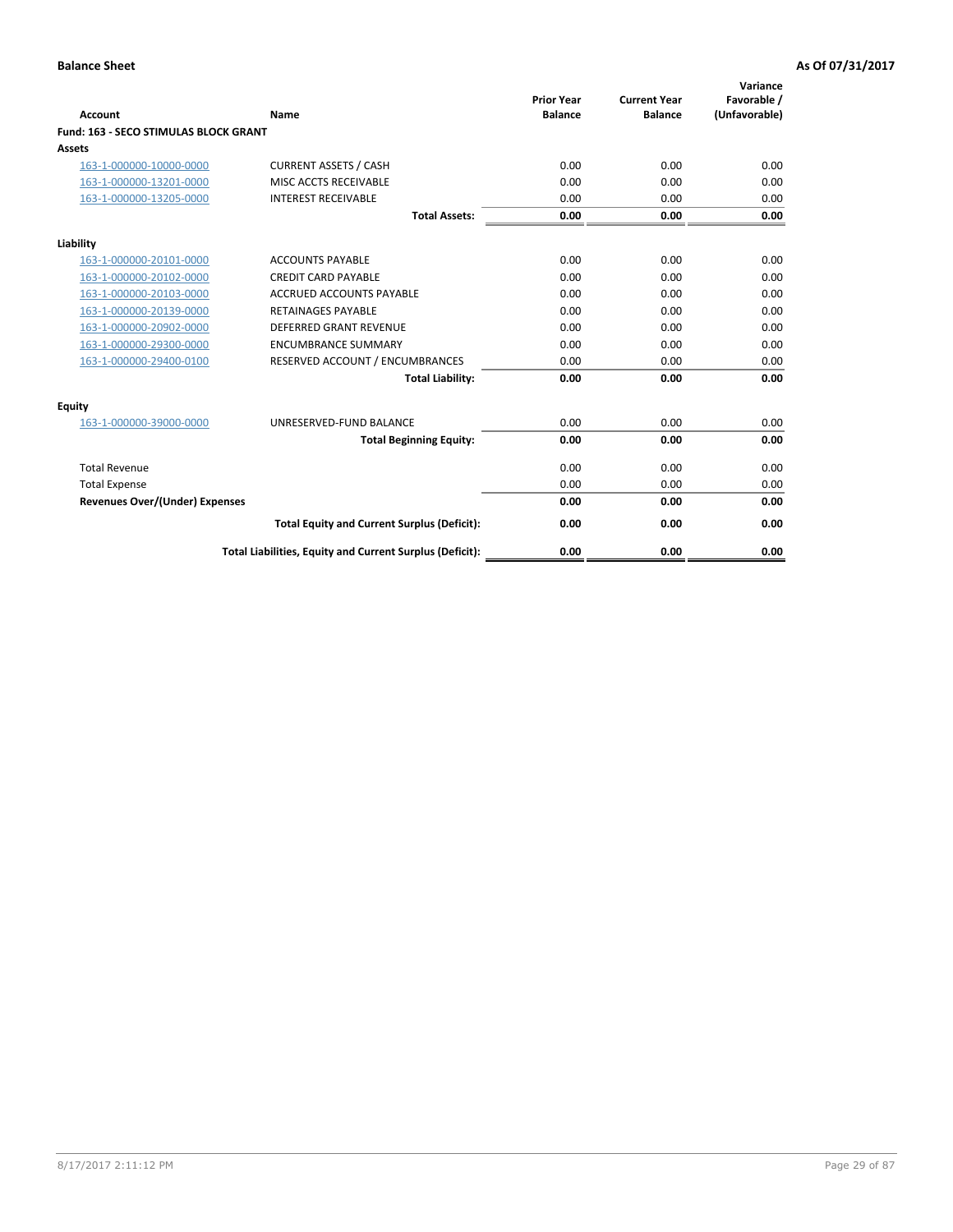| <b>Account</b>                        | Name                                                     | <b>Prior Year</b><br><b>Balance</b> | <b>Current Year</b><br><b>Balance</b> | Variance<br>Favorable /<br>(Unfavorable) |
|---------------------------------------|----------------------------------------------------------|-------------------------------------|---------------------------------------|------------------------------------------|
| Fund: 164 - 2013 CO CAPITAL FUND      |                                                          |                                     |                                       |                                          |
| Assets                                |                                                          |                                     |                                       |                                          |
| 164-1-000000-10000-0000               | <b>CURRENT ASSETS / CASH</b>                             | 0.00                                | 31,658.35                             | 31,658.35                                |
| 164-1-000000-11508-0000               | 2013 CO'S PROJ CONST                                     | 28,753.37                           | 1.982.31                              | $-26,771.06$                             |
| 164-1-000000-11509-0000               | 2013 CO'S DEBT SERVICE                                   | 4,721.00                            | 0.00                                  | $-4,721.00$                              |
| 164-1-000000-13205-0000               | <b>INTEREST RECEIVABLE</b>                               | 0.00                                | 0.00                                  | 0.00                                     |
| 164-1-000000-14035-0000               | DEBT SERVICE / DEBT SERVICE FUND                         | 0.00                                | 0.00                                  | 0.00                                     |
|                                       | <b>Total Assets:</b>                                     | 33,474.37                           | 33,640.66                             | 166.29                                   |
|                                       |                                                          |                                     |                                       |                                          |
| Liability                             |                                                          |                                     |                                       |                                          |
| 164-1-000000-20101-0000               | <b>ACCOUNTS PAYABLE</b>                                  | 0.00                                | 0.00                                  | 0.00                                     |
| 164-1-000000-20102-0000               | <b>CREDIT CARD PAYABLE</b>                               | 0.00                                | 0.00                                  | 0.00                                     |
| 164-1-000000-20103-0000               | <b>ACCRUED ACCOUNTS PAYABLE</b>                          | 0.00                                | 0.00                                  | 0.00                                     |
| 164-1-000000-20139-0000               | <b>RETAINAGES PAYABLE</b>                                | 0.00                                | 0.00                                  | 0.00                                     |
| 164-1-000000-21001-0000               | <b>GENERAL FUND / GENERAL FUND</b>                       | 0.00                                | 0.00                                  | 0.00                                     |
| 164-1-000000-21035-0000               | DEBT SERVICE / DUE TO DEBT SERVICE                       | 0.00                                | 0.00                                  | 0.00                                     |
| 164-1-000000-29300-0000               | <b>ENCUMBRANCE SUMMARY</b>                               | 0.00                                | 0.00                                  | 0.00                                     |
| 164-1-000000-29400-0100               | RESERVED ACCOUNT / ENCUMBRANCES                          | 0.00                                | 0.00                                  | 0.00                                     |
|                                       | <b>Total Liability:</b>                                  | 0.00                                | 0.00                                  | 0.00                                     |
| Equity                                |                                                          |                                     |                                       |                                          |
| 164-1-000000-39000-0000               | UNRESERVED-FUND BALANCE                                  | 33,379.24                           | 33,501.36                             | 122.12                                   |
|                                       | <b>Total Beginning Equity:</b>                           | 33,379.24                           | 33,501.36                             | 122.12                                   |
| <b>Total Revenue</b>                  |                                                          | 95.13                               | 144.11                                | 48.98                                    |
| <b>Total Expense</b>                  |                                                          | 0.00                                | 4.81                                  | $-4.81$                                  |
| <b>Revenues Over/(Under) Expenses</b> |                                                          | 95.13                               | 139.30                                | 44.17                                    |
|                                       | <b>Total Equity and Current Surplus (Deficit):</b>       | 33,474.37                           | 33.640.66                             | 166.29                                   |
|                                       | Total Liabilities, Equity and Current Surplus (Deficit): | 33,474.37                           | 33,640.66                             | 166.29                                   |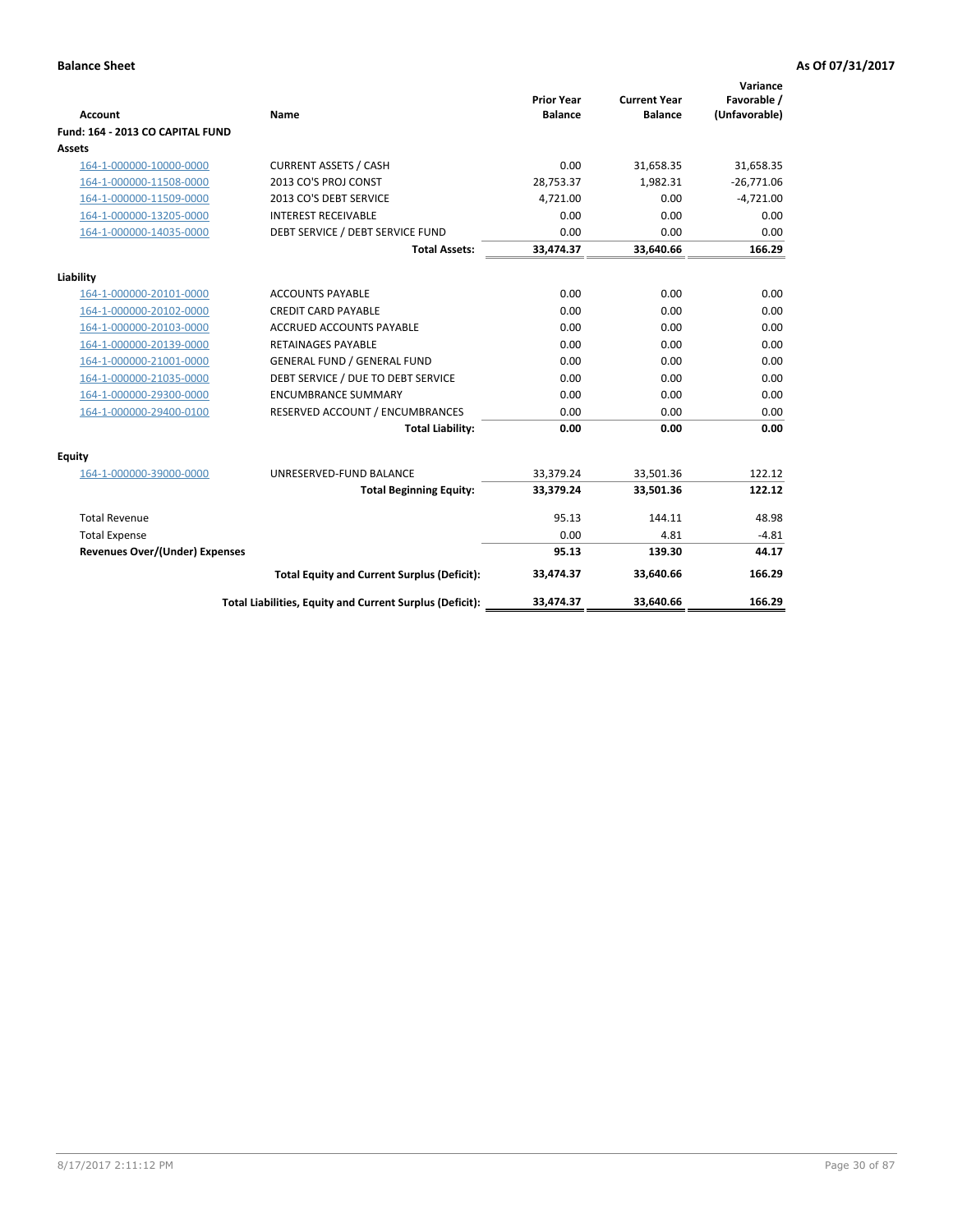| <b>Account</b>                        | Name                                                     | <b>Prior Year</b><br><b>Balance</b> | <b>Current Year</b><br><b>Balance</b> | Variance<br>Favorable /<br>(Unfavorable) |
|---------------------------------------|----------------------------------------------------------|-------------------------------------|---------------------------------------|------------------------------------------|
| Fund: 165 - 2014 GO FUND              |                                                          |                                     |                                       |                                          |
| Assets                                |                                                          |                                     |                                       |                                          |
| 165-1-000000-10000-0000               | <b>CURRENT ASSETS / CASH</b>                             | $-2,876,276.92$                     | -1,548,459.99                         | 1,327,816.93                             |
| 165-1-000000-11003-0000               | 2010 CO'S                                                | 0.00                                | 0.00                                  | 0.00                                     |
| 165-1-000000-11202-0000               | 2014 GO STREET BONDS                                     | 1,921,365.83                        | 0.00                                  | $-1,921,365.83$                          |
| 165-1-000000-11511-0000               | 2015 GO PROJECT CONSTRUCTION                             | 1,502,581.10                        | 2,747,111.80                          | 1,244,530.70                             |
| 165-1-000000-11520-0000               | <b>CERTIFICATES OF DEPOSIT</b>                           | 0.00                                | 0.00                                  | 0.00                                     |
| 165-1-000000-11530-0000               | <b>TexasTERM CP</b>                                      | 6,000,000.00                        | 0.00                                  | $-6,000,000.00$                          |
| 165-1-000000-13201-0000               | MISC ACCTS RECEIVABLE                                    | 0.00                                | 0.00                                  | 0.00                                     |
| 165-1-000000-13205-0000               | <b>INTEREST RECEIVABLE</b>                               | 0.00                                | 0.00                                  | 0.00                                     |
| 165-1-000000-14035-0000               | DEBT SERVICE / DEBT SERVICE FUND                         | 0.00                                | 0.00                                  | 0.00                                     |
|                                       | <b>Total Assets:</b>                                     | 6,547,670.01                        | 1,198,651.81                          | $-5,349,018.20$                          |
| Liability                             |                                                          |                                     |                                       |                                          |
| 165-1-000000-20101-0000               | <b>ACCOUNTS PAYABLE</b>                                  | 0.00                                | 0.00                                  | 0.00                                     |
| 165-1-000000-20102-0000               | <b>CREDIT CARD PAYABLE</b>                               | 0.00                                | 0.00                                  | 0.00                                     |
| 165-1-000000-20103-0000               | <b>ACCRUED ACCOUNTS PAYABLE</b>                          | 0.00                                | 0.00                                  | 0.00                                     |
| 165-1-000000-20139-0000               | RETAINAGES PAYABLE                                       | 65,002.26                           | 24,391.42                             | 40,610.84                                |
| 165-1-000000-21001-0000               | <b>GENERAL FUND / GENERAL FUND</b>                       | 0.00                                | 0.00                                  | 0.00                                     |
| 165-1-000000-21035-0000               | DEBT SERVICE / DUE TO DEBT SERVICE                       | 0.00                                | 0.00                                  | 0.00                                     |
| 165-1-000000-29300-0000               | <b>ENCUMBRANCE SUMMARY</b>                               | 0.00                                | 0.00                                  | 0.00                                     |
| 165-1-000000-29400-0100               | RESERVED ACCOUNT / ENCUMBRANCES                          | 0.00                                | 0.00                                  | 0.00                                     |
|                                       | <b>Total Liability:</b>                                  | 65,002.26                           | 24,391.42                             | 40,610.84                                |
| <b>Equity</b>                         |                                                          |                                     |                                       |                                          |
| 165-1-000000-39000-0000               | UNRESERVED-FUND BALANCE                                  | 8,706,752.14                        | 3,846,902.24                          | -4,859,849.90                            |
|                                       | <b>Total Beginning Equity:</b>                           | 8,706,752.14                        | 3,846,902.24                          | -4,859,849.90                            |
| <b>Total Revenue</b>                  |                                                          | 46,111.01                           | 34,354.54                             | $-11,756.47$                             |
| <b>Total Expense</b>                  |                                                          | 2,270,195.40                        | 2,706,996.39                          | -436,800.99                              |
| <b>Revenues Over/(Under) Expenses</b> |                                                          | -2,224,084.39                       | -2,672,641.85                         | $-448,557.46$                            |
|                                       | <b>Total Equity and Current Surplus (Deficit):</b>       | 6,482,667.75                        | 1,174,260.39                          | $-5,308,407.36$                          |
|                                       | Total Liabilities, Equity and Current Surplus (Deficit): | 6,547,670.01                        | 1,198,651.81                          | $-5,349,018.20$                          |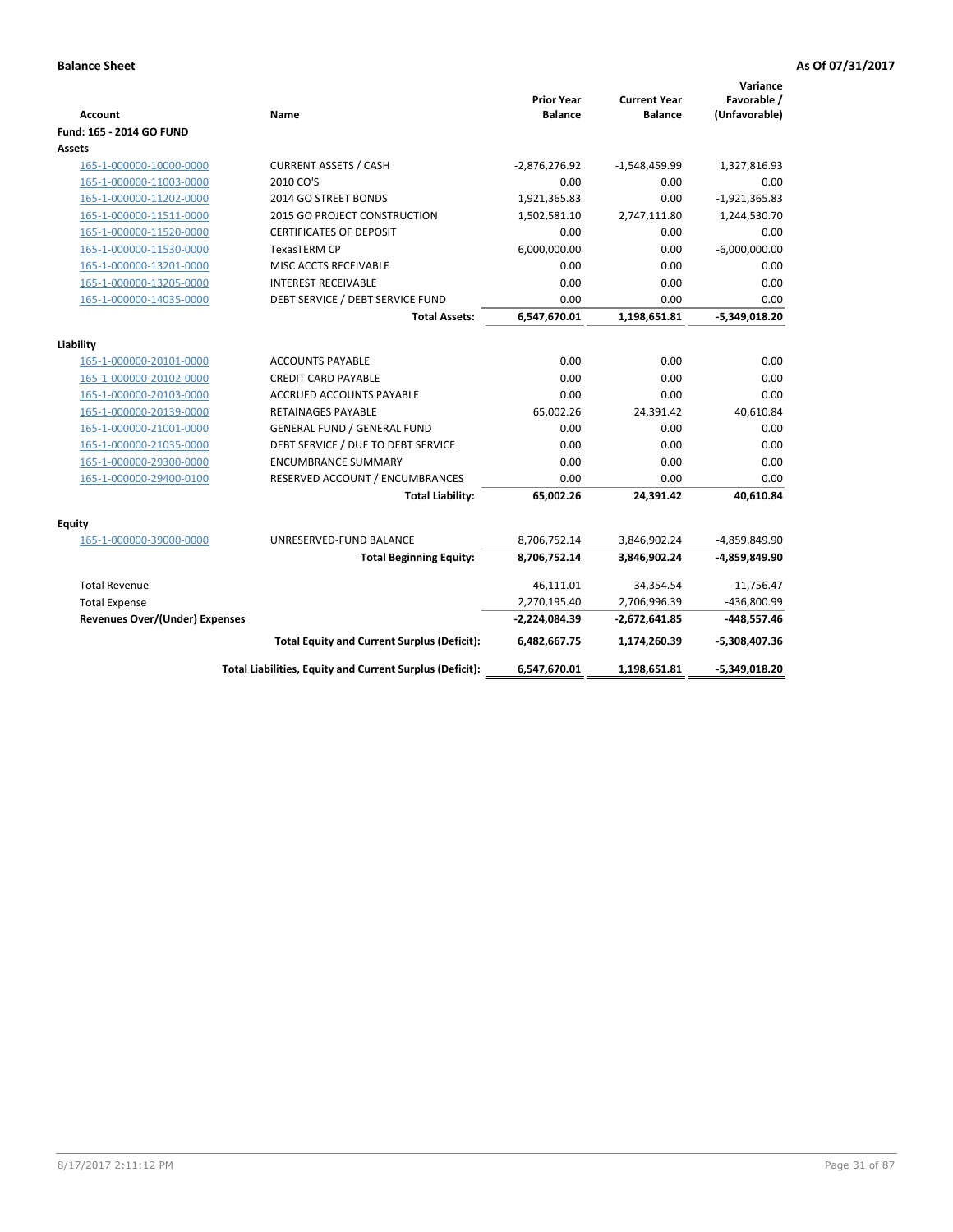|                                                       |                                                          |                                     |                                       | Variance                     |
|-------------------------------------------------------|----------------------------------------------------------|-------------------------------------|---------------------------------------|------------------------------|
| <b>Account</b>                                        | Name                                                     | <b>Prior Year</b><br><b>Balance</b> | <b>Current Year</b><br><b>Balance</b> | Favorable /<br>(Unfavorable) |
| Fund: 170 - LAW ENFORCEMENT GRANT - CAPITAL PURCHASES |                                                          |                                     |                                       |                              |
| Assets                                                |                                                          |                                     |                                       |                              |
| 170-1-000000-10000-0000                               | <b>CURRENT ASSETS / CASH</b>                             | 194.66                              | 194.66                                | 0.00                         |
| 170-1-000000-13201-0000                               | MISC ACCTS RECEIVABLE                                    | 0.00                                | 0.00                                  | 0.00                         |
|                                                       | <b>Total Assets:</b>                                     | 194.66                              | 194.66                                | 0.00                         |
| Liability                                             |                                                          |                                     |                                       |                              |
| 170-1-000000-20101-0000                               | <b>ACCOUNTS PAYABLE</b>                                  | 0.00                                | 0.00                                  | 0.00                         |
| 170-1-000000-20102-0000                               | <b>CREDIT CARD PAYABLE</b>                               | 0.00                                | 0.00                                  | 0.00                         |
| 170-1-000000-20103-0000                               | <b>ACCRUED ACCOUNTS PAYABLE</b>                          | 0.00                                | 0.00                                  | 0.00                         |
| 170-1-000000-20902-0000                               | <b>DEFERRED GRANT REVENUE</b>                            | 0.00                                | 0.00                                  | 0.00                         |
| 170-1-000000-21001-0000                               | <b>GENERAL FUND / GENERAL FUND</b>                       | 0.00                                | 0.00                                  | 0.00                         |
| 170-1-000000-24004-0000                               | <b>INTEREST PAYABLE ON DEP</b>                           | 0.00                                | 0.00                                  | 0.00                         |
| 170-1-000000-29300-0000                               | <b>ENCUMBRANCE SUMMARY</b>                               | 0.00                                | 0.00                                  | 0.00                         |
| 170-1-000000-29400-0000                               | RESERVED ACCOUNT / ENCUMBRANCES                          | 0.00                                | 0.00                                  | 0.00                         |
|                                                       | <b>Total Liability:</b>                                  | 0.00                                | 0.00                                  | 0.00                         |
| <b>Equity</b>                                         |                                                          |                                     |                                       |                              |
| 170-1-000000-39000-0000                               | UNRESERVED-FUND BALANCE                                  | 194.66                              | 194.66                                | 0.00                         |
|                                                       | <b>Total Beginning Equity:</b>                           | 194.66                              | 194.66                                | 0.00                         |
| <b>Total Revenue</b>                                  |                                                          | 0.00                                | 30.000.00                             | 30,000.00                    |
| <b>Total Expense</b>                                  |                                                          | 0.00                                | 30,000.00                             | $-30,000.00$                 |
| <b>Revenues Over/(Under) Expenses</b>                 |                                                          | 0.00                                | 0.00                                  | 0.00                         |
|                                                       | <b>Total Equity and Current Surplus (Deficit):</b>       | 194.66                              | 194.66                                | 0.00                         |
|                                                       | Total Liabilities, Equity and Current Surplus (Deficit): | 194.66                              | 194.66                                | 0.00                         |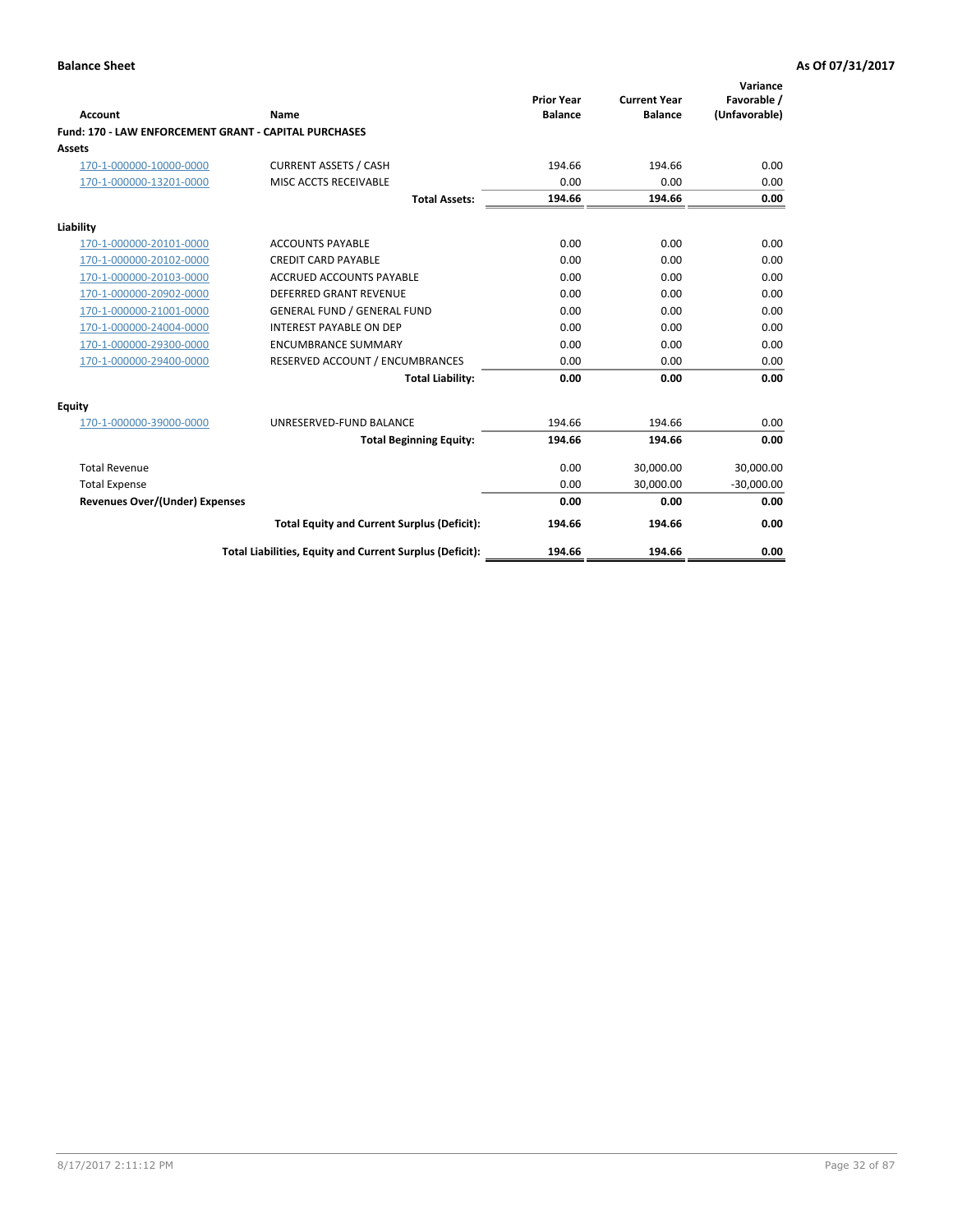|                                                |                                                          | <b>Prior Year</b> | <b>Current Year</b> | Variance<br>Favorable / |
|------------------------------------------------|----------------------------------------------------------|-------------------|---------------------|-------------------------|
| <b>Account</b>                                 | Name                                                     | <b>Balance</b>    | <b>Balance</b>      | (Unfavorable)           |
| <b>Fund: 171 - MAIN STREET SPECIAL REVENUE</b> |                                                          |                   |                     |                         |
| <b>Assets</b>                                  |                                                          |                   |                     |                         |
| 171-1-000000-10000-0000                        | <b>CURRENT ASSETS / CASH</b>                             | 45,763.28         | 48,433.28           | 2,670.00                |
| 171-1-000000-13201-0000                        | MISC ACCTS RECEIVABLE                                    | 0.00              | 0.00                | 0.00                    |
| 171-1-000000-13205-0000                        | <b>INTEREST RECEIVABLE</b>                               | 0.00              | 0.00                | 0.00                    |
|                                                | <b>Total Assets:</b>                                     | 45.763.28         | 48.433.28           | 2,670.00                |
| Liability                                      |                                                          |                   |                     |                         |
| 171-1-000000-20101-0000                        | <b>ACCOUNTS PAYABLE</b>                                  | 0.00              | 0.00                | 0.00                    |
| 171-1-000000-20102-0000                        | <b>CREDIT CARD PAYABLE</b>                               | 0.00              | 0.00                | 0.00                    |
| 171-1-000000-20103-0000                        | <b>ACCRUED ACCOUNTS PAYABLE</b>                          | 0.00              | 0.00                | 0.00                    |
| 171-1-000000-20139-0000                        | <b>RETAINAGES PAYABLE</b>                                | 0.00              | 0.00                | 0.00                    |
| 171-1-000000-20902-0000                        | DEFERRED GRANT REVENUE                                   | 0.00              | 0.00                | 0.00                    |
| 171-1-000000-29300-0000                        | <b>ENCUMBRANCE SUMMARY</b>                               | 0.00              | 0.00                | 0.00                    |
| 171-1-000000-29400-0100                        | RESERVED ACCOUNT / ENCUMBRANCES                          | 0.00              | 0.00                | 0.00                    |
|                                                | <b>Total Liability:</b>                                  | 0.00              | 0.00                | 0.00                    |
| <b>Equity</b>                                  |                                                          |                   |                     |                         |
| 171-1-000000-39000-0000                        | UNRESERVED-FUND BALANCE                                  | 29,641.28         | 37,308.28           | 7,667.00                |
|                                                | <b>Total Beginning Equity:</b>                           | 29.641.28         | 37.308.28           | 7,667.00                |
| <b>Total Revenue</b>                           |                                                          | 25,000.00         | 25,000.00           | 0.00                    |
| <b>Total Expense</b>                           |                                                          | 8,878.00          | 13,875.00           | $-4,997.00$             |
| <b>Revenues Over/(Under) Expenses</b>          |                                                          | 16,122.00         | 11,125.00           | $-4,997.00$             |
|                                                | <b>Total Equity and Current Surplus (Deficit):</b>       | 45,763.28         | 48,433.28           | 2,670.00                |
|                                                | Total Liabilities, Equity and Current Surplus (Deficit): | 45,763.28         | 48,433.28           | 2,670.00                |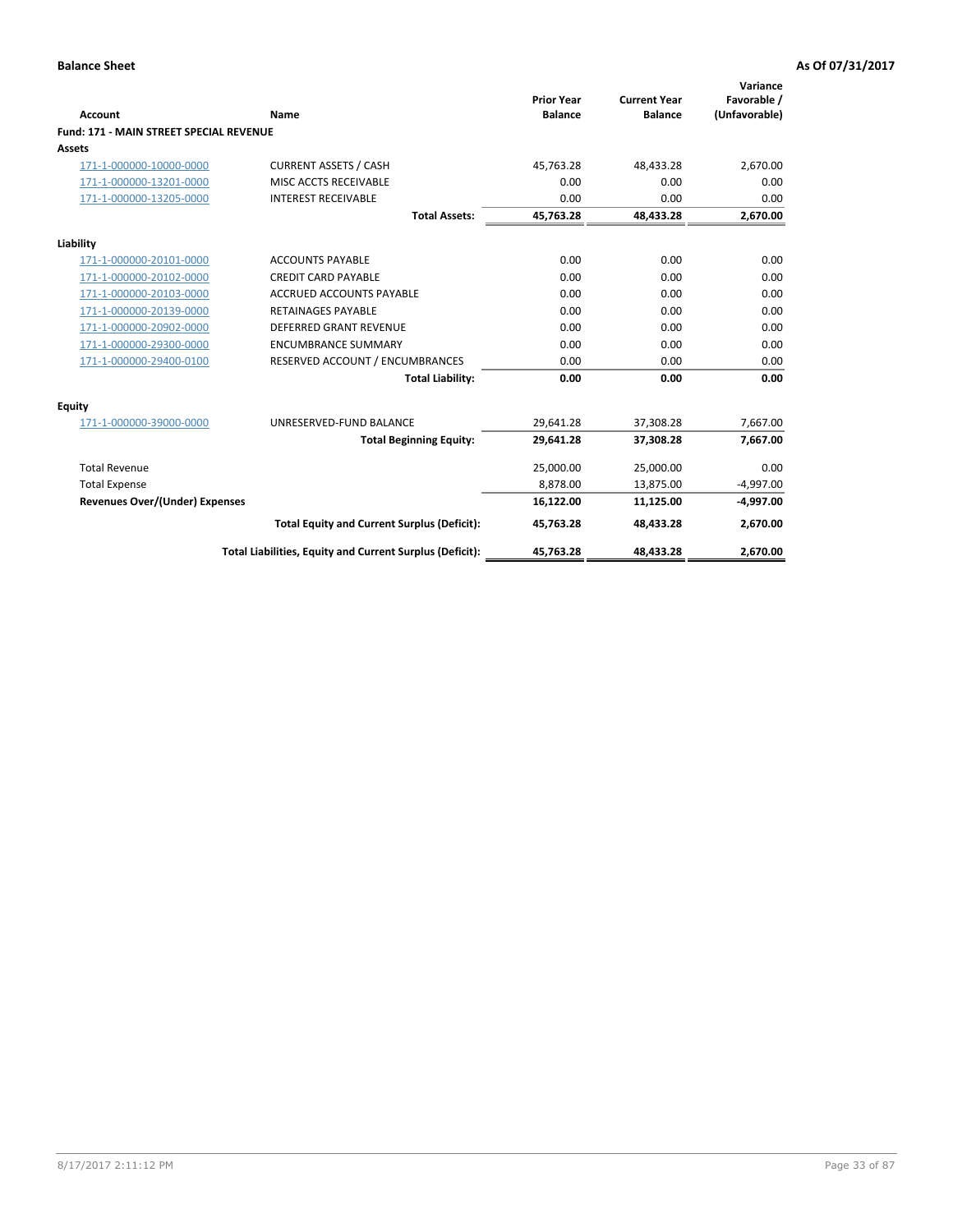| <b>Account</b>                        | <b>Name</b>                                              | <b>Prior Year</b><br><b>Balance</b> | <b>Current Year</b><br><b>Balance</b> | Variance<br>Favorable /<br>(Unfavorable) |
|---------------------------------------|----------------------------------------------------------|-------------------------------------|---------------------------------------|------------------------------------------|
| <b>Fund: 172 - MINOR GRANTS FUND</b>  |                                                          |                                     |                                       |                                          |
| Assets                                |                                                          |                                     |                                       |                                          |
| 172-1-000000-10000-0000               | <b>CURRENT ASSETS / CASH</b>                             | 4,628.39                            | 6,720.35                              | 2,091.96                                 |
| 172-1-000000-13201-0000               | MISC ACCTS RECEIVABLE                                    | 0.00                                | 0.00                                  | 0.00                                     |
| 172-1-000000-13205-0000               | <b>INTEREST RECEIVABLE</b>                               | 0.00                                | 0.00                                  | 0.00                                     |
|                                       | <b>Total Assets:</b>                                     | 4,628.39                            | 6,720.35                              | 2,091.96                                 |
| Liability                             |                                                          |                                     |                                       |                                          |
| 172-1-000000-20101-0000               | <b>ACCOUNTS PAYABLE</b>                                  | 0.00                                | 0.00                                  | 0.00                                     |
| 172-1-000000-20102-0000               | <b>CREDIT CARD PAYABLE</b>                               | 0.00                                | 0.00                                  | 0.00                                     |
| 172-1-000000-20103-0000               | ACCRUED ACCOUNTS PAYABLE                                 | 0.00                                | 0.00                                  | 0.00                                     |
| 172-1-000000-20902-0000               | <b>DEFERRED GRANT REVENUE</b>                            | 0.00                                | 0.00                                  | 0.00                                     |
| 172-1-000000-29300-0000               | <b>ENCUMBRANCE SUMMARY</b>                               | 0.00                                | 0.00                                  | 0.00                                     |
| 172-1-000000-29400-0000               | RESERVED ACCOUNT / ENCUMBRANCES                          | 0.00                                | 0.00                                  | 0.00                                     |
|                                       | <b>Total Liability:</b>                                  | 0.00                                | 0.00                                  | 0.00                                     |
| Equity                                |                                                          |                                     |                                       |                                          |
| 172-1-000000-39000-0000               | UNRESERVED-FUND BALANCE                                  | 2,129.85                            | 2,962.31                              | 832.46                                   |
|                                       | <b>Total Beginning Equity:</b>                           | 2,129.85                            | 2,962.31                              | 832.46                                   |
| <b>Total Revenue</b>                  |                                                          | 18,666.83                           | 51,219.92                             | 32,553.09                                |
| <b>Total Expense</b>                  |                                                          | 16,168.29                           | 47,461.88                             | $-31,293.59$                             |
| <b>Revenues Over/(Under) Expenses</b> |                                                          | 2,498.54                            | 3,758.04                              | 1,259.50                                 |
|                                       | <b>Total Equity and Current Surplus (Deficit):</b>       | 4,628.39                            | 6.720.35                              | 2,091.96                                 |
|                                       | Total Liabilities, Equity and Current Surplus (Deficit): | 4,628.39                            | 6,720.35                              | 2,091.96                                 |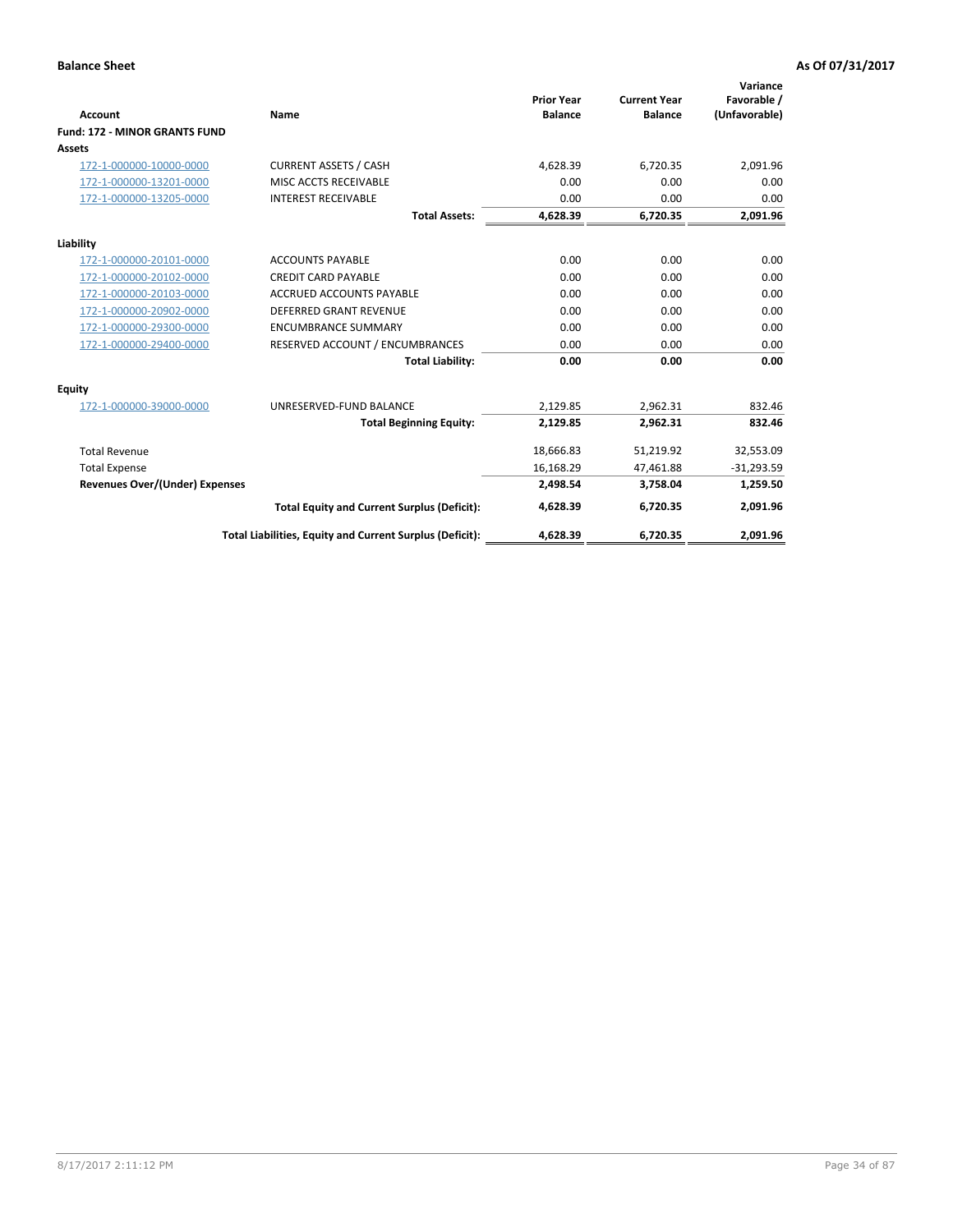| <b>Account</b>                         | <b>Name</b>                                              | <b>Prior Year</b><br><b>Balance</b> | <b>Current Year</b><br><b>Balance</b> | Variance<br>Favorable /<br>(Unfavorable) |
|----------------------------------------|----------------------------------------------------------|-------------------------------------|---------------------------------------|------------------------------------------|
| <b>Fund: 173 - FL YOUNG FOUNDATION</b> |                                                          |                                     |                                       |                                          |
| Assets                                 |                                                          |                                     |                                       |                                          |
| 173-1-000000-10000-0000                | <b>CURRENT ASSETS / CASH</b>                             | 0.00                                | 0.00                                  | 0.00                                     |
| 173-1-000000-13201-0000                | MISC ACCTS RECEIVABLE                                    | 0.00                                | 0.00                                  | 0.00                                     |
|                                        | <b>Total Assets:</b>                                     | 0.00                                | 0.00                                  | 0.00                                     |
| Liability                              |                                                          |                                     |                                       |                                          |
| 173-1-000000-20101-0000                | <b>ACCOUNTS PAYABLE</b>                                  | 0.00                                | 0.00                                  | 0.00                                     |
| 173-1-000000-20102-0000                | <b>CREDIT CARD PAYABLE</b>                               | 0.00                                | 0.00                                  | 0.00                                     |
| 173-1-000000-20902-0000                | <b>DEFERRED GRANT REVENUE</b>                            | 0.00                                | 0.00                                  | 0.00                                     |
| 173-1-000000-29300-0000                | <b>ENCUMBRANCE SUMMARY</b>                               | 0.00                                | 0.00                                  | 0.00                                     |
| 173-1-000000-29400-0000                | RESERVED ACCOUNT / ENCUMBRANCES                          | 0.00                                | 0.00                                  | 0.00                                     |
|                                        | <b>Total Liability:</b>                                  | 0.00                                | 0.00                                  | 0.00                                     |
| Equity                                 |                                                          |                                     |                                       |                                          |
| 173-1-000000-39000-0000                | UNRESERVED-FUND BALANCE                                  | 0.00                                | 0.00                                  | 0.00                                     |
|                                        | <b>Total Beginning Equity:</b>                           | 0.00                                | 0.00                                  | 0.00                                     |
| <b>Total Revenue</b>                   |                                                          | 0.00                                | 0.00                                  | 0.00                                     |
| <b>Total Expense</b>                   |                                                          | 0.00                                | 0.00                                  | 0.00                                     |
| <b>Revenues Over/(Under) Expenses</b>  |                                                          | 0.00                                | 0.00                                  | 0.00                                     |
|                                        | <b>Total Equity and Current Surplus (Deficit):</b>       | 0.00                                | 0.00                                  | 0.00                                     |
|                                        | Total Liabilities, Equity and Current Surplus (Deficit): | 0.00                                | 0.00                                  | 0.00                                     |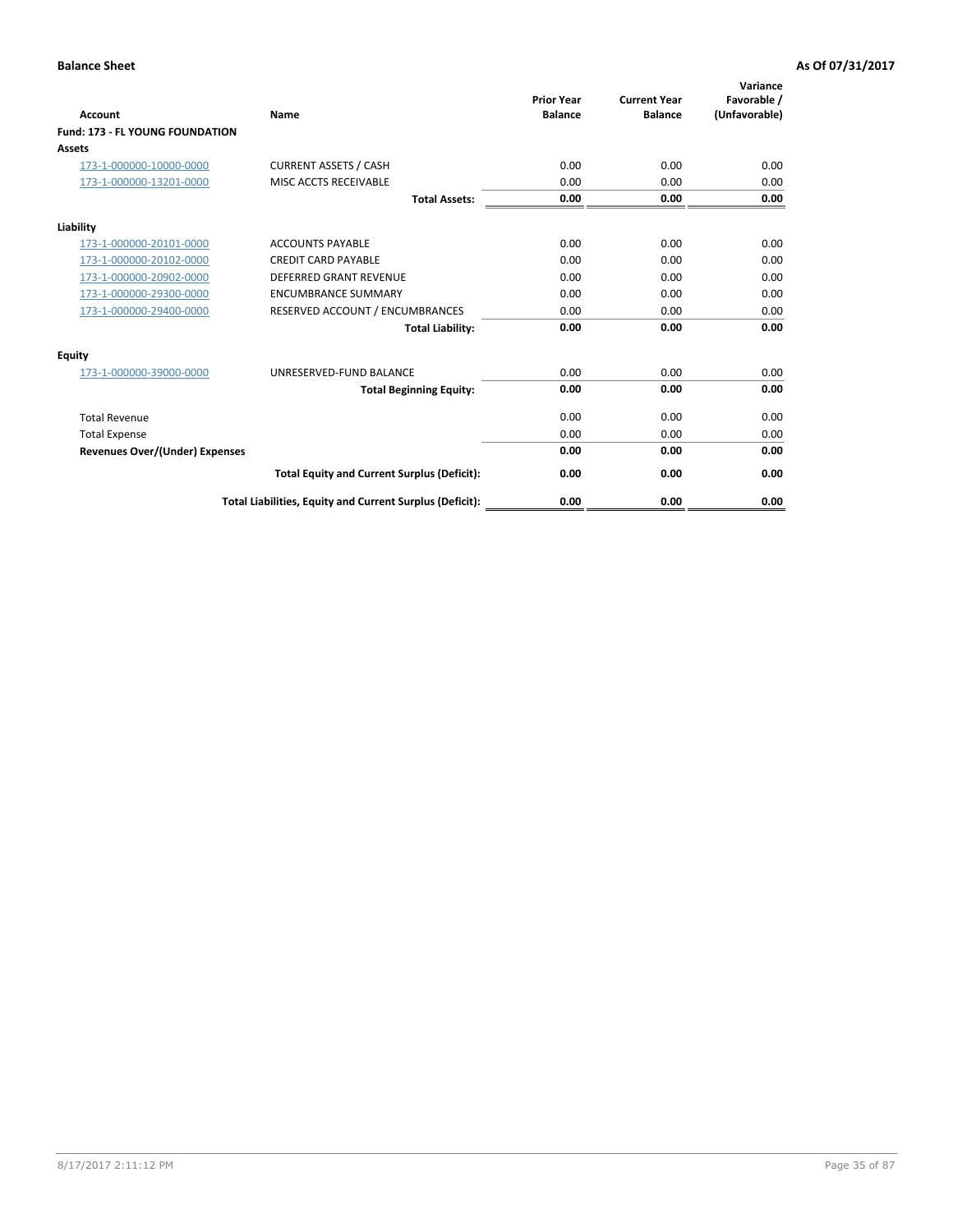| Account                               | Name                                                     | <b>Prior Year</b><br><b>Balance</b> | <b>Current Year</b><br><b>Balance</b> | Variance<br>Favorable /<br>(Unfavorable) |
|---------------------------------------|----------------------------------------------------------|-------------------------------------|---------------------------------------|------------------------------------------|
| Fund: 174 - FEMA GRANT                |                                                          |                                     |                                       |                                          |
| Assets                                |                                                          |                                     |                                       |                                          |
| 174-1-000000-10000-0000               | <b>CURRENT ASSETS / CASH</b>                             | 1.08                                | 71.08                                 | 70.00                                    |
| 174-1-000000-13201-0000               | MISC ACCTS RECEIVABLE                                    | 0.00                                | 0.00                                  | 0.00                                     |
| 174-1-000000-13205-0000               | <b>INTEREST RECEIVABLE</b>                               | 0.00                                | 0.00                                  | 0.00                                     |
|                                       | <b>Total Assets:</b>                                     | 1.08                                | 71.08                                 | 70.00                                    |
| Liability                             |                                                          |                                     |                                       |                                          |
| 174-1-000000-20101-0000               | <b>ACCOUNTS PAYABLE</b>                                  | 0.00                                | 0.00                                  | 0.00                                     |
| 174-1-000000-20102-0000               | <b>CREDIT CARD PAYABLE</b>                               | 0.00                                | 0.00                                  | 0.00                                     |
| 174-1-000000-20103-0000               | <b>ACCRUED ACCOUNTS PAYABLE</b>                          | 0.00                                | 0.00                                  | 0.00                                     |
| 174-1-000000-20902-0000               | <b>DEFERRED GRANT REVENUE</b>                            | 0.00                                | 0.00                                  | 0.00                                     |
| 174-1-000000-29300-0000               | <b>ENCUMBRANCE SUMMARY</b>                               | 0.00                                | 0.00                                  | 0.00                                     |
| 174-1-000000-29400-0000               | RESERVED ACCOUNT / ENCUMBRANCES                          | 0.00                                | 0.00                                  | 0.00                                     |
|                                       | <b>Total Liability:</b>                                  | 0.00                                | 0.00                                  | 0.00                                     |
| Equity                                |                                                          |                                     |                                       |                                          |
| 174-1-000000-39000-0000               | UNRESERVED-FUND BALANCE                                  | 1.08                                | 1.08                                  | 0.00                                     |
|                                       | <b>Total Beginning Equity:</b>                           | 1.08                                | 1.08                                  | 0.00                                     |
| <b>Total Revenue</b>                  |                                                          | 0.00                                | 182,810.00                            | 182,810.00                               |
| <b>Total Expense</b>                  |                                                          | 0.00                                | 182,740.00                            | $-182,740.00$                            |
| <b>Revenues Over/(Under) Expenses</b> |                                                          | 0.00                                | 70.00                                 | 70.00                                    |
|                                       | <b>Total Equity and Current Surplus (Deficit):</b>       | 1.08                                | 71.08                                 | 70.00                                    |
|                                       | Total Liabilities, Equity and Current Surplus (Deficit): | 1.08                                | 71.08                                 | 70.00                                    |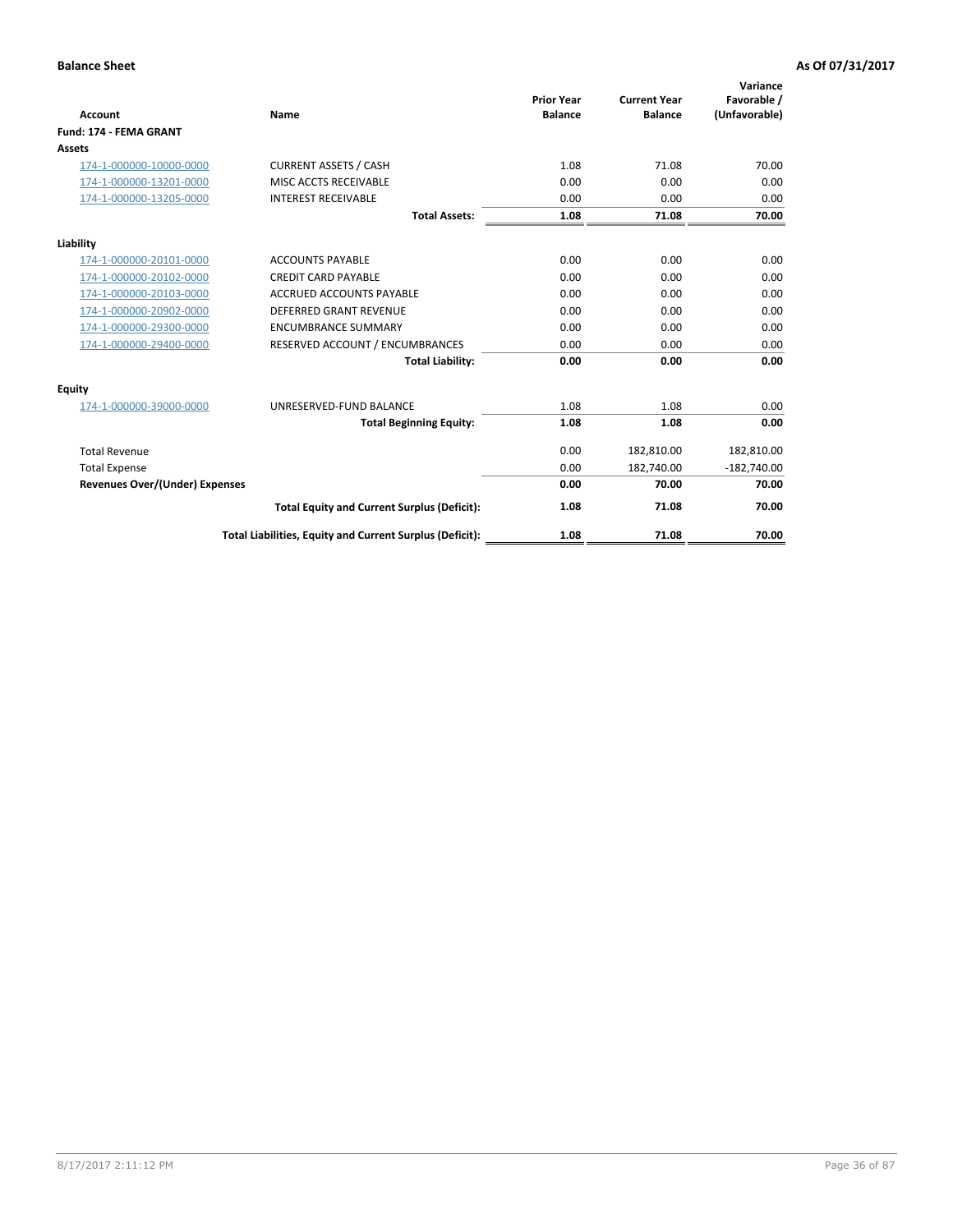| Account                                    | Name                                                     | <b>Prior Year</b><br><b>Balance</b> | <b>Current Year</b><br><b>Balance</b> | Variance<br>Favorable /<br>(Unfavorable) |
|--------------------------------------------|----------------------------------------------------------|-------------------------------------|---------------------------------------|------------------------------------------|
| Fund: 175 - JUSTICE ASSISTANCE GRANT - JAG |                                                          |                                     |                                       |                                          |
| <b>Assets</b>                              |                                                          |                                     |                                       |                                          |
| 175-1-000000-10000-0000                    | <b>CURRENT ASSETS / CASH</b>                             | 30.65                               | 30.65                                 | 0.00                                     |
| 175-1-000000-13201-0000                    | MISC ACCTS RECEIVABLE                                    | 0.00                                | 0.00                                  | 0.00                                     |
|                                            | <b>Total Assets:</b>                                     | 30.65                               | 30.65                                 | 0.00                                     |
| Liability                                  |                                                          |                                     |                                       |                                          |
| 175-1-000000-20101-0000                    | <b>ACCOUNTS PAYABLE</b>                                  | 0.00                                | 0.00                                  | 0.00                                     |
| 175-1-000000-20102-0000                    | <b>CREDIT CARD PAYABLE</b>                               | 0.00                                | 0.00                                  | 0.00                                     |
| 175-1-000000-20902-0000                    | <b>DEFERRED GRANT REVENUE</b>                            | 0.00                                | 0.00                                  | 0.00                                     |
| 175-1-000000-29300-0000                    | <b>ENCUMBRANCE SUMMARY</b>                               | 0.00                                | 0.00                                  | 0.00                                     |
| 175-1-000000-29400-0000                    | RESERVED ACCOUNT / ENCUMBRANCES                          | 0.00                                | 0.00                                  | 0.00                                     |
|                                            | <b>Total Liability:</b>                                  | 0.00                                | 0.00                                  | 0.00                                     |
| Equity                                     |                                                          |                                     |                                       |                                          |
| 175-1-000000-39000-0000                    | UNRESERVED-FUND BALANCE                                  | 30.65                               | 30.65                                 | 0.00                                     |
|                                            | <b>Total Beginning Equity:</b>                           | 30.65                               | 30.65                                 | 0.00                                     |
| <b>Total Revenue</b>                       |                                                          | 7,432.80                            | 6,165.00                              | $-1,267.80$                              |
| <b>Total Expense</b>                       |                                                          | 7,432.80                            | 6,165.00                              | 1,267.80                                 |
| <b>Revenues Over/(Under) Expenses</b>      |                                                          | 0.00                                | 0.00                                  | 0.00                                     |
|                                            | <b>Total Equity and Current Surplus (Deficit):</b>       | 30.65                               | 30.65                                 | 0.00                                     |
|                                            | Total Liabilities, Equity and Current Surplus (Deficit): | 30.65                               | 30.65                                 | 0.00                                     |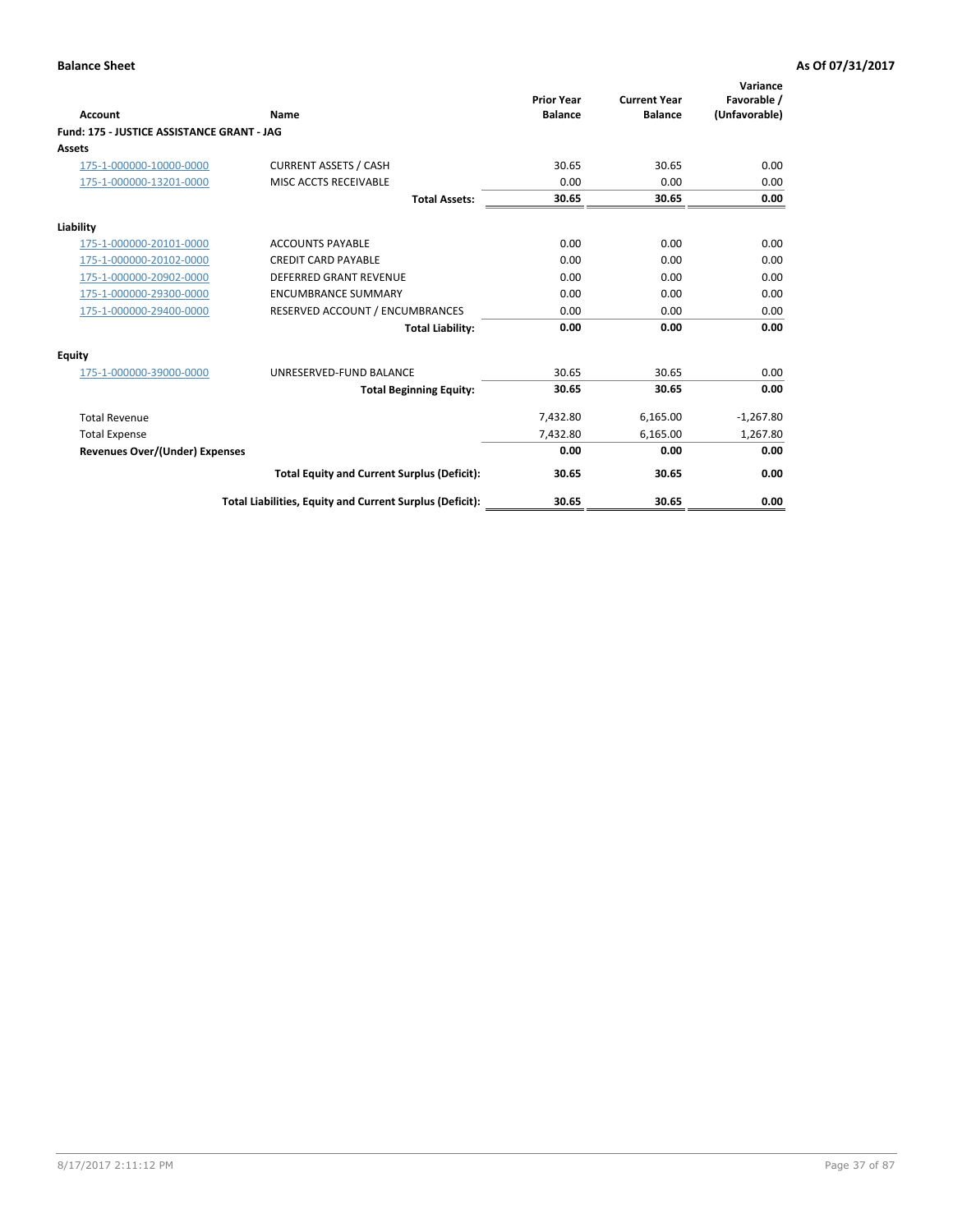| Account                               | Name                                                     | <b>Prior Year</b><br><b>Balance</b> | <b>Current Year</b><br><b>Balance</b> | Variance<br>Favorable /<br>(Unfavorable) |
|---------------------------------------|----------------------------------------------------------|-------------------------------------|---------------------------------------|------------------------------------------|
| Fund: 176 - HOME GRANT FUND           |                                                          |                                     |                                       |                                          |
| Assets                                |                                                          |                                     |                                       |                                          |
| 176-1-000000-10000-0000               | <b>CURRENT ASSETS / CASH</b>                             | 0.00                                | 0.00                                  | 0.00                                     |
| 176-1-000000-13201-0000               | MISC ACCTS RECEIVABLE                                    | 0.00                                | 0.00                                  | 0.00                                     |
| 176-1-000000-13205-0000               | <b>INTEREST RECEIVABLE</b>                               | 0.00                                | 0.00                                  | 0.00                                     |
|                                       | <b>Total Assets:</b>                                     | 0.00                                | 0.00                                  | 0.00                                     |
| Liability                             |                                                          |                                     |                                       |                                          |
| 176-1-000000-20101-0000               | <b>ACCOUNTS PAYABLE</b>                                  | 0.00                                | 0.00                                  | 0.00                                     |
| 176-1-000000-20102-0000               | <b>CREDIT CARD PAYABLE</b>                               | 0.00                                | 0.00                                  | 0.00                                     |
| 176-1-000000-20103-0000               | <b>ACCRUED ACCOUNTS PAYABLE</b>                          | 0.00                                | 0.00                                  | 0.00                                     |
| 176-1-000000-20902-0000               | <b>DEFERRED GRANT REVENUE</b>                            | 0.00                                | 0.00                                  | 0.00                                     |
| 176-1-000000-29300-0000               | <b>ENCUMBRANCE SUMMARY</b>                               | 0.00                                | 0.00                                  | 0.00                                     |
| 176-1-000000-29400-0000               | RESERVED ACCOUNT / ENCUMBRANCES                          | 0.00                                | 0.00                                  | 0.00                                     |
|                                       | <b>Total Liability:</b>                                  | 0.00                                | 0.00                                  | 0.00                                     |
| <b>Equity</b>                         |                                                          |                                     |                                       |                                          |
| 176-1-000000-39000-0000               | UNRESERVED-FUND BALANCE                                  | 0.00                                | 0.00                                  | 0.00                                     |
|                                       | <b>Total Beginning Equity:</b>                           | 0.00                                | 0.00                                  | 0.00                                     |
| <b>Total Revenue</b>                  |                                                          | 0.00                                | 0.00                                  | 0.00                                     |
| <b>Total Expense</b>                  |                                                          | 0.00                                | 0.00                                  | 0.00                                     |
| <b>Revenues Over/(Under) Expenses</b> |                                                          | 0.00                                | 0.00                                  | 0.00                                     |
|                                       | <b>Total Equity and Current Surplus (Deficit):</b>       | 0.00                                | 0.00                                  | 0.00                                     |
|                                       | Total Liabilities, Equity and Current Surplus (Deficit): | 0.00                                | 0.00                                  | 0.00                                     |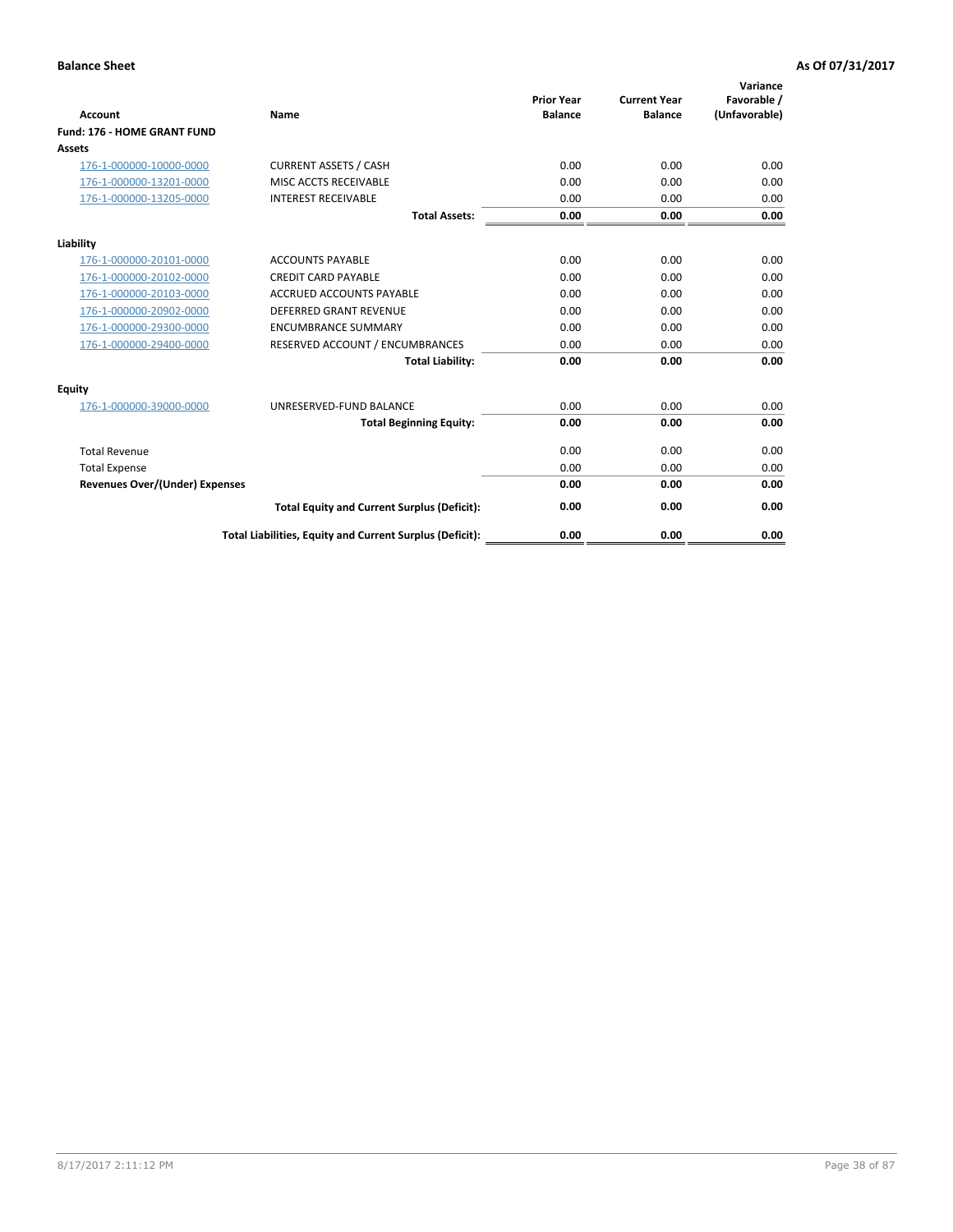| Account                                        | Name                                                     | <b>Prior Year</b><br><b>Balance</b> | <b>Current Year</b><br><b>Balance</b> | Variance<br>Favorable /<br>(Unfavorable) |
|------------------------------------------------|----------------------------------------------------------|-------------------------------------|---------------------------------------|------------------------------------------|
| <b>Fund: 177 - SAFE ROUTES TO SCHOOL GRANT</b> |                                                          |                                     |                                       |                                          |
| <b>Assets</b>                                  |                                                          |                                     |                                       |                                          |
| 177-1-000000-10000-0000                        | <b>CURRENT ASSETS / CASH</b>                             | 0.02                                | 0.02                                  | 0.00                                     |
| 177-1-000000-13201-0000                        | MISC ACCTS RECEIVABLE                                    | 0.00                                | 0.00                                  | 0.00                                     |
| 177-1-000000-13205-0000                        | <b>INTEREST RECEIVABLE</b>                               | 0.00                                | 0.00                                  | 0.00                                     |
|                                                | <b>Total Assets:</b>                                     | 0.02                                | 0.02                                  | 0.00                                     |
| Liability                                      |                                                          |                                     |                                       |                                          |
| 177-1-000000-20101-0000                        | <b>ACCOUNTS PAYABLE</b>                                  | 0.00                                | 0.00                                  | 0.00                                     |
| 177-1-000000-20102-0000                        | <b>CREDIT CARD PAYABLE</b>                               | 0.00                                | 0.00                                  | 0.00                                     |
| 177-1-000000-20139-0000                        | <b>RETAINAGES PAYABLE</b>                                | 0.00                                | 0.00                                  | 0.00                                     |
| 177-1-000000-20902-0000                        | <b>DEFERRED GRANT REVENUE</b>                            | 0.00                                | 0.00                                  | 0.00                                     |
|                                                | <b>Total Liability:</b>                                  | 0.00                                | 0.00                                  | 0.00                                     |
| Equity                                         |                                                          |                                     |                                       |                                          |
| 177-1-000000-39000-0000                        | UNRESERVED-FUND BALANCE                                  | 0.02                                | 0.02                                  | 0.00                                     |
|                                                | <b>Total Beginning Equity:</b>                           | 0.02                                | 0.02                                  | 0.00                                     |
| <b>Total Revenue</b>                           |                                                          | 0.00                                | 0.00                                  | 0.00                                     |
| <b>Total Expense</b>                           |                                                          | 0.00                                | 0.00                                  | 0.00                                     |
| <b>Revenues Over/(Under) Expenses</b>          |                                                          | 0.00                                | 0.00                                  | 0.00                                     |
|                                                | <b>Total Equity and Current Surplus (Deficit):</b>       | 0.02                                | 0.02                                  | 0.00                                     |
|                                                | Total Liabilities, Equity and Current Surplus (Deficit): | 0.02                                | 0.02                                  | 0.00                                     |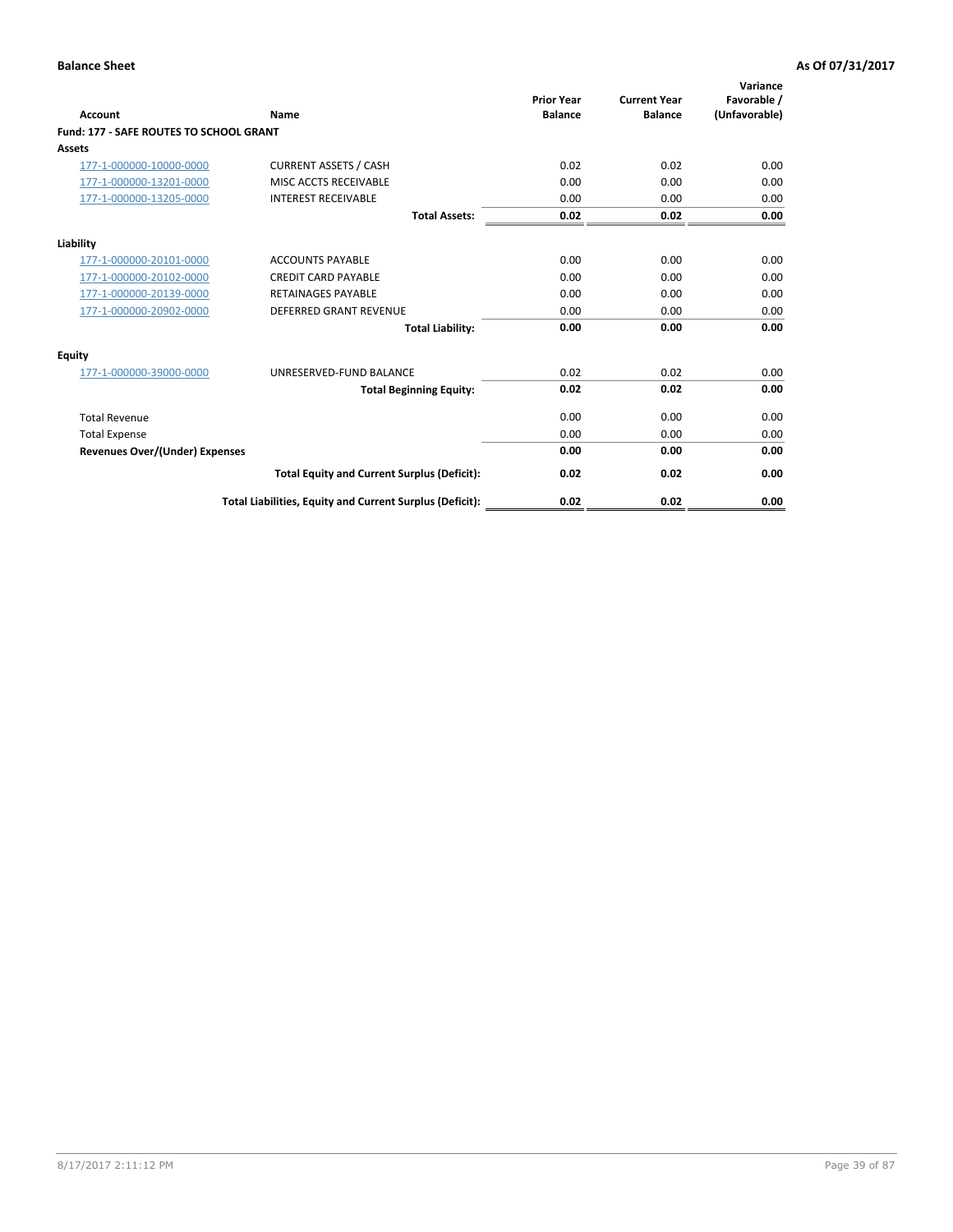|                                |                                                          | <b>Prior Year</b> | <b>Current Year</b> | Variance<br>Favorable / |
|--------------------------------|----------------------------------------------------------|-------------------|---------------------|-------------------------|
| Account                        | Name                                                     | <b>Balance</b>    | <b>Balance</b>      | (Unfavorable)           |
| Fund: 190 - FIXED ASSETS       |                                                          |                   |                     |                         |
| Assets                         |                                                          |                   |                     |                         |
| 190-1-000000-10000-0000        | <b>CURRENT ASSETS / CASH</b>                             | 0.00              | 4,395,783.73        | 4,395,783.73            |
| 190-1-000000-16001-0000        | FIXED ASSETS / LAND                                      | 1,432,334.75      | 4,301,719.07        | 2,869,384.32            |
| 190-1-000000-16002-0000        | FIXED ASSETS / IMPROVMENTS-NON BUILDI                    | 8,469,732.94      | 8,469,732.94        | 0.00                    |
| 190-1-000000-16003-0000        | ACCUM DEPR / IMPROVEMENTS- NON BUIL                      | $-3,471,050.55$   | $-3,726,578.80$     | $-255,528.25$           |
| 190-1-000000-16004-0000        | FIXED ASSETS / BUILDINGS                                 | 23,501,256.14     | 17,475,262.21       | $-6,025,993.93$         |
| 190-1-000000-16005-0000        | <b>ACCUM DEPR / BUILDINGS</b>                            | -7,547,999.04     | $-6,272,081.85$     | 1,275,917.19            |
| 190-1-000000-16109-0000        | FIXED ASSETS / INFRASTRUCTURE                            | 36,030,072.95     | 36,030,072.95       | 0.00                    |
| 190-1-000000-16110-0000        | ACCUM DEPR / INFRASTRUCTURE                              | $-16,216,860.87$  | $-16,666,333.14$    | -449,472.27             |
| 190-1-000000-16201-0000        | FIXED ASSETS / MACHINERY AND EQUIPMEN                    | 6,012,215.41      | 5,984,517.36        | $-27,698.05$            |
| 190-1-000000-16202-0000        | ACCUM DEPR / MACHINERY AND EQUIPMEI                      | -3,959,622.39     | $-4,234,198.01$     | $-274,575.62$           |
| 190-1-000000-16205-0000        | FIXED ASSETS / SEIZURE FUNDED VEHICLES                   | 109,736.85        | 109,736.85          | 0.00                    |
| 190-1-000000-16206-0000        | ACCUM DEPR / SEIZURE FUNDED VEHICLES                     | $-67,386.30$      | $-76,797.54$        | $-9,411.24$             |
| 190-1-000000-16301-0000        | FIXED ASSETS / C W I P                                   | 2,161,466.35      | 5,434,233.92        | 3,272,767.57            |
|                                | <b>Total Assets:</b>                                     | 46,453,896.24     | 51,225,069.69       | 4,771,173.45            |
|                                |                                                          |                   |                     |                         |
| Liability                      |                                                          |                   |                     |                         |
| 190-1-000000-20101-0000        | <b>ACCOUNTS PAYABLE</b>                                  | 0.00              | 0.00                | 0.00                    |
| 190-1-000000-20102-0000        | <b>CREDIT CARD PAYABLE</b>                               | 0.00              | 0.00                | 0.00                    |
| 190-1-000000-27001-0000        | CONTRIBUTED CAPITAL / DEVELOPERS                         | 7,196,125.29      | 7,196,125.29        | 0.00                    |
| 190-1-000000-27101-0000        | INVESTMENT IN GFA / GENERAL FUND                         | 2,194,657.07      | 2,194,657.07        | 0.00                    |
| 190-1-000000-27102-0000        | SPECIAL REVENUE FUNDS                                    | 4,861,998.29      | 4,861,998.29        | 0.00                    |
| 190-1-000000-27103-0000        | <b>GENERAL CIP FUND</b>                                  | 48,860,879.81     | 55,066,479.06       | $-6,205,599.25$         |
| 190-1-000000-27104-0000        | PROPRIETARY FUNDS                                        | 13,885,324.34     | 13,885,324.34       | 0.00                    |
| 190-1-000000-27105-0000        | <b>INTERNAL SERVICE FUNDS</b>                            | 0.00              | 0.00                | 0.00                    |
| 190-1-000000-27106-0000        | <b>EXPENDABLE TRUST FUNDS</b>                            | 0.00              | 0.00                | 0.00                    |
| 190-1-000000-27107-0000        | INVESTMENT IN GFA / SEIZURE FUNDS                        | 127,680.68        | 127,680.68          | 0.00                    |
| 190-1-000000-27108-0000        | INVESTMENT IN GFA / FIRE DEPARTMEN                       | 0.00              | 0.00                | 0.00                    |
| 190-1-000000-27109-0000        | PARKS & RECREATION DEPT                                  | 0.00              | 0.00                | 0.00                    |
| 190-1-000000-27110-0000        | INVESTMENT IN GFA / 4A EDC                               | 524,560.49        | 524,560.49          | 0.00                    |
| 190-1-000000-27201-0000        | CAFR USE / MUNICIPAL BUILDINGS                           | 1,862,037.81      | 1,862,037.81        | 0.00                    |
| 190-1-000000-27202-0000        | CAFR USE / OTHER GENERAL GOVERNMEN                       | 363,987.04        | 363,987.04          | 0.00                    |
| 190-1-000000-27203-0000        | CAFR USE / POLICE PROTECTION                             | 1,742,383.46      | 1,742,383.46        | 0.00                    |
| 190-1-000000-27204-0000        | CAFR USE / FIRE PROTECTION                               | 2,609,936.84      | 2,609,936.84        | 0.00                    |
| 190-1-000000-27205-0000        | CAFR USE / PUBLIC WORKS                                  | 2,509,263.59      | 2,509,263.59        | 0.00                    |
| 190-1-000000-27206-0000        | CAFR USE / LIBRARIES                                     | 2,147,054.00      | 2,147,054.00        | 0.00                    |
| 190-1-000000-27207-0000        | CAFR USE / RECREATION                                    | 4,153,623.63      | 4,153,623.63        | 0.00                    |
| 190-1-000000-27208-0000        | CAFR USE / CEMETERY                                      | 246,894.00        | 246,894.00          | 0.00                    |
| 190-1-000000-27209-0000        | CAFR USE / EXCHANGE BUILDING                             | 6,053,703.29      | 6,053,703.29        | 0.00                    |
| 190-1-000000-27210-0000        | CAFR USE / INVESTMENT IN GFA                             | $-21,688,883.66$  | $-21,688,883.66$    | 0.00                    |
| 190-1-000000-27301-0000        | DONATIONS/GRANTS                                         | 2,092,706.06      | 2,092,706.06        | 0.00                    |
|                                | <b>Total Liability:</b>                                  | 79,743,932.03     | 85,949,531.28       | -6,205,599.25           |
|                                |                                                          |                   |                     |                         |
| <b>Equity</b>                  |                                                          |                   |                     |                         |
| 190-1-000000-39000-0000        | UNRESERVED-FUND BALANCE                                  | -33,290,035.79    | -34,858,988.31      | $-1,568,952.52$         |
|                                | <b>Total Beginning Equity:</b>                           | -33,290,035.79    | -34,858,988.31      | -1,568,952.52           |
|                                |                                                          |                   |                     |                         |
| <b>Total Expense</b>           |                                                          | 0.00              | $-134,526.72$       | 134,526.72              |
| Revenues Over/(Under) Expenses |                                                          | 0.00              | 134,526.72          | 134,526.72              |
|                                | <b>Total Equity and Current Surplus (Deficit):</b>       | -33,290,035.79    | -34,724,461.59      | -1,434,425.80           |
|                                | Total Liabilities, Equity and Current Surplus (Deficit): | 46,453,896.24     | 51,225,069.69       | 4,771,173.45            |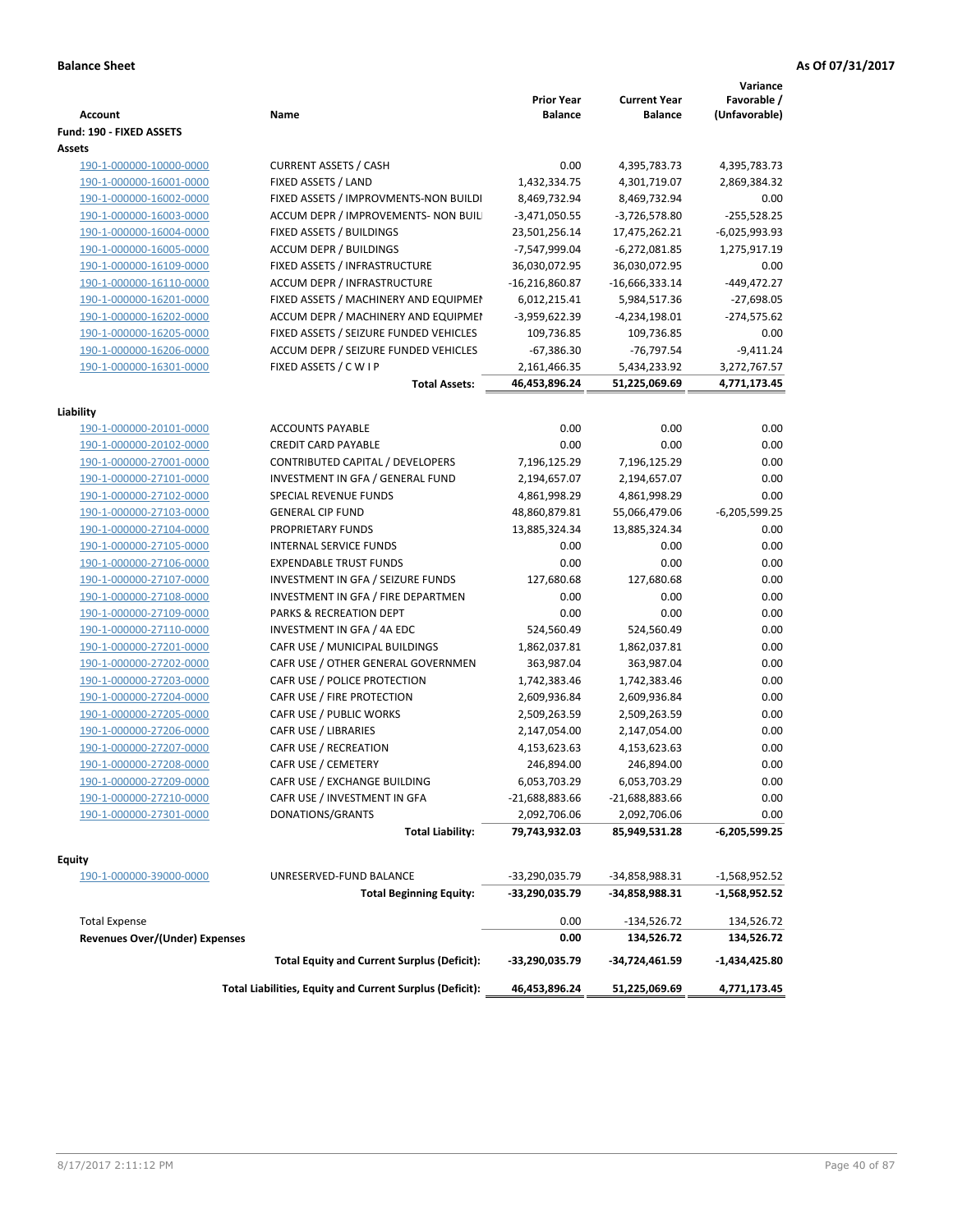| <b>Account</b>                        | Name                                                     | <b>Prior Year</b><br><b>Balance</b> | <b>Current Year</b><br><b>Balance</b> | Variance<br>Favorable /<br>(Unfavorable) |
|---------------------------------------|----------------------------------------------------------|-------------------------------------|---------------------------------------|------------------------------------------|
| <b>Fund: 191 - DEBT</b>               |                                                          |                                     |                                       |                                          |
| Assets                                |                                                          |                                     |                                       |                                          |
| 191-1-000000-12101-0000               | <b>BOND ISSUANCE COSTS</b>                               | 0.00                                | 0.00                                  | 0.00                                     |
| 191-1-000000-12201-0000               | DEFERRED CHARGES / BOND DISCOUNT                         | $-1,172,824.22$                     | $-1,044,044.26$                       | 128,779.96                               |
| 191-1-000000-14101-0000               | WTR/WWTR UTILITY FUND                                    | 0.00                                | 0.00                                  | 0.00                                     |
| 191-1-000000-17101-0000               | LONG-TERM DEBT / AMT TO BE PROVIDE                       | 7,551,515.46                        | 4,610,016.37                          | $-2,941,499.09$                          |
|                                       | <b>Total Assets:</b>                                     | 6,378,691.24                        | 3,565,972.11                          | $-2,812,719.13$                          |
| Liability                             |                                                          |                                     |                                       |                                          |
| 191-1-000000-20102-0000               | <b>CREDIT CARD PAYABLE</b>                               | 0.00                                | 0.00                                  | 0.00                                     |
| 191-1-000000-22002-0000               | VACATION/SICK PAYABLE                                    | 1,656,587.16                        | 1,631,580.90                          | 25,006.26                                |
| 191-1-000000-26001-0000               | <b>COMPENSATED ABSENCES PAY</b>                          | 1,600,423.44                        | 1,574,930.61                          | 25,492.83                                |
| 191-1-000000-26003-0000               | EXCESS SALES TAX DUE TO STATE OF TEXAS                   | 3,311,269.60                        | 3,223,783.60                          | 87,486.00                                |
| 191-1-000000-26101-0000               | <b>GENERAL OBLIG BONDS PAY</b>                           | 40,710,000.00                       | 37,819,000.00                         | 2,891,000.00                             |
| 191-1-000000-26103-0000               | DEFERRED LOSS/DEFEASEMENT                                | -976,585.99                         | $-843,796.95$                         | $-132,789.04$                            |
| 191-1-000000-26104-0000               | <b>ACCRETED INTEREST</b>                                 | 190,256.14                          | 165,929.14                            | 24,327.00                                |
| 191-1-000000-26105-0000               | INV NET OF RELATED DEBT                                  | -34,384,329.59                      | -34,384,329.59                        | 0.00                                     |
| 191-1-000000-26106-0000               | <b>RESTRICTED DEBT SERVICE</b>                           | 621,308.00                          | 621,308.00                            | 0.00                                     |
|                                       | <b>Total Liability:</b>                                  | 12,728,928.76                       | 9,808,405.71                          | 2,920,523.05                             |
| Equity                                |                                                          |                                     |                                       |                                          |
| 191-1-000000-39000-0000               | UNRESERVED-FUND BALANCE                                  | $-6,350,237.52$                     | $-6,242,433.60$                       | 107,803.92                               |
|                                       | <b>Total Beginning Equity:</b>                           | $-6,350,237.52$                     | $-6,242,433.60$                       | 107,803.92                               |
| <b>Total Expense</b>                  |                                                          | 0.00                                | 0.00                                  | 0.00                                     |
| <b>Revenues Over/(Under) Expenses</b> |                                                          | 0.00                                | 0.00                                  | 0.00                                     |
|                                       |                                                          |                                     |                                       |                                          |
|                                       | <b>Total Equity and Current Surplus (Deficit):</b>       | $-6,350,237.52$                     | $-6,242,433.60$                       | 107,803.92                               |
|                                       | Total Liabilities, Equity and Current Surplus (Deficit): | 6,378,691.24                        | 3,565,972.11                          | $-2,812,719.13$                          |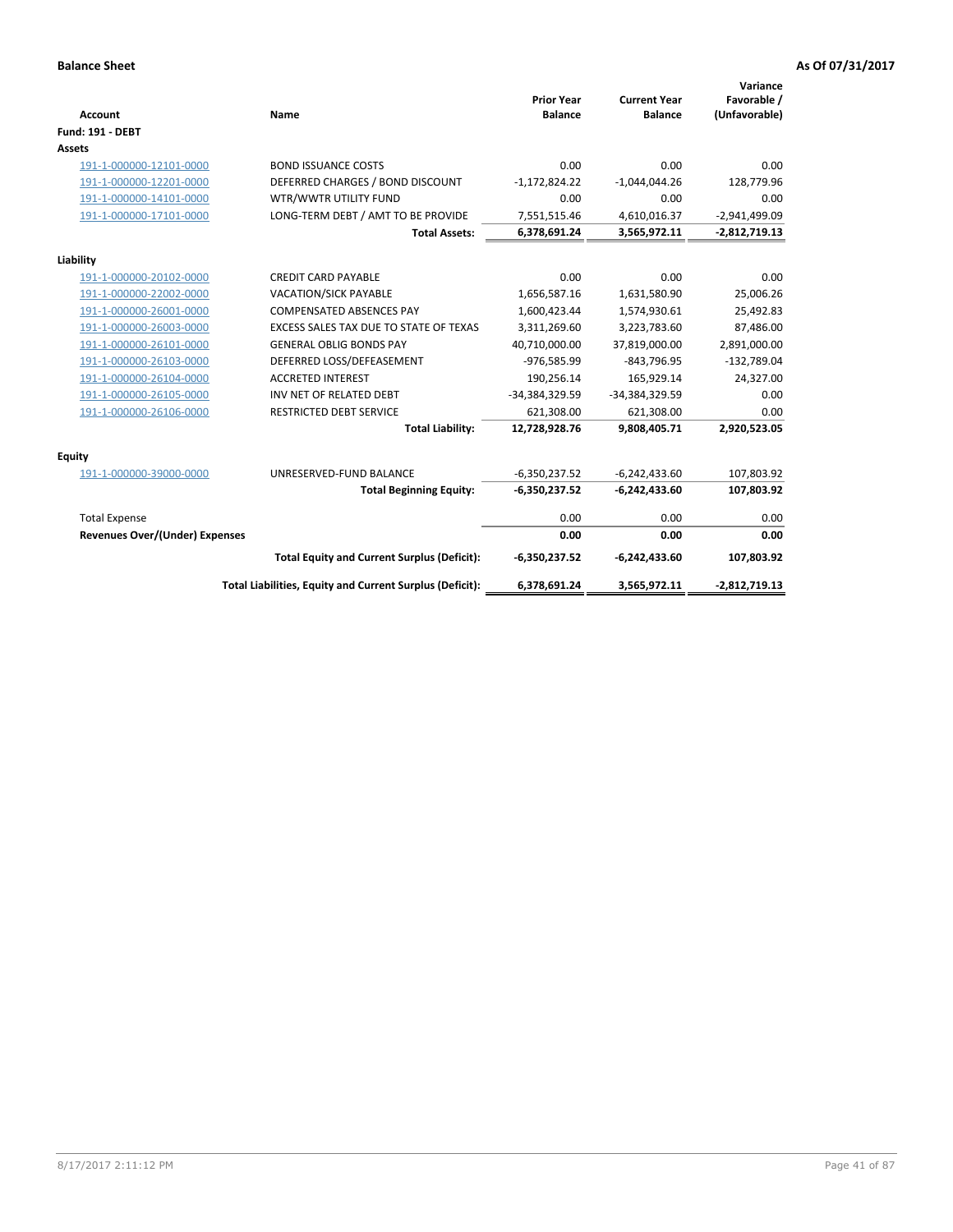|                                                    |                                                              | <b>Prior Year</b> | <b>Current Year</b>       | Variance<br>Favorable / |
|----------------------------------------------------|--------------------------------------------------------------|-------------------|---------------------------|-------------------------|
| <b>Account</b>                                     | Name                                                         | <b>Balance</b>    | <b>Balance</b>            | (Unfavorable)           |
| Fund: 192 - PAYROLL CLEARING                       |                                                              |                   |                           |                         |
| Assets<br>192-1-000000-10000-0000                  | <b>CURRENT ASSETS / CASH</b>                                 | 178,400.40        | 248,837.11                | 70,436.71               |
| 192-1-000000-13201-0000                            | MISC ACCTS RECEIVABLE                                        | 1,482.18          | 1,482.18                  | 0.00                    |
| 192-1-000000-13203-0000                            | NON-CURRENT ASSETS / PREPAYMENTS                             | 0.00              | 0.00                      | 0.00                    |
| 192-1-000000-13205-0000                            | <b>INTEREST RECEIVABLE</b>                                   | 0.00              | 0.00                      | 0.00                    |
|                                                    | <b>Total Assets:</b>                                         | 179,882.58        | 250,319.29                | 70,436.71               |
|                                                    |                                                              |                   |                           |                         |
| Liability<br>192-1-000000-20101-0000               | <b>ACCOUNTS PAYABLE</b>                                      | 0.00              | 0.00                      | 0.00                    |
| 192-1-000000-20102-0000                            | <b>CREDIT CARD PAYABLE</b>                                   | 0.00              | 0.00                      | 0.00                    |
| 192-1-000000-20103-0000                            | ACCRUED ACCOUNTS PAYABLE                                     | 0.00              | 0.00                      | 0.00                    |
| 192-1-000000-22001-0000                            | SALARIES PAYABLE                                             | 0.00              | $-126.89$                 | 126.89                  |
| 192-1-000000-22002-0000                            | VACATION/SICK PAYABLE                                        | 0.00              | 0.00                      | 0.00                    |
| 192-1-000000-22101-0000                            | TAXES - FEDERAL WITHHOLDING                                  | 0.00              | 0.00                      | 0.00                    |
| 192-1-000000-22102-0000                            | <b>TAXES - FICA</b>                                          | $-0.01$           | 0.00                      | $-0.01$                 |
| 192-1-000000-22103-0000                            | <b>TAXES - MEDICARE</b>                                      | 0.00              | 0.00                      | 0.00                    |
| 192-1-000000-22201-0000                            | <b>INS - AFLAC</b>                                           | 6,722.81          | 60.36                     | 6,662.45                |
| 192-1-000000-22202-0000                            | <b>INS - LIFE INSURANCE</b>                                  | 0.00              | 0.00                      | 0.00                    |
| 192-1-000000-22203-0000                            | INS - CITY EMPLOYEE PORTION                                  | 0.00              | 0.00                      | 0.00                    |
| 192-1-000000-22204-0000                            | INS - GEUS EMPLOYEE PORTION                                  | 0.00              | 0.00                      | 0.00                    |
| 192-1-000000-22205-0000                            | INS - CITY EMPL-FLEXCARD                                     | 12,774.45         | 6,438.99                  | 6,335.46                |
| 192-1-000000-22206-0000                            | INS - CITY EMPL-DEPENDENT CARE                               | 0.00              | 0.00                      | 0.00                    |
| 192-1-000000-22207-0000                            | INS - GEUS EMPL-HEALTH CARE                                  | 0.00              | 0.00                      | 0.00                    |
| 192-1-000000-22208-0000                            | INS - AMERICAN FIDELITY                                      | 0.00              | 0.00                      | 0.00                    |
| 192-1-000000-22209-0000                            | INS - GEUS EMPL-DEPENDENT CARE                               | 0.00              | 0.00                      | 0.00                    |
| 192-1-000000-22210-0000                            | INS - CITY EMPLOYEE - OPT OU                                 | 0.00              | 0.00                      | 0.00                    |
| 192-1-000000-22211-0000                            | INS - GEUS EMP - OPT OU                                      | 0.00              | 0.00                      | 0.00                    |
| 192-1-000000-22212-0000                            | <b>INS - VISION PLAN</b>                                     | -4,541.04         | $-2,165.26$               | $-2,375.78$             |
| 192-1-000000-22213-0000                            | INS - AIG CRITICAL CARE                                      | 0.00              | 0.00                      | 0.00                    |
| 192-1-000000-22214-0000                            | INS - AIG ACCIDENT                                           | 0.00              | 0.00                      | 0.00                    |
| 192-1-000000-22215-0000                            | INS - ALLSTATE CANCER                                        | 0.00              | 0.00                      | 0.00                    |
| 192-1-000000-22216-0000                            | INS - CRITICAL ILLNESS/CHARTIS                               | 0.00              | 0.00                      | 0.00                    |
| 192-1-000000-22217-0000                            | INS - MUTUAL OF OMAHA                                        | $-13,899.64$      | $-10,273.09$<br>$-97.45$  | $-3,626.55$             |
| 192-1-000000-22218-0000                            | INS - TX LIFE                                                | 1,563.91          |                           | 1,661.36<br>0.00        |
| 192-1-000000-22219-0000                            | <b>INS - NEW YORK LIFE</b><br>INS - AFLAC CRITICAL INSURANCE | 0.00<br>865.22    | 0.00                      | 241.59                  |
| 192-1-000000-22220-0000<br>192-1-000000-22223-0000 | <b>INS - DENTAL PLAN</b>                                     | $-51,412.50$      | 623.63                    | $-46,981.90$            |
| 192-1-000000-22301-0000                            | <b>RETIREMENT - TMRS</b>                                     | 229,103.75        | $-4,430.60$<br>262,199.77 | $-33,096.02$            |
| 192-1-000000-22302-0000                            | RETIREMENT - F R & R                                         | -1,423.92         | $-2,145.70$               | 721.78                  |
| 192-1-000000-22303-0000                            | RETIREMENT - NATIONWIDE / PEBSCO                             | 0.00              | 0.00                      | 0.00                    |
| 192-1-000000-22304-0000                            | RETIREMENT - 401 ICMA RETIREMENT                             | 0.00              | 0.00                      | 0.00                    |
| 192-1-000000-22305-0000                            | RETIREMENT - VANTAGE CARE PRE-TAX RSP                        | 0.00              | 0.00                      | 0.00                    |
| 192-1-000000-22401-0000                            | <b>GARNISHMENT - TAX LEVY</b>                                | 0.00              | 0.00                      | 0.00                    |
| 192-1-000000-22402-0000                            | GARNISHMENT - CHILD SUPPORT                                  | 0.00              | 0.00                      | 0.00                    |
| 192-1-000000-22403-0000                            | <b>GARNISHMENT - CHAPTER 13</b>                              | 0.00              | 0.00                      | 0.00                    |
| 192-1-000000-22404-0000                            | <b>GARNISHMENT - STUDENT LOAN</b>                            | 0.00              | 0.00                      | 0.00                    |
| 192-1-000000-22501-0000                            | <b>CHARITY PAYABLE</b>                                       | 0.00              | 0.00                      | 0.00                    |
| 192-1-000000-22502-0000                            | UNITED WAY                                                   | 0.00              | 0.00                      | 0.00                    |
| 192-1-000000-22503-0000                            | AMERICAN CANCER SOCIETY                                      | 0.00              | 0.00                      | 0.00                    |
| 192-1-000000-22601-0000                            | PR DEDUCT - SAVINGS BOND                                     | 0.00              | 0.00                      | 0.00                    |
| 192-1-000000-22602-0000                            | PR DEDUCT - CREDIT UNION                                     | 0.00              | 0.00                      | 0.00                    |
| 192-1-000000-22603-0000                            | PR DEDUCT - PRE PAID LEGAL FEE                               | 129.55            | $-68.70$                  | 198.25                  |
| 192-1-000000-22604-0000                            | PR DEDUCT - AUTO LEASE AGREEMENT                             | 0.00              | 0.00                      | 0.00                    |
| 192-1-000000-22605-0000                            | PR DEDUCT - YMCA                                             | 0.00              | 0.00                      | 0.00                    |
| 192-1-000000-22606-0000                            | PR DEDUCT - GAC                                              | 0.00              | 0.00                      | 0.00                    |
| 192-1-000000-22607-0000                            | PR DEDUCT - WEIGHT WATCHERS                                  | 0.00              | 0.00                      | 0.00                    |
| 192-1-000000-22608-0000                            | PR DEDUCT - HUNT REG-FITNESS CTR                             | 0.00              | 0.00                      | 0.00                    |
| 192-1-000000-22609-0000                            | PR DEDUCT - MISCELLANEOUS                                    | 0.00              | 0.00                      | 0.00                    |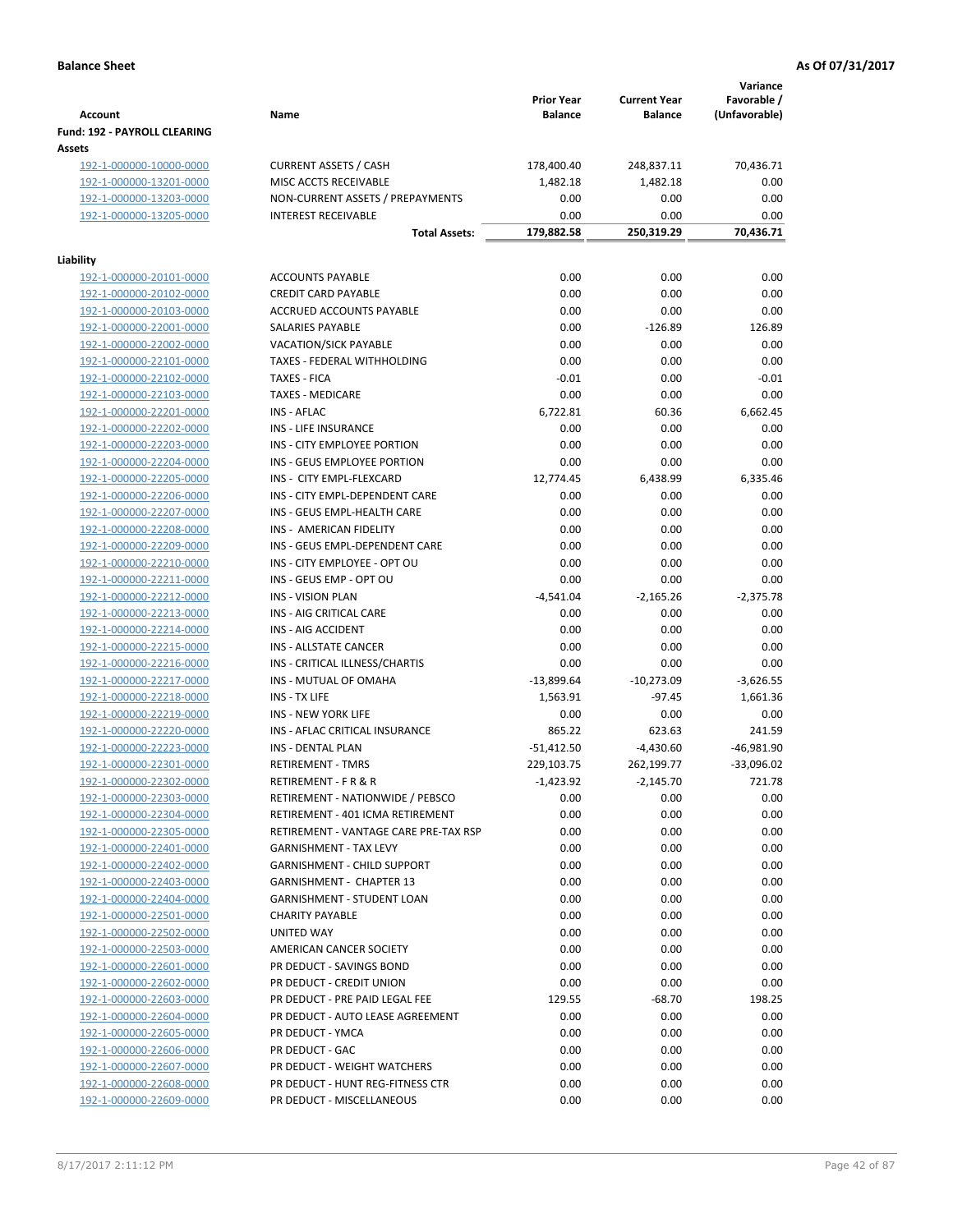| <b>Account</b>          | Name                                                     | <b>Prior Year</b><br><b>Balance</b> | <b>Current Year</b><br><b>Balance</b> | Variance<br>Favorable /<br>(Unfavorable) |
|-------------------------|----------------------------------------------------------|-------------------------------------|---------------------------------------|------------------------------------------|
| 192-1-000000-22610-0000 | PR DEDUCT - MISC REIMB                                   | 0.00                                | 304.23                                | $-304.23$                                |
| 192-1-000000-22611-0000 | PR DEDUCT - GOLF COURSE FEES                             | 0.00                                | 0.00                                  | 0.00                                     |
| 192-1-000000-22612-0000 | PR DEDUCT - WEARING APPAREL                              | 0.00                                | 0.00                                  | 0.00                                     |
| 192-1-000000-22613-0000 | PR DEDUCT - SNAP FITNESS                                 | 0.00                                | 0.00                                  | 0.00                                     |
|                         | <b>Total Liability:</b>                                  | 179,882.58                          | 250.319.29                            | $-70.436.71$                             |
| <b>Equity</b>           |                                                          |                                     |                                       |                                          |
| 192-1-000000-39000-0000 | UNRESERVED-FUND BALANCE                                  | 0.00                                | 0.00                                  | 0.00                                     |
|                         | <b>Total Beginning Equity:</b>                           | 0.00                                | 0.00                                  | 0.00                                     |
|                         | <b>Total Equity and Current Surplus (Deficit):</b>       | 0.00                                | 0.00                                  | 0.00                                     |
|                         | Total Liabilities, Equity and Current Surplus (Deficit): | 179,882.58                          | 250,319.29                            | 70.436.71                                |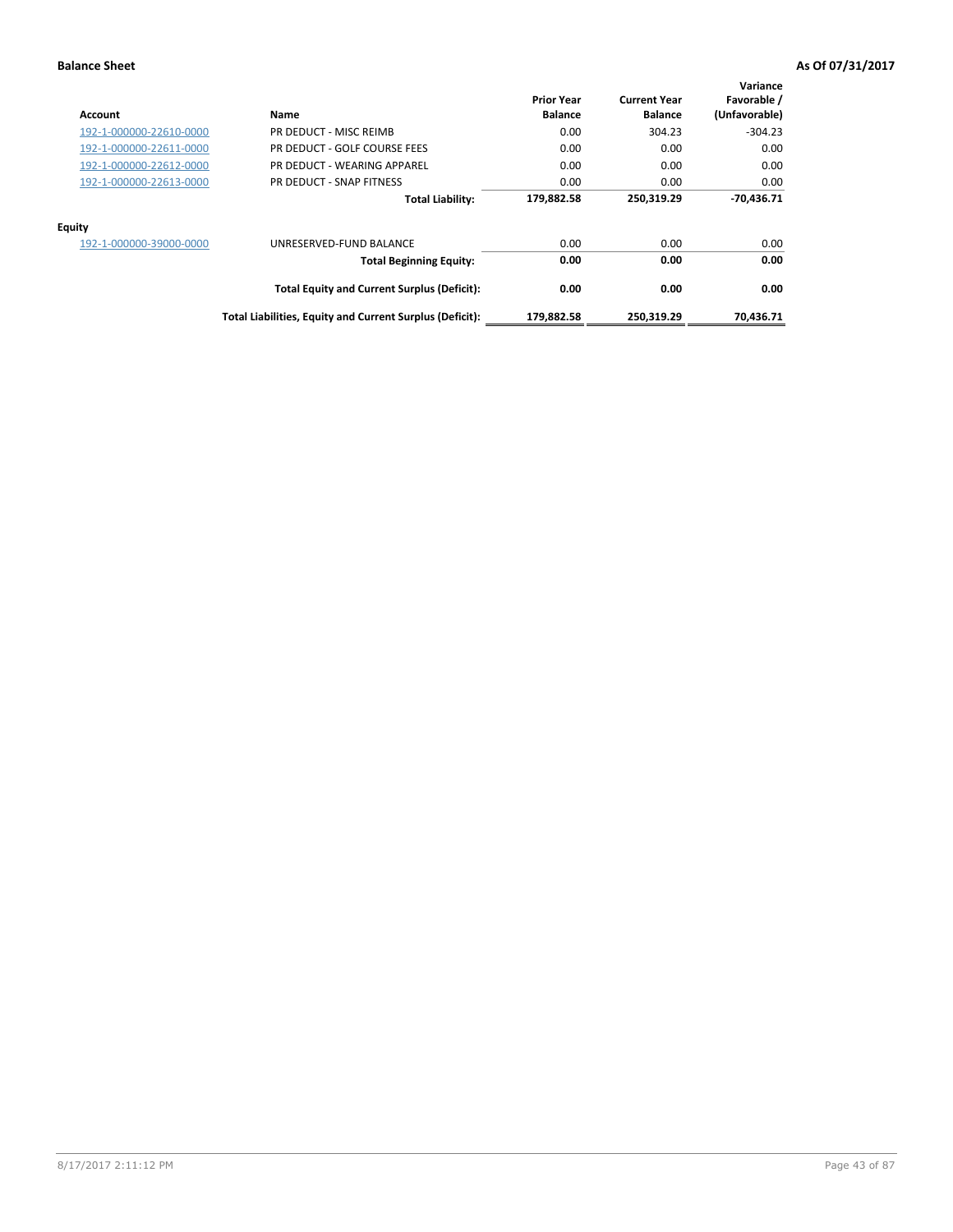**Variance**

|                                     |                                       | <b>Prior Year</b> | <b>Current Year</b> | Favorable /   |
|-------------------------------------|---------------------------------------|-------------------|---------------------|---------------|
| Account                             | Name                                  | <b>Balance</b>    | <b>Balance</b>      | (Unfavorable) |
| Fund: 200 - WATER / WASTEWATER FUND |                                       |                   |                     |               |
| Assets                              |                                       |                   |                     |               |
| 200-2-000000-10000-0000             | <b>CURRENT ASSETS / CASH</b>          | 5,474,988.07      | 4,325,360.44        | -1,149,627.63 |
| 200-2-000000-12101-0000             | <b>BOND ISSUANCE COSTS</b>            | 0.00              | 0.00                | 0.00          |
| 200-2-000000-12201-0000             | DEFERRED CHARGES / BOND DISCOUNT      | $-45,740.73$      | $-40,463.35$        | 5,277.38      |
| 200-2-000000-13000-0000             | <b>CUSTOMER ACCTS RECEIVABLE</b>      | 506,319.62        | 382,332.02          | $-123,987.60$ |
| 200-2-000000-13001-0000             | NON CURRENT CUSTOMER ACCTS RECEIVAE   | 156,173.52        | 175,289.31          | 19,115.79     |
| 200-2-000000-13002-0000             | ALLOW FOR UNCOLLECT REC               | $-146,301.30$     | $-180,628.30$       | $-34,327.00$  |
| 200-2-000000-13003-0000             | UNBILLED YEAR-END ACCRUAL             | 1,289,398.91      | 993,472.42          | $-295,926.49$ |
| 200-2-000000-13004-0000             | WASTE HAULER RECEIVABLE               | 34,444.10         | 43,602.60           | 9,158.50      |
| 200-2-000000-13007-0000             | <b>RETURNED CHECKS</b>                | 0.00              | 0.00                | 0.00          |
| 200-2-000000-13010-0000             | <b>CADDO MILLS</b>                    | 0.00              | 0.00                | 0.00          |
| 200-2-000000-13201-0000             | MISC ACCTS RECEIVABLE                 | 0.00              | 0.00                | 0.00          |
| 200-2-000000-13202-0000             | <b>EMPLOYEE ADVANCES</b>              | 0.00              | 0.00                | 0.00          |
| 200-2-000000-13203-0000             | NON-CURRENT ASSETS / PREPAYMENTS      | 0.00              | 0.00                | 0.00          |
| 200-2-000000-13205-0000             | <b>INTEREST RECEIVABLE</b>            | 0.00              | 0.00                | 0.00          |
| 200-2-000000-14001-0000             | DUE FROM / GENERAL FUND               | 0.00              | 0.00                | 0.00          |
| 200-2-000000-14040-0000             | <b>GENERAL CIP / GENERAL CIP</b>      | 0.00              | 0.00                | 0.00          |
| 200-2-000000-14120-0000             | DUE FROM UTILITY CIP                  | 38,336,026.85     | 38,336,026.85       | 0.00          |
| 200-2-000000-15401-0000             | <b>INVENTORIES / WATER STOCK</b>      | 218,167.13        | 255,981.59          | 37,814.46     |
| 200-2-000000-15501-0000             | INVENTORIES / WASTEWATER STOCK        | 32,164.62         | 37,338.12           | 5,173.50      |
| 200-2-000000-16001-0000             | FIXED ASSETS / LAND                   | 685,983.11        | 685,983.11          | 0.00          |
| 200-2-000000-16002-0000             | FIXED ASSETS / IMPROVMENTS-NON BUILDI | 5,396,182.49      | 5,396,182.49        | 0.00          |
| 200-2-000000-16003-0000             | ACCUM DEPR / IMPROVEMENTS-NON BUILI   | $-1,609,654.50$   | $-1,804,747.08$     | $-195,092.58$ |
| 200-2-000000-16004-0000             | FIXED ASSETS / BUILDINGS              | 23,420,667.00     | 23,420,073.36       | $-593.64$     |
| 200-2-000000-16005-0000             | <b>ACCUM DEPR / BUILDINGS</b>         | $-1,379,925.46$   | $-1,845,303.04$     | $-465,377.58$ |
| 200-2-000000-16006-0000             | FIXED ASSETS / FILTRATION PLANT       | 10,529,295.00     | 10,529,295.00       | 0.00          |
| 200-2-000000-16007-0000             | ACCUM DEPR / FILTRATION PLANT         | -6,628,314.94     | -6,841,360.24       | $-213,045.30$ |
| 200-2-000000-16008-0000             | FIXED ASSETS / WATER RECLAMATION PLAN | 6,424,693.00      | 7,272,907.47        | 848,214.47    |
| 200-2-000000-16009-0000             | ACCUM DEPR / WATER RECLAMATION PLAN   | -5,797,976.53     | -5,958,539.29       | $-160,562.76$ |
| 200-2-000000-16101-0000             | FIXED ASSETS / WATER MAINS            | 19,560,838.81     | 19,560,838.81       | 0.00          |
| 200-2-000000-16102-0000             | <b>ACCUM DEPR / WATER MAINS</b>       | -8,898,988.27     | -9,312,839.49       | $-413,851.22$ |
| 200-2-000000-16103-0000             | FIXED ASSETS / SANITARY SEWERS        | 25,544,578.76     | 25,544,578.76       | 0.00          |
| 200-2-000000-16104-0000             | <b>ACCUM DEPR / SANITARY SEWERS</b>   | $-9,628,469.08$   | $-10,208,802.70$    | -580,333.62   |
| 200-2-000000-16105-0000             | FIXED ASSETS / RESERVOIRS & TANKS     | 1,023,525.00      | 1,023,525.00        | 0.00          |
| 200-2-000000-16106-0000             | ACCUM DEPR / RESERVOIRS & TANKS       | -796,294.04       | $-805,299.50$       | $-9,005.46$   |
| 200-2-000000-16107-0000             | FIXED ASSETS / PUMP STATIONS          | 366,796.61        | 366,796.61          | 0.00          |
| 200-2-000000-16108-0000             | <b>ACCUM DEPR / PUMP STATIONS</b>     | $-265,667.46$     | -279,980.46         | $-14,313.00$  |
| 200-2-000000-16201-0000             | FIXED ASSETS / MACHINERY AND EQUIPMEN | 2,680,080.80      | 2,988,889.05        | 308,808.25    |
| 200-2-000000-16202-0000             | ACCUM DEPR / MACHINERY AND EQUIPMEI   | $-1,267,769.25$   | $-1,389,601.03$     | $-121,831.78$ |
| 200-2-000000-16301-0000             | FIXED ASSETS / C W I P                | 0.00              | 0.00                | 0.00          |
| 200-2-000000-17501-0000             | <b>EMPLOYEE CONTRIBUTIONS</b>         | 146,294.00        | 143,748.00          | $-2,546.00$   |
| 200-2-000000-17504-0000             | <b>INVESTMENT RETURN</b>              | 106,189.00        | 670,725.00          | 564,536.00    |
| 200-2-000000-17508-0000             | <b>EXPERIENCE DIFFERENCE</b>          | 1,275.00          | 13,590.00           | 12,315.00     |
| 200-2-000000-17520-0000             | <b>ASSUMPTION CHANGES</b>             | 0.00              | 178,221.00          | 178,221.00    |
|                                     | <b>Total Assets:</b>                  | 105,468,979.84    | 103,677,192.53      | -1,791,787.31 |
| Liability                           |                                       |                   |                     |               |
| 200-2-000000-20101-0000             | <b>ACCOUNTS PAYABLE</b>               | 0.00              | 0.00                | 0.00          |
| 200-2-000000-20102-0000             | <b>CREDIT CARD PAYABLE</b>            | 0.00              | 0.00                | 0.00          |
| 200-2-000000-20103-0000             | ACCRUED ACCOUNTS PAYABLE              | 0.00              | 10,000.00           | $-10,000.00$  |
| 200-2-000000-20104-0000             | <b>ESCHEATED LIABILITY</b>            | 0.00              | 0.00                | 0.00          |
| 200-2-000000-20109-0000             | <b>GENERAL OBLIG BONDS PAY</b>        | 1,334,000.00      | 1,361,000.00        | $-27,000.00$  |
| 200-2-000000-20110-0000             | REVENUE BONDS PAYABLE                 | 910,000.00        | 925,000.00          | $-15,000.00$  |
| 200-2-000000-20112-0000             | ACCRUED INTEREST PAYABLE              | 77,667.06         | 77,667.06           | 0.00          |
| 200-2-000000-20125-0000             | SALES TAX PAYABLE / IN THE CITY       | 0.00              | $-19.98$            | 19.98         |
| 200-2-000000-20139-0000             | RETAINAGES PAYABLE                    | 0.00              | 0.00                | 0.00          |
| 200-2-000000-20141-0000             | <b>TELEPHONE CLEARING</b>             | 0.01              | 0.01                | 0.00          |
| 200-2-000000-20160-0000             | <b>UNAPPLIED CREDIT</b>               | 0.00              | 0.00                | 0.00          |
|                                     |                                       |                   |                     |               |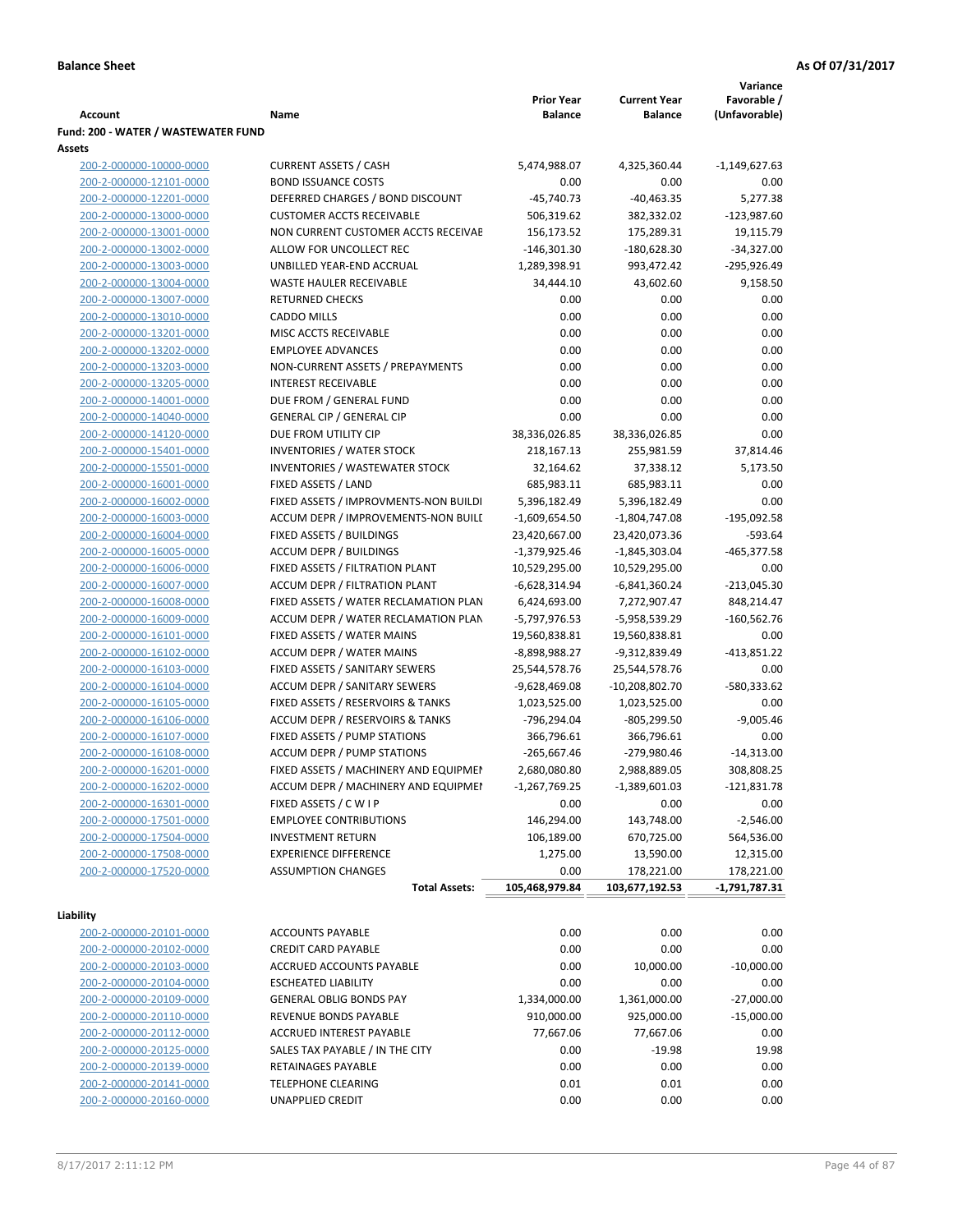|                                       |                                                          |                                     |                                       | Variance                     |
|---------------------------------------|----------------------------------------------------------|-------------------------------------|---------------------------------------|------------------------------|
| <b>Account</b>                        | Name                                                     | <b>Prior Year</b><br><b>Balance</b> | <b>Current Year</b><br><b>Balance</b> | Favorable /<br>(Unfavorable) |
| 200-2-000000-21001-0000               | <b>GENERAL FUND / GENERAL FUND</b>                       | 0.00                                | 0.00                                  | 0.00                         |
| 200-2-000000-21101-0000               | ENTERPRISE / WTR/WWTR UTILITY FUND                       | 0.00                                | 0.00                                  | 0.00                         |
| 200-2-000000-22001-0000               | <b>SALARIES PAYABLE</b>                                  | 66,832.69                           | 72,876.25                             | $-6,043.56$                  |
| 200-2-000000-22002-0000               | <b>VACATION/SICK PAYABLE</b>                             | 184,901.55                          | 184,856.65                            | 44.90                        |
| 200-2-000000-23001-0000               | CAPITAL LEASE PAYABLE                                    | 0.00                                | 0.00                                  | 0.00                         |
| 200-2-000000-24001-0000               | O/S CHECKS PAYABLE                                       | 0.00                                | 0.00                                  | 0.00                         |
| 200-2-000000-24002-0000               | <b>CUSTOMER DEPOSITS</b>                                 | 617,051.57                          | 714,131.71                            | $-97,080.14$                 |
| 200-2-000000-24003-0000               | <b>CUSTOMER OVERPMT SUSPENSE</b>                         | 94,645.70                           | 94,372.60                             | 273.10                       |
| 200-2-000000-24004-0000               | <b>INTEREST PAYABLE ON DEP</b>                           | 0.00                                | 0.00                                  | 0.00                         |
| 200-2-000000-24005-0000               | <b>ACCRUED INT PAY ON DEP</b>                            | 0.00                                | 0.00                                  | 0.00                         |
| 200-2-000000-24006-0000               | <b>AWAITING CUSTOMER SETUP</b>                           | 1,955.61                            | 1,955.61                              | 0.00                         |
| 200-2-000000-24007-0000               | <b>BILLED DEPOSITS SUSPENSE</b>                          | 0.00                                | 0.00                                  | 0.00                         |
| 200-2-000000-26001-0000               | <b>COMPENSATED ABSENCES PAY</b>                          | 251,537.37                          | 238,102.66                            | 13,434.71                    |
| 200-2-000000-26101-0000               | <b>GENERAL OBLIG BONDS PAY</b>                           | 10,207,000.00                       | 8,846,000.00                          | 1,361,000.00                 |
| 200-2-000000-26102-0000               | <b>REVENUE BONDS PAYABLE</b>                             | 15,070,000.00                       | 14,145,000.00                         | 925,000.00                   |
| 200-2-000000-26103-0000               | DEFERRED LOSS/DEFEASEMENT                                | $-363,302.13$                       | $-317,889.28$                         | $-45,412.85$                 |
| 200-2-000000-27001-0000               | <b>CONTRIBUTED CAPITAL</b>                               | 0.00                                | 0.00                                  | 0.00                         |
| 200-2-000000-27002-0000               | CONTRIBUTED CAPITAL / DEVELOPERS                         | 0.00                                | 0.00                                  | 0.00                         |
| 200-2-000000-29300-0000               | <b>ENCUMBRANCE SUMMARY</b>                               | 0.00                                | 0.00                                  | 0.00                         |
| 200-2-000000-29400-0100               | RESERVED ACCOUNT / ENCUMBRANCES                          | 0.00                                | 0.00                                  | 0.00                         |
| 200-2-000000-29999-0000               | <b>NET PENSION LIABILITY</b>                             | 191,698.00                          | 1,133,409.00                          | $-941,711.00$                |
| 200-2-000000-92080-0000               | <b>GLTDAG</b>                                            | 0.00                                | 0.00                                  | 0.00                         |
|                                       | <b>Total Liability:</b>                                  | 28,643,987.43                       | 27,486,462.29                         | 1,157,525.14                 |
| Equity                                |                                                          |                                     |                                       |                              |
| 200-2-000000-39000-0000               | UNRESERVED-FUND BALANCE                                  | 0.00                                | 0.00                                  | 0.00                         |
| 200-2-000000-39100-0000               | UNRESERVED-RET. EARNINGS                                 | 77,295,959.47                       | 77,527,044.89                         | 231,085.42                   |
| 200-2-000000-39150-0000               | RESERVED-RET. EARNINGS                                   | 0.00                                | 0.00                                  | 0.00                         |
| 200-2-000000-39500-0000               | <b>NET POSITION - PENSION</b>                            | $-965.00$                           | $-965.00$                             | 0.00                         |
|                                       | <b>Total Beginning Equity:</b>                           | 77,294,994.47                       | 77,526,079.89                         | 231,085.42                   |
| <b>Total Revenue</b>                  |                                                          | 10,355,472.84                       | 10,327,121.90                         | $-28,350.94$                 |
| <b>Total Expense</b>                  |                                                          | 10,825,474.90                       | 11,662,471.55                         | $-836,996.65$                |
| <b>Revenues Over/(Under) Expenses</b> |                                                          | -470,002.06                         | $-1,335,349.65$                       | -865,347.59                  |
|                                       | <b>Total Equity and Current Surplus (Deficit):</b>       | 76,824,992.41                       | 76,190,730.24                         | $-634,262.17$                |
|                                       | Total Liabilities, Equity and Current Surplus (Deficit): | 105,468,979.84                      | 103,677,192.53                        | $-1,791,787.31$              |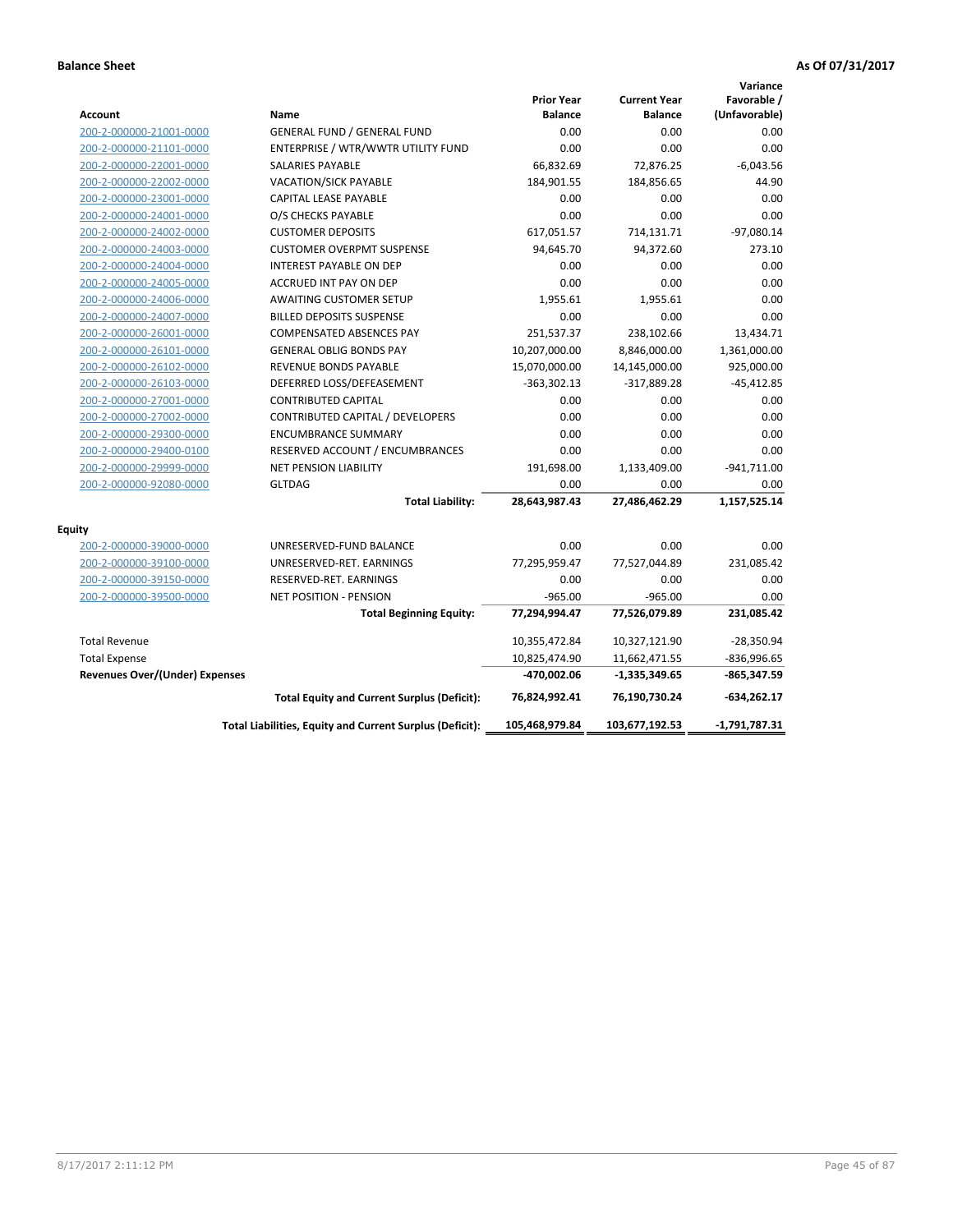| Account                               | Name                                                     | <b>Prior Year</b><br><b>Balance</b> | <b>Current Year</b><br><b>Balance</b> | Variance<br>Favorable /<br>(Unfavorable) |
|---------------------------------------|----------------------------------------------------------|-------------------------------------|---------------------------------------|------------------------------------------|
| <b>Fund: 210 - WATER IMPACT FEES</b>  |                                                          |                                     |                                       |                                          |
| <b>Assets</b>                         |                                                          |                                     |                                       |                                          |
|                                       |                                                          |                                     |                                       |                                          |
| 210-2-000000-10000-0000               | <b>CURRENT ASSETS / CASH</b>                             | 36.74                               | 36.85                                 | 0.11                                     |
| 210-2-000000-13201-0000               | MISC ACCTS RECEIVABLE                                    | 0.00                                | 0.00                                  | 0.00                                     |
| 210-2-000000-13205-0000               | <b>INTEREST RECEIVABLE</b>                               | 0.00                                | 0.00                                  | 0.00                                     |
|                                       | <b>Total Assets:</b>                                     | 36.74                               | 36.85                                 | 0.11                                     |
| Liability                             |                                                          |                                     |                                       |                                          |
| 210-2-000000-20101-0000               | <b>ACCOUNTS PAYABLE</b>                                  | 0.00                                | 0.00                                  | 0.00                                     |
| 210-2-000000-20103-0000               | <b>ACCRUED ACCOUNTS PAYABLE</b>                          | 0.00                                | 0.00                                  | 0.00                                     |
| 210-2-000000-29300-0000               | <b>ENCUMBRANCE SUMMARY</b>                               | 0.00                                | 0.00                                  | 0.00                                     |
| 210-2-000000-29400-0000               | RESERVED ACCOUNT / ENCUMBRANCES                          | 0.00                                | 0.00                                  | 0.00                                     |
|                                       | <b>Total Liability:</b>                                  | 0.00                                | 0.00                                  | 0.00                                     |
| <b>Equity</b>                         |                                                          |                                     |                                       |                                          |
| 210-2-000000-39000-0000               | UNRESERVED-FUND BALANCE                                  | 0.00                                | 0.00                                  | 0.00                                     |
| 210-2-000000-39100-0000               | UNRESERVED-RET. EARNINGS                                 | 36.65                               | 36.78                                 | 0.13                                     |
|                                       | <b>Total Beginning Equity:</b>                           | 36.65                               | 36.78                                 | 0.13                                     |
| <b>Total Revenue</b>                  |                                                          | 0.10                                | 0.07                                  | $-0.03$                                  |
| <b>Total Expense</b>                  |                                                          | 0.01                                | 0.00                                  | 0.01                                     |
| <b>Revenues Over/(Under) Expenses</b> |                                                          | 0.09                                | 0.07                                  | $-0.02$                                  |
|                                       | <b>Total Equity and Current Surplus (Deficit):</b>       | 36.74                               | 36.85                                 | 0.11                                     |
|                                       | Total Liabilities, Equity and Current Surplus (Deficit): | 36.74                               | 36.85                                 | 0.11                                     |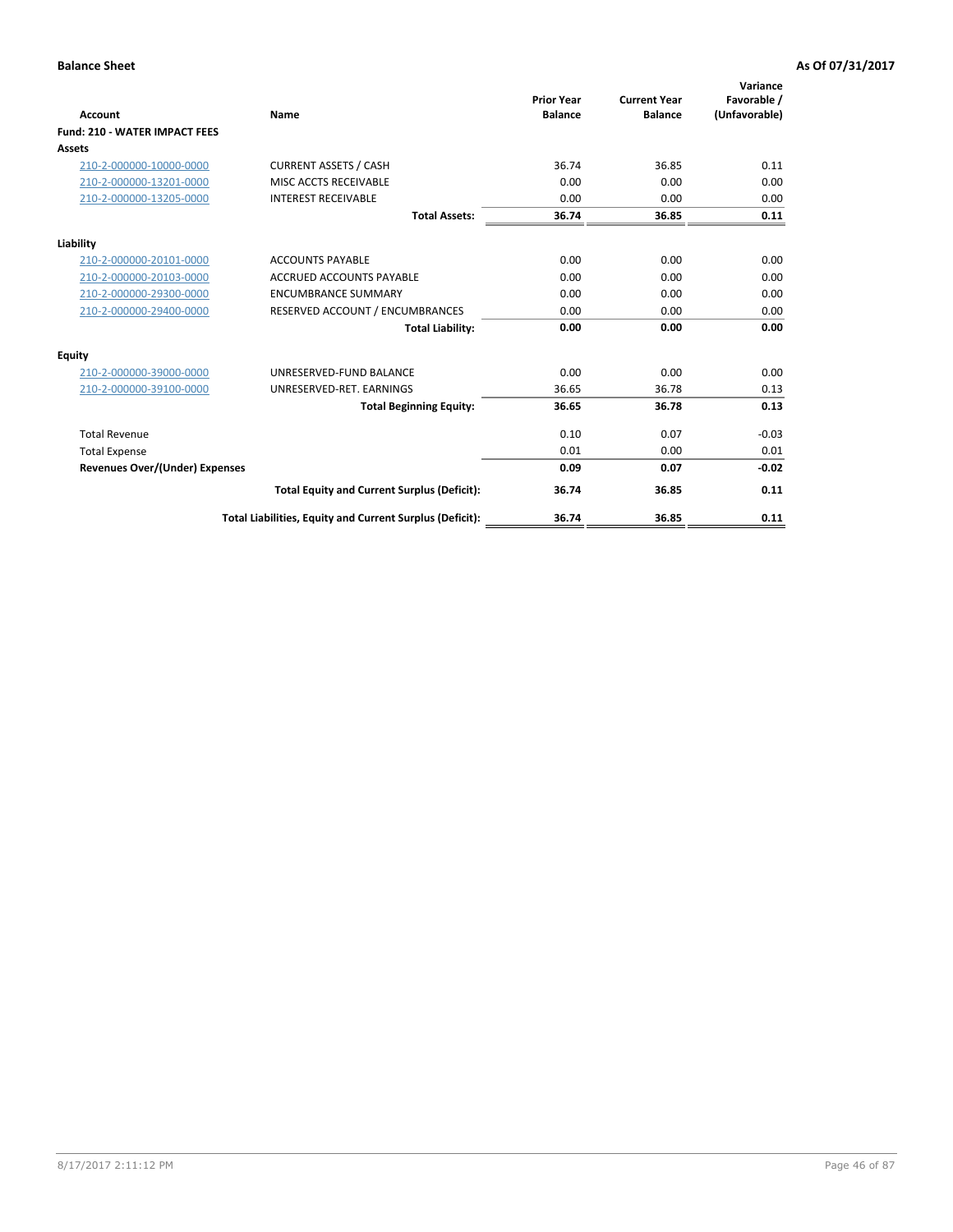| <b>Account</b>                            | Name                                                     | <b>Prior Year</b><br><b>Balance</b> | <b>Current Year</b><br><b>Balance</b> | Variance<br>Favorable /<br>(Unfavorable) |
|-------------------------------------------|----------------------------------------------------------|-------------------------------------|---------------------------------------|------------------------------------------|
| <b>Fund: 211 - WASTEWATER IMPACT FEES</b> |                                                          |                                     |                                       |                                          |
| <b>Assets</b>                             |                                                          |                                     |                                       |                                          |
| 211-2-000000-10000-0000                   | <b>CURRENT ASSETS / CASH</b>                             | 1,994.64                            | 1,863.54                              | $-131.10$                                |
| 211-2-000000-13201-0000                   | MISC ACCTS RECEIVABLE                                    | 0.00                                | 0.00                                  | 0.00                                     |
| 211-2-000000-13205-0000                   | <b>INTEREST RECEIVABLE</b>                               | 0.00                                | 0.00                                  | 0.00                                     |
|                                           | <b>Total Assets:</b>                                     | 1,994.64                            | 1,863.54                              | $-131.10$                                |
| Liability                                 |                                                          |                                     |                                       |                                          |
| 211-2-000000-20101-0000                   | <b>ACCOUNTS PAYABLE</b>                                  | 0.00                                | 0.00                                  | 0.00                                     |
| 211-2-000000-20103-0000                   | <b>ACCRUED ACCOUNTS PAYABLE</b>                          | 0.00                                | 0.00                                  | 0.00                                     |
|                                           | <b>Total Liability:</b>                                  | 0.00                                | 0.00                                  | 0.00                                     |
| <b>Equity</b>                             |                                                          |                                     |                                       |                                          |
| 211-2-000000-39000-0000                   | UNRESERVED-FUND BALANCE                                  | 0.00                                | 0.00                                  | 0.00                                     |
| 211-2-000000-39100-0000                   | UNRESERVED-RET. EARNINGS                                 | 1,991.86                            | 1,996.75                              | 4.89                                     |
|                                           | <b>Total Beginning Equity:</b>                           | 1,991.86                            | 1,996.75                              | 4.89                                     |
| <b>Total Revenue</b>                      |                                                          | 5.26                                | 3.44                                  | $-1.82$                                  |
| <b>Total Expense</b>                      |                                                          | 2.48                                | 136.65                                | $-134.17$                                |
| <b>Revenues Over/(Under) Expenses</b>     |                                                          | 2.78                                | $-133.21$                             | $-135.99$                                |
|                                           | <b>Total Equity and Current Surplus (Deficit):</b>       | 1,994.64                            | 1,863.54                              | $-131.10$                                |
|                                           | Total Liabilities, Equity and Current Surplus (Deficit): | 1,994.64                            | 1,863.54                              | $-131.10$                                |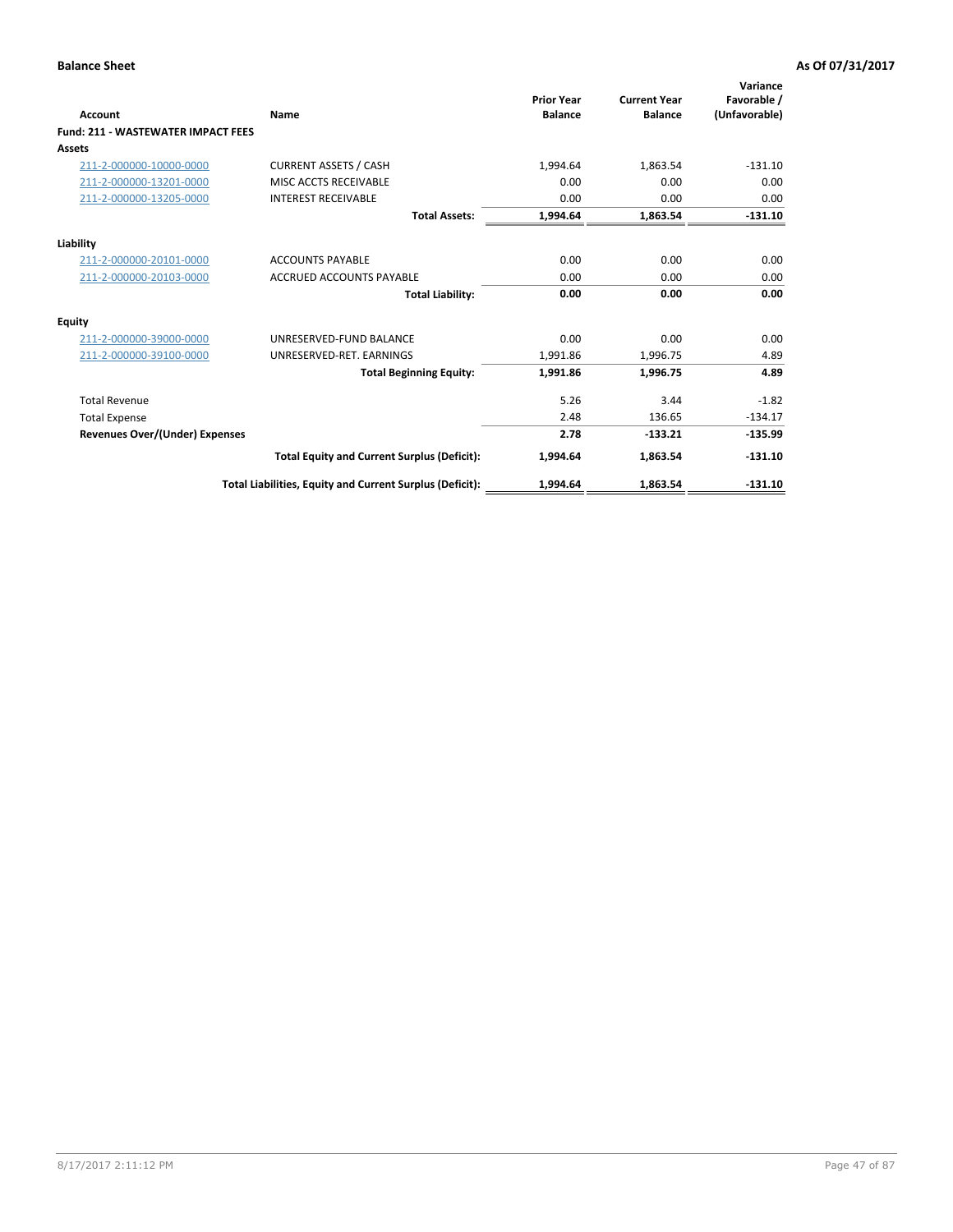| <b>Account</b>                        | Name                                                      | <b>Prior Year</b><br><b>Balance</b> | <b>Current Year</b><br><b>Balance</b> | Variance<br>Favorable /<br>(Unfavorable) |
|---------------------------------------|-----------------------------------------------------------|-------------------------------------|---------------------------------------|------------------------------------------|
|                                       | Fund: 212 - TX COMMUNITY DEV SWR SYSTEM IMPROV PROG GRANT |                                     |                                       |                                          |
| <b>Assets</b>                         |                                                           |                                     |                                       |                                          |
| 212-2-000000-10000-0000               | <b>CURRENT ASSETS / CASH</b>                              | 0.00                                | 0.00                                  | 0.00                                     |
| 212-2-000000-13201-0000               | MISC ACCTS RECEIVABLE                                     | 0.00                                | 0.00                                  | 0.00                                     |
| 212-2-000000-13205-0000               | <b>INTEREST RECEIVABLE</b>                                | 0.00                                | 0.00                                  | 0.00                                     |
| 212-2-000000-16301-0000               | FIXED ASSETS / C W I P                                    | 0.00                                | 0.00                                  | 0.00                                     |
|                                       | <b>Total Assets:</b>                                      | 0.00                                | 0.00                                  | 0.00                                     |
| Liability                             |                                                           |                                     |                                       |                                          |
| 212-2-000000-20101-0000               | <b>ACCOUNTS PAYABLE</b>                                   | 0.00                                | 0.00                                  | 0.00                                     |
| 212-2-000000-20102-0000               | <b>CREDIT CARD PAYABLE</b>                                | 0.00                                | 0.00                                  | 0.00                                     |
| 212-2-000000-20103-0000               | <b>ACCRUED ACCOUNTS PAYABLE</b>                           | 0.00                                | 0.00                                  | 0.00                                     |
| 212-2-000000-20139-0000               | <b>RETAINAGES PAYABLE</b>                                 | 0.00                                | 0.00                                  | 0.00                                     |
| 212-2-000000-20902-0000               | <b>DEFERRED GRANT REVENUE</b>                             | 0.00                                | 0.00                                  | 0.00                                     |
| 212-2-000000-21001-0000               | <b>GENERAL FUND / GENERAL FUND</b>                        | 0.00                                | 0.00                                  | 0.00                                     |
| 212-2-000000-29300-0000               | <b>ENCUMBRANCE SUMMARY</b>                                | 0.00                                | 0.00                                  | 0.00                                     |
| 212-2-000000-29400-0100               | RESERVED ACCOUNT / ENCUMBRANCES                           | 0.00                                | 0.00                                  | 0.00                                     |
|                                       | <b>Total Liability:</b>                                   | 0.00                                | 0.00                                  | 0.00                                     |
| Equity                                |                                                           |                                     |                                       |                                          |
| 212-2-000000-39100-0000               | UNRESERVED-RET. EARNINGS                                  | 0.00                                | 0.00                                  | 0.00                                     |
|                                       | <b>Total Beginning Equity:</b>                            | 0.00                                | 0.00                                  | 0.00                                     |
| <b>Total Revenue</b>                  |                                                           | 0.00                                | 0.00                                  | 0.00                                     |
| <b>Total Expense</b>                  |                                                           | 0.00                                | 0.00                                  | 0.00                                     |
| <b>Revenues Over/(Under) Expenses</b> |                                                           | 0.00                                | 0.00                                  | 0.00                                     |
|                                       | <b>Total Equity and Current Surplus (Deficit):</b>        | 0.00                                | 0.00                                  | 0.00                                     |
|                                       | Total Liabilities, Equity and Current Surplus (Deficit):  | 0.00                                | 0.00                                  | 0.00                                     |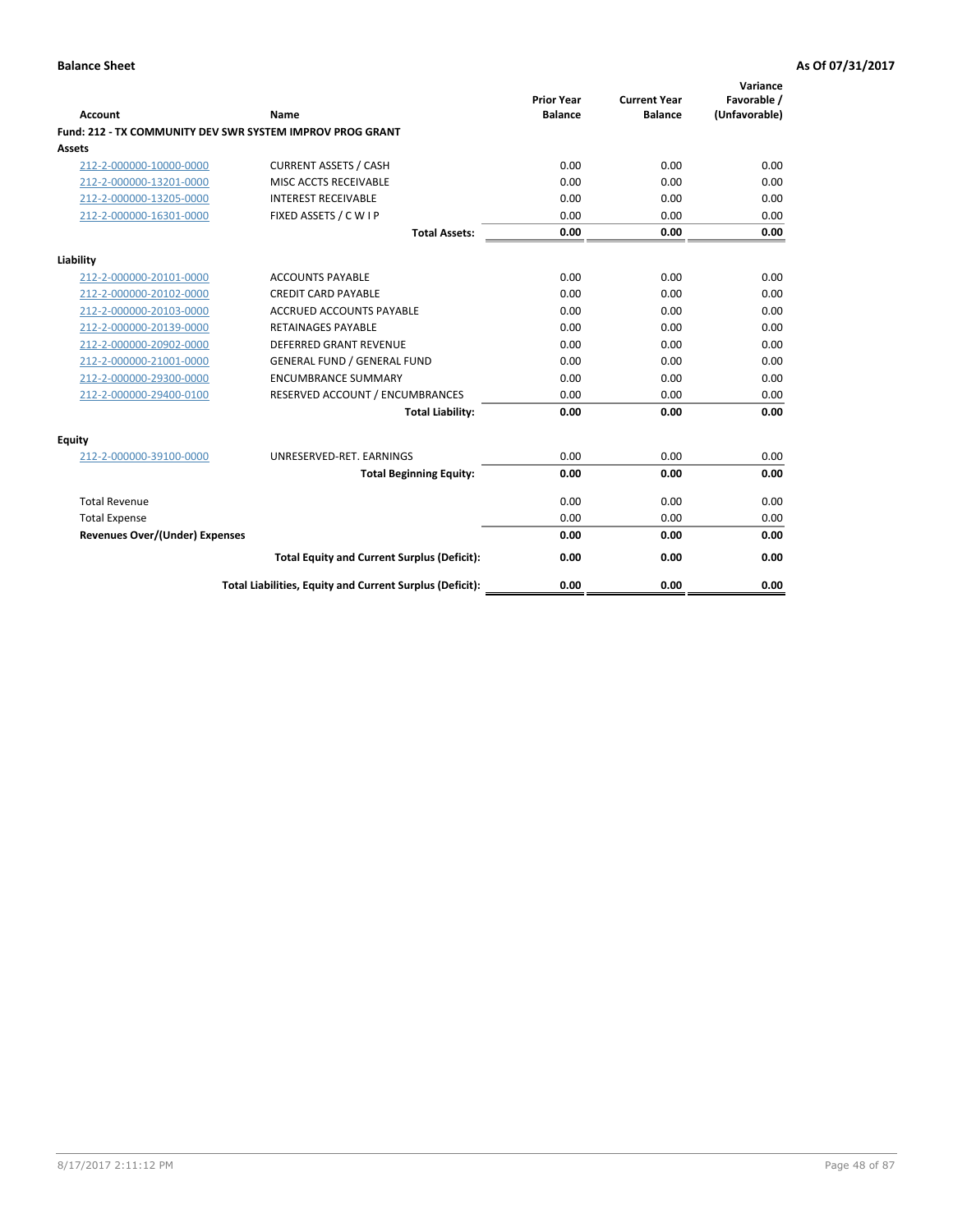|                                       |                                                          |                                     |                                       | Variance                     |
|---------------------------------------|----------------------------------------------------------|-------------------------------------|---------------------------------------|------------------------------|
| <b>Account</b>                        | Name                                                     | <b>Prior Year</b><br><b>Balance</b> | <b>Current Year</b><br><b>Balance</b> | Favorable /<br>(Unfavorable) |
| <b>Fund: 216 - UTILIITY CIP FUND</b>  |                                                          |                                     |                                       |                              |
| Assets                                |                                                          |                                     |                                       |                              |
| 216-2-000000-10000-0000               | <b>CURRENT ASSETS / CASH</b>                             | 3,281,592.66                        | 5,527,723.98                          | 2,246,131.32                 |
| 216-2-000000-11101-0000               | MBIA ACCOUNTS / 2002 WSSR                                | 0.00                                | 0.00                                  | 0.00                         |
| 216-2-000000-11103-0000               | <b>2005 WSSR</b>                                         | 0.00                                | 0.00                                  | 0.00                         |
| 216-2-000000-11403-0000               | RESERVE FUND / 2003 WSSR                                 | 0.01                                | 0.00                                  | $-0.01$                      |
| 216-2-000000-11503-0000               | 2008WSSR CONST 486000273                                 | 0.00                                | 0.00                                  | 0.00                         |
| 216-2-000000-13000-0000               | <b>CUSTOMER ACCTS RECEIVABLE</b>                         | 0.00                                | 0.00                                  | 0.00                         |
| 216-2-000000-13002-0000               | ALLOW FOR UNCOLLECT REC                                  | 0.00                                | 0.00                                  | 0.00                         |
| 216-2-000000-13003-0000               | UNBILLED YEAR-END ACCRUAL                                | 0.00                                | 0.00                                  | 0.00                         |
| 216-2-000000-13201-0000               | MISC ACCTS RECEIVABLE                                    | 0.00                                | 0.00                                  | 0.00                         |
| 216-2-000000-13205-0000               | <b>INTEREST RECEIVABLE</b>                               | 0.00                                | 0.00                                  | 0.00                         |
| 216-2-000000-16301-0000               | FIXED ASSETS / C W I P                                   | 958,468.54                          | 342,655.91                            | $-615,812.63$                |
|                                       | <b>Total Assets:</b>                                     | 4,240,061.21                        | 5,870,379.89                          | 1,630,318.68                 |
|                                       |                                                          |                                     |                                       |                              |
| Liability                             |                                                          |                                     |                                       |                              |
| 216-2-000000-20101-0000               | <b>ACCOUNTS PAYABLE</b>                                  | 0.00                                | 0.00                                  | 0.00                         |
| 216-2-000000-20102-0000               | <b>CREDIT CARD PAYABLE</b>                               | 0.00                                | 0.00                                  | 0.00                         |
| 216-2-000000-20103-0000               | ACCRUED ACCOUNTS PAYABLE                                 | 0.00                                | 0.00                                  | 0.00                         |
| 216-2-000000-20113-0000               | <b>DEVELOPERS ESCROW</b>                                 | 0.00                                | 0.00                                  | 0.00                         |
| 216-2-000000-20139-0000               | RETAINAGES PAYABLE                                       | 0.00                                | 0.00                                  | 0.00                         |
| 216-2-000000-21101-0000               | ENTERPRISE / WTR/WWTR UTILITY FUND                       | 18,939,652.64                       | 18,939,652.64                         | 0.00                         |
| 216-2-000000-29300-0000               | <b>ENCUMBRANCE SUMMARY</b>                               | 0.00                                | 0.00                                  | 0.00                         |
| 216-2-000000-29400-0100               | RESERVED ACCOUNT / ENCUMBRANCES                          | 0.00                                | 0.00                                  | 0.00                         |
|                                       | <b>Total Liability:</b>                                  | 18,939,652.64                       | 18,939,652.64                         | 0.00                         |
|                                       |                                                          |                                     |                                       |                              |
| <b>Equity</b>                         |                                                          |                                     |                                       |                              |
| 216-2-000000-39000-0000               | UNRESERVED-FUND BALANCE                                  | 0.00                                | 0.00                                  | 0.00                         |
| 216-2-000000-39100-0000               | UNRESERVED-RET. EARNINGS                                 | -15,886,357.89                      | $-15, 153, 579.94$                    | 732,777.95                   |
|                                       | <b>Total Beginning Equity:</b>                           | -15,886,357.89                      | $-15,153,579.94$                      | 732,777.95                   |
| <b>Total Revenue</b>                  |                                                          | 1,500,038.94                        | 2,477,354.38                          | 977,315.44                   |
| <b>Total Expense</b>                  |                                                          | 313,272.48                          | 393,047.19                            | $-79,774.71$                 |
| <b>Revenues Over/(Under) Expenses</b> |                                                          | 1,186,766.46                        | 2,084,307.19                          | 897,540.73                   |
|                                       | <b>Total Equity and Current Surplus (Deficit):</b>       | -14,699,591.43                      | -13,069,272.75                        | 1,630,318.68                 |
|                                       | Total Liabilities, Equity and Current Surplus (Deficit): | 4,240,061.21                        | 5,870,379.89                          | 1,630,318.68                 |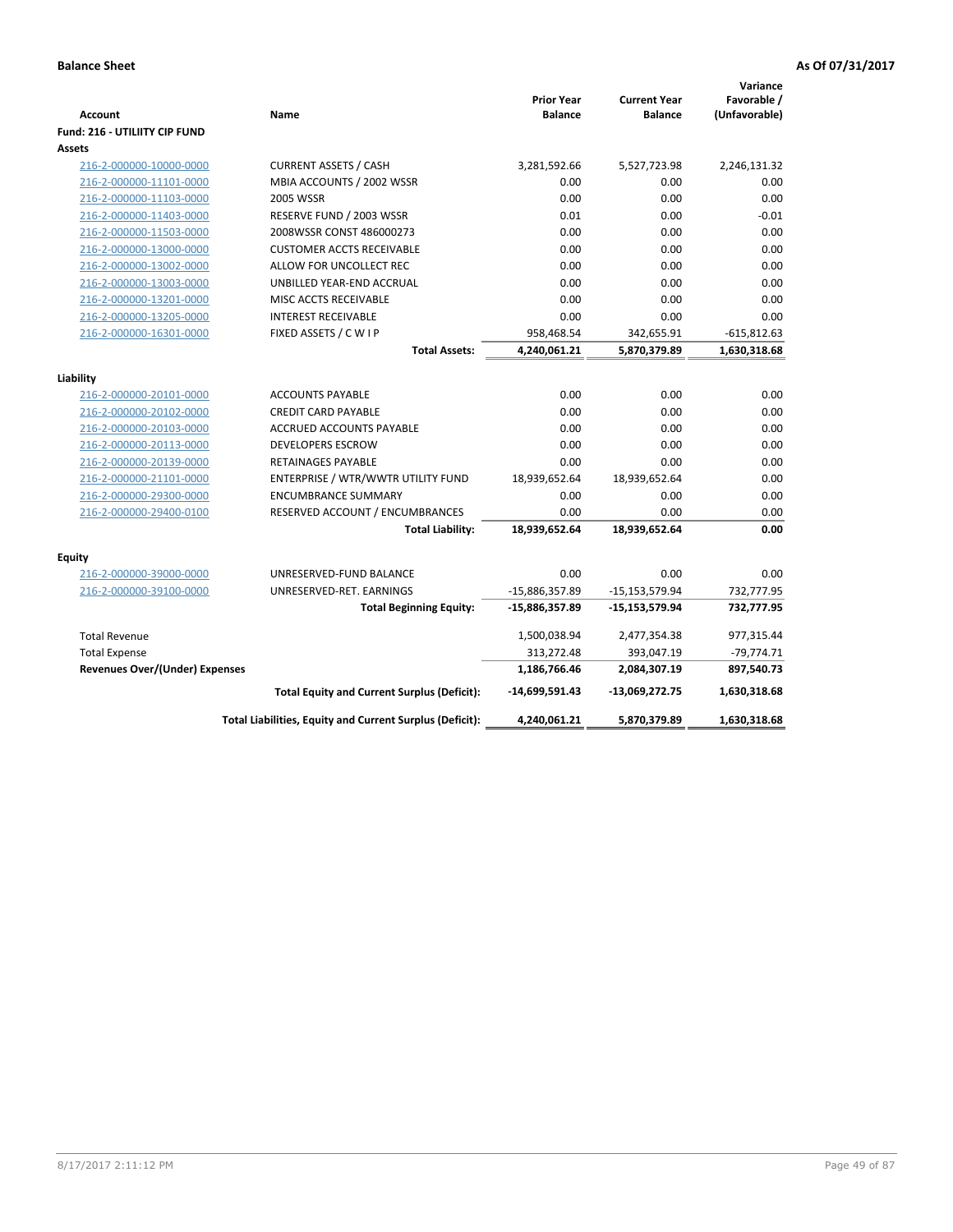| Account                                        | Name                                                     | <b>Prior Year</b><br><b>Balance</b> | <b>Current Year</b><br><b>Balance</b> | Variance<br>Favorable /<br>(Unfavorable) |
|------------------------------------------------|----------------------------------------------------------|-------------------------------------|---------------------------------------|------------------------------------------|
| <b>Fund: 217 - WASTEWATER RECLAMATION FUND</b> |                                                          |                                     |                                       |                                          |
| Assets                                         |                                                          |                                     |                                       |                                          |
| 217-2-000000-10000-0000                        | <b>CURRENT ASSETS / CASH</b>                             | 0.00                                | 0.00                                  | 0.00                                     |
| 217-2-000000-11301-0000                        | TEXASTERM / 2008 WSSR REVENUE BOND                       | 0.00                                | 0.00                                  | 0.00                                     |
| 217-2-000000-11302-0000                        | 2008 WSSR REVENUE BOND                                   | 0.00                                | 0.00                                  | 0.00                                     |
| 217-2-000000-11503-0000                        | 2008WSSR CONST 486000273                                 | 735,502.03                          | 740,128.89                            | 4,626.86                                 |
| 217-2-000000-13000-0000                        | <b>CUSTOMER ACCTS RECEIVABLE</b>                         | 0.00                                | 0.00                                  | 0.00                                     |
| 217-2-000000-13002-0000                        | ALLOW FOR UNCOLLECT REC                                  | 0.00                                | 0.00                                  | 0.00                                     |
| 217-2-000000-13201-0000                        | MISC ACCTS RECEIVABLE                                    | 0.00                                | 0.00                                  | 0.00                                     |
| 217-2-000000-13205-0000                        | <b>INTEREST RECEIVABLE</b>                               | 0.00                                | 0.00                                  | 0.00                                     |
| 217-2-000000-16301-0000                        | FIXED ASSETS / C W I P                                   | 0.00                                | 0.00                                  | 0.00                                     |
|                                                | <b>Total Assets:</b>                                     | 735,502.03                          | 740,128.89                            | 4,626.86                                 |
|                                                |                                                          |                                     |                                       |                                          |
| Liability                                      |                                                          |                                     |                                       |                                          |
| 217-2-000000-20101-0000                        | <b>ACCOUNTS PAYABLE</b>                                  | 0.00                                | 0.00                                  | 0.00                                     |
| 217-2-000000-20102-0000                        | <b>CREDIT CARD PAYABLE</b>                               | 0.00                                | 0.00                                  | 0.00                                     |
| 217-2-000000-20103-0000                        | <b>ACCRUED ACCOUNTS PAYABLE</b>                          | 0.00                                | 0.00                                  | 0.00                                     |
| 217-2-000000-20139-0000                        | <b>RETAINAGES PAYABLE</b>                                | 0.00                                | 0.00                                  | 0.00                                     |
| 217-2-000000-21101-0000                        | ENTERPRISE / WTR/WWTR UTILITY FUND                       | 19,396,374.21                       | 19,396,374.21                         | 0.00                                     |
| 217-2-000000-29300-0000                        | <b>ENCUMBRANCE SUMMARY</b>                               | 0.00                                | 0.00                                  | 0.00                                     |
| 217-2-000000-29400-0100                        | RESERVED ACCOUNT / ENCUMBRANCES                          | 0.00                                | 0.00                                  | 0.00                                     |
|                                                | <b>Total Liability:</b>                                  | 19,396,374.21                       | 19,396,374.21                         | 0.00                                     |
| <b>Equity</b>                                  |                                                          |                                     |                                       |                                          |
| 217-2-000000-39100-0000                        | UNRESERVED-RET. EARNINGS                                 | $-18,662,962.72$                    | -18,660,279.37                        | 2,683.35                                 |
|                                                | <b>Total Beginning Equity:</b>                           | $-18,662,962.72$                    | -18,660,279.37                        | 2,683.35                                 |
| <b>Total Revenue</b>                           |                                                          | 2,090.54                            | 4,034.05                              | 1,943.51                                 |
| <b>Total Expense</b>                           |                                                          | 0.00                                | 0.00                                  | 0.00                                     |
| <b>Revenues Over/(Under) Expenses</b>          |                                                          | 2,090.54                            | 4,034.05                              | 1,943.51                                 |
|                                                | <b>Total Equity and Current Surplus (Deficit):</b>       | -18,660,872.18                      | $-18,656,245.32$                      | 4,626.86                                 |
|                                                | Total Liabilities, Equity and Current Surplus (Deficit): | 735,502.03                          | 740,128.89                            | 4.626.86                                 |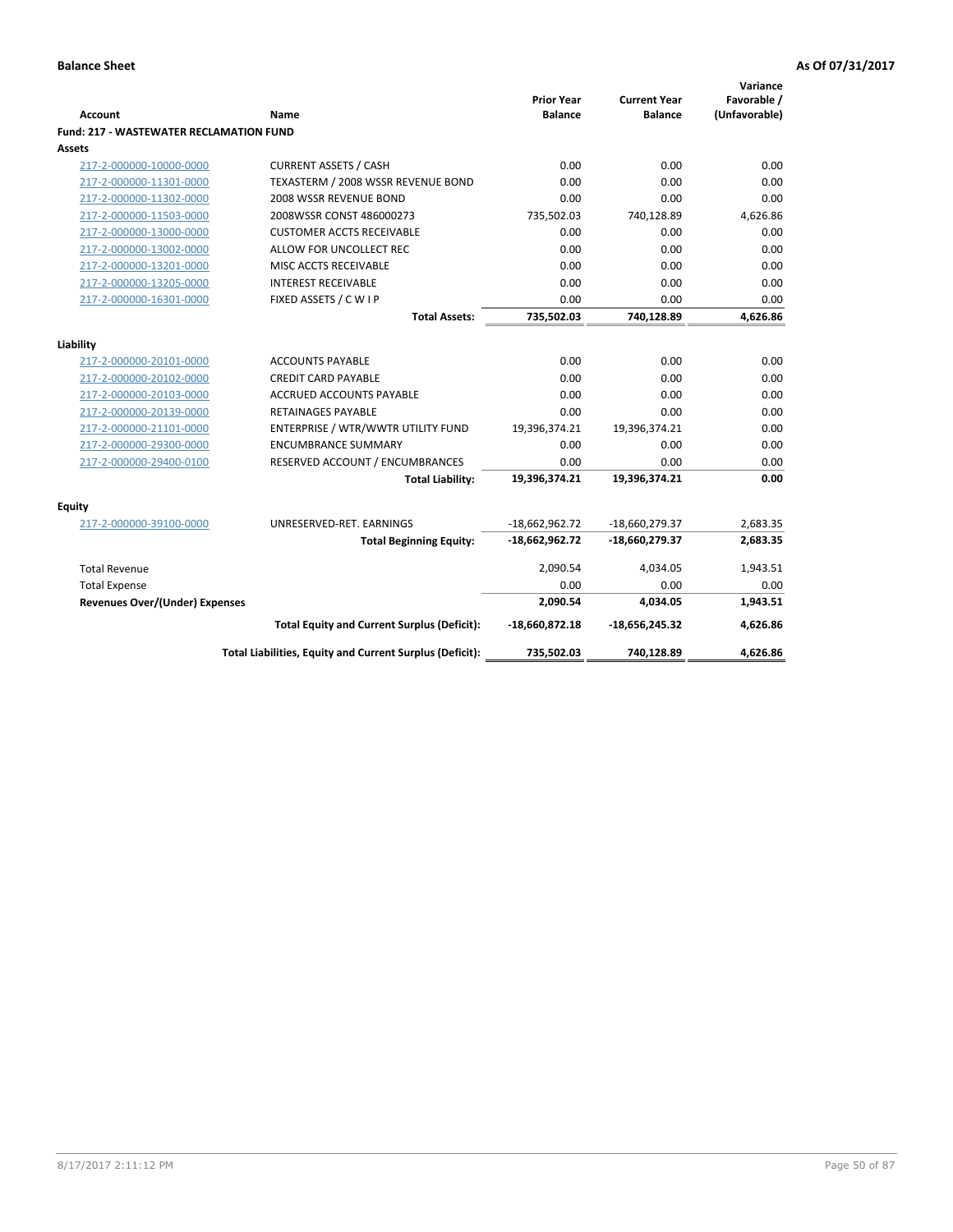| <b>Account</b>                  | Name                                   | <b>Prior Year</b><br><b>Balance</b> | <b>Current Year</b><br><b>Balance</b> | Variance<br>Favorable /<br>(Unfavorable) |
|---------------------------------|----------------------------------------|-------------------------------------|---------------------------------------|------------------------------------------|
| <b>Fund: 300 - AIRPORT FUND</b> |                                        |                                     |                                       |                                          |
| Assets                          |                                        |                                     |                                       |                                          |
| 300-2-000000-10000-0000         | <b>CURRENT ASSETS / CASH</b>           | 11,881,498.07                       | 14,587,241.09                         | 2,705,743.02                             |
| 300-2-000000-13201-0000         | MISC ACCTS RECEIVABLE                  | 0.00                                | 0.00                                  | 0.00                                     |
| 300-2-000000-13202-0000         | <b>EMPLOYEE ADVANCES</b>               | 0.00                                | 0.00                                  | 0.00                                     |
| 300-2-000000-13203-0000         | NON-CURRENT ASSETS / PREPAYMENTS       | 0.00                                | 0.00                                  | 0.00                                     |
| 300-2-000000-13205-0000         | <b>INTEREST RECEIVABLE</b>             | 0.00                                | 0.00                                  | 0.00                                     |
| 300-2-000000-14126-0000         | <b>GRANT FUND / AIRPORT GRANT FUND</b> | 0.00                                | 0.00                                  | 0.00                                     |
| 300-2-000000-16001-0000         | FIXED ASSETS / LAND                    | 813,937.00                          | 813,937.00                            | 0.00                                     |
| 300-2-000000-16002-0000         | FIXED ASSETS / IMPROVMENTS-NON BUILDI  | 64,531,290.21                       | 69,702,644.98                         | 5,171,354.77                             |
| 300-2-000000-16003-0000         | ACCUM DEPR / IMPROVEMENTS-NON BUILI    | $-32,694,577.61$                    | -34,642,939.56                        | $-1,948,361.95$                          |
| 300-2-000000-16004-0000         | FIXED ASSETS / BUILDINGS               | 60,824,408.10                       | 60,824,408.10                         | 0.00                                     |
| 300-2-000000-16005-0000         | <b>ACCUM DEPR / BUILDINGS</b>          | -22,157,381.37                      | -23,390,672.25                        | $-1,233,290.88$                          |
| 300-2-000000-16201-0000         | FIXED ASSETS / MACHINERY AND EQUIPMEN  | 12,340.00                           | 12,340.00                             | 0.00                                     |
| 300-2-000000-16202-0000         | ACCUM DEPR / MACHINERY AND EQUIPMEI    | $-12,339.94$                        | $-12,339.94$                          | 0.00                                     |
| 300-2-000000-16301-0000         | FIXED ASSETS / C W I P                 | 1,024,406.10                        | 0.00                                  | $-1,024,406.10$                          |
| 300-2-000000-17501-0000         | <b>EMPLOYEE CONTRIBUTIONS</b>          | 0.00                                | 0.00                                  | 0.00                                     |
| 300-2-000000-17504-0000         | <b>INVESTMENT RETURN</b>               | 0.00                                | 0.00                                  | 0.00                                     |
| 300-2-000000-17508-0000         | <b>EXPERIENCE DIFFERENCE</b>           | 0.00                                | 0.00                                  | 0.00                                     |
| 300-2-000000-17520-0000         | <b>ASSUMPTION CHANGES</b>              | 0.00                                | 0.00                                  | 0.00                                     |
|                                 | <b>Total Assets:</b>                   | 84,223,580.56                       | 87,894,619.42                         | 3,671,038.86                             |
| Liability                       |                                        |                                     |                                       |                                          |
| 300-2-000000-20101-0000         | <b>ACCOUNTS PAYABLE</b>                | 0.00                                | 0.00                                  | 0.00                                     |
| 300-2-000000-20102-0000         | <b>CREDIT CARD PAYABLE</b>             | 0.00                                | 0.00                                  | 0.00                                     |
| 300-2-000000-20103-0000         | ACCRUED ACCOUNTS PAYABLE               | 0.00                                | 0.00                                  | 0.00                                     |
| 300-2-000000-20105-0000         | <b>L-3 FUNDS PAYABLE</b>               | 0.00                                | 0.00                                  | 0.00                                     |
| 300-2-000000-20106-0000         | <b>GRANT MATCH</b>                     | 0.00                                | 0.00                                  | 0.00                                     |
| 300-2-000000-20108-0000         | <b>MATURED BONDS PAYABLE</b>           | 0.00                                | 0.00                                  | 0.00                                     |
| 300-2-000000-20110-0000         | REVENUE BONDS PAYABLE                  | 0.00                                | 0.00                                  | 0.00                                     |
| 300-2-000000-20111-0000         | MATURED INTEREST PAYABLE               | 0.00                                | 0.00                                  | 0.00                                     |
| 300-2-000000-20112-0000         | <b>ACCRUED INTEREST PAYABLE</b>        | 0.00                                | 0.00                                  | 0.00                                     |
| 300-2-000000-20139-0000         | RETAINAGES PAYABLE                     | 0.00                                | 0.00                                  | 0.00                                     |
| 300-2-000000-20141-0000         | <b>TELEPHONE CLEARING</b>              | 0.00                                | 0.00                                  | 0.00                                     |
| 300-2-000000-20160-0000         | UNAPPLIED CREDIT                       | 0.00                                | 0.00                                  | 0.00                                     |
| 300-2-000000-20201-0000         | <b>DEFERRED REVENUE</b>                | 16,671.00                           | 0.00                                  | 16,671.00                                |
| 300-2-000000-21001-0000         | <b>GENERAL FUND / GENERAL FUND</b>     | 0.00                                | 0.00                                  | 0.00                                     |
| 300-2-000000-22001-0000         | SALARIES PAYABLE                       | 1,078.43                            | 2,099.43                              | $-1,021.00$                              |
| 300-2-000000-22002-0000         | <b>VACATION/SICK PAYABLE</b>           | 966.57                              | 3,882.01                              | $-2,915.44$                              |
| 300-2-000000-26001-0000         | <b>COMPENSATED ABSENCES PAY</b>        | 1,112.85                            | $-161.09$                             | 1,273.94                                 |
| 300-2-000000-26101-0000         | <b>GENERAL OBLIG BONDS PAY</b>         | 0.00                                | 0.00                                  | 0.00                                     |
| 300-2-000000-26102-0000         | REVENUE BONDS PAYABLE                  | 0.00                                | 0.00                                  | 0.00                                     |
| 300-2-000000-27001-0000         | <b>CONTRIBUTED CAPITAL</b>             | 17,414,034.31                       | 19,400,632.61                         | $-1,986,598.30$                          |
| 300-2-000000-29300-0000         | <b>ENCUMBRANCE SUMMARY</b>             | 0.00                                | 0.00                                  | 0.00                                     |
| 300-2-000000-29400-0100         | RESERVED ACCOUNT / ENCUMBRANCES        | 0.00                                | 0.00                                  | 0.00                                     |
| 300-2-000000-29999-0000         | <b>NET PENSION LIABILITY</b>           | 0.00                                | 0.00                                  | 0.00                                     |
|                                 | <b>Total Liability:</b>                | 17,433,863.16                       | 19,406,452.96                         | $-1,972,589.80$                          |
|                                 |                                        |                                     |                                       |                                          |
| <b>Equity</b>                   |                                        |                                     |                                       |                                          |
| 300-2-000000-39000-0000         | UNRESERVED-FUND BALANCE                | 0.00                                | 0.00                                  | 0.00                                     |
| 300-2-000000-39100-0000         | UNRESERVED-RET. EARNINGS               | 66,336,537.40                       | 68,000,093.16                         | 1,663,555.76                             |
| 300-2-000000-39500-0000         | NET POSITION - PENSION                 | 0.00                                | 0.00                                  | 0.00                                     |
|                                 | <b>Total Beginning Equity:</b>         | 66,336,537.40                       | 68,000,093.16                         | 1,663,555.76                             |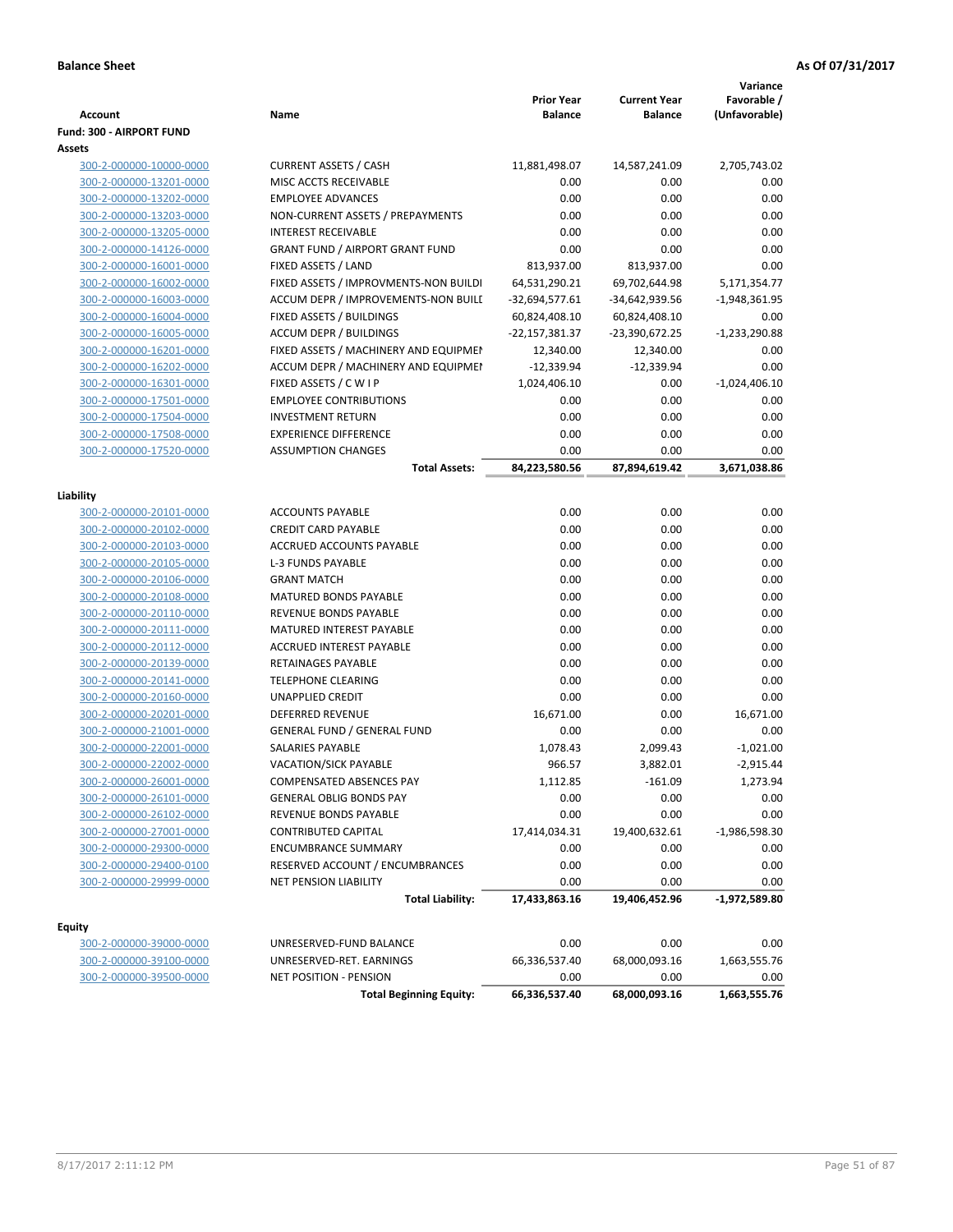| Account                               | Name                                                     | <b>Prior Year</b><br><b>Balance</b> | <b>Current Year</b><br><b>Balance</b> | Variance<br>Favorable /<br>(Unfavorable) |
|---------------------------------------|----------------------------------------------------------|-------------------------------------|---------------------------------------|------------------------------------------|
| Total Revenue                         |                                                          | 623,242.86                          | 624,791.49                            | 1,548.63                                 |
| <b>Total Expense</b>                  |                                                          | 170,062.85                          | 136,718.18                            | 33,344.67                                |
| <b>Revenues Over/(Under) Expenses</b> |                                                          | 453,180.01                          | 488,073.31                            | 34,893.30                                |
|                                       | <b>Total Equity and Current Surplus (Deficit):</b>       | 66,789,717.41                       | 68,488,166.47                         | 1,698,449.06                             |
|                                       | Total Liabilities, Equity and Current Surplus (Deficit): | 84,223,580.57                       | 87,894,619.43                         | 3,671,038.86                             |
|                                       | *** FUND 300 OUT OF BALANCE ***                          | $-0.01$                             | $-0.01$                               | 0.00                                     |

**\*\*\*Warning: Account Authorization is turned on. Please run the Unauthorized Account Listing Report to see if you are out of balance due to missing accounts \*\*\***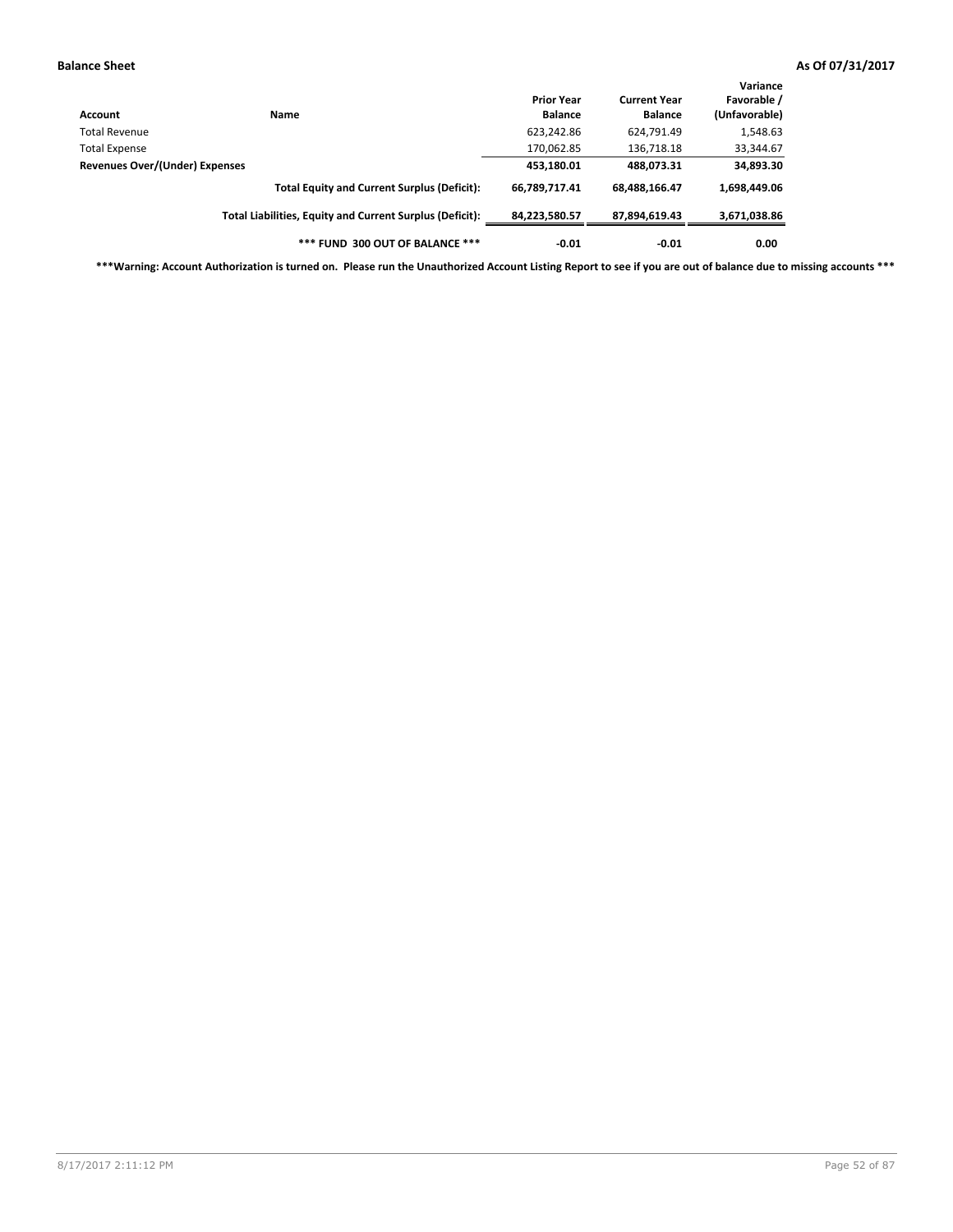|                                        |                                                          |                                     |                                       | Variance                     |
|----------------------------------------|----------------------------------------------------------|-------------------------------------|---------------------------------------|------------------------------|
| <b>Account</b>                         | <b>Name</b>                                              | <b>Prior Year</b><br><b>Balance</b> | <b>Current Year</b><br><b>Balance</b> | Favorable /<br>(Unfavorable) |
| <b>Fund: 320 - AIRPORT TXDOT GRANT</b> |                                                          |                                     |                                       |                              |
| Assets                                 |                                                          |                                     |                                       |                              |
| 320-2-000000-10000-0000                | <b>CURRENT ASSETS / CASH</b>                             | 0.00                                | 214,975.84                            | 214,975.84                   |
| 320-2-000000-13201-0000                | MISC ACCTS RECEIVABLE                                    | 0.00                                | 0.00                                  | 0.00                         |
| 320-2-000000-13205-0000                | <b>INTEREST RECEIVABLE</b>                               | 0.00                                | 0.00                                  | 0.00                         |
|                                        | <b>Total Assets:</b>                                     | 0.00                                | 214,975.84                            | 214,975.84                   |
| Liability                              |                                                          |                                     |                                       |                              |
| 320-2-000000-20101-0000                | <b>ACCOUNTS PAYABLE</b>                                  | 0.00                                | 0.00                                  | 0.00                         |
| 320-2-000000-20102-0000                | <b>CREDIT CARD PAYABLE</b>                               | 0.00                                | 0.00                                  | 0.00                         |
| 320-2-000000-20103-0000                | <b>ACCRUED ACCOUNTS PAYABLE</b>                          | 0.00                                | 0.00                                  | 0.00                         |
| 320-2-000000-20902-0000                | <b>DEFERRED GRANT REVENUE</b>                            | 0.00                                | 0.00                                  | 0.00                         |
| 320-2-000000-21125-0000                | DUE TO / AIRPORT FUND                                    | 0.00                                | 0.00                                  | 0.00                         |
| 320-2-000000-29300-0000                | <b>ENCUMBRANCE SUMMARY</b>                               | 0.00                                | 0.00                                  | 0.00                         |
| 320-2-000000-29400-0100                | RESERVED ACCOUNT / ENCUMBRANCES                          | 0.00                                | 0.00                                  | 0.00                         |
|                                        | <b>Total Liability:</b>                                  | 0.00                                | 0.00                                  | 0.00                         |
| Equity                                 |                                                          |                                     |                                       |                              |
| 320-2-000000-39000-0000                | UNRESERVED-FUND BALANCE                                  | 69,646.56                           | 14,975.84                             | $-54,670.72$                 |
|                                        | <b>Total Beginning Equity:</b>                           | 69,646.56                           | 14,975.84                             | $-54,670.72$                 |
| <b>Total Revenue</b>                   |                                                          | 436,366.44                          | 200,000.00                            | $-236,366.44$                |
| <b>Total Expense</b>                   |                                                          | 506,013.00                          | 0.00                                  | 506,013.00                   |
| <b>Revenues Over/(Under) Expenses</b>  |                                                          | $-69,646.56$                        | 200,000.00                            | 269,646.56                   |
|                                        | <b>Total Equity and Current Surplus (Deficit):</b>       | 0.00                                | 214,975.84                            | 214,975.84                   |
|                                        | Total Liabilities, Equity and Current Surplus (Deficit): | 0.00                                | 214,975.84                            | 214,975.84                   |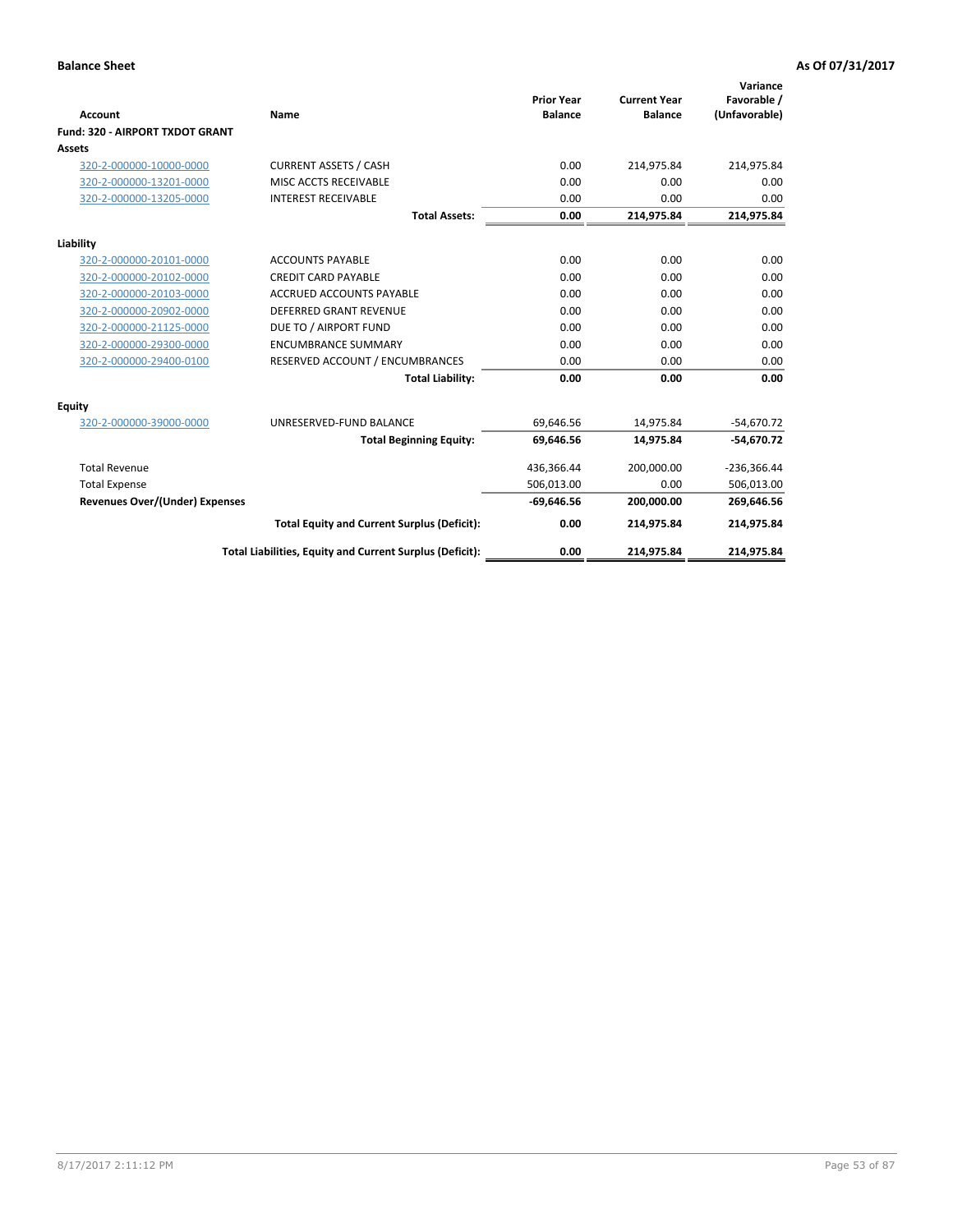| <b>Account</b>                        | Name                                                     | <b>Prior Year</b><br><b>Balance</b> | <b>Current Year</b><br><b>Balance</b> | Variance<br>Favorable /<br>(Unfavorable) |
|---------------------------------------|----------------------------------------------------------|-------------------------------------|---------------------------------------|------------------------------------------|
| Fund: 360 - AIRPORT CAPITAL FUND      |                                                          |                                     |                                       |                                          |
| Assets                                |                                                          |                                     |                                       |                                          |
| 360-2-000000-10000-0000               | <b>CURRENT ASSETS / CASH</b>                             | 823,604.97                          | 2,046,285.00                          | 1,222,680.03                             |
| 360-2-000000-13201-0000               | MISC ACCTS RECEIVABLE                                    | 0.00                                | 0.00                                  | 0.00                                     |
| 360-2-000000-13205-0000               | <b>INTEREST RECEIVABLE</b>                               | 0.00                                | 0.00                                  | 0.00                                     |
| 360-2-000000-16301-0000               | FIXED ASSETS / C W I P                                   | 146,068.31                          | 132,616.88                            | $-13,451.43$                             |
|                                       | <b>Total Assets:</b>                                     | 969,673.28                          | 2,178,901.88                          | 1,209,228.60                             |
| Liability                             |                                                          |                                     |                                       |                                          |
| 360-2-000000-20101-0000               | <b>ACCOUNTS PAYABLE</b>                                  | 0.00                                | 0.00                                  | 0.00                                     |
| 360-2-000000-20102-0000               | <b>CREDIT CARD PAYABLE</b>                               | 0.00                                | 0.00                                  | 0.00                                     |
| 360-2-000000-20103-0000               | <b>ACCRUED ACCOUNTS PAYABLE</b>                          | 0.00                                | 0.00                                  | 0.00                                     |
| 360-2-000000-20125-0000               | SALES TAX PAYABLE / IN THE CITY                          | $-62.70$                            | 0.00                                  | $-62.70$                                 |
| 360-2-000000-20139-0000               | <b>RETAINAGES PAYABLE</b>                                | 0.00                                | 0.00                                  | 0.00                                     |
| 360-2-000000-21001-0000               | <b>GENERAL FUND / GENERAL FUND</b>                       | 0.00                                | 0.00                                  | 0.00                                     |
| 360-2-000000-27001-0000               | <b>CONTRIBUTED CAPITAL</b>                               | 0.00                                | 0.00                                  | 0.00                                     |
| 360-2-000000-29300-0000               | <b>ENCUMBRANCE SUMMARY</b>                               | 0.00                                | 0.00                                  | 0.00                                     |
| 360-2-000000-29400-0000               | RESERVED ACCOUNT / ENCUMBRANCES                          | 0.00                                | 0.00                                  | 0.00                                     |
|                                       | <b>Total Liability:</b>                                  | $-62.70$                            | 0.00                                  | $-62.70$                                 |
| <b>Equity</b>                         |                                                          |                                     |                                       |                                          |
| 360-2-000000-39000-0000               | UNRESERVED-FUND BALANCE                                  | 0.00                                | 0.00                                  | 0.00                                     |
| 360-2-000000-39100-0000               | UNRESERVED-RET. EARNINGS                                 | 847,601.72                          | 1,382,000.62                          | 534,398.90                               |
|                                       | <b>Total Beginning Equity:</b>                           | 847,601.72                          | 1,382,000.62                          | 534,398.90                               |
| <b>Total Revenue</b>                  |                                                          | 146,140.98                          | 850,493.78                            | 704,352.80                               |
| <b>Total Expense</b>                  |                                                          | 24,006.72                           | 53,592.52                             | $-29,585.80$                             |
| <b>Revenues Over/(Under) Expenses</b> |                                                          | 122,134.26                          | 796,901.26                            | 674,767.00                               |
|                                       | <b>Total Equity and Current Surplus (Deficit):</b>       | 969,735.98                          | 2,178,901.88                          | 1,209,165.90                             |
|                                       | Total Liabilities, Equity and Current Surplus (Deficit): | 969,673.28                          | 2,178,901.88                          | 1,209,228.60                             |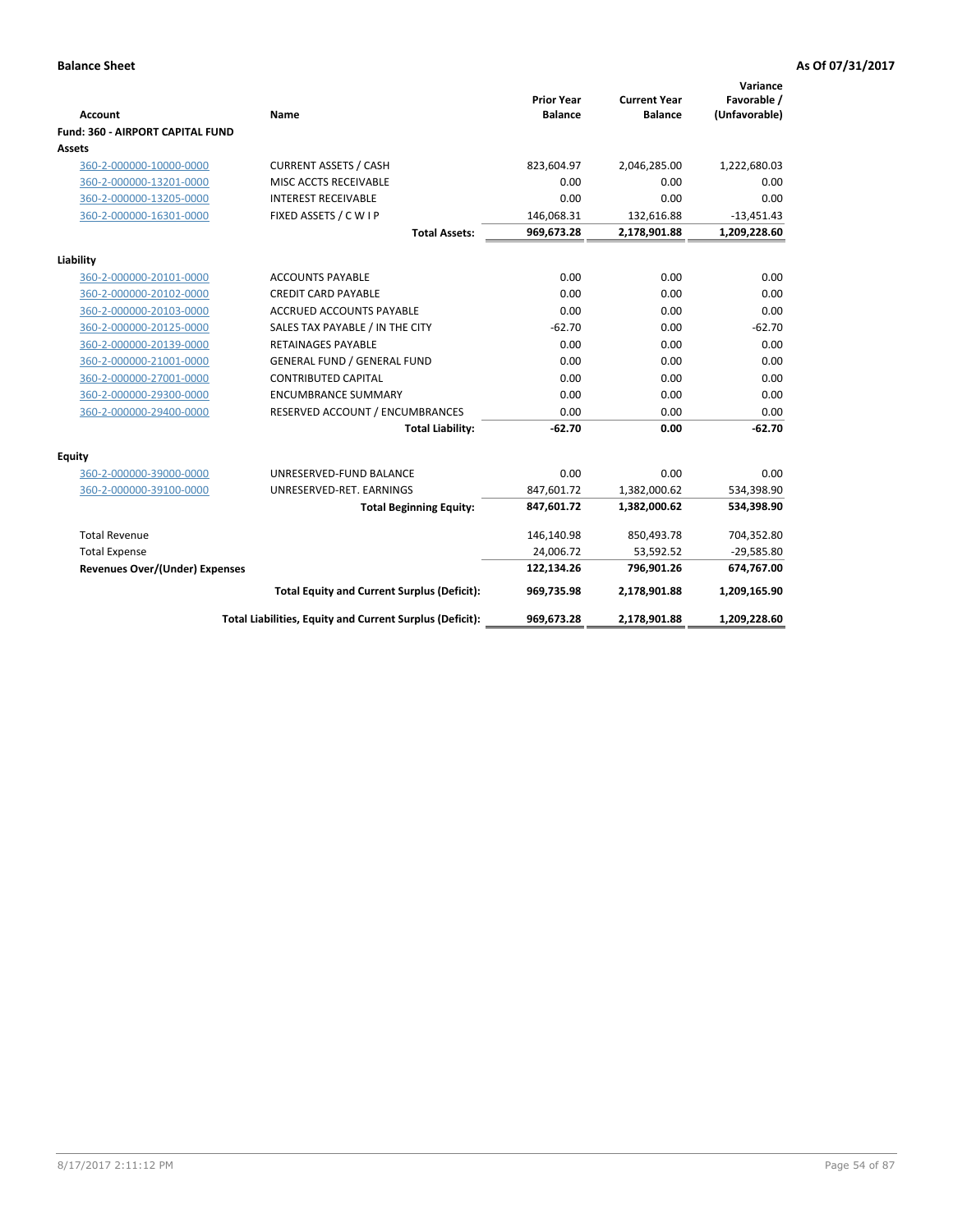| <b>Account</b>                        | Name                                                     | <b>Prior Year</b><br><b>Balance</b> | <b>Current Year</b><br><b>Balance</b> | Variance<br>Favorable /<br>(Unfavorable) |
|---------------------------------------|----------------------------------------------------------|-------------------------------------|---------------------------------------|------------------------------------------|
| <b>Fund: 361 - L3-IDC FUND</b>        |                                                          |                                     |                                       |                                          |
| Assets                                |                                                          |                                     |                                       |                                          |
| 361-2-000000-10000-0000               | <b>CURRENT ASSETS / CASH</b>                             | 0.00                                | 0.00                                  | 0.00                                     |
| 361-2-000000-13201-0000               | MISC ACCTS RECEIVABLE                                    | 0.00                                | 0.00                                  | 0.00                                     |
| 361-2-000000-13205-0000               | <b>INTEREST RECEIVABLE</b>                               | 0.00                                | 0.00                                  | 0.00                                     |
|                                       | <b>Total Assets:</b>                                     | 0.00                                | 0.00                                  | 0.00                                     |
| Liability                             |                                                          |                                     |                                       |                                          |
| 361-2-000000-20101-0000               | <b>ACCOUNTS PAYABLE</b>                                  | 0.00                                | 0.00                                  | 0.00                                     |
| 361-2-000000-20102-0000               | <b>CREDIT CARD PAYABLE</b>                               | 0.00                                | 0.00                                  | 0.00                                     |
| 361-2-000000-20103-0000               | <b>MISCELLANEOUS LIABILITIES</b>                         | 0.00                                | 0.00                                  | 0.00                                     |
| 361-2-000000-20108-0000               | <b>MATURED BONDS PAYABLE</b>                             | 0.00                                | 0.00                                  | 0.00                                     |
| 361-2-000000-20111-0000               | <b>MATURED INTEREST PAYABLE</b>                          | 0.00                                | 0.00                                  | 0.00                                     |
| 361-2-000000-20112-0000               | <b>ACCRUED INTEREST PAYABLE</b>                          | 0.00                                | 0.00                                  | 0.00                                     |
| 361-2-000000-20139-0000               | <b>RETAINAGES PAYABLE</b>                                | 0.00                                | 0.00                                  | 0.00                                     |
| 361-2-000000-21001-0000               | <b>GENERAL FUND / GENERAL FUND</b>                       | 0.00                                | 0.00                                  | 0.00                                     |
|                                       | <b>Total Liability:</b>                                  | 0.00                                | 0.00                                  | 0.00                                     |
| Equity                                |                                                          |                                     |                                       |                                          |
| 361-2-000000-39000-0000               | UNRESERVED-FUND BALANCE                                  | 0.00                                | 0.00                                  | 0.00                                     |
| 361-2-000000-39100-0000               | UNRESERVED-RET. EARNINGS                                 | $-2,881,924.85$                     | $-2,881,924.85$                       | 0.00                                     |
| 361-2-000000-39150-0000               | RESERVED-RET. EARNINGS                                   | 2,881,924.85                        | 2,881,924.85                          | 0.00                                     |
|                                       | <b>Total Beginning Equity:</b>                           | 0.00                                | 0.00                                  | 0.00                                     |
| <b>Total Revenue</b>                  |                                                          | 0.00                                | 0.00                                  | 0.00                                     |
| <b>Total Expense</b>                  |                                                          | 0.00                                | 0.00                                  | 0.00                                     |
| <b>Revenues Over/(Under) Expenses</b> |                                                          | 0.00                                | 0.00                                  | 0.00                                     |
|                                       | <b>Total Equity and Current Surplus (Deficit):</b>       | 0.00                                | 0.00                                  | 0.00                                     |
|                                       | Total Liabilities, Equity and Current Surplus (Deficit): | 0.00                                | 0.00                                  | 0.00                                     |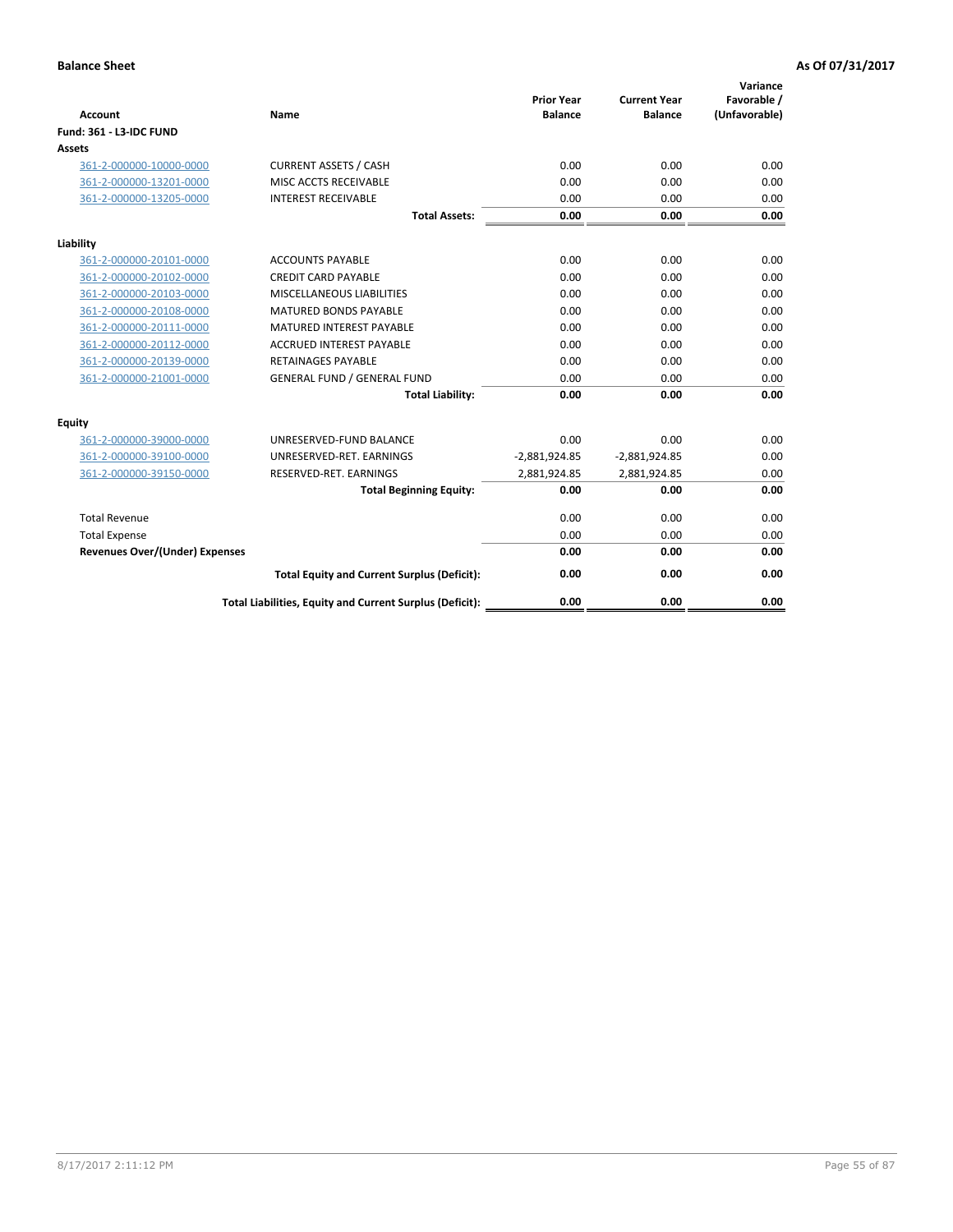|                                       |                                                          |                                     |                                       | Variance                     |
|---------------------------------------|----------------------------------------------------------|-------------------------------------|---------------------------------------|------------------------------|
| <b>Account</b>                        | <b>Name</b>                                              | <b>Prior Year</b><br><b>Balance</b> | <b>Current Year</b><br><b>Balance</b> | Favorable /<br>(Unfavorable) |
| Fund: 362 - AIRPORT FBO FUEL          |                                                          |                                     |                                       |                              |
| Assets                                |                                                          |                                     |                                       |                              |
| 362-2-000000-10000-0000               | <b>CURRENT ASSETS / CASH</b>                             | 31,140.02                           | 42,131.24                             | 10,991.22                    |
| 362-2-000000-13201-0000               | <b>MISC ACCTS RECEIVABLE</b>                             | 0.00                                | 0.00                                  | 0.00                         |
| 362-2-000000-13205-0000               | <b>INTEREST RECEIVABLE</b>                               | 0.00                                | 0.00                                  | 0.00                         |
|                                       | <b>Total Assets:</b>                                     | 31,140.02                           | 42,131.24                             | 10,991.22                    |
| Liability                             |                                                          |                                     |                                       |                              |
| 362-2-000000-20101-0000               | <b>ACCOUNTS PAYABLE</b>                                  | 0.00                                | 0.00                                  | 0.00                         |
| 362-2-000000-20102-0000               | <b>CREDIT CARD PAYABLE</b>                               | 0.00                                | 0.00                                  | 0.00                         |
| 362-2-000000-20103-0000               | <b>ACCRUED ACCOUNTS PAYABLE</b>                          | 0.00                                | 0.00                                  | 0.00                         |
| 362-2-000000-20125-0000               | SALES TAX PAYABLE / IN THE CITY                          | 96.63                               | 40.43                                 | 56.20                        |
| 362-2-000000-29300-0000               | <b>ENCUMBRANCE SUMMARY</b>                               | 0.00                                | 0.00                                  | 0.00                         |
| 362-2-000000-29400-0000               | RESERVED ACCOUNT / ENCUMBRANCES                          | 0.00                                | 0.00                                  | 0.00                         |
|                                       | <b>Total Liability:</b>                                  | 96.63                               | 40.43                                 | 56.20                        |
| Equity                                |                                                          |                                     |                                       |                              |
| 362-2-000000-39000-0000               | UNRESERVED-FUND BALANCE                                  | 0.00                                | 0.00                                  | 0.00                         |
| 362-2-000000-39100-0000               | UNRESERVED-RET. EARNINGS                                 | 0.00                                | $-2.87$                               | $-2.87$                      |
|                                       | <b>Total Beginning Equity:</b>                           | 0.00                                | $-2.87$                               | $-2.87$                      |
| <b>Total Revenue</b>                  |                                                          | 93,643.11                           | 419,475.06                            | 325,831.95                   |
| <b>Total Expense</b>                  |                                                          | 62,599.72                           | 377,381.38                            | $-314,781.66$                |
| <b>Revenues Over/(Under) Expenses</b> |                                                          | 31.043.39                           | 42,093.68                             | 11,050.29                    |
|                                       | <b>Total Equity and Current Surplus (Deficit):</b>       | 31,043.39                           | 42,090.81                             | 11,047.42                    |
|                                       | Total Liabilities, Equity and Current Surplus (Deficit): | 31,140.02                           | 42,131.24                             | 10,991.22                    |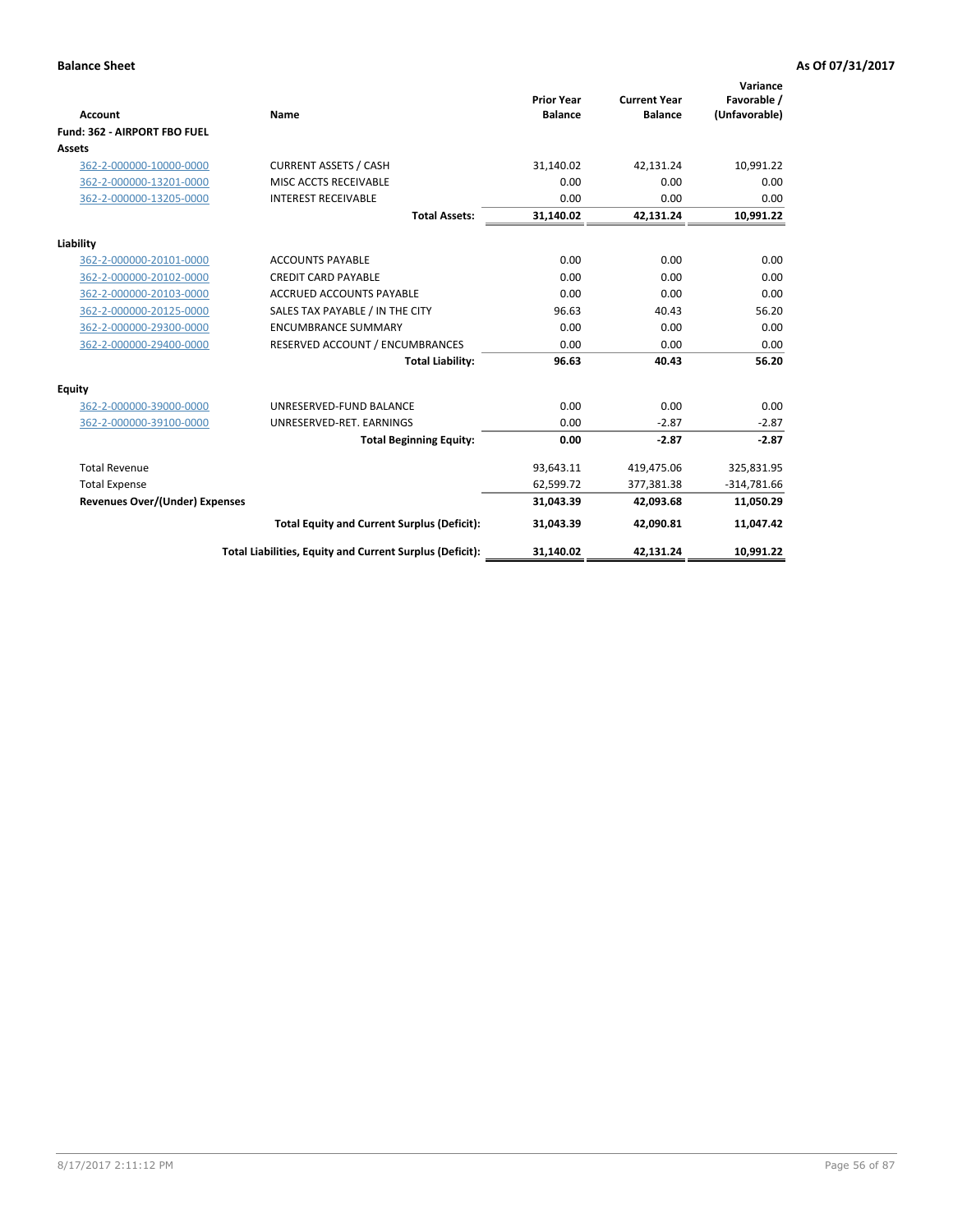| <b>Account</b>          | Name                                  | <b>Prior Year</b><br><b>Balance</b> | <b>Current Year</b><br><b>Balance</b> | Variance<br>Favorable /<br>(Unfavorable) |
|-------------------------|---------------------------------------|-------------------------------------|---------------------------------------|------------------------------------------|
| Fund: 400 - GOLF FUND   |                                       |                                     |                                       |                                          |
| Assets                  |                                       |                                     |                                       |                                          |
| 400-2-000000-10000-0000 | <b>CURRENT ASSETS / CASH</b>          | $-321,795.88$                       | $-329,348.07$                         | $-7,552.19$                              |
| 400-2-000000-10304-0000 | CASH / PETTY CASH/CHANGE DRAWERS      | 200.00                              | 200.00                                | 0.00                                     |
| 400-2-000000-13007-0000 | <b>RETURNED CHECKS</b>                | 0.00                                | 0.00                                  | 0.00                                     |
| 400-2-000000-13201-0000 | MISC ACCTS RECEIVABLE                 | 4,033.25                            | 3,590.27                              | $-442.98$                                |
| 400-2-000000-13202-0000 | <b>EMPLOYEE ADVANCES</b>              | 0.00                                | 0.00                                  | 0.00                                     |
| 400-2-000000-13203-0000 | NON-CURRENT ASSETS / PREPAYMENTS      | 0.00                                | 0.00                                  | 0.00                                     |
| 400-2-000000-13205-0000 | <b>INTEREST RECEIVABLE</b>            | 0.00                                | 0.00                                  | 0.00                                     |
| 400-2-000000-13206-0000 | <b>CHARGES RECEIVABLE</b>             | 2,685.89                            | 32,150.15                             | 29,464.26                                |
| 400-2-000000-15301-0000 | <b>INVENTORIES / GOLF COURSE</b>      | 7,253.50                            | 7,272.38                              | 18.88                                    |
| 400-2-000000-16001-0000 | FIXED ASSETS / LAND                   | 93,000.00                           | 93,000.00                             | 0.00                                     |
| 400-2-000000-16002-0000 | FIXED ASSETS / IMPROVMENTS-NON BUILDI | 521,160.58                          | 521,160.58                            | 0.00                                     |
| 400-2-000000-16003-0000 | ACCUM DEPR / IMPROVEMENTS-NON BUILI   | $-244,919.68$                       | $-262,245.70$                         | $-17,326.02$                             |
| 400-2-000000-16004-0000 | FIXED ASSETS / BUILDINGS              | 109,640.00                          | 109,640.00                            | 0.00                                     |
| 400-2-000000-16005-0000 | <b>ACCUM DEPR / BUILDINGS</b>         | $-104,606.74$                       | $-107,771.86$                         | $-3,165.12$                              |
| 400-2-000000-16201-0000 | FIXED ASSETS / MACHINERY AND EQUIPMEN | 67,625.00                           | 51,957.00                             | $-15,668.00$                             |
| 400-2-000000-16202-0000 | ACCUM DEPR / MACHINERY AND EQUIPMEI   | $-67,625.00$                        | $-51,957.00$                          | 15,668.00                                |
| 400-2-000000-16301-0000 | FIXED ASSETS / C W I P                | 0.00                                | 0.00                                  | 0.00                                     |
| 400-2-000000-17501-0000 | <b>EMPLOYEE CONTRIBUTIONS</b>         | 6,650.00                            | 6,534.00                              | $-116.00$                                |
| 400-2-000000-17504-0000 | <b>INVESTMENT RETURN</b>              | 4,827.00                            | 30,487.00                             | 25,660.00                                |
| 400-2-000000-17508-0000 | <b>EXPERIENCE DIFFERENCE</b>          | 58.00                               | 618.00                                | 560.00                                   |
| 400-2-000000-17520-0000 | <b>ASSUMPTION CHANGES</b>             | 0.00                                | 8,101.00                              | 8,101.00                                 |
|                         | <b>Total Assets:</b>                  | 78,185.92                           | 113,387.75                            | 35,201.83                                |
|                         |                                       |                                     |                                       |                                          |
| Liability               |                                       |                                     |                                       |                                          |
| 400-2-000000-20101-0000 | <b>ACCOUNTS PAYABLE</b>               | 0.00                                | 0.00                                  | 0.00                                     |
| 400-2-000000-20102-0000 | <b>CREDIT CARD PAYABLE</b>            | 0.00                                | 0.00                                  | 0.00                                     |
| 400-2-000000-20103-0000 | ACCRUED ACCOUNTS PAYABLE              | 0.00                                | 0.00                                  | 0.00                                     |
| 400-2-000000-20112-0000 | ACCRUED INTEREST PAYABLE              | 0.00                                | 0.00                                  | 0.00                                     |
| 400-2-000000-20124-0000 | <b>GOLF COURSE RESALE</b>             | 0.00                                | 0.00                                  | 0.00                                     |
| 400-2-000000-20125-0000 | SALES TAX PAYABLE / IN THE CITY       | 839.44                              | 569.68                                | 269.76                                   |
| 400-2-000000-20139-0000 | <b>RETAINAGES PAYABLE</b>             | 0.00                                | 0.00                                  | 0.00                                     |
| 400-2-000000-20141-0000 | <b>TELEPHONE CLEARING</b>             | 0.00                                | 0.00                                  | 0.00                                     |
| 400-2-000000-21001-0000 | <b>GENERAL FUND / GENERAL FUND</b>    | 0.00                                | 0.00                                  | 0.00                                     |
| 400-2-000000-21101-0000 | ENTERPRISE / WTR/WWTR UTILITY FUND    | 0.00                                | 0.00                                  | 0.00                                     |
| 400-2-000000-22001-0000 | <b>SALARIES PAYABLE</b>               | 4,343.20                            | 4,793.59                              | $-450.39$                                |
| 400-2-000000-22002-0000 | <b>VACATION/SICK PAYABLE</b>          | 12,984.33                           | 9,962.69                              | 3,021.64                                 |
| 400-2-000000-23001-0000 | CAPITAL LEASE PAYABLE                 | 0.00                                | 0.00                                  | 0.00                                     |
| 400-2-000000-24001-0000 | O/S CHECKS PAYABLE                    | 0.00                                | 0.00                                  | 0.00                                     |
| 400-2-000000-26001-0000 | COMPENSATED ABSENCES PAY              | 30,700.32                           | 36,211.40                             | -5,511.08                                |
| 400-2-000000-27001-0000 | <b>CONTRIBUTED CAPITAL</b>            | 0.00                                | 0.00                                  | 0.00                                     |
| 400-2-000000-27002-0000 | CONTRIBUTED CAPITAL / DEVELOPERS      | 0.00                                | 0.00                                  | 0.00                                     |
| 400-2-000000-29300-0000 | <b>ENCUMBRANCE SUMMARY</b>            | 0.00                                | 0.00                                  | 0.00                                     |
| 400-2-000000-29400-0100 | RESERVED ACCOUNT / ENCUMBRANCES       | 0.00                                | 0.00                                  | 0.00                                     |
| 400-2-000000-29999-0000 | <b>NET PENSION LIABILITY</b>          | 8,714.00                            | 51,519.00                             | $-42,805.00$                             |
|                         | <b>Total Liability:</b>               | 57,581.29                           | 103,056.36                            | -45,475.07                               |
|                         |                                       |                                     |                                       |                                          |
| <b>Equity</b>           |                                       |                                     |                                       |                                          |
| 400-2-000000-39000-0000 | UNRESERVED-FUND BALANCE               | 0.00                                | 0.00                                  | 0.00                                     |
| 400-2-000000-39100-0000 | UNRESERVED-RET. EARNINGS              | 26,241.25                           | $-13,008.54$                          | -39,249.79                               |
| 400-2-000000-39500-0000 | NET POSITION - PENSION                | $-44.00$                            | $-44.00$                              | 0.00                                     |

**Total Beginning Equity: 26,197.25 -13,052.54 -39,249.79**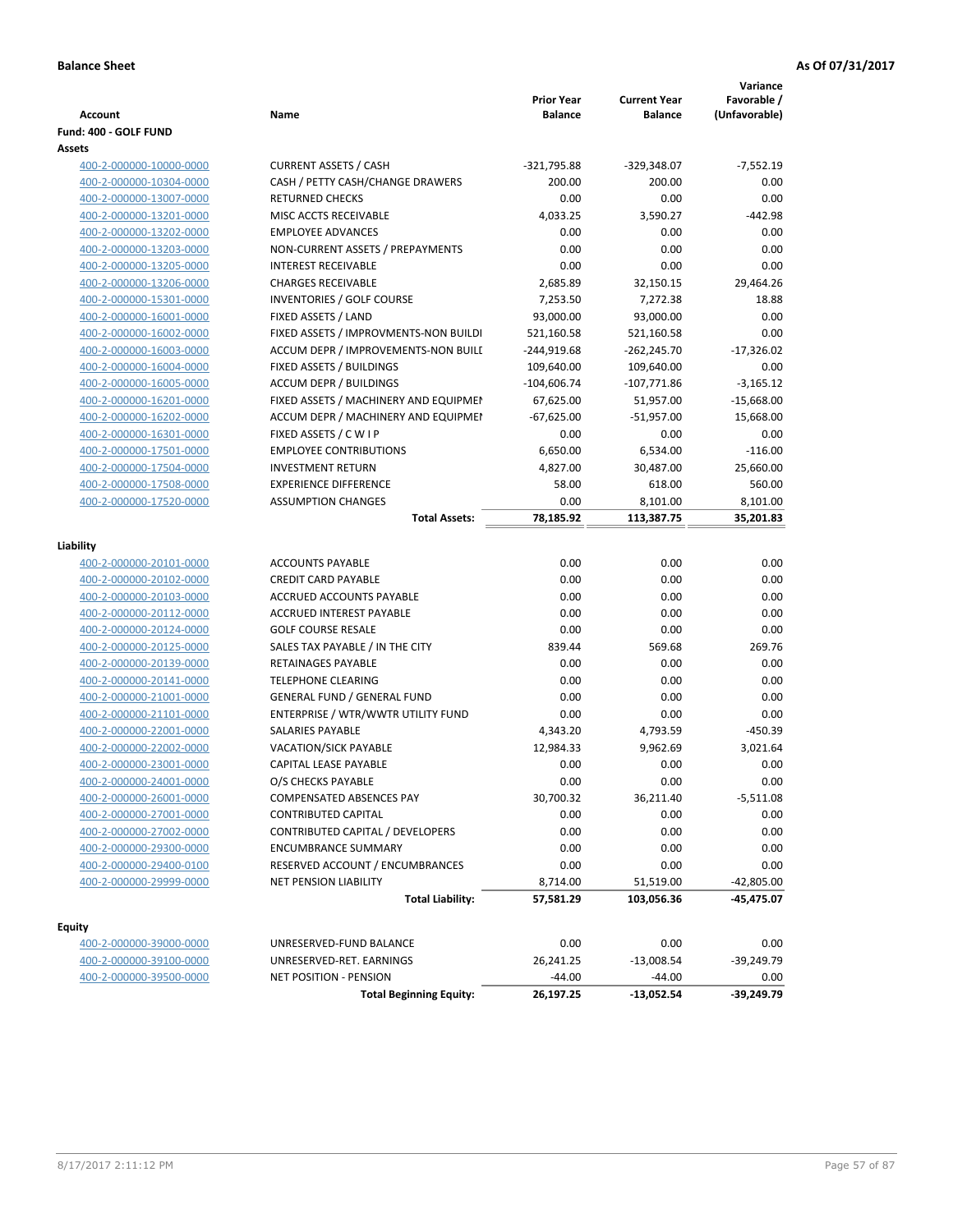| Account                        | Name                                                     | <b>Prior Year</b><br><b>Balance</b> | <b>Current Year</b><br><b>Balance</b> | Variance<br>Favorable /<br>(Unfavorable) |
|--------------------------------|----------------------------------------------------------|-------------------------------------|---------------------------------------|------------------------------------------|
| Total Revenue                  |                                                          | 180,117.27                          | 205,159.18                            | 25,041.91                                |
| <b>Total Expense</b>           |                                                          | 185,709.88                          | 181,775.24                            | 3,934.64                                 |
| Revenues Over/(Under) Expenses | $-5,592.61$                                              | 23,383.94                           | 28,976.55                             |                                          |
|                                | <b>Total Equity and Current Surplus (Deficit):</b>       | 20.604.64                           | 10.331.40                             | $-10,273.24$                             |
|                                | Total Liabilities, Equity and Current Surplus (Deficit): | 78,185.93                           | 113.387.76                            | 35,201.83                                |
|                                | *** FUND 400 OUT OF BALANCE ***                          | $-0.01$                             | $-0.01$                               | 0.00                                     |

**\*\*\*Warning: Account Authorization is turned on. Please run the Unauthorized Account Listing Report to see if you are out of balance due to missing accounts \*\*\***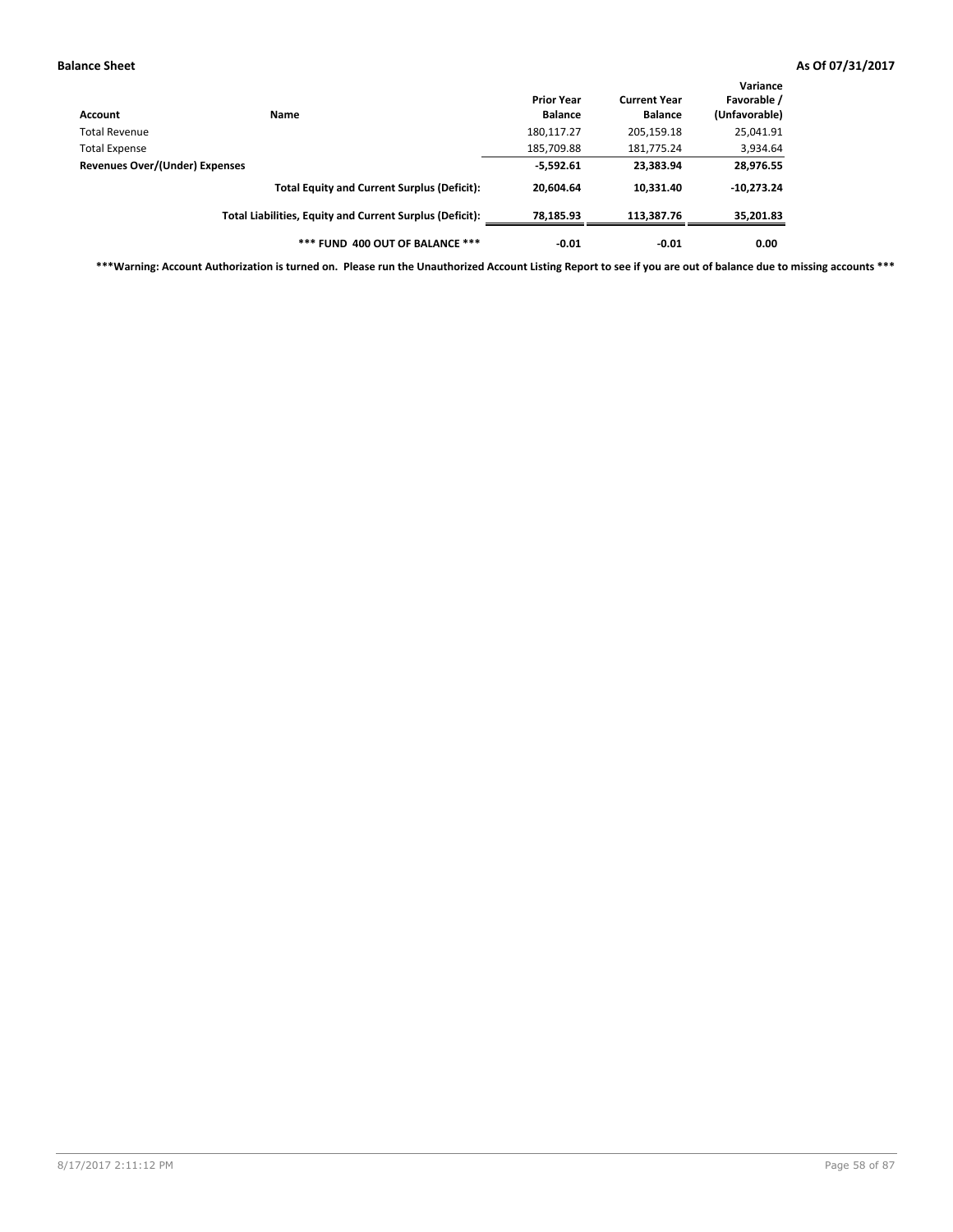|                                                    |                                                          | <b>Prior Year</b> | <b>Current Year</b> | Variance<br>Favorable / |
|----------------------------------------------------|----------------------------------------------------------|-------------------|---------------------|-------------------------|
| <b>Account</b>                                     | Name                                                     | <b>Balance</b>    | <b>Balance</b>      | (Unfavorable)           |
| <b>Fund: 500 - SANITATION FUND</b>                 |                                                          |                   |                     |                         |
| <b>Assets</b>                                      |                                                          |                   |                     |                         |
| 500-2-000000-10000-0000                            | <b>CURRENT ASSETS / CASH</b>                             | 1,445,962.66      | 1,992,736.93        | 546,774.27              |
| 500-2-000000-13000-0000                            | <b>CUSTOMER ACCTS RECEIVABLE</b>                         | 147,896.25        | 122,115.24          | $-25,781.01$            |
| 500-2-000000-13001-0000                            | NON CURRENT CUSTOMER ACCTS RECEIVAE                      | 50,292.27         | 53,865.33           | 3,573.06                |
| 500-2-000000-13002-0000                            | ALLOW FOR UNCOLLECT REC                                  | $-36,479.94$      | $-51,300.94$        | $-14,821.00$            |
| 500-2-000000-13003-0000                            | UNBILLED YEAR-END ACCRUAL                                | 379,459.63        | 316,710.26          | $-62,749.37$            |
| 500-2-000000-13201-0000                            | MISC ACCTS RECEIVABLE                                    | 185.00            | 185.00              | 0.00                    |
| 500-2-000000-17501-0000                            | <b>EMPLOYEE CONTRIBUTIONS</b>                            | 6,650.00          | 6,534.00            | $-116.00$               |
| 500-2-000000-17504-0000                            | <b>INVESTMENT RETURN</b>                                 | 4,827.00          | 30,487.00           | 25,660.00               |
| 500-2-000000-17508-0000                            | <b>EXPERIENCE DIFFERENCE</b>                             | 58.00             | 618.00              | 560.00                  |
| 500-2-000000-17520-0000                            | <b>ASSUMPTION CHANGES</b>                                | 0.00              | 8,101.00            | 8,101.00                |
|                                                    | <b>Total Assets:</b>                                     | 1,998,850.87      | 2,480,051.82        | 481,200.95              |
| Liability                                          |                                                          |                   |                     |                         |
| 500-2-000000-20101-0000                            | <b>ACCOUNTS PAYABLE</b>                                  | 0.00              | 0.00                | 0.00                    |
| 500-2-000000-20102-0000                            | <b>CREDIT CARD PAYABLE</b>                               | 0.00              | 0.00                | 0.00                    |
| 500-2-000000-20103-0000                            | ACCRUED ACCOUNTS PAYABLE                                 | 0.00              | 0.00                | 0.00                    |
| 500-2-000000-20125-0000                            | SALES TAX PAYABLE / IN THE CITY                          | 21,068.00         | 21,226.68           | $-158.68$               |
| 500-2-000000-20126-0000                            | SALES TAX PAYABLE / OUT OF CITY                          | 0.00              | 0.00                | 0.00                    |
| 500-2-000000-20133-0000                            | <b>GARBAGE CLEARING</b>                                  | 0.00              | 0.00                | 0.00                    |
| 500-2-000000-20135-0000                            | GARBAGE CLEARING / BAD DEBT EXPENS                       | 33,963.47         | 35,097.02           | $-1,133.55$             |
| 500-2-000000-20160-0000                            | UNAPPLIED CREDIT                                         | 0.00              | 0.00                | 0.00                    |
| 500-2-000000-20201-0000                            | <b>DEFERRED REVENUE</b>                                  | 0.00              | 0.00                | 0.00                    |
| 500-2-000000-21001-0000                            | <b>GENERAL FUND / GENERAL FUND</b>                       | 0.00              | 0.00                | 0.00                    |
| 500-2-000000-22001-0000                            | <b>SALARIES PAYABLE</b>                                  | 3,481.43          | 2,316.20            | 1,165.23                |
| 500-2-000000-22002-0000                            | VACATION/SICK PAYABLE                                    | 4,512.22          | 5,358.50            | $-846.28$               |
| 500-2-000000-24002-0000                            | <b>CUSTOMER DEPOSITS</b>                                 | 174,456.75        | 205,405.64          | $-30,948.89$            |
| 500-2-000000-24007-0000                            | <b>BILLED DEPOSITS SUSPENSE</b>                          | 0.00              | 0.00                | 0.00                    |
| 500-2-000000-26001-0000                            | COMPENSATED ABSENCES PAY                                 | $-176.76$         | 2,594.17            | $-2,770.93$             |
| 500-2-000000-29300-0000                            | <b>ENCUMBRANCE SUMMARY</b>                               | 0.00              | 0.00                | 0.00                    |
| 500-2-000000-29400-0100                            | RESERVED ACCOUNT / ENCUMBRANCES                          | 0.00              | 0.00                | 0.00                    |
| 500-2-000000-29999-0000                            | <b>NET PENSION LIABILITY</b>                             | 8,714.00          | 51,519.00           | $-42,805.00$            |
|                                                    | <b>Total Liability:</b>                                  | 246,019.11        | 323,517.21          | $-77,498.10$            |
|                                                    |                                                          |                   |                     |                         |
| <b>Equity</b>                                      | UNRESERVED-FUND BALANCE                                  | 0.00              | 0.00                | 0.00                    |
| 500-2-000000-39000-0000                            | UNRESERVED-RET. EARNINGS                                 | 1,311,908.45      | 1.430.891.22        |                         |
| 500-2-000000-39100-0000<br>500-2-000000-39500-0000 | <b>NET POSITION - PENSION</b>                            | $-44.00$          | $-44.00$            | 118,982.77<br>0.00      |
|                                                    |                                                          |                   |                     |                         |
|                                                    | Total Beginning Equity:                                  | 1,311,864.45      | 1,430,847.22        | 118,982.77              |
| <b>Total Revenue</b>                               |                                                          | 3,226,314.24      | 3,322,373.27        | 96,059.03               |
| <b>Total Expense</b>                               |                                                          | 2,785,346.93      | 2,596,685.88        | 188,661.05              |
| <b>Revenues Over/(Under) Expenses</b>              |                                                          | 440,967.31        | 725,687.39          | 284,720.08              |
|                                                    | <b>Total Equity and Current Surplus (Deficit):</b>       | 1,752,831.76      | 2,156,534.61        | 403,702.85              |
|                                                    | Total Liabilities, Equity and Current Surplus (Deficit): | 1,998,850.87      | 2,480,051.82        | 481,200.95              |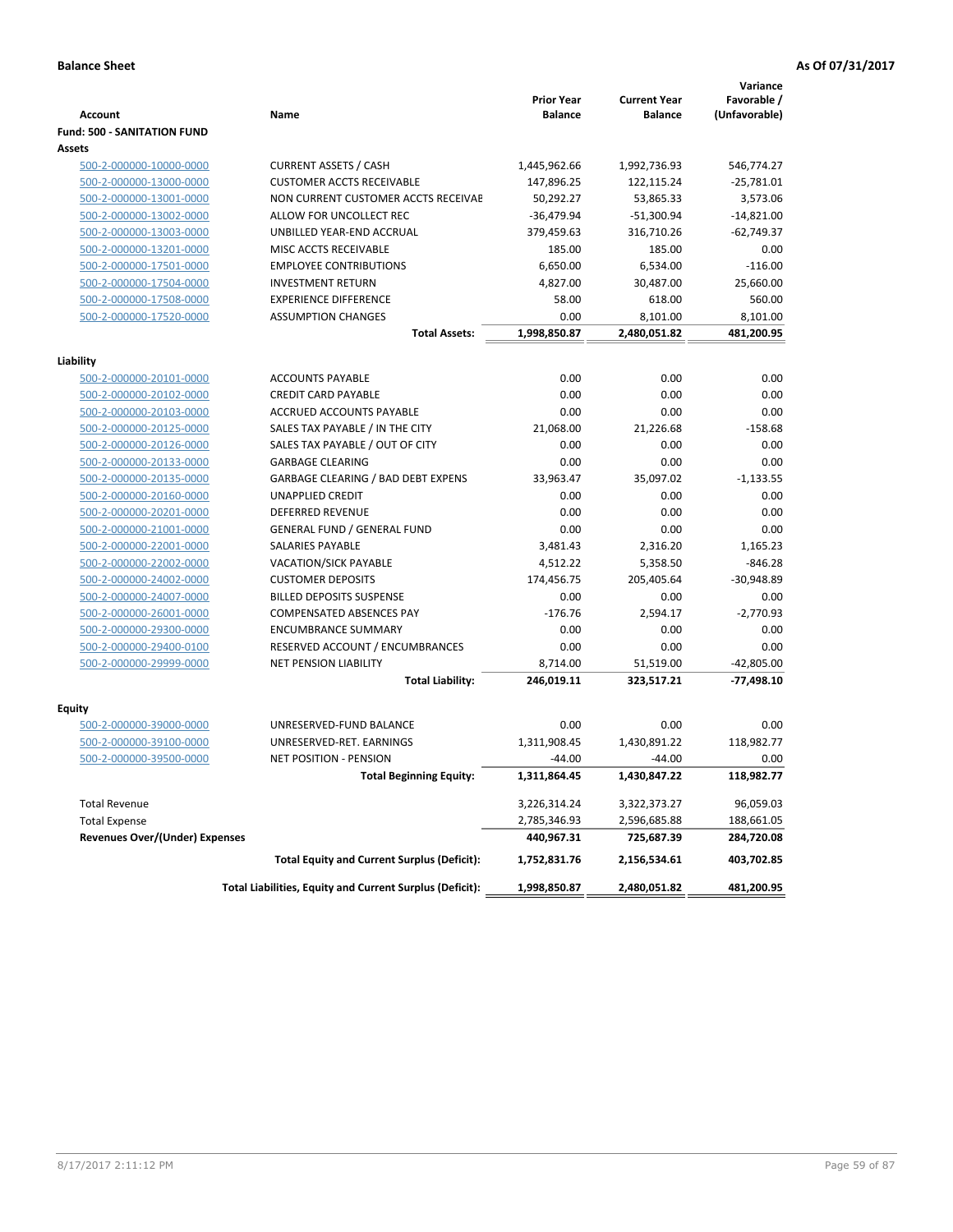| Account                               | Name                                                       | <b>Prior Year</b><br><b>Balance</b> | <b>Current Year</b><br><b>Balance</b> | Variance<br>Favorable /<br>(Unfavorable) |
|---------------------------------------|------------------------------------------------------------|-------------------------------------|---------------------------------------|------------------------------------------|
|                                       | <b>Fund: 561 - REGINAL HOUSEHOLD HAZARDOUS WASTE GRANT</b> |                                     |                                       |                                          |
| Assets                                |                                                            |                                     |                                       |                                          |
| 561-2-000000-10000-0000               | <b>CURRENT ASSETS / CASH</b>                               | 0.00                                | 0.00                                  | 0.00                                     |
| 561-2-000000-13201-0000               | MISC ACCTS RECEIVABLE                                      | 0.00                                | 0.00                                  | 0.00                                     |
| 561-2-000000-13205-0000               | <b>INTEREST RECEIVABLE</b>                                 | 0.00                                | 0.00                                  | 0.00                                     |
|                                       | <b>Total Assets:</b>                                       | 0.00                                | 0.00                                  | 0.00                                     |
| Liability                             |                                                            |                                     |                                       |                                          |
| 561-2-000000-20101-0000               | <b>ACCOUNTS PAYABLE</b>                                    | 0.00                                | 0.00                                  | 0.00                                     |
| 561-2-000000-20102-0000               | <b>CREDIT CARD PAYABLE</b>                                 | 0.00                                | 0.00                                  | 0.00                                     |
| 561-2-000000-20103-0000               | <b>ACCRUED ACCOUNTS PAYABLE</b>                            | 0.00                                | 0.00                                  | 0.00                                     |
| 561-2-000000-21140-0000               | DUE TO / SANITATION FUND                                   | 0.00                                | 0.00                                  | 0.00                                     |
| 561-2-000000-29300-0000               | <b>ENCUMBRANCE SUMMARY</b>                                 | 0.00                                | 0.00                                  | 0.00                                     |
| 561-2-000000-29400-0100               | RESERVED ACCOUNT / ENCUMBRANCES                            | 0.00                                | 0.00                                  | 0.00                                     |
|                                       | <b>Total Liability:</b>                                    | 0.00                                | 0.00                                  | 0.00                                     |
| <b>Equity</b>                         |                                                            |                                     |                                       |                                          |
| 561-2-000000-39100-0000               | UNRESERVED-RET. EARNINGS                                   | 0.00                                | 0.00                                  | 0.00                                     |
|                                       | <b>Total Beginning Equity:</b>                             | 0.00                                | 0.00                                  | 0.00                                     |
| <b>Total Revenue</b>                  |                                                            | 0.00                                | 0.00                                  | 0.00                                     |
| <b>Total Expense</b>                  |                                                            | 0.00                                | 0.00                                  | 0.00                                     |
| <b>Revenues Over/(Under) Expenses</b> |                                                            | 0.00                                | 0.00                                  | 0.00                                     |
|                                       | <b>Total Equity and Current Surplus (Deficit):</b>         | 0.00                                | 0.00                                  | 0.00                                     |
|                                       | Total Liabilities, Equity and Current Surplus (Deficit):   | 0.00                                | 0.00                                  | 0.00                                     |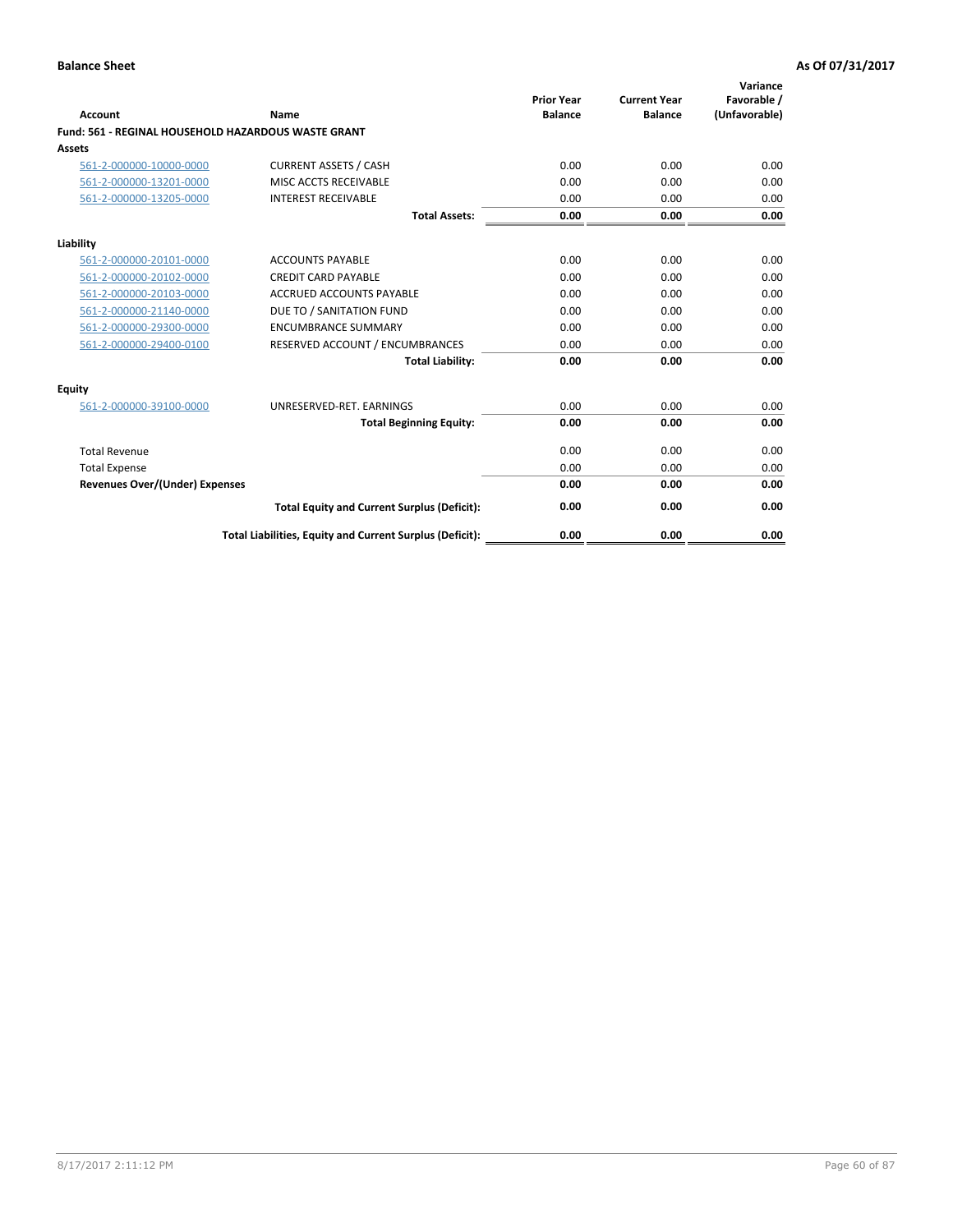| <b>Account</b>                        | Name                                                     | <b>Prior Year</b><br><b>Balance</b> | <b>Current Year</b><br><b>Balance</b> | Variance<br>Favorable /<br>(Unfavorable) |
|---------------------------------------|----------------------------------------------------------|-------------------------------------|---------------------------------------|------------------------------------------|
| Fund: 601 - CENTRAL SERVICE FUND      |                                                          |                                     |                                       |                                          |
| Assets                                |                                                          |                                     |                                       |                                          |
| 601-2-000000-10000-0000               | <b>CURRENT ASSETS / CASH</b>                             | 134,126.49                          | 21,726.16                             | $-112,400.33$                            |
| 601-2-000000-13201-0000               | MISC ACCTS RECEIVABLE                                    | 0.00                                | 0.00                                  | 0.00                                     |
| 601-2-000000-13203-0000               | NON-CURRENT ASSETS / PREPAYMENTS                         | 0.00                                | 0.00                                  | 0.00                                     |
| 601-2-000000-13204-0000               | PREPAYMENTS / INSURANCE PREPAYMENT                       | 0.00                                | 0.00                                  | 0.00                                     |
| 601-2-000000-13205-0000               | <b>INTEREST RECEIVABLE</b>                               | 0.00                                | 0.00                                  | 0.00                                     |
| 601-2-000000-15001-0000               | <b>INVENTORIES / POSTAGE</b>                             | 0.00                                | 0.00                                  | 0.00                                     |
| 601-2-000000-15101-0000               | <b>FACILITIES MAINT STOCK</b>                            | 13,556.52                           | 13,338.92                             | $-217.60$                                |
| 601-2-000000-15201-0000               | <b>INVENTORIES / GARAGE</b>                              | 141,334.19                          | 199,461.65                            | 58,127.46                                |
| 601-2-000000-16001-0000               | FIXED ASSETS / LAND                                      | 0.00                                | 0.00                                  | 0.00                                     |
| 601-2-000000-16002-0000               | FIXED ASSETS / IMPROVMENTS-NON BUILDI                    | 0.00                                | 0.00                                  | 0.00                                     |
| 601-2-000000-16003-0000               | ACCUM DEPR / IMPROVEMENTS-NON BUILI                      | 0.00                                | 0.00                                  | 0.00                                     |
| 601-2-000000-16004-0000               | FIXED ASSETS / BUILDINGS                                 | 100,832.00                          | 100,832.00                            | 0.00                                     |
| 601-2-000000-16005-0000               | <b>ACCUM DEPR / BUILDINGS</b>                            | $-100,832.00$                       | $-100,832.00$                         | 0.00                                     |
| 601-2-000000-16201-0000               | FIXED ASSETS / MACHINERY AND EQUIPMEN                    | 166,476.00                          | 166,476.00                            | 0.00                                     |
| 601-2-000000-16202-0000               | ACCUM DEPR / MACHINERY AND EQUIPMEI                      | $-163,814.71$                       | $-166,476.00$                         | $-2,661.29$                              |
| 601-2-000000-17501-0000               | <b>EMPLOYEE CONTRIBUTIONS</b>                            | 26,599.00                           | 26,136.00                             | $-463.00$                                |
| 601-2-000000-17504-0000               | <b>INVESTMENT RETURN</b>                                 | 19,307.00                           | 121,950.00                            | 102,643.00                               |
| 601-2-000000-17508-0000               | <b>EXPERIENCE DIFFERENCE</b>                             | 232.00                              | 2,471.00                              | 2,239.00                                 |
| 601-2-000000-17520-0000               | <b>ASSUMPTION CHANGES</b>                                | 0.00                                | 32,404.00                             | 32,404.00                                |
|                                       | <b>Total Assets:</b>                                     | 337,816.49                          | 417,487.73                            | 79,671.24                                |
| Liability                             |                                                          |                                     |                                       |                                          |
| 601-2-000000-20101-0000               | <b>ACCOUNTS PAYABLE</b>                                  | 0.00                                | 0.00                                  | 0.00                                     |
| 601-2-000000-20102-0000               | <b>CREDIT CARD PAYABLE</b>                               | 0.00                                | 0.00                                  | 0.00                                     |
| 601-2-000000-20103-0000               | ACCRUED ACCOUNTS PAYABLE                                 | 0.00                                | 0.00                                  | 0.00                                     |
| 601-2-000000-20115-0000               | <b>DRINK SUPPLY</b>                                      | 0.00                                | 0.00                                  | 0.00                                     |
| 601-2-000000-20141-0000               | TELEPHONE CLEARING                                       | 0.00                                | 0.00                                  | 0.00                                     |
| 601-2-000000-20148-0000               | FLEET FUEL CLEARING                                      | 0.00                                | 0.00                                  | 0.00                                     |
| 601-2-000000-20149-0000               | FLEET MAINTENANCE CLEARING                               | $-16.48$                            | $-16.48$                              | 0.00                                     |
| 601-2-000000-20201-0000               | <b>DEFERRED REVENUE</b>                                  | 0.00                                | 0.00                                  | 0.00                                     |
| 601-2-000000-21001-0000               | <b>GENERAL FUND / GENERAL FUND</b>                       | 0.00                                | 0.00                                  | 0.00                                     |
| 601-2-000000-21101-0000               | ENTERPRISE / WTR/WWTR UTILITY FUND                       | 0.00                                | 0.00                                  | 0.00                                     |
| 601-2-000000-22001-0000               | SALARIES PAYABLE                                         | 12,654.55                           | 16,959.79                             | $-4,305.24$                              |
| 601-2-000000-22002-0000               | VACATION/SICK PAYABLE                                    | 38,440.79                           | 31,596.43                             | 6,844.36                                 |
| 601-2-000000-24011-0000               | <b>CIVIC CENTER DEPOSITS</b>                             | 0.00                                | 0.00                                  | 0.00                                     |
| 601-2-000000-24012-0000               | <b>AUDITORIUM DEPOSITS</b>                               | 0.00                                | 0.00                                  | 0.00                                     |
| 601-2-000000-26001-0000               | <b>COMPENSATED ABSENCES PAY</b>                          | 22,239.02                           | 47,153.34                             | $-24,914.32$                             |
| 601-2-000000-27001-0000               | CONTRIBUTED CAPITAL                                      | 0.00                                | 0.00                                  | 0.00                                     |
| 601-2-000000-29300-0000               | <b>ENCUMBRANCE SUMMARY</b>                               | 0.00                                | 0.00                                  | 0.00                                     |
| 601-2-000000-29400-0100               | RESERVED ACCOUNT / ENCUMBRANCES                          | 0.00                                | 0.00                                  | 0.00                                     |
| 601-2-000000-29999-0000               | <b>NET PENSION LIABILITY</b>                             | 34,854.00                           | 206,074.00                            | $-171,220.00$                            |
|                                       | <b>Total Liability:</b>                                  | 108,171.88                          | 301,767.08                            | -193,595.20                              |
|                                       |                                                          |                                     |                                       |                                          |
| Equity<br>601-2-000000-39000-0000     | UNRESERVED-FUND BALANCE                                  | 0.00                                | 0.00                                  | 0.00                                     |
| 601-2-000000-39100-0000               | UNRESERVED-RET. EARNINGS                                 | 218,033.60                          | 146,820.97                            | $-71,212.63$                             |
| 601-2-000000-39500-0000               | <b>NET POSITION - PENSION</b>                            | $-175.00$                           | $-175.00$                             | 0.00                                     |
|                                       | <b>Total Beginning Equity:</b>                           | 217,858.60                          | 146,645.97                            | -71,212.63                               |
|                                       |                                                          |                                     |                                       |                                          |
| <b>Total Revenue</b>                  |                                                          | 701,563.30                          | 677,671.70                            | $-23,891.60$                             |
| <b>Total Expense</b>                  |                                                          | 689,777.32                          | 708,597.13                            | $-18,819.81$                             |
| <b>Revenues Over/(Under) Expenses</b> |                                                          | 11,785.98                           | -30,925.43                            | $-42,711.41$                             |
|                                       | <b>Total Equity and Current Surplus (Deficit):</b>       | 229,644.58                          | 115,720.54                            | $-113,924.04$                            |
|                                       | Total Liabilities, Equity and Current Surplus (Deficit): | 337,816.46                          | 417,487.62                            | 79,671.16                                |
|                                       | *** FUND 601 OUT OF BALANCE ***                          | 0.03                                | 0.11                                  | 0.08                                     |

**\*\*\*Warning: Account Authorization is turned on. Please run the Unauthorized Account Listing Report to see if you are out of balance due to missing accounts \*\*\***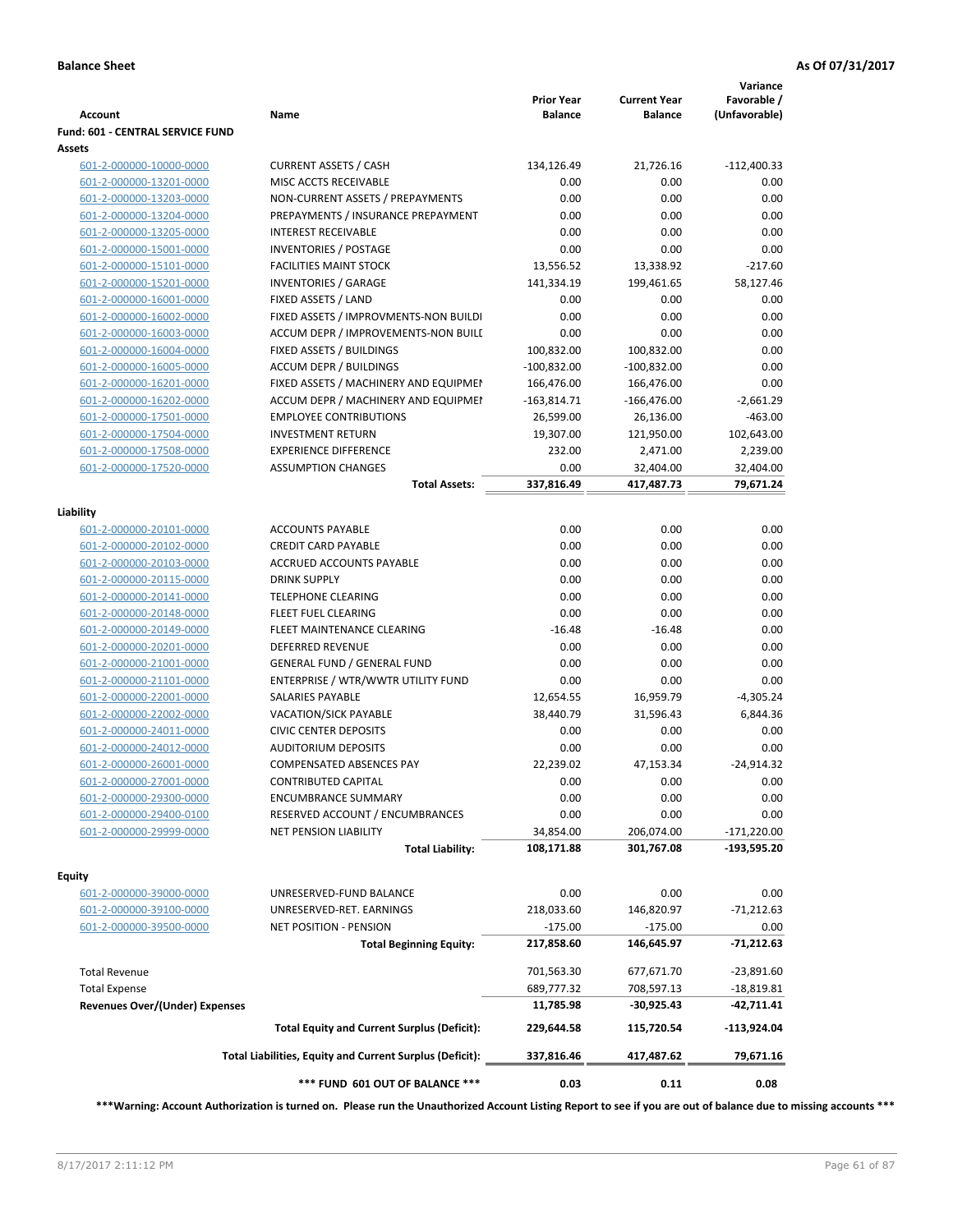| <b>Account</b>                        | Name                                                     | <b>Prior Year</b><br><b>Balance</b> | <b>Current Year</b><br><b>Balance</b> | Variance<br>Favorable /<br>(Unfavorable) |
|---------------------------------------|----------------------------------------------------------|-------------------------------------|---------------------------------------|------------------------------------------|
| <b>Fund: 602 - INSURANCE FUND</b>     |                                                          |                                     |                                       |                                          |
| <b>Assets</b>                         |                                                          |                                     |                                       |                                          |
| 602-2-000000-10000-0000               | <b>CURRENT ASSETS / CASH</b>                             | 346,153.09                          | $-534,855.81$                         | $-881,008.90$                            |
| 602-2-000000-13201-0000               | MISC ACCTS RECEIVABLE                                    | 0.00                                | 0.00                                  | 0.00                                     |
| 602-2-000000-13204-0000               | PREPAYMENTS / INSURANCE PREPAYMENT                       | 0.00                                | 0.00                                  | 0.00                                     |
| 602-2-000000-13205-0000               | <b>INTEREST RECEIVABLE</b>                               | 0.00                                | 0.00                                  | 0.00                                     |
|                                       | <b>Total Assets:</b>                                     | 346,153.09                          | -534,855.81                           | $-881,008.90$                            |
| Liability                             |                                                          |                                     |                                       |                                          |
| 602-2-000000-20101-0000               | <b>ACCOUNTS PAYABLE</b>                                  | $-0.09$                             | $-1,633.56$                           | 1,633.47                                 |
| 602-2-000000-20102-0000               | <b>CREDIT CARD PAYABLE</b>                               | 0.00                                | 0.00                                  | 0.00                                     |
| 602-2-000000-20103-0000               | <b>ACCRUED ACCOUNTS PAYABLE</b>                          | 0.00                                | 0.00                                  | 0.00                                     |
| 602-2-000000-20201-0000               | <b>DEFERRED REVENUE</b>                                  | 0.00                                | 0.00                                  | 0.00                                     |
| 602-2-000000-29300-0000               | <b>ENCUMBRANCE SUMMARY</b>                               | 0.00                                | 0.00                                  | 0.00                                     |
| 602-2-000000-29400-0100               | RESERVED ACCOUNT / ENCUMBRANCES                          | 0.00                                | 0.00                                  | 0.00                                     |
|                                       | <b>Total Liability:</b>                                  | $-0.09$                             | $-1,633.56$                           | 1,633.47                                 |
| <b>Equity</b>                         |                                                          |                                     |                                       |                                          |
| 602-2-000000-39000-0000               | UNRESERVED-FUND BALANCE                                  | 0.00                                | 0.00                                  | 0.00                                     |
| 602-2-000000-39100-0000               | UNRESERVED-RET. EARNINGS                                 | 1,390,194.04                        | 632,449.20                            | $-757,744.84$                            |
|                                       | <b>Total Beginning Equity:</b>                           | 1,390,194.04                        | 632,449.20                            | -757,744.84                              |
| <b>Total Revenue</b>                  |                                                          | 4,067,604.40                        | 4,147,317.08                          | 79,712.68                                |
| <b>Total Expense</b>                  |                                                          | 5,111,645.26                        | 5,312,988.53                          | $-201,343.27$                            |
| <b>Revenues Over/(Under) Expenses</b> |                                                          | $-1,044,040.86$                     | $-1,165,671.45$                       | $-121,630.59$                            |
|                                       | <b>Total Equity and Current Surplus (Deficit):</b>       | 346,153.18                          | $-533,222.25$                         | $-879,375.43$                            |
|                                       | Total Liabilities, Equity and Current Surplus (Deficit): | 346,153.09                          | $-534.855.81$                         | -881.008.90                              |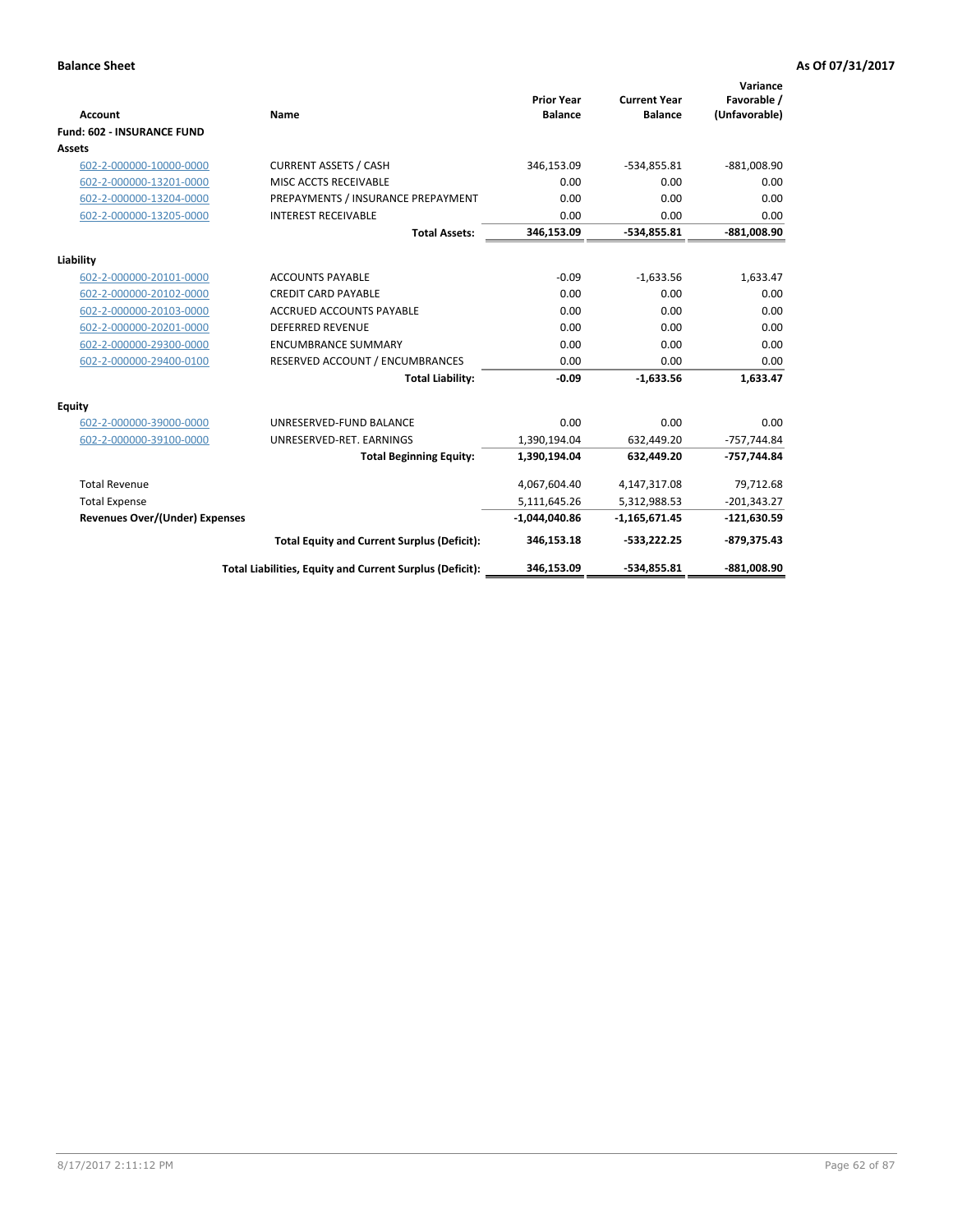| Fund: 604 - MIS FUND<br><b>Assets</b><br>604-2-000000-10000-0000<br><b>CURRENT ASSETS / CASH</b><br>129,377.20<br>150,663.33<br>604-2-000000-13201-0000<br>MISC ACCTS RECEIVABLE<br>0.00<br>0.00<br><b>EMPLOYEE ADVANCES</b><br>0.00<br>0.00<br>604-2-000000-13202-1400<br>604-2-000000-13203-0000<br>NON-CURRENT ASSETS / PREPAYMENTS<br>0.00<br>0.00<br><b>INTEREST RECEIVABLE</b><br>0.00<br>0.00<br>604-2-000000-13205-0000<br>604-2-000000-15601-0000<br>IT NETWORK PRINTER SUPPLY INVENTORY<br>0.00<br>0.00<br>0.00<br>604-2-000000-16004-0000<br>FIXED ASSETS / BUILDINGS<br>0.00<br><b>ACCUM DEPR / BUILDINGS</b><br>0.00<br>604-2-000000-16005-0000<br>0.00<br>604-2-000000-16201-0000<br>FIXED ASSETS / MACHINERY AND EQUIPMEN<br>1,544,318.35<br>1,587,000.47<br>ACCUM DEPR / MACHINERY AND EQUIPMEI<br>$-1,160,566.21$<br>$-1,324,554.90$<br>604-2-000000-16202-0000<br>FIXED ASSETS / C W I P<br>$-0.20$<br>$-0.20$<br>604-2-000000-16301-0000<br>13,299.00<br>604-2-000000-17501-0000<br><b>EMPLOYEE CONTRIBUTIONS</b><br>13,068.00<br><b>INVESTMENT RETURN</b><br>9,654.00<br>60,975.00<br>604-2-000000-17504-0000<br>604-2-000000-17508-0000<br><b>EXPERIENCE DIFFERENCE</b><br>116.00<br>1,235.00<br><b>ASSUMPTION CHANGES</b><br>0.00<br>604-2-000000-17520-0000<br>16,202.00<br><b>Total Assets:</b><br>536,198.14<br>504,588.70<br><b>ACCOUNTS PAYABLE</b><br>0.00<br>0.00<br>604-2-000000-20101-0000<br>0.00<br><b>CREDIT CARD PAYABLE</b><br>0.00<br>604-2-000000-20102-0000<br><b>ACCRUED ACCOUNTS PAYABLE</b><br>0.00<br>0.00<br>604-2-000000-20103-0000<br><b>TELEPHONE CLEARING</b><br>0.00<br>0.00<br>604-2-000000-20141-0000<br>0.00<br>604-2-000000-21035-0000<br>DEBT SERVICE / DUE TO DEBT SERVICE<br>0.00<br>604-2-000000-22001-0000<br><b>SALARIES PAYABLE</b><br>8,257.21<br>9,550.49<br>14,533.72<br>604-2-000000-22002-0000<br><b>VACATION/SICK PAYABLE</b><br>17,135.39<br>604-2-000000-22208-0000<br>INSURANCE / AMERICAN FIDELITY<br>0.00<br>0.00<br>CAPITAL LEASE PAYABLE<br>56,149.62<br>15,132.00<br>41,017.62<br>604-2-000000-23001-0000<br>604-2-000000-23101-0000<br>CAPITAL LEASE PAYABLE<br>15,133.95<br>$-0.40$<br>604-2-000000-26001-0000<br><b>COMPENSATED ABSENCES PAY</b><br>10,452.61<br>13,875.77<br><b>CONTRIBUTED CAPITAL</b><br>0.00<br>0.00<br>604-2-000000-27001-0000<br><b>ENCUMBRANCE SUMMARY</b><br>0.00<br>0.00<br>604-2-000000-29300-0000<br>RESERVED ACCOUNT / ENCUMBRANCES<br>0.27<br>0.27<br>604-2-000000-29400-0100<br>604-2-000000-29999-0000<br><b>NET PENSION LIABILITY</b><br>17,427.00<br>103,037.00<br>0.00<br>604-2-000000-92194-0101<br><b>BANK ONE / DIGITEC</b><br>0.00<br><b>Total Liability:</b><br>121,954.38<br>158,730.52<br>Equity<br><u>604-2-000000-39000-0000</u><br>UNRESERVED-FUND BALANCE<br>0.00<br>0.00<br>324,409.00<br>335,832.26<br>604-2-000000-39100-0000<br>UNRESERVED-RET. EARNINGS<br>604-2-000000-39500-0000<br>NET POSITION - PENSION<br>$-88.00$<br>$-88.00$<br><b>Total Beginning Equity:</b><br>324,321.00<br>335,744.26<br>11,423.26<br><b>Total Revenue</b><br>759,655.70<br>673,459.20<br><b>Total Expense</b><br>669,732.94<br>663,345.28<br><b>Revenues Over/(Under) Expenses</b><br>89,922.76<br>10,113.92<br><b>Total Equity and Current Surplus (Deficit):</b><br>414,243.76<br>345,858.18<br>Total Liabilities, Equity and Current Surplus (Deficit):<br>536,198.14<br>504,588.70 | <b>Account</b> | Name | <b>Prior Year</b><br><b>Balance</b> | <b>Current Year</b><br><b>Balance</b> | Variance<br>Favorable /<br>(Unfavorable) |
|-----------------------------------------------------------------------------------------------------------------------------------------------------------------------------------------------------------------------------------------------------------------------------------------------------------------------------------------------------------------------------------------------------------------------------------------------------------------------------------------------------------------------------------------------------------------------------------------------------------------------------------------------------------------------------------------------------------------------------------------------------------------------------------------------------------------------------------------------------------------------------------------------------------------------------------------------------------------------------------------------------------------------------------------------------------------------------------------------------------------------------------------------------------------------------------------------------------------------------------------------------------------------------------------------------------------------------------------------------------------------------------------------------------------------------------------------------------------------------------------------------------------------------------------------------------------------------------------------------------------------------------------------------------------------------------------------------------------------------------------------------------------------------------------------------------------------------------------------------------------------------------------------------------------------------------------------------------------------------------------------------------------------------------------------------------------------------------------------------------------------------------------------------------------------------------------------------------------------------------------------------------------------------------------------------------------------------------------------------------------------------------------------------------------------------------------------------------------------------------------------------------------------------------------------------------------------------------------------------------------------------------------------------------------------------------------------------------------------------------------------------------------------------------------------------------------------------------------------------------------------------------------------------------------------------------------------------------------------------------------------------------------------------------------------------------------------------------------------------------------------------------------------------------------------------------------------------------------------------------------------------------------------------------------------------------------------------------------------------------------------------------------------------|----------------|------|-------------------------------------|---------------------------------------|------------------------------------------|
|                                                                                                                                                                                                                                                                                                                                                                                                                                                                                                                                                                                                                                                                                                                                                                                                                                                                                                                                                                                                                                                                                                                                                                                                                                                                                                                                                                                                                                                                                                                                                                                                                                                                                                                                                                                                                                                                                                                                                                                                                                                                                                                                                                                                                                                                                                                                                                                                                                                                                                                                                                                                                                                                                                                                                                                                                                                                                                                                                                                                                                                                                                                                                                                                                                                                                                                                                                                                     |                |      |                                     |                                       |                                          |
|                                                                                                                                                                                                                                                                                                                                                                                                                                                                                                                                                                                                                                                                                                                                                                                                                                                                                                                                                                                                                                                                                                                                                                                                                                                                                                                                                                                                                                                                                                                                                                                                                                                                                                                                                                                                                                                                                                                                                                                                                                                                                                                                                                                                                                                                                                                                                                                                                                                                                                                                                                                                                                                                                                                                                                                                                                                                                                                                                                                                                                                                                                                                                                                                                                                                                                                                                                                                     |                |      |                                     |                                       |                                          |
|                                                                                                                                                                                                                                                                                                                                                                                                                                                                                                                                                                                                                                                                                                                                                                                                                                                                                                                                                                                                                                                                                                                                                                                                                                                                                                                                                                                                                                                                                                                                                                                                                                                                                                                                                                                                                                                                                                                                                                                                                                                                                                                                                                                                                                                                                                                                                                                                                                                                                                                                                                                                                                                                                                                                                                                                                                                                                                                                                                                                                                                                                                                                                                                                                                                                                                                                                                                                     |                |      |                                     |                                       | 21,286.13                                |
|                                                                                                                                                                                                                                                                                                                                                                                                                                                                                                                                                                                                                                                                                                                                                                                                                                                                                                                                                                                                                                                                                                                                                                                                                                                                                                                                                                                                                                                                                                                                                                                                                                                                                                                                                                                                                                                                                                                                                                                                                                                                                                                                                                                                                                                                                                                                                                                                                                                                                                                                                                                                                                                                                                                                                                                                                                                                                                                                                                                                                                                                                                                                                                                                                                                                                                                                                                                                     |                |      |                                     |                                       | 0.00                                     |
|                                                                                                                                                                                                                                                                                                                                                                                                                                                                                                                                                                                                                                                                                                                                                                                                                                                                                                                                                                                                                                                                                                                                                                                                                                                                                                                                                                                                                                                                                                                                                                                                                                                                                                                                                                                                                                                                                                                                                                                                                                                                                                                                                                                                                                                                                                                                                                                                                                                                                                                                                                                                                                                                                                                                                                                                                                                                                                                                                                                                                                                                                                                                                                                                                                                                                                                                                                                                     |                |      |                                     |                                       | 0.00                                     |
|                                                                                                                                                                                                                                                                                                                                                                                                                                                                                                                                                                                                                                                                                                                                                                                                                                                                                                                                                                                                                                                                                                                                                                                                                                                                                                                                                                                                                                                                                                                                                                                                                                                                                                                                                                                                                                                                                                                                                                                                                                                                                                                                                                                                                                                                                                                                                                                                                                                                                                                                                                                                                                                                                                                                                                                                                                                                                                                                                                                                                                                                                                                                                                                                                                                                                                                                                                                                     |                |      |                                     |                                       | 0.00                                     |
|                                                                                                                                                                                                                                                                                                                                                                                                                                                                                                                                                                                                                                                                                                                                                                                                                                                                                                                                                                                                                                                                                                                                                                                                                                                                                                                                                                                                                                                                                                                                                                                                                                                                                                                                                                                                                                                                                                                                                                                                                                                                                                                                                                                                                                                                                                                                                                                                                                                                                                                                                                                                                                                                                                                                                                                                                                                                                                                                                                                                                                                                                                                                                                                                                                                                                                                                                                                                     |                |      |                                     |                                       | 0.00                                     |
|                                                                                                                                                                                                                                                                                                                                                                                                                                                                                                                                                                                                                                                                                                                                                                                                                                                                                                                                                                                                                                                                                                                                                                                                                                                                                                                                                                                                                                                                                                                                                                                                                                                                                                                                                                                                                                                                                                                                                                                                                                                                                                                                                                                                                                                                                                                                                                                                                                                                                                                                                                                                                                                                                                                                                                                                                                                                                                                                                                                                                                                                                                                                                                                                                                                                                                                                                                                                     |                |      |                                     |                                       | 0.00                                     |
|                                                                                                                                                                                                                                                                                                                                                                                                                                                                                                                                                                                                                                                                                                                                                                                                                                                                                                                                                                                                                                                                                                                                                                                                                                                                                                                                                                                                                                                                                                                                                                                                                                                                                                                                                                                                                                                                                                                                                                                                                                                                                                                                                                                                                                                                                                                                                                                                                                                                                                                                                                                                                                                                                                                                                                                                                                                                                                                                                                                                                                                                                                                                                                                                                                                                                                                                                                                                     |                |      |                                     |                                       | 0.00                                     |
| Liability                                                                                                                                                                                                                                                                                                                                                                                                                                                                                                                                                                                                                                                                                                                                                                                                                                                                                                                                                                                                                                                                                                                                                                                                                                                                                                                                                                                                                                                                                                                                                                                                                                                                                                                                                                                                                                                                                                                                                                                                                                                                                                                                                                                                                                                                                                                                                                                                                                                                                                                                                                                                                                                                                                                                                                                                                                                                                                                                                                                                                                                                                                                                                                                                                                                                                                                                                                                           |                |      |                                     |                                       | 0.00                                     |
|                                                                                                                                                                                                                                                                                                                                                                                                                                                                                                                                                                                                                                                                                                                                                                                                                                                                                                                                                                                                                                                                                                                                                                                                                                                                                                                                                                                                                                                                                                                                                                                                                                                                                                                                                                                                                                                                                                                                                                                                                                                                                                                                                                                                                                                                                                                                                                                                                                                                                                                                                                                                                                                                                                                                                                                                                                                                                                                                                                                                                                                                                                                                                                                                                                                                                                                                                                                                     |                |      |                                     |                                       | 42,682.12                                |
|                                                                                                                                                                                                                                                                                                                                                                                                                                                                                                                                                                                                                                                                                                                                                                                                                                                                                                                                                                                                                                                                                                                                                                                                                                                                                                                                                                                                                                                                                                                                                                                                                                                                                                                                                                                                                                                                                                                                                                                                                                                                                                                                                                                                                                                                                                                                                                                                                                                                                                                                                                                                                                                                                                                                                                                                                                                                                                                                                                                                                                                                                                                                                                                                                                                                                                                                                                                                     |                |      |                                     |                                       | $-163,988.69$                            |
|                                                                                                                                                                                                                                                                                                                                                                                                                                                                                                                                                                                                                                                                                                                                                                                                                                                                                                                                                                                                                                                                                                                                                                                                                                                                                                                                                                                                                                                                                                                                                                                                                                                                                                                                                                                                                                                                                                                                                                                                                                                                                                                                                                                                                                                                                                                                                                                                                                                                                                                                                                                                                                                                                                                                                                                                                                                                                                                                                                                                                                                                                                                                                                                                                                                                                                                                                                                                     |                |      |                                     |                                       | 0.00                                     |
|                                                                                                                                                                                                                                                                                                                                                                                                                                                                                                                                                                                                                                                                                                                                                                                                                                                                                                                                                                                                                                                                                                                                                                                                                                                                                                                                                                                                                                                                                                                                                                                                                                                                                                                                                                                                                                                                                                                                                                                                                                                                                                                                                                                                                                                                                                                                                                                                                                                                                                                                                                                                                                                                                                                                                                                                                                                                                                                                                                                                                                                                                                                                                                                                                                                                                                                                                                                                     |                |      |                                     |                                       | $-231.00$                                |
|                                                                                                                                                                                                                                                                                                                                                                                                                                                                                                                                                                                                                                                                                                                                                                                                                                                                                                                                                                                                                                                                                                                                                                                                                                                                                                                                                                                                                                                                                                                                                                                                                                                                                                                                                                                                                                                                                                                                                                                                                                                                                                                                                                                                                                                                                                                                                                                                                                                                                                                                                                                                                                                                                                                                                                                                                                                                                                                                                                                                                                                                                                                                                                                                                                                                                                                                                                                                     |                |      |                                     |                                       | 51,321.00                                |
|                                                                                                                                                                                                                                                                                                                                                                                                                                                                                                                                                                                                                                                                                                                                                                                                                                                                                                                                                                                                                                                                                                                                                                                                                                                                                                                                                                                                                                                                                                                                                                                                                                                                                                                                                                                                                                                                                                                                                                                                                                                                                                                                                                                                                                                                                                                                                                                                                                                                                                                                                                                                                                                                                                                                                                                                                                                                                                                                                                                                                                                                                                                                                                                                                                                                                                                                                                                                     |                |      |                                     |                                       | 1,119.00                                 |
|                                                                                                                                                                                                                                                                                                                                                                                                                                                                                                                                                                                                                                                                                                                                                                                                                                                                                                                                                                                                                                                                                                                                                                                                                                                                                                                                                                                                                                                                                                                                                                                                                                                                                                                                                                                                                                                                                                                                                                                                                                                                                                                                                                                                                                                                                                                                                                                                                                                                                                                                                                                                                                                                                                                                                                                                                                                                                                                                                                                                                                                                                                                                                                                                                                                                                                                                                                                                     |                |      |                                     |                                       | 16,202.00                                |
|                                                                                                                                                                                                                                                                                                                                                                                                                                                                                                                                                                                                                                                                                                                                                                                                                                                                                                                                                                                                                                                                                                                                                                                                                                                                                                                                                                                                                                                                                                                                                                                                                                                                                                                                                                                                                                                                                                                                                                                                                                                                                                                                                                                                                                                                                                                                                                                                                                                                                                                                                                                                                                                                                                                                                                                                                                                                                                                                                                                                                                                                                                                                                                                                                                                                                                                                                                                                     |                |      |                                     |                                       | $-31,609.44$                             |
|                                                                                                                                                                                                                                                                                                                                                                                                                                                                                                                                                                                                                                                                                                                                                                                                                                                                                                                                                                                                                                                                                                                                                                                                                                                                                                                                                                                                                                                                                                                                                                                                                                                                                                                                                                                                                                                                                                                                                                                                                                                                                                                                                                                                                                                                                                                                                                                                                                                                                                                                                                                                                                                                                                                                                                                                                                                                                                                                                                                                                                                                                                                                                                                                                                                                                                                                                                                                     |                |      |                                     |                                       |                                          |
|                                                                                                                                                                                                                                                                                                                                                                                                                                                                                                                                                                                                                                                                                                                                                                                                                                                                                                                                                                                                                                                                                                                                                                                                                                                                                                                                                                                                                                                                                                                                                                                                                                                                                                                                                                                                                                                                                                                                                                                                                                                                                                                                                                                                                                                                                                                                                                                                                                                                                                                                                                                                                                                                                                                                                                                                                                                                                                                                                                                                                                                                                                                                                                                                                                                                                                                                                                                                     |                |      |                                     |                                       |                                          |
|                                                                                                                                                                                                                                                                                                                                                                                                                                                                                                                                                                                                                                                                                                                                                                                                                                                                                                                                                                                                                                                                                                                                                                                                                                                                                                                                                                                                                                                                                                                                                                                                                                                                                                                                                                                                                                                                                                                                                                                                                                                                                                                                                                                                                                                                                                                                                                                                                                                                                                                                                                                                                                                                                                                                                                                                                                                                                                                                                                                                                                                                                                                                                                                                                                                                                                                                                                                                     |                |      |                                     |                                       | 0.00                                     |
|                                                                                                                                                                                                                                                                                                                                                                                                                                                                                                                                                                                                                                                                                                                                                                                                                                                                                                                                                                                                                                                                                                                                                                                                                                                                                                                                                                                                                                                                                                                                                                                                                                                                                                                                                                                                                                                                                                                                                                                                                                                                                                                                                                                                                                                                                                                                                                                                                                                                                                                                                                                                                                                                                                                                                                                                                                                                                                                                                                                                                                                                                                                                                                                                                                                                                                                                                                                                     |                |      |                                     |                                       | 0.00                                     |
|                                                                                                                                                                                                                                                                                                                                                                                                                                                                                                                                                                                                                                                                                                                                                                                                                                                                                                                                                                                                                                                                                                                                                                                                                                                                                                                                                                                                                                                                                                                                                                                                                                                                                                                                                                                                                                                                                                                                                                                                                                                                                                                                                                                                                                                                                                                                                                                                                                                                                                                                                                                                                                                                                                                                                                                                                                                                                                                                                                                                                                                                                                                                                                                                                                                                                                                                                                                                     |                |      |                                     |                                       | 0.00                                     |
|                                                                                                                                                                                                                                                                                                                                                                                                                                                                                                                                                                                                                                                                                                                                                                                                                                                                                                                                                                                                                                                                                                                                                                                                                                                                                                                                                                                                                                                                                                                                                                                                                                                                                                                                                                                                                                                                                                                                                                                                                                                                                                                                                                                                                                                                                                                                                                                                                                                                                                                                                                                                                                                                                                                                                                                                                                                                                                                                                                                                                                                                                                                                                                                                                                                                                                                                                                                                     |                |      |                                     |                                       | 0.00                                     |
|                                                                                                                                                                                                                                                                                                                                                                                                                                                                                                                                                                                                                                                                                                                                                                                                                                                                                                                                                                                                                                                                                                                                                                                                                                                                                                                                                                                                                                                                                                                                                                                                                                                                                                                                                                                                                                                                                                                                                                                                                                                                                                                                                                                                                                                                                                                                                                                                                                                                                                                                                                                                                                                                                                                                                                                                                                                                                                                                                                                                                                                                                                                                                                                                                                                                                                                                                                                                     |                |      |                                     |                                       | 0.00                                     |
|                                                                                                                                                                                                                                                                                                                                                                                                                                                                                                                                                                                                                                                                                                                                                                                                                                                                                                                                                                                                                                                                                                                                                                                                                                                                                                                                                                                                                                                                                                                                                                                                                                                                                                                                                                                                                                                                                                                                                                                                                                                                                                                                                                                                                                                                                                                                                                                                                                                                                                                                                                                                                                                                                                                                                                                                                                                                                                                                                                                                                                                                                                                                                                                                                                                                                                                                                                                                     |                |      |                                     |                                       | $-1,293.28$                              |
|                                                                                                                                                                                                                                                                                                                                                                                                                                                                                                                                                                                                                                                                                                                                                                                                                                                                                                                                                                                                                                                                                                                                                                                                                                                                                                                                                                                                                                                                                                                                                                                                                                                                                                                                                                                                                                                                                                                                                                                                                                                                                                                                                                                                                                                                                                                                                                                                                                                                                                                                                                                                                                                                                                                                                                                                                                                                                                                                                                                                                                                                                                                                                                                                                                                                                                                                                                                                     |                |      |                                     |                                       | $-2,601.67$                              |
|                                                                                                                                                                                                                                                                                                                                                                                                                                                                                                                                                                                                                                                                                                                                                                                                                                                                                                                                                                                                                                                                                                                                                                                                                                                                                                                                                                                                                                                                                                                                                                                                                                                                                                                                                                                                                                                                                                                                                                                                                                                                                                                                                                                                                                                                                                                                                                                                                                                                                                                                                                                                                                                                                                                                                                                                                                                                                                                                                                                                                                                                                                                                                                                                                                                                                                                                                                                                     |                |      |                                     |                                       | 0.00                                     |
|                                                                                                                                                                                                                                                                                                                                                                                                                                                                                                                                                                                                                                                                                                                                                                                                                                                                                                                                                                                                                                                                                                                                                                                                                                                                                                                                                                                                                                                                                                                                                                                                                                                                                                                                                                                                                                                                                                                                                                                                                                                                                                                                                                                                                                                                                                                                                                                                                                                                                                                                                                                                                                                                                                                                                                                                                                                                                                                                                                                                                                                                                                                                                                                                                                                                                                                                                                                                     |                |      |                                     |                                       |                                          |
|                                                                                                                                                                                                                                                                                                                                                                                                                                                                                                                                                                                                                                                                                                                                                                                                                                                                                                                                                                                                                                                                                                                                                                                                                                                                                                                                                                                                                                                                                                                                                                                                                                                                                                                                                                                                                                                                                                                                                                                                                                                                                                                                                                                                                                                                                                                                                                                                                                                                                                                                                                                                                                                                                                                                                                                                                                                                                                                                                                                                                                                                                                                                                                                                                                                                                                                                                                                                     |                |      |                                     |                                       | 15,134.35                                |
|                                                                                                                                                                                                                                                                                                                                                                                                                                                                                                                                                                                                                                                                                                                                                                                                                                                                                                                                                                                                                                                                                                                                                                                                                                                                                                                                                                                                                                                                                                                                                                                                                                                                                                                                                                                                                                                                                                                                                                                                                                                                                                                                                                                                                                                                                                                                                                                                                                                                                                                                                                                                                                                                                                                                                                                                                                                                                                                                                                                                                                                                                                                                                                                                                                                                                                                                                                                                     |                |      |                                     |                                       | $-3,423.16$                              |
|                                                                                                                                                                                                                                                                                                                                                                                                                                                                                                                                                                                                                                                                                                                                                                                                                                                                                                                                                                                                                                                                                                                                                                                                                                                                                                                                                                                                                                                                                                                                                                                                                                                                                                                                                                                                                                                                                                                                                                                                                                                                                                                                                                                                                                                                                                                                                                                                                                                                                                                                                                                                                                                                                                                                                                                                                                                                                                                                                                                                                                                                                                                                                                                                                                                                                                                                                                                                     |                |      |                                     |                                       | 0.00                                     |
|                                                                                                                                                                                                                                                                                                                                                                                                                                                                                                                                                                                                                                                                                                                                                                                                                                                                                                                                                                                                                                                                                                                                                                                                                                                                                                                                                                                                                                                                                                                                                                                                                                                                                                                                                                                                                                                                                                                                                                                                                                                                                                                                                                                                                                                                                                                                                                                                                                                                                                                                                                                                                                                                                                                                                                                                                                                                                                                                                                                                                                                                                                                                                                                                                                                                                                                                                                                                     |                |      |                                     |                                       | 0.00                                     |
|                                                                                                                                                                                                                                                                                                                                                                                                                                                                                                                                                                                                                                                                                                                                                                                                                                                                                                                                                                                                                                                                                                                                                                                                                                                                                                                                                                                                                                                                                                                                                                                                                                                                                                                                                                                                                                                                                                                                                                                                                                                                                                                                                                                                                                                                                                                                                                                                                                                                                                                                                                                                                                                                                                                                                                                                                                                                                                                                                                                                                                                                                                                                                                                                                                                                                                                                                                                                     |                |      |                                     |                                       | 0.00                                     |
|                                                                                                                                                                                                                                                                                                                                                                                                                                                                                                                                                                                                                                                                                                                                                                                                                                                                                                                                                                                                                                                                                                                                                                                                                                                                                                                                                                                                                                                                                                                                                                                                                                                                                                                                                                                                                                                                                                                                                                                                                                                                                                                                                                                                                                                                                                                                                                                                                                                                                                                                                                                                                                                                                                                                                                                                                                                                                                                                                                                                                                                                                                                                                                                                                                                                                                                                                                                                     |                |      |                                     |                                       | $-85,610.00$                             |
|                                                                                                                                                                                                                                                                                                                                                                                                                                                                                                                                                                                                                                                                                                                                                                                                                                                                                                                                                                                                                                                                                                                                                                                                                                                                                                                                                                                                                                                                                                                                                                                                                                                                                                                                                                                                                                                                                                                                                                                                                                                                                                                                                                                                                                                                                                                                                                                                                                                                                                                                                                                                                                                                                                                                                                                                                                                                                                                                                                                                                                                                                                                                                                                                                                                                                                                                                                                                     |                |      |                                     |                                       | 0.00                                     |
|                                                                                                                                                                                                                                                                                                                                                                                                                                                                                                                                                                                                                                                                                                                                                                                                                                                                                                                                                                                                                                                                                                                                                                                                                                                                                                                                                                                                                                                                                                                                                                                                                                                                                                                                                                                                                                                                                                                                                                                                                                                                                                                                                                                                                                                                                                                                                                                                                                                                                                                                                                                                                                                                                                                                                                                                                                                                                                                                                                                                                                                                                                                                                                                                                                                                                                                                                                                                     |                |      |                                     |                                       | $-36,776.14$                             |
|                                                                                                                                                                                                                                                                                                                                                                                                                                                                                                                                                                                                                                                                                                                                                                                                                                                                                                                                                                                                                                                                                                                                                                                                                                                                                                                                                                                                                                                                                                                                                                                                                                                                                                                                                                                                                                                                                                                                                                                                                                                                                                                                                                                                                                                                                                                                                                                                                                                                                                                                                                                                                                                                                                                                                                                                                                                                                                                                                                                                                                                                                                                                                                                                                                                                                                                                                                                                     |                |      |                                     |                                       |                                          |
|                                                                                                                                                                                                                                                                                                                                                                                                                                                                                                                                                                                                                                                                                                                                                                                                                                                                                                                                                                                                                                                                                                                                                                                                                                                                                                                                                                                                                                                                                                                                                                                                                                                                                                                                                                                                                                                                                                                                                                                                                                                                                                                                                                                                                                                                                                                                                                                                                                                                                                                                                                                                                                                                                                                                                                                                                                                                                                                                                                                                                                                                                                                                                                                                                                                                                                                                                                                                     |                |      |                                     |                                       | 0.00                                     |
|                                                                                                                                                                                                                                                                                                                                                                                                                                                                                                                                                                                                                                                                                                                                                                                                                                                                                                                                                                                                                                                                                                                                                                                                                                                                                                                                                                                                                                                                                                                                                                                                                                                                                                                                                                                                                                                                                                                                                                                                                                                                                                                                                                                                                                                                                                                                                                                                                                                                                                                                                                                                                                                                                                                                                                                                                                                                                                                                                                                                                                                                                                                                                                                                                                                                                                                                                                                                     |                |      |                                     |                                       | 11,423.26                                |
|                                                                                                                                                                                                                                                                                                                                                                                                                                                                                                                                                                                                                                                                                                                                                                                                                                                                                                                                                                                                                                                                                                                                                                                                                                                                                                                                                                                                                                                                                                                                                                                                                                                                                                                                                                                                                                                                                                                                                                                                                                                                                                                                                                                                                                                                                                                                                                                                                                                                                                                                                                                                                                                                                                                                                                                                                                                                                                                                                                                                                                                                                                                                                                                                                                                                                                                                                                                                     |                |      |                                     |                                       | 0.00                                     |
|                                                                                                                                                                                                                                                                                                                                                                                                                                                                                                                                                                                                                                                                                                                                                                                                                                                                                                                                                                                                                                                                                                                                                                                                                                                                                                                                                                                                                                                                                                                                                                                                                                                                                                                                                                                                                                                                                                                                                                                                                                                                                                                                                                                                                                                                                                                                                                                                                                                                                                                                                                                                                                                                                                                                                                                                                                                                                                                                                                                                                                                                                                                                                                                                                                                                                                                                                                                                     |                |      |                                     |                                       |                                          |
|                                                                                                                                                                                                                                                                                                                                                                                                                                                                                                                                                                                                                                                                                                                                                                                                                                                                                                                                                                                                                                                                                                                                                                                                                                                                                                                                                                                                                                                                                                                                                                                                                                                                                                                                                                                                                                                                                                                                                                                                                                                                                                                                                                                                                                                                                                                                                                                                                                                                                                                                                                                                                                                                                                                                                                                                                                                                                                                                                                                                                                                                                                                                                                                                                                                                                                                                                                                                     |                |      |                                     |                                       |                                          |
|                                                                                                                                                                                                                                                                                                                                                                                                                                                                                                                                                                                                                                                                                                                                                                                                                                                                                                                                                                                                                                                                                                                                                                                                                                                                                                                                                                                                                                                                                                                                                                                                                                                                                                                                                                                                                                                                                                                                                                                                                                                                                                                                                                                                                                                                                                                                                                                                                                                                                                                                                                                                                                                                                                                                                                                                                                                                                                                                                                                                                                                                                                                                                                                                                                                                                                                                                                                                     |                |      |                                     |                                       | $-86, 196.50$                            |
|                                                                                                                                                                                                                                                                                                                                                                                                                                                                                                                                                                                                                                                                                                                                                                                                                                                                                                                                                                                                                                                                                                                                                                                                                                                                                                                                                                                                                                                                                                                                                                                                                                                                                                                                                                                                                                                                                                                                                                                                                                                                                                                                                                                                                                                                                                                                                                                                                                                                                                                                                                                                                                                                                                                                                                                                                                                                                                                                                                                                                                                                                                                                                                                                                                                                                                                                                                                                     |                |      |                                     |                                       | 6,387.66                                 |
|                                                                                                                                                                                                                                                                                                                                                                                                                                                                                                                                                                                                                                                                                                                                                                                                                                                                                                                                                                                                                                                                                                                                                                                                                                                                                                                                                                                                                                                                                                                                                                                                                                                                                                                                                                                                                                                                                                                                                                                                                                                                                                                                                                                                                                                                                                                                                                                                                                                                                                                                                                                                                                                                                                                                                                                                                                                                                                                                                                                                                                                                                                                                                                                                                                                                                                                                                                                                     |                |      |                                     |                                       | -79,808.84                               |
|                                                                                                                                                                                                                                                                                                                                                                                                                                                                                                                                                                                                                                                                                                                                                                                                                                                                                                                                                                                                                                                                                                                                                                                                                                                                                                                                                                                                                                                                                                                                                                                                                                                                                                                                                                                                                                                                                                                                                                                                                                                                                                                                                                                                                                                                                                                                                                                                                                                                                                                                                                                                                                                                                                                                                                                                                                                                                                                                                                                                                                                                                                                                                                                                                                                                                                                                                                                                     |                |      |                                     |                                       | $-68,385.58$                             |
|                                                                                                                                                                                                                                                                                                                                                                                                                                                                                                                                                                                                                                                                                                                                                                                                                                                                                                                                                                                                                                                                                                                                                                                                                                                                                                                                                                                                                                                                                                                                                                                                                                                                                                                                                                                                                                                                                                                                                                                                                                                                                                                                                                                                                                                                                                                                                                                                                                                                                                                                                                                                                                                                                                                                                                                                                                                                                                                                                                                                                                                                                                                                                                                                                                                                                                                                                                                                     |                |      |                                     |                                       | $-31,609.44$                             |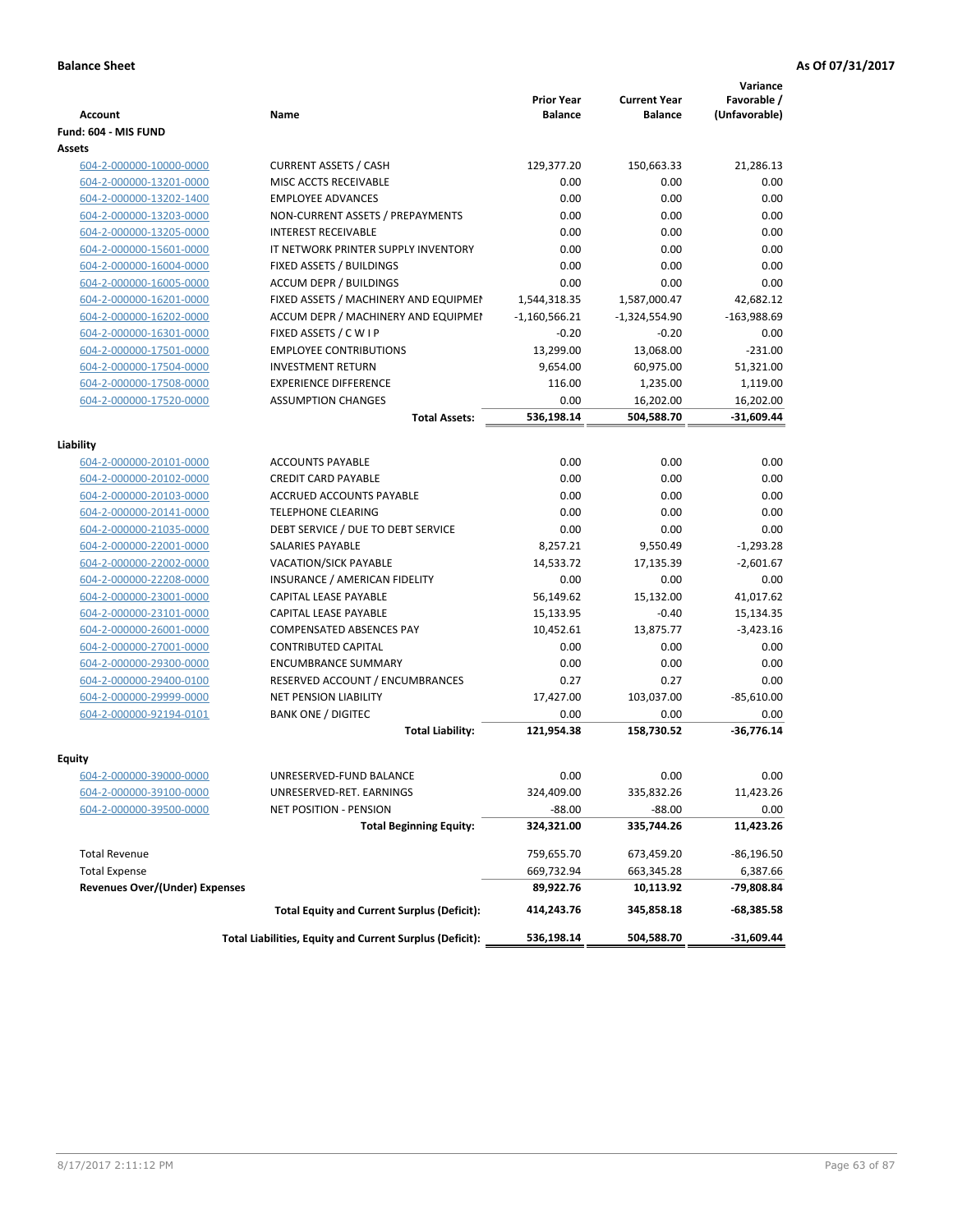| <b>Account</b>                        | Name                                                     | <b>Prior Year</b><br><b>Balance</b> | <b>Current Year</b><br><b>Balance</b> | Variance<br>Favorable /<br>(Unfavorable) |
|---------------------------------------|----------------------------------------------------------|-------------------------------------|---------------------------------------|------------------------------------------|
| Fund: 660 - VEHICLE REPLACEMENT FUND  |                                                          |                                     |                                       |                                          |
| Assets<br>660-2-000000-10000-0000     | <b>CURRENT ASSETS / CASH</b>                             | 22,153.82                           | 118,384.69                            | 96,230.87                                |
| 660-2-000000-11309-0000               | <b>TAX ANTICIPATION NOTES</b>                            | 0.00                                | 0.00                                  | 0.00                                     |
| 660-2-000000-11510-0000               | PUBLIC SAFETY VEHICLE REPLACEMENT                        | 907.12                              | 58,239.91                             | 57,332.79                                |
| 660-2-000000-11520-0000               | <b>CERTIFICATES OF DEPOSIT</b>                           | 300,000.00                          | 0.00                                  | $-300,000.00$                            |
| 660-2-000000-11530-0000               | <b>TexasTERM CP</b>                                      | 0.00                                | 500,000.00                            | 500,000.00                               |
| 660-2-000000-13201-0000               | MISC ACCTS RECEIVABLE                                    | 0.00                                | 0.00                                  | 0.00                                     |
| 660-2-000000-13205-0000               | <b>INTEREST RECEIVABLE</b>                               | 0.00                                | 0.00                                  | 0.00                                     |
| 660-2-000000-16201-0000               | FIXED ASSETS / MACHINERY AND EQUIPMEN                    | 8,459,168.27                        | 7,777,143.11                          | $-682,025.16$                            |
| 660-2-000000-16202-0000               | ACCUM DEPR / MACHINERY AND EQUIPMEI                      | $-6,395,288.99$                     | $-5,838,057.20$                       | 557,231.79                               |
| 660-2-000000-16301-0000               | FIXED ASSETS / C W I P                                   | 0.00                                | 0.00                                  | 0.00                                     |
| 660-2-000000-39300-0000               | RESERVED ACCOUNT / ESCROW BALANCE                        | 0.00                                | 0.00                                  | 0.00                                     |
|                                       | <b>Total Assets:</b>                                     | 2,386,940.22                        | 2,615,710.51                          | 228,770.29                               |
|                                       |                                                          |                                     |                                       |                                          |
| Liability                             |                                                          |                                     |                                       |                                          |
| 660-2-000000-20101-0000               | <b>ACCOUNTS PAYABLE</b>                                  | 0.00                                | 0.00                                  | 0.00                                     |
| 660-2-000000-20102-0000               | <b>CREDIT CARD PAYABLE</b>                               | 0.00                                | 0.00                                  | 0.00                                     |
| 660-2-000000-20103-0000               | ACCRUED ACCOUNTS PAYABLE                                 | 0.00                                | 0.00                                  | 0.00                                     |
| 660-2-000000-21001-0000               | <b>GENERAL FUND / GENERAL FUND</b>                       | 0.00                                | 0.00                                  | 0.00                                     |
| 660-2-000000-23001-0000               | <b>CAPITAL LEASE PAYABLE</b>                             | 55,705.00                           | 58,323.01                             | $-2,618.01$                              |
| 660-2-000000-23101-0000               | <b>CAPITAL LEASE PAYABLE</b>                             | 172,458.92                          | 114,135.17                            | 58,323.75                                |
| 660-2-000000-27001-0000               | <b>CONTRIBUTED CAPITAL</b>                               | 0.00                                | 0.00                                  | 0.00                                     |
| 660-2-000000-29300-0000               | <b>ENCUMBRANCE SUMMARY</b>                               | 0.00                                | 0.00                                  | 0.00                                     |
| 660-2-000000-29400-0100               | RESERVED ACCOUNT / ENCUMBRANCES                          | 0.00                                | 0.00                                  | 0.00                                     |
|                                       | <b>Total Liability:</b>                                  | 228,163.92                          | 172,458.18                            | 55,705.74                                |
| <b>Equity</b>                         |                                                          |                                     |                                       |                                          |
| 660-2-000000-39000-0000               | UNRESERVED-FUND BALANCE                                  | 0.00                                | 0.00                                  | 0.00                                     |
| 660-2-000000-39100-0000               | UNRESERVED-RET. EARNINGS                                 | 2,066,622.07                        | 2,318,662.96                          | 252,040.89                               |
|                                       | <b>Total Beginning Equity:</b>                           | 2,066,622.07                        | 2,318,662.96                          | 252,040.89                               |
|                                       |                                                          |                                     |                                       |                                          |
| <b>Total Revenue</b>                  |                                                          | 1,063,500.08                        | 376,960.99                            | $-686,539.09$                            |
| <b>Total Expense</b>                  |                                                          | 971,345.85                          | 252,371.62                            | 718,974.23                               |
| <b>Revenues Over/(Under) Expenses</b> |                                                          | 92,154.23                           | 124,589.37                            | 32,435.14                                |
|                                       | <b>Total Equity and Current Surplus (Deficit):</b>       | 2,158,776.30                        | 2,443,252.33                          | 284,476.03                               |
|                                       | Total Liabilities, Equity and Current Surplus (Deficit): | 2,386,940.22                        | 2,615,710.51                          | 228,770.29                               |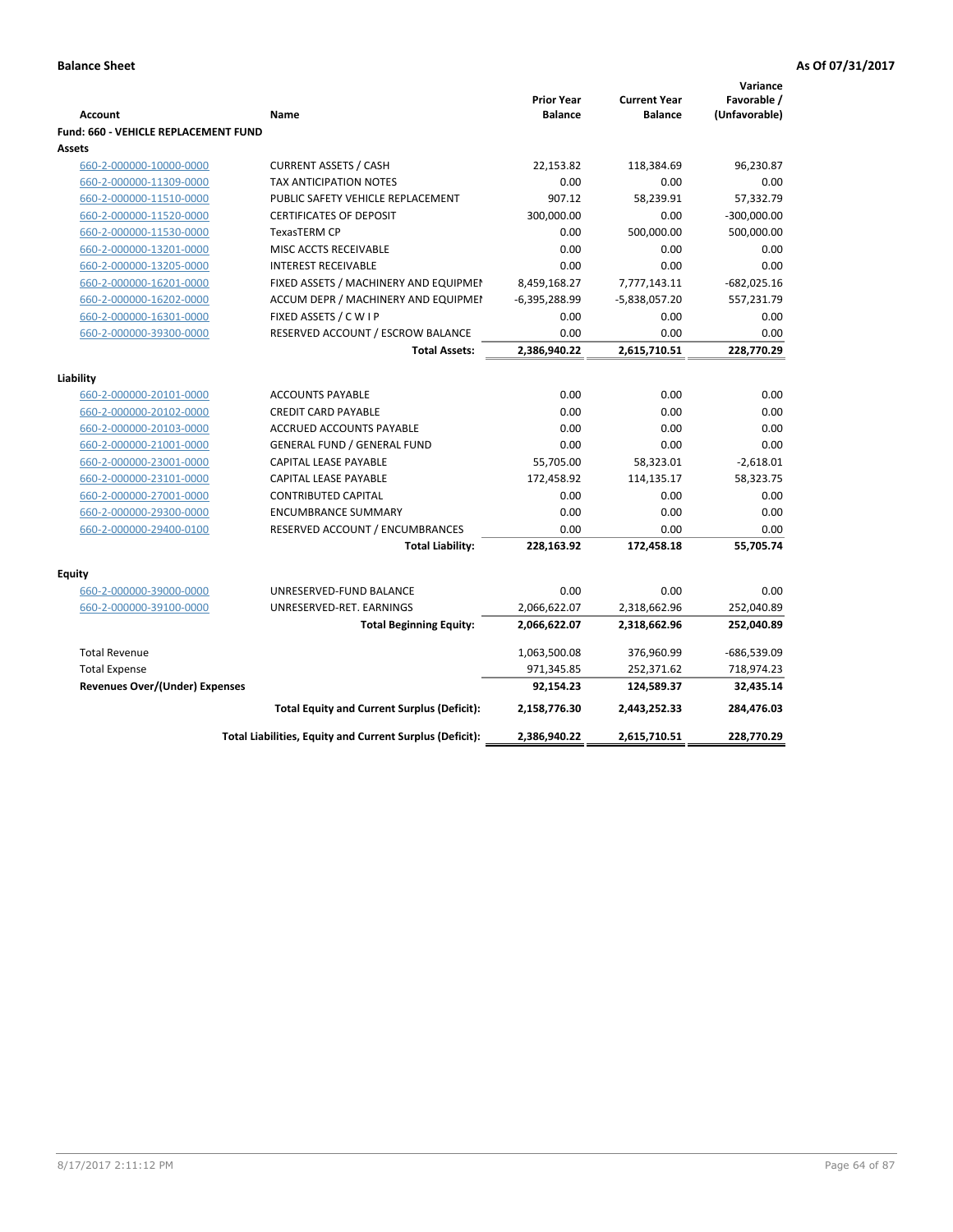| <b>Account</b>                 | Name                                                     | <b>Prior Year</b><br><b>Balance</b> | <b>Current Year</b><br><b>Balance</b> | Variance<br>Favorable /<br>(Unfavorable) |
|--------------------------------|----------------------------------------------------------|-------------------------------------|---------------------------------------|------------------------------------------|
| Fund: 701 - FIREMEN'S PENSION  |                                                          |                                     |                                       |                                          |
| Assets                         |                                                          |                                     |                                       |                                          |
| 701-1-000000-10000-0000        | <b>CURRENT ASSETS / CASH</b>                             | 0.00                                | 0.00                                  | 0.00                                     |
|                                | <b>Total Assets:</b>                                     | 0.00                                | 0.00                                  | 0.00                                     |
| Liability                      |                                                          |                                     |                                       |                                          |
| 701-1-000000-20103-0000        | <b>ACCOUNTS PAYABLE</b>                                  | 0.00                                | 0.00                                  | 0.00                                     |
| 701-1-000000-22306-1000        | UNREALIZED GAIN/LOSS                                     | 543,546.00                          | 543,546.00                            | 0.00                                     |
|                                | <b>Total Liability:</b>                                  | 543,546.00                          | 543,546.00                            | 0.00                                     |
| <b>Equity</b>                  |                                                          |                                     |                                       |                                          |
| 701-1-000000-39000-0000        | UNRESERVED-FUND BALANCE                                  | $-543,546.00$                       | $-543,546.00$                         | 0.00                                     |
|                                | <b>Total Beginning Equity:</b>                           | -543,546.00                         | $-543,546.00$                         | 0.00                                     |
| <b>Total Expense</b>           |                                                          | 0.00                                | 0.00                                  | 0.00                                     |
| Revenues Over/(Under) Expenses |                                                          | 0.00                                | 0.00                                  | 0.00                                     |
|                                | <b>Total Equity and Current Surplus (Deficit):</b>       | $-543,546.00$                       | $-543,546.00$                         | 0.00                                     |
|                                | Total Liabilities, Equity and Current Surplus (Deficit): | 0.00                                | 0.00                                  | 0.00                                     |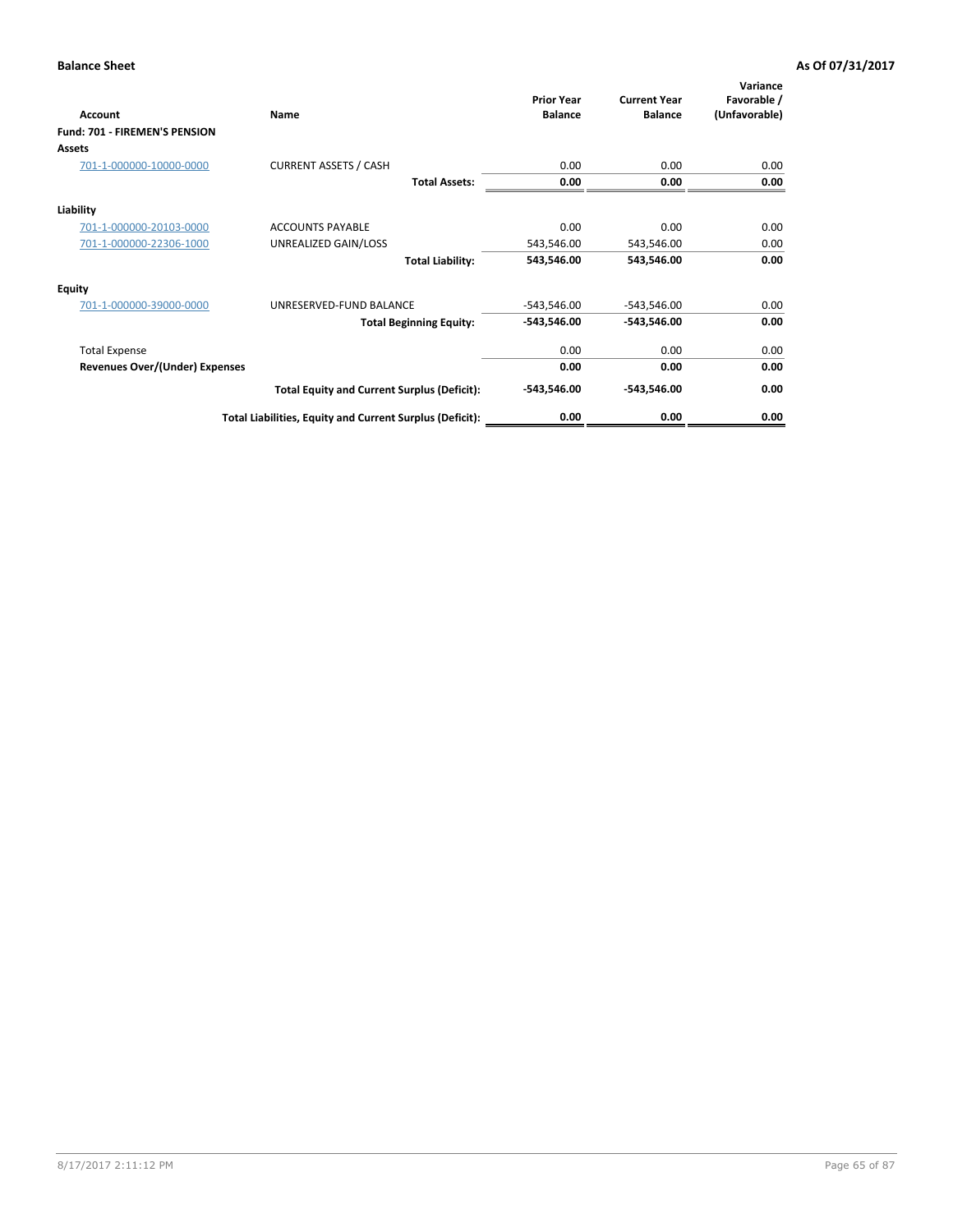|                                       |                                                          |                                     |                                       | Variance                     |
|---------------------------------------|----------------------------------------------------------|-------------------------------------|---------------------------------------|------------------------------|
| <b>Account</b>                        | <b>Name</b>                                              | <b>Prior Year</b><br><b>Balance</b> | <b>Current Year</b><br><b>Balance</b> | Favorable /<br>(Unfavorable) |
| Fund: 800 - SPENCE FUND               |                                                          |                                     |                                       |                              |
| Assets                                |                                                          |                                     |                                       |                              |
|                                       |                                                          |                                     |                                       |                              |
| 800-3-000000-10000-0000               | <b>CURRENT ASSETS / CASH</b>                             | 101.58                              | $-1,516.38$                           | $-1,617.96$                  |
| 800-3-000000-11507-0000               | <b>SPENCE ENDOWMENT</b>                                  | 71.231.30                           | 572.889.16                            | 501,657.86                   |
| 800-3-000000-11520-0000               | <b>CERTIFICATES OF DEPOSIT</b>                           | 494,000.00                          | 0.00                                  | $-494,000.00$                |
| 800-3-000000-11605-0000               | SPENCE ENDOWMENT                                         | 0.00                                | 0.00                                  | 0.00                         |
| 800-3-000000-13205-0000               | <b>INTEREST RECEIVABLE</b>                               | 1,337.43                            | 1,337.43                              | 0.00                         |
|                                       | <b>Total Assets:</b>                                     | 566,670.31                          | 572,710.21                            | 6,039.90                     |
| Liability                             |                                                          |                                     |                                       |                              |
| 800-3-000000-20101-0000               | <b>ACCOUNTS PAYABLE</b>                                  | 0.00                                | 0.00                                  | 0.00                         |
| 800-3-000000-20102-0000               | <b>CREDIT CARD PAYABLE</b>                               | 0.00                                | 0.00                                  | 0.00                         |
| 800-3-000000-20103-0000               | <b>ACCRUED ACCOUNTS PAYABLE</b>                          | 0.00                                | 0.00                                  | 0.00                         |
| 800-3-000000-20139-0000               | <b>RETAINAGES PAYABLE</b>                                | 0.00                                | 0.00                                  | 0.00                         |
| 800-3-000000-21001-0000               | <b>GENERAL FUND / GENERAL FUND</b>                       | 0.00                                | 0.00                                  | 0.00                         |
| 800-3-000000-29300-0000               | <b>ENCUMBRANCE SUMMARY</b>                               | 0.00                                | 0.00                                  | 0.00                         |
| 800-3-000000-29400-0000               | RESERVED ACCOUNT / ENCUMBRANCES                          | 0.00                                | 0.00                                  | 0.00                         |
|                                       | <b>Total Liability:</b>                                  | 0.00                                | 0.00                                  | 0.00                         |
| Equity                                |                                                          |                                     |                                       |                              |
| 800-3-000000-39000-0000               | UNRESERVED-FUND BALANCE                                  | 563,757.78                          | 566,627.77                            | 2,869.99                     |
|                                       | <b>Total Beginning Equity:</b>                           | 563,757.78                          | 566,627.77                            | 2,869.99                     |
| <b>Total Revenue</b>                  |                                                          | 3,412.86                            | 6,582.44                              | 3,169.58                     |
| <b>Total Expense</b>                  |                                                          | 500.33                              | 500.00                                | 0.33                         |
| <b>Revenues Over/(Under) Expenses</b> |                                                          | 2,912.53                            | 6,082.44                              | 3,169.91                     |
|                                       | <b>Total Equity and Current Surplus (Deficit):</b>       | 566,670.31                          | 572,710.21                            | 6,039.90                     |
|                                       | Total Liabilities, Equity and Current Surplus (Deficit): | 566,670.31                          | 572,710.21                            | 6,039.90                     |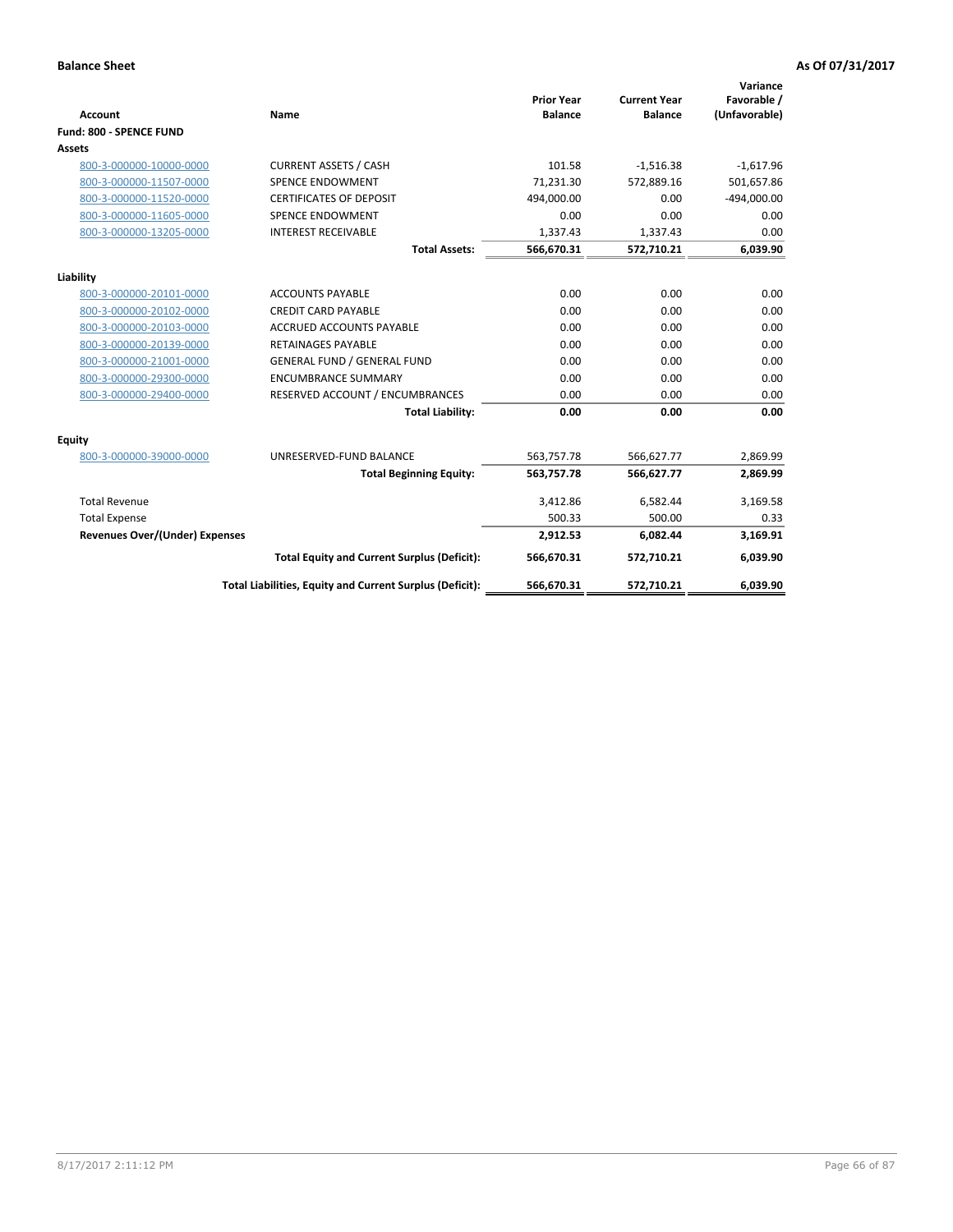|                                        |                                                          | <b>Prior Year</b> | <b>Current Year</b> | Variance<br>Favorable / |
|----------------------------------------|----------------------------------------------------------|-------------------|---------------------|-------------------------|
| Account                                | Name                                                     | <b>Balance</b>    | <b>Balance</b>      | (Unfavorable)           |
| <b>Fund: 801 - JONES LIBRARY TRUST</b> |                                                          |                   |                     |                         |
| Assets                                 |                                                          |                   |                     |                         |
| 801-3-000000-10000-0000                | <b>CURRENT ASSETS / CASH</b>                             | 15,391.57         | 15,424.79           | 33.22                   |
| 801-3-000000-13201-0000                | MISC ACCTS RECEIVABLE                                    | 0.00              | 0.00                | 0.00                    |
| 801-3-000000-13205-0000                | <b>INTEREST RECEIVABLE</b>                               | 0.00              | 0.00                | 0.00                    |
|                                        | <b>Total Assets:</b>                                     | 15,391.57         | 15,424.79           | 33.22                   |
| Liability                              |                                                          |                   |                     |                         |
| 801-3-000000-20101-0000                | <b>ACCOUNTS PAYABLE</b>                                  | 0.00              | 0.00                | 0.00                    |
| 801-3-000000-20102-0000                | <b>CREDIT CARD PAYABLE</b>                               | 0.00              | 0.00                | 0.00                    |
| 801-3-000000-20103-0000                | <b>ACCRUED ACCOUNTS PAYABLE</b>                          | 0.00              | 0.00                | 0.00                    |
|                                        | <b>Total Liability:</b>                                  | 0.00              | 0.00                | 0.00                    |
| Equity                                 |                                                          |                   |                     |                         |
| 801-3-000000-39000-0000                | UNRESERVED-FUND BALANCE                                  | 15,370.31         | 15,407.38           | 37.07                   |
|                                        | <b>Total Beginning Equity:</b>                           | 15,370.31         | 15.407.38           | 37.07                   |
| <b>Total Revenue</b>                   |                                                          | 40.47             | 26.69               | $-13.78$                |
| <b>Total Expense</b>                   |                                                          | 19.21             | 9.28                | 9.93                    |
| Revenues Over/(Under) Expenses         |                                                          | 21.26             | 17.41               | $-3.85$                 |
|                                        | <b>Total Equity and Current Surplus (Deficit):</b>       | 15,391.57         | 15,424.79           | 33.22                   |
|                                        | Total Liabilities, Equity and Current Surplus (Deficit): | 15,391.57         | 15,424.79           | 33.22                   |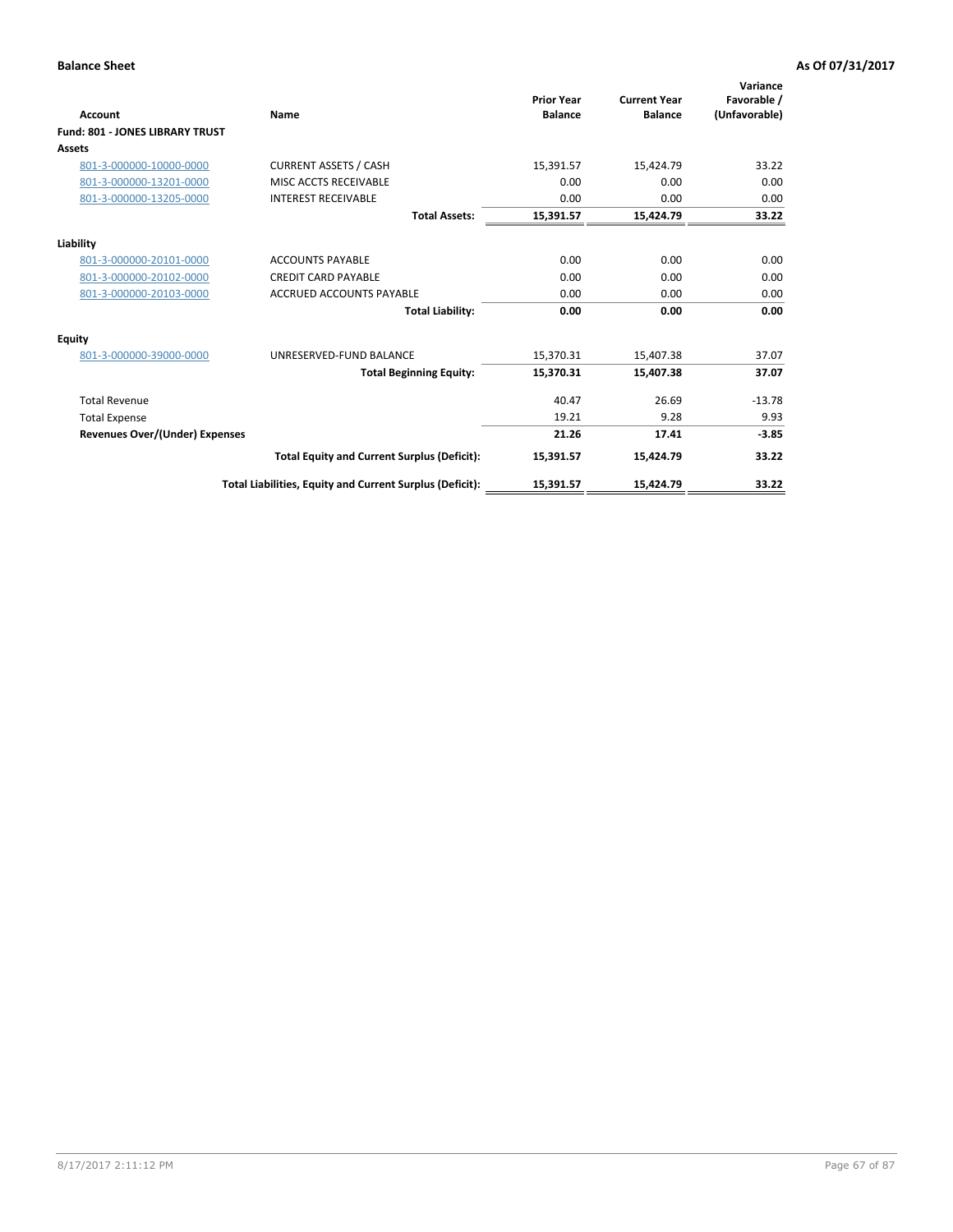| <b>Account</b>                              | Name                                                     | <b>Prior Year</b><br><b>Balance</b> | <b>Current Year</b><br><b>Balance</b> | Variance<br>Favorable /<br>(Unfavorable) |
|---------------------------------------------|----------------------------------------------------------|-------------------------------------|---------------------------------------|------------------------------------------|
| Fund: 803 - GREENVILLE BOARD OF DEVELOPMENT |                                                          |                                     |                                       |                                          |
| Assets                                      |                                                          |                                     |                                       |                                          |
| 803-3-000000-10000-0000                     | <b>CURRENT ASSETS / CASH</b>                             | 0.00                                | 0.00                                  | 0.00                                     |
| 803-3-000000-13201-0000                     | MISC ACCTS RECEIVABLE                                    | 0.00                                | 0.00                                  | 0.00                                     |
| 803-3-000000-13203-0000                     | NON-CURRENT ASSETS / PREPAYMENTS                         | 0.00                                | 0.00                                  | 0.00                                     |
|                                             | <b>Total Assets:</b>                                     | 0.00                                | 0.00                                  | 0.00                                     |
| Liability                                   |                                                          |                                     |                                       |                                          |
| 803-3-000000-20101-0000                     | <b>ACCOUNTS PAYABLE</b>                                  | 0.00                                | 0.00                                  | 0.00                                     |
| 803-3-000000-20102-0000                     | <b>ACCOUNTS PAYABLE</b>                                  | 0.00                                | 0.00                                  | 0.00                                     |
| 803-3-000000-20103-0000                     | <b>ACCRUED ACCOUNTS PAYABLE</b>                          | 0.00                                | 0.00                                  | 0.00                                     |
| 803-3-000000-20139-0000                     | <b>RETAINAGES PAYABLE</b>                                | 0.00                                | 0.00                                  | 0.00                                     |
| 803-3-000000-20141-0000                     | <b>TELEPHONE CLEARING</b>                                | 0.00                                | 0.00                                  | 0.00                                     |
| 803-3-000000-21400-0000                     | <b>ELECTRIC OPERATING FUND</b>                           | 0.00                                | 0.00                                  | 0.00                                     |
| 803-3-000000-22001-0000                     | <b>ACCRUED SALARIES/WAGES</b>                            | 0.00                                | 0.00                                  | 0.00                                     |
| 803-3-000000-22002-0000                     | <b>ACCRUED SALARIES/WAGES</b>                            | 0.00                                | 0.00                                  | 0.00                                     |
| 803-3-000000-26001-0000                     | <b>COMPENSATED ABSENCES PAY</b>                          | 0.00                                | 0.00                                  | 0.00                                     |
| 803-3-000000-29300-0000                     | <b>ENCUMBRANCE SUMMARY</b>                               | 0.00                                | 0.00                                  | 0.00                                     |
| 803-3-000000-29400-0100                     | RESERVED ACCOUNT / ENCUMBRANCES                          | 103,228.62                          | 103,228.62                            | 0.00                                     |
|                                             | <b>Total Liability:</b>                                  | 103,228.62                          | 103,228.62                            | 0.00                                     |
| <b>Equity</b>                               |                                                          |                                     |                                       |                                          |
| 803-3-000000-39000-0000                     | UNRESERVED-FUND BALANCE                                  | $-103,228.62$                       | $-103,228.62$                         | 0.00                                     |
|                                             | <b>Total Beginning Equity:</b>                           | $-103,228.62$                       | $-103,228.62$                         | 0.00                                     |
| <b>Total Revenue</b>                        |                                                          | 0.00                                | 0.00                                  | 0.00                                     |
| <b>Total Expense</b>                        |                                                          | 0.00                                | 0.00                                  | 0.00                                     |
| <b>Revenues Over/(Under) Expenses</b>       |                                                          | 0.00                                | 0.00                                  | 0.00                                     |
|                                             | <b>Total Equity and Current Surplus (Deficit):</b>       | $-103,228.62$                       | $-103,228.62$                         | 0.00                                     |
|                                             | Total Liabilities, Equity and Current Surplus (Deficit): | 0.00                                | 0.00                                  | 0.00                                     |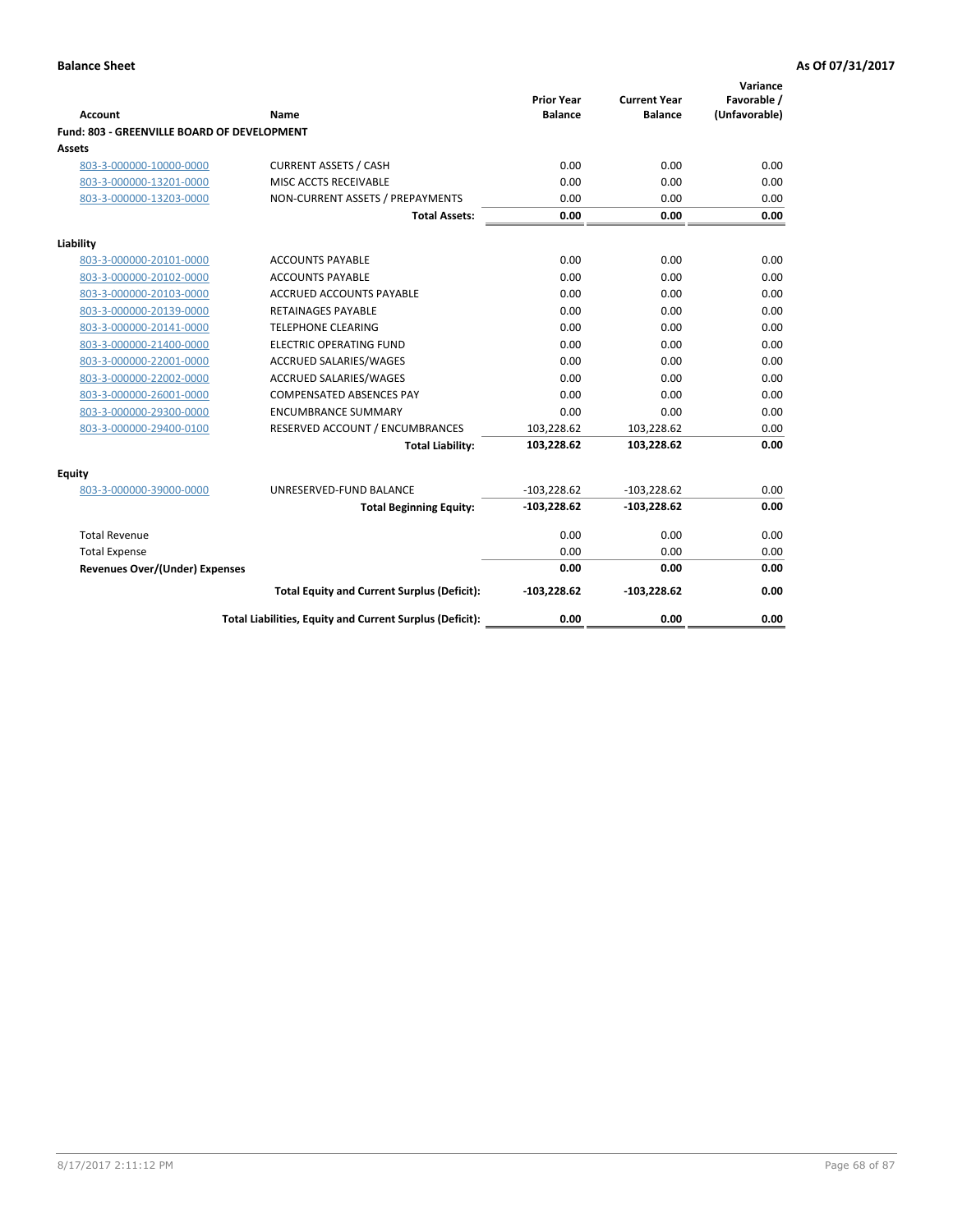| <b>Account</b>                        | Name                                                     | <b>Prior Year</b><br><b>Balance</b> | <b>Current Year</b><br><b>Balance</b> | Variance<br>Favorable /<br>(Unfavorable) |
|---------------------------------------|----------------------------------------------------------|-------------------------------------|---------------------------------------|------------------------------------------|
| <b>Fund: 807 - 4A-EDC</b>             |                                                          |                                     |                                       |                                          |
| <b>Assets</b>                         |                                                          |                                     |                                       |                                          |
| 807-3-000000-10000-0000               | <b>CURRENT ASSETS / CASH</b>                             | 0.00                                | 0.00                                  | 0.00                                     |
| 807-3-000000-13201-0000               | MISC ACCTS RECEIVABLE                                    | 0.00                                | 0.00                                  | 0.00                                     |
| 807-3-000000-16301-0000               | FIXED ASSETS / C W I P                                   | 0.00                                | 0.00                                  | 0.00                                     |
|                                       | <b>Total Assets:</b>                                     | 0.00                                | 0.00                                  | 0.00                                     |
| Liability                             |                                                          |                                     |                                       |                                          |
| 807-3-000000-20101-0000               | <b>ACCOUNTS PAYABLE</b>                                  | 0.00                                | 0.00                                  | 0.00                                     |
| 807-3-000000-20103-0000               | <b>ACCOUNTS PAYABLE</b>                                  | 0.00                                | 0.00                                  | 0.00                                     |
| 807-3-000000-20139-0000               | <b>RETAINAGES PAYABLE</b>                                | 0.00                                | 0.00                                  | 0.00                                     |
| 807-3-000000-26105-0000               | INV NET OF RELATED DEBT                                  | 305,846.00                          | 305,846.00                            | 0.00                                     |
| 807-3-000000-29300-0000               | <b>ENCUMBRANCE SUMMARY</b>                               | 0.00                                | 0.00                                  | 0.00                                     |
| 807-3-000000-29400-0100               | RESERVED ACCOUNT / ENCUMBRANCES                          | 18,078.76                           | 18,078.76                             | 0.00                                     |
| 807-3-495000-20180-0000               | <b>CURRENT DEBT</b>                                      | 0.00                                | 0.00                                  | 0.00                                     |
| 807-3-495000-26002-0000               | CA - LONG-TERM DEBT / AMT TO BE PROVIL                   | 0.00                                | 0.00                                  | 0.00                                     |
|                                       | <b>Total Liability:</b>                                  | 323,924.76                          | 323,924.76                            | 0.00                                     |
| <b>Equity</b>                         |                                                          |                                     |                                       |                                          |
| 807-3-000000-39000-0000               | UNRESERVED-FUND BALANCE                                  | $-323,924.76$                       | $-323,924.76$                         | 0.00                                     |
|                                       | <b>Total Beginning Equity:</b>                           | $-323,924.76$                       | $-323,924.76$                         | 0.00                                     |
| <b>Total Revenue</b>                  |                                                          | 0.00                                | 0.00                                  | 0.00                                     |
| <b>Total Expense</b>                  |                                                          | 0.00                                | 0.00                                  | 0.00                                     |
| <b>Revenues Over/(Under) Expenses</b> |                                                          | 0.00                                | 0.00                                  | 0.00                                     |
|                                       | <b>Total Equity and Current Surplus (Deficit):</b>       | $-323,924.76$                       | $-323,924.76$                         | 0.00                                     |
|                                       | Total Liabilities, Equity and Current Surplus (Deficit): | 0.00                                | 0.00                                  | 0.00                                     |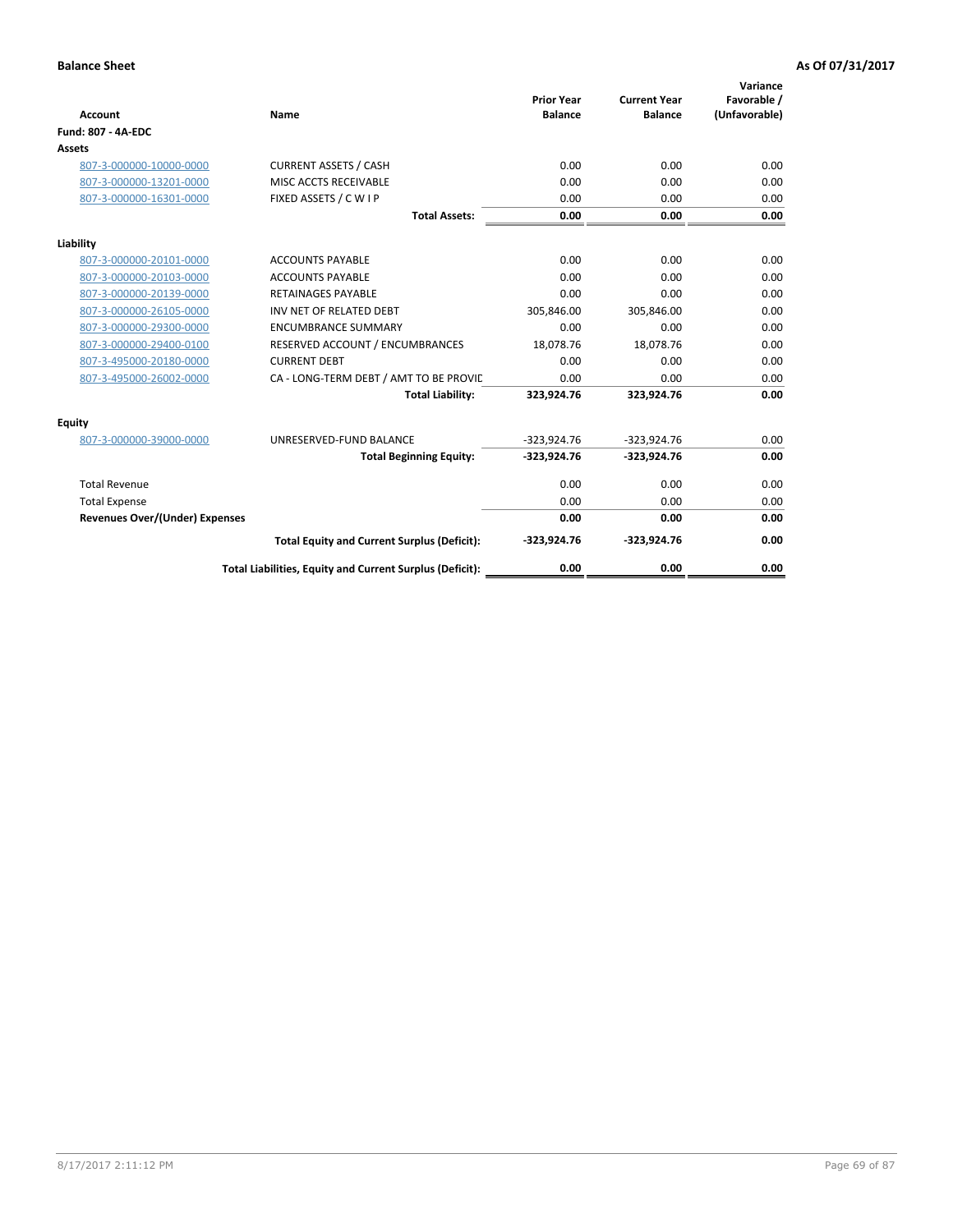| <b>Account</b>                   | Name                                                     | <b>Prior Year</b><br><b>Balance</b> | <b>Current Year</b><br><b>Balance</b> | Variance<br>Favorable /<br>(Unfavorable) |
|----------------------------------|----------------------------------------------------------|-------------------------------------|---------------------------------------|------------------------------------------|
| Fund: 809 - GREENVILLE IDC (L-3) |                                                          |                                     |                                       |                                          |
| Assets                           |                                                          |                                     |                                       |                                          |
| 809-3-000000-10000-0000          | <b>CURRENT ASSETS / CASH</b>                             | 0.00                                | 2,862,457.40                          | 2,862,457.40                             |
| 809-3-000000-13201-0000          | MISC ACCTS RECEIVABLE                                    | 0.00                                | 0.00                                  | 0.00                                     |
|                                  | <b>Total Assets:</b>                                     | 0.00                                | 2,862,457.40                          | 2,862,457.40                             |
| Liability                        |                                                          |                                     |                                       |                                          |
| 809-3-000000-20101-0000          | <b>ACCOUNTS PAYABLE</b>                                  | 0.00                                | 0.00                                  | 0.00                                     |
| 809-3-000000-20103-0000          | <b>ACCRUED ACCOUNTS PAYABLE</b>                          | 0.00                                | 0.00                                  | 0.00                                     |
| 809-3-000000-21001-0000          | <b>GENERAL FUND / GENERAL FUND</b>                       | 0.00                                | 0.00                                  | 0.00                                     |
|                                  | <b>Total Liability:</b>                                  | 0.00                                | 0.00                                  | 0.00                                     |
| Equity                           |                                                          |                                     |                                       |                                          |
| 809-3-000000-39000-0000          | UNRESERVED-FUND BALANCE                                  | 0.00                                | 2,862,457.40                          | 2,862,457.40                             |
| 809-3-000000-39100-0000          | UNRESERVED-RET, EARNINGS                                 | 0.00                                | 0.00                                  | 0.00                                     |
| 809-3-000000-39150-0000          | RESERVED-RET. EARNINGS                                   | 0.00                                | 0.00                                  | 0.00                                     |
|                                  | <b>Total Beginning Equity:</b>                           | 0.00                                | 2,862,457.40                          | 2,862,457.40                             |
| <b>Total Revenue</b>             |                                                          | 2,501,081.97                        | 3,950,551.19                          | 1,449,469.22                             |
| <b>Total Expense</b>             |                                                          | 2,501,081.97                        | 3,950,551.19                          | $-1,449,469.22$                          |
| Revenues Over/(Under) Expenses   |                                                          | 0.00                                | 0.00                                  | 0.00                                     |
|                                  | <b>Total Equity and Current Surplus (Deficit):</b>       | 0.00                                | 2,862,457.40                          | 2,862,457.40                             |
|                                  | Total Liabilities, Equity and Current Surplus (Deficit): | 0.00                                | 2,862,457.40                          | 2,862,457.40                             |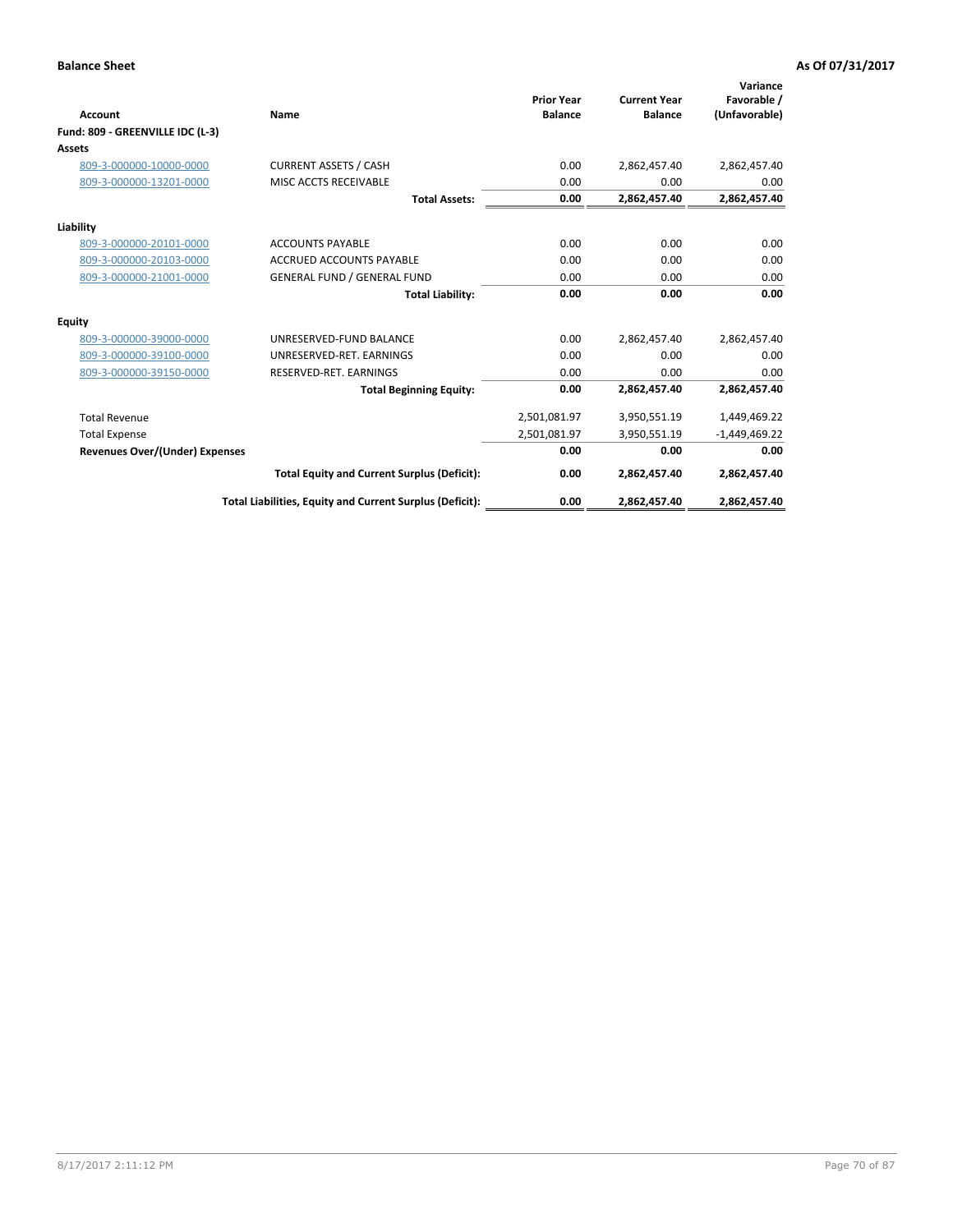| <b>Account</b>                                 | Name                                                     | <b>Prior Year</b><br><b>Balance</b> | <b>Current Year</b><br><b>Balance</b> | Variance<br>Favorable /<br>(Unfavorable) |
|------------------------------------------------|----------------------------------------------------------|-------------------------------------|---------------------------------------|------------------------------------------|
| <b>Fund: 810 - SEIZURE FUNDS - STATE RULES</b> |                                                          |                                     |                                       |                                          |
| <b>Assets</b>                                  |                                                          |                                     |                                       |                                          |
| 810-3-000000-10000-0000                        | <b>CURRENT ASSETS / CASH</b>                             | 320,841.48                          | 262,632.19                            | $-58,209.29$                             |
| 810-3-000000-13201-0000                        | MISC ACCTS RECEIVABLE                                    | 0.00                                | 0.00                                  | 0.00                                     |
| 810-3-000000-13202-1400                        | <b>EMPLOYEE ADVANCES</b>                                 | 0.00                                | 0.00                                  | 0.00                                     |
| 810-3-000000-13205-0000                        | <b>INTEREST RECEIVABLE</b>                               | 0.00                                | 0.00                                  | 0.00                                     |
| 810-3-000000-16201-0000                        | <b>MACHINERY AND EQUIPMENT</b>                           | 0.00                                | 0.00                                  | 0.00                                     |
| 810-3-000000-16202-0000                        | ACCUMULATED DEPRECATION                                  | 0.00                                | 0.00                                  | 0.00                                     |
|                                                | <b>Total Assets:</b>                                     | 320,841.48                          | 262,632.19                            | $-58,209.29$                             |
| Liability                                      |                                                          |                                     |                                       |                                          |
| 810-3-000000-20101-0000                        | <b>ACCOUNTS PAYABLE</b>                                  | 0.00                                | 0.00                                  | 0.00                                     |
| 810-3-000000-20102-0000                        | <b>CREDIT CARD PAYABLE</b>                               | 0.00                                | 0.00                                  | 0.00                                     |
| 810-3-000000-20103-0000                        | <b>ACCRUED ACCOUNTS PAYABLE</b>                          | 0.00                                | 0.00                                  | 0.00                                     |
| 810-3-000000-29300-0000                        | <b>ENCUMBRANCE SUMMARY</b>                               | 0.00                                | 0.00                                  | 0.00                                     |
| 810-3-000000-29400-0100                        | RESERVED ACCOUNT / ENCUMBRANCES                          | 0.00                                | 0.00                                  | 0.00                                     |
| 810-3-000000-92520-0600                        | RESERVED ACCOUNT/HB65 SIEZURES                           | 0.00                                | 0.00                                  | 0.00                                     |
|                                                | <b>Total Liability:</b>                                  | 0.00                                | 0.00                                  | 0.00                                     |
| <b>Equity</b>                                  |                                                          |                                     |                                       |                                          |
| 810-3-000000-39000-0000                        | UNRESERVED-FUND BALANCE                                  | 320,424.68                          | 328,736.81                            | 8,312.13                                 |
|                                                | <b>Total Beginning Equity:</b>                           | 320,424.68                          | 328,736.81                            | 8,312.13                                 |
| <b>Total Revenue</b>                           |                                                          | 844.03                              | 9,822.07                              | 8,978.04                                 |
| <b>Total Expense</b>                           |                                                          | 427.23                              | 75,926.69                             | $-75,499.46$                             |
| Revenues Over/(Under) Expenses                 |                                                          | 416.80                              | $-66, 104.62$                         | $-66,521.42$                             |
|                                                | <b>Total Equity and Current Surplus (Deficit):</b>       | 320,841.48                          | 262,632.19                            | $-58,209.29$                             |
|                                                | Total Liabilities, Equity and Current Surplus (Deficit): | 320,841.48                          | 262,632.19                            | $-58,209.29$                             |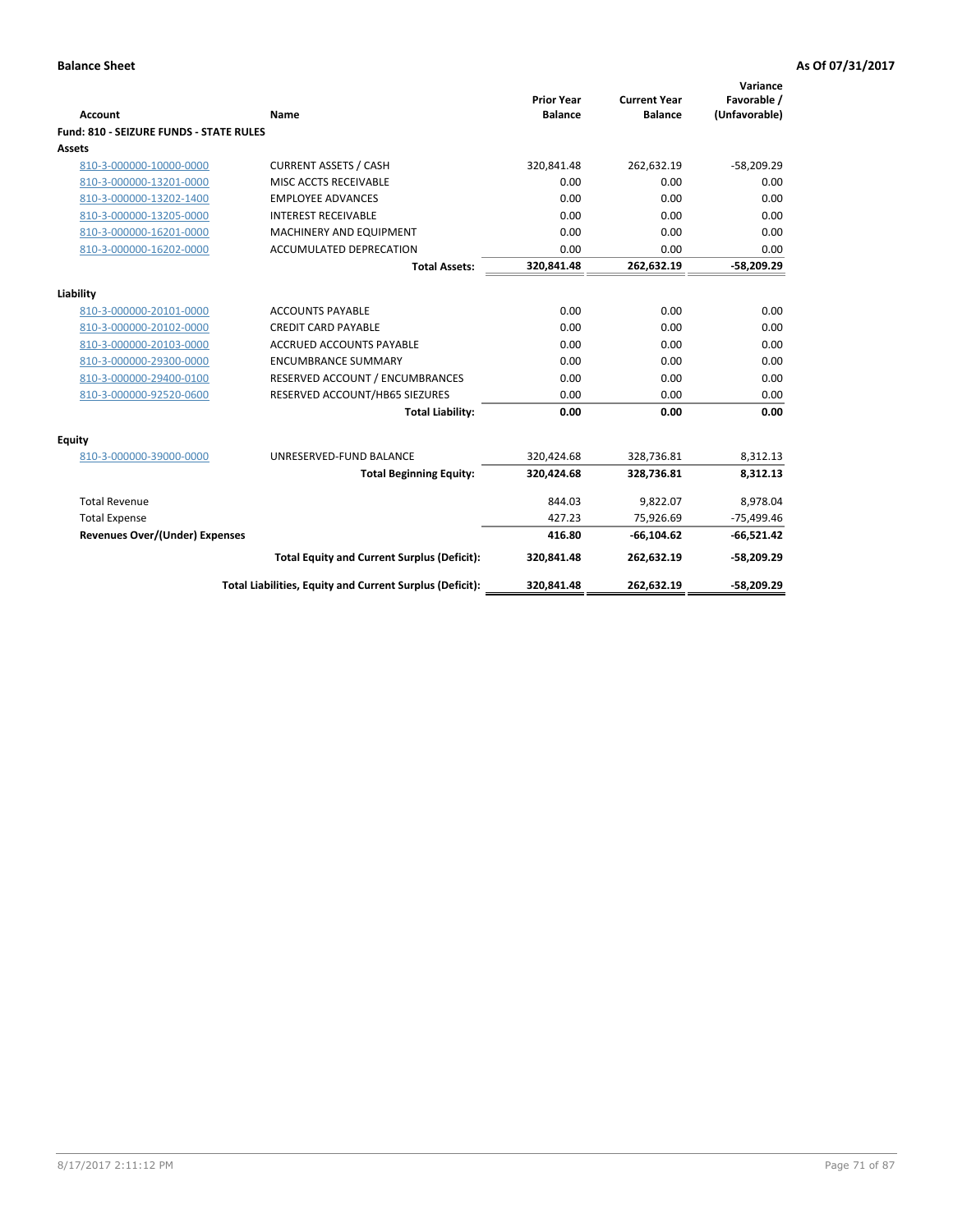| <b>Account</b>                        | Name                                                     | <b>Prior Year</b><br><b>Balance</b> | <b>Current Year</b><br><b>Balance</b> | Variance<br>Favorable /<br>(Unfavorable) |
|---------------------------------------|----------------------------------------------------------|-------------------------------------|---------------------------------------|------------------------------------------|
| Fund: 811 - SEIZURE FUNDS - FED RULES |                                                          |                                     |                                       |                                          |
| <b>Assets</b>                         |                                                          |                                     |                                       |                                          |
| 811-3-000000-10000-0000               | <b>CURRENT ASSETS / CASH</b>                             | 139,100.50                          | 146,255.89                            | 7,155.39                                 |
| 811-3-000000-13201-0000               | MISC ACCTS RECEIVABLE                                    | 0.00                                | 0.00                                  | 0.00                                     |
| 811-3-000000-13205-0000               | <b>INTEREST RECEIVABLE</b>                               | 0.00                                | 0.00                                  | 0.00                                     |
| 811-3-000000-16201-0000               | MACHINERY AND EQUIPMENT                                  | 0.00                                | 0.00                                  | 0.00                                     |
| 811-3-000000-16202-0000               | ACCUMULATED DEPRECATION                                  | 0.00                                | 0.00                                  | 0.00                                     |
|                                       | <b>Total Assets:</b>                                     | 139,100.50                          | 146,255.89                            | 7,155.39                                 |
| Liability                             |                                                          |                                     |                                       |                                          |
| 811-3-000000-20101-0000               | <b>ACCOUNTS PAYABLE</b>                                  | 0.00                                | 0.00                                  | 0.00                                     |
| 811-3-000000-20102-0000               | <b>CREDIT CARD PAYABLE</b>                               | 0.00                                | 0.00                                  | 0.00                                     |
| 811-3-000000-20103-0000               | <b>ACCRUED ACCOUNTS PAYABLE</b>                          | 0.00                                | 0.00                                  | 0.00                                     |
| 811-3-000000-29300-0000               | <b>ENCUMBRANCE SUMMARY</b>                               | 0.00                                | 0.00                                  | 0.00                                     |
|                                       |                                                          |                                     |                                       |                                          |
| 811-3-000000-29400-0100               | RESERVED ACCOUNT / ENCUMBRANCES                          | 0.00                                | 0.00                                  | 0.00                                     |
| 811-3-000000-92521-0700               | RESERVED ACCOUNT/FED SIEZURES                            | 0.00                                | 0.00                                  | 0.00                                     |
|                                       | <b>Total Liability:</b>                                  | 0.00                                | 0.00                                  | 0.00                                     |
| Equity                                |                                                          |                                     |                                       |                                          |
| 811-3-000000-39000-0000               | UNRESERVED-FUND BALANCE                                  | 111,383.41                          | 139,835.09                            | 28,451.68                                |
|                                       | <b>Total Beginning Equity:</b>                           | 111,383.41                          | 139,835.09                            | 28,451.68                                |
| <b>Total Revenue</b>                  |                                                          | 29,422.47                           | 9.728.75                              | $-19,693.72$                             |
| <b>Total Expense</b>                  |                                                          | 1,705.38                            | 3,307.95                              | $-1,602.57$                              |
| Revenues Over/(Under) Expenses        |                                                          | 27,717.09                           | 6,420.80                              | $-21,296.29$                             |
|                                       | <b>Total Equity and Current Surplus (Deficit):</b>       | 139,100.50                          | 146,255.89                            | 7,155.39                                 |
|                                       | Total Liabilities, Equity and Current Surplus (Deficit): | 139,100.50                          | 146,255.89                            | 7,155.39                                 |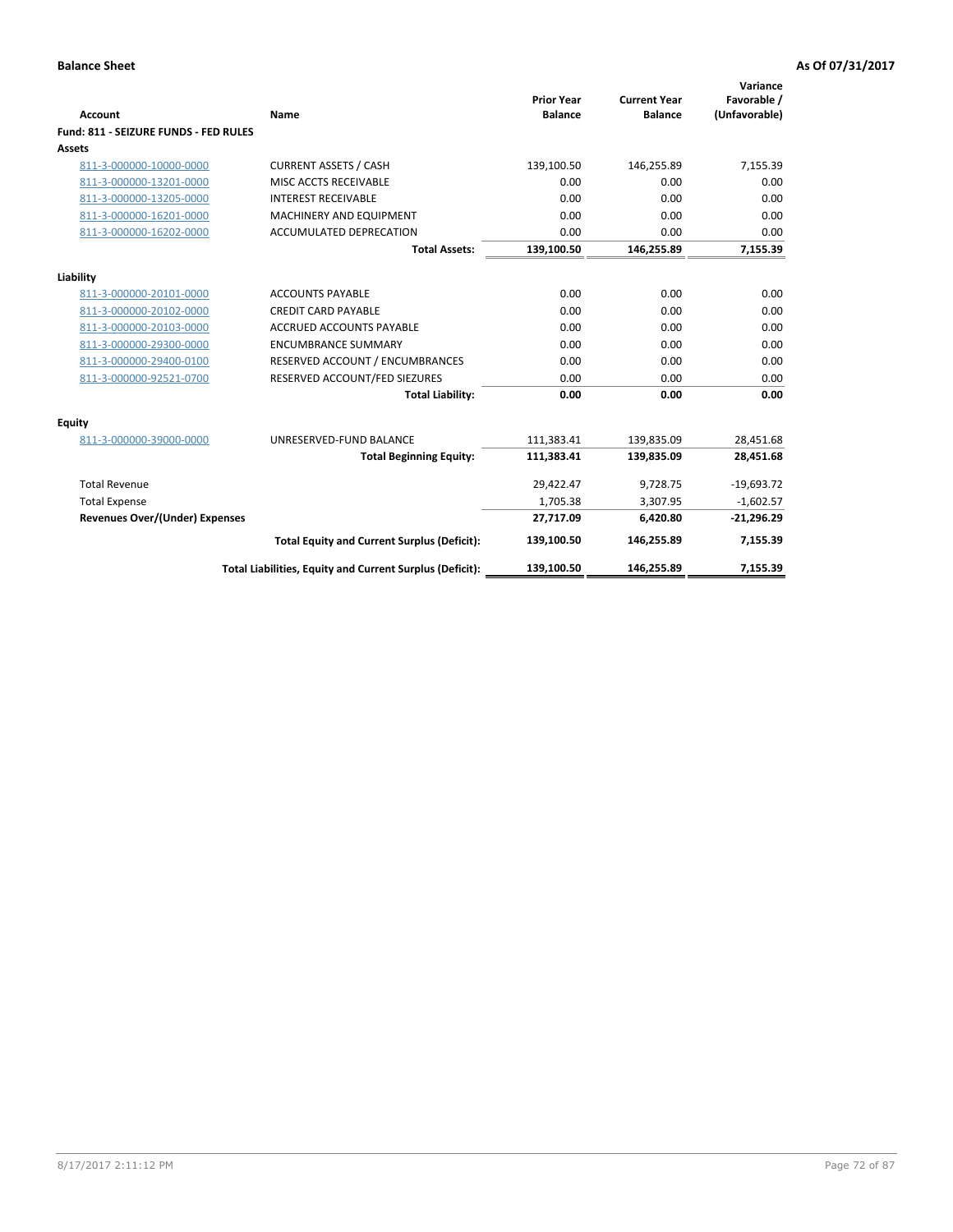|                                                         |                                                          | <b>Prior Year</b> | <b>Current Year</b> | Variance<br>Favorable / |
|---------------------------------------------------------|----------------------------------------------------------|-------------------|---------------------|-------------------------|
| <b>Account</b>                                          | Name                                                     | <b>Balance</b>    | <b>Balance</b>      | (Unfavorable)           |
| Fund: 820 - TIRZ FUND (Tax Increment Reinvestment Zone) |                                                          |                   |                     |                         |
| Assets                                                  |                                                          |                   |                     |                         |
| 820-3-000000-10000-0000                                 | <b>CURRENT ASSETS / CASH</b>                             | 932,197.14        | 1,231,090.04        | 298,892.90              |
| 820-3-000000-13101-0000                                 | <b>TAX RECEIVABLE-CURRENT</b>                            | 199.62            | 19,366.36           | 19,166.74               |
| 820-3-000000-13102-0000                                 | <b>TAXES REC-DELINQUENT</b>                              | 11,635.05         | 2,301.24            | $-9,333.81$             |
| 820-3-000000-13103-0000                                 | ALLOW FOR UNCOLLECT TAXES                                | $-1,232.23$       | $-524.83$           | 707.40                  |
| 820-3-000000-13201-0000                                 | MISC ACCTS RECEIVABLE                                    | 0.00              | 0.00                | 0.00                    |
| 820-3-000000-13205-0000                                 | <b>INTEREST RECEIVABLE</b>                               | 0.00              | 0.00                | 0.00                    |
| 820-3-000000-13221-0000                                 | MISC A/R - PROPERTY TAXES                                | 0.00              | 9.73                | 9.73                    |
|                                                         | <b>Total Assets:</b>                                     | 942,799.58        | 1,252,242.54        | 309,442.96              |
| Liability                                               |                                                          |                   |                     |                         |
| 820-3-000000-20101-0000                                 | <b>ACCOUNTS PAYABLE</b>                                  | 0.00              | 0.00                | 0.00                    |
| 820-3-000000-20103-0000                                 | <b>ACCRUED ACCOUNTS PAYABLE</b>                          | 0.00              | 0.00                | 0.00                    |
| 820-3-000000-20203-0000                                 | <b>DEFERRED TAX REVENUE</b>                              | 12,026.28         | 22,566.61           | $-10,540.33$            |
| 820-3-000000-29300-0000                                 | <b>ENCUMBRANCE SUMMARY</b>                               | 0.00              | 0.00                | 0.00                    |
|                                                         |                                                          | 0.00              | 0.00                | 0.00                    |
| 820-3-000000-29400-0100                                 | RESERVED ACCOUNT / ENCUMBRANCES                          |                   |                     |                         |
|                                                         | <b>Total Liability:</b>                                  | 12,026.28         | 22,566.61           | $-10,540.33$            |
| Equity                                                  |                                                          |                   |                     |                         |
| 820-3-000000-39000-0000                                 | UNRESERVED-FUND BALANCE                                  | 575,485.23        | 1,070,780.75        | 495,295.52              |
| 820-3-000000-39100-0000                                 | UNRESERVED-RET. EARNINGS                                 | 0.00              | 0.00                | 0.00                    |
|                                                         | <b>Total Beginning Equity:</b>                           | 575,485.23        | 1,070,780.75        | 495,295.52              |
| <b>Total Revenue</b>                                    |                                                          | 358,076.34        | 420,086.79          | 62,010.45               |
| <b>Total Expense</b>                                    |                                                          | 2,788.27          | 261,191.61          | $-258,403.34$           |
| <b>Revenues Over/(Under) Expenses</b>                   |                                                          | 355,288.07        | 158,895.18          | $-196,392.89$           |
|                                                         | <b>Total Equity and Current Surplus (Deficit):</b>       | 930,773.30        | 1,229,675.93        | 298,902.63              |
|                                                         | Total Liabilities, Equity and Current Surplus (Deficit): | 942,799.58        | 1,252,242.54        | 309,442.96              |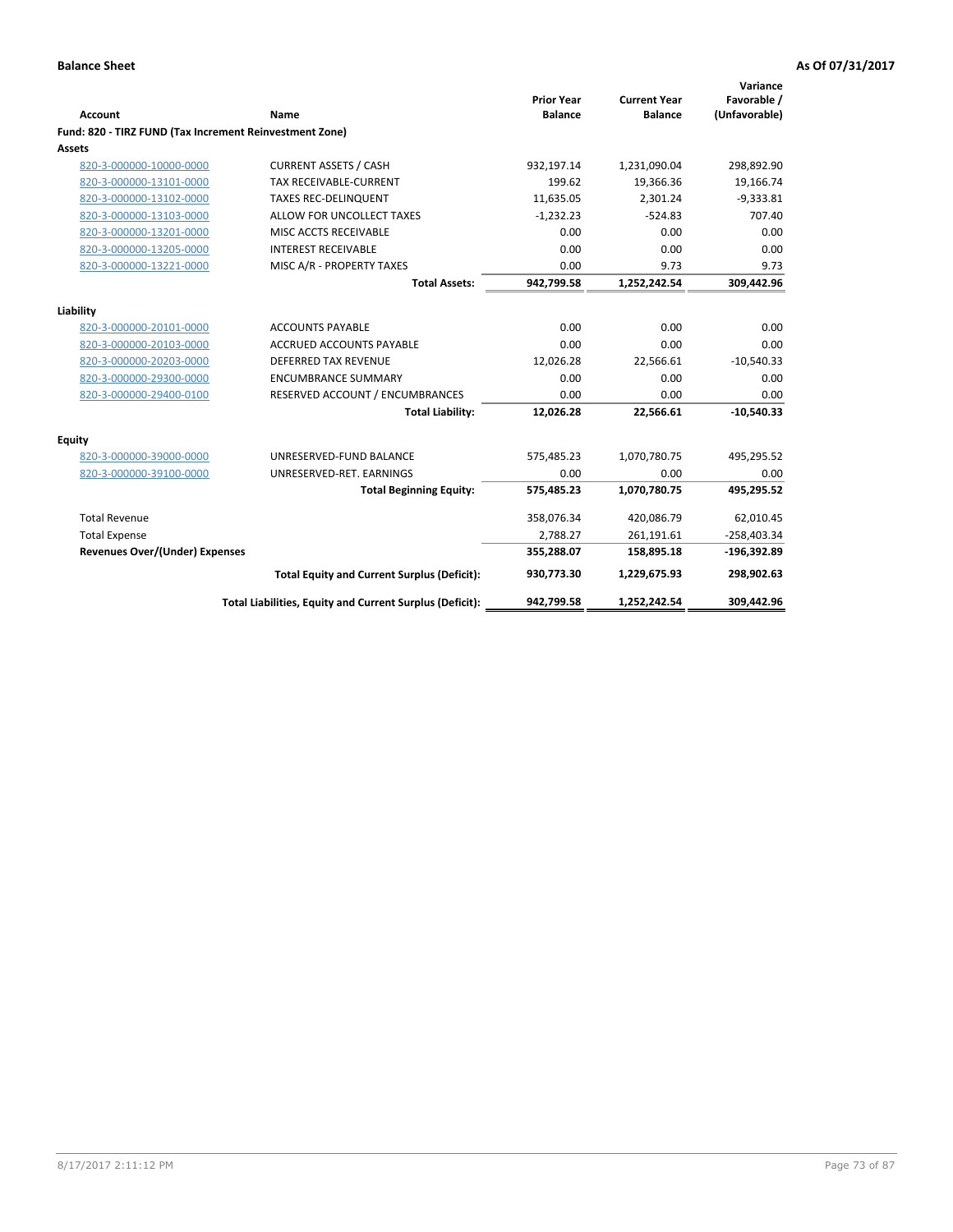|                                          |                                                          | <b>Prior Year</b> | <b>Current Year</b> | Variance<br>Favorable / |
|------------------------------------------|----------------------------------------------------------|-------------------|---------------------|-------------------------|
| <b>Account</b>                           | Name                                                     | <b>Balance</b>    | <b>Balance</b>      | (Unfavorable)           |
| Fund: 890 - GRNVL IDC (L-3) FIXED ASSETS |                                                          |                   |                     |                         |
| <b>Assets</b>                            |                                                          |                   |                     |                         |
| 890-3-000000-10000-0000                  | <b>CURRENT ASSETS / CASH</b>                             | $-11,007,968.85$  | $-16,374,825.45$    | $-5,366,856.60$         |
| 890-3-000000-16004-0000                  | FIXED ASSETS / BUILDINGS                                 | 0.00              | 0.00                | 0.00                    |
| 890-3-000000-16005-0000                  | <b>ACCUMULATED DEPRECIATION</b>                          | 0.00              | 0.00                | 0.00                    |
| 890-3-000000-16301-0000                  | FIXED ASSETS / C W I P                                   | 5,576,985.00      | 8,957,243.30        | 3,380,258.30            |
|                                          | <b>Total Assets:</b>                                     | -5,430,983.85     | $-7,417,582.15$     | $-1,986,598.30$         |
| Liability                                |                                                          |                   |                     |                         |
| 890-3-000000-20101-0000                  | <b>ACCOUNTS PAYABLE</b>                                  | 0.00              | 0.00                | 0.00                    |
| 890-3-000000-27001-0000                  | <b>CONTRIBUTED CAPITAL</b>                               | 0.00              | 0.00                | 0.00                    |
| 890-3-000000-27101-0000                  | INVESTMENT IN GFA / GENERAL FUND                         | 0.00              | 0.00                | 0.00                    |
| 890-3-000000-27102-0000                  | <b>SPECIAL REVENUE FUNDS</b>                             | 0.00              | 0.00                | 0.00                    |
| 890-3-000000-27103-0000                  | <b>GENERAL CIP FUND</b>                                  | 8,822,863.78      | 8,822,863.78        | 0.00                    |
| 890-3-000000-27104-0000                  | PROPRIETARY FUNDS                                        | $-14,253,847.63$  | $-16,240,445.93$    | 1,986,598.30            |
| 890-3-000000-27201-0000                  | CAFR USE / MUNICIPAL BUILDINGS                           | 0.00              | 0.00                | 0.00                    |
| 890-3-000000-27202-0000                  | CAFR USE / OTHER GENERAL GOVERNMEN                       | 0.00              | 0.00                | 0.00                    |
| 890-3-000000-27205-0000                  | CAFR USE / PUBLIC WORKS                                  | 0.00              | 0.00                | 0.00                    |
| 890-3-000000-27210-0000                  | CAFR USE / INVESTMENT IN GFA                             | 0.00              | 0.00                | 0.00                    |
| 890-3-000000-27301-0000                  | DONATIONS/GRANTS                                         | 0.00              | 0.00                | 0.00                    |
|                                          | <b>Total Liability:</b>                                  | $-5,430,983.85$   | $-7,417,582.15$     | 1,986,598.30            |
| Equity                                   |                                                          |                   |                     |                         |
| 890-3-000000-39000-0000                  | UNRESERVED-FUND BALANCE                                  | 0.00              | 0.00                | 0.00                    |
|                                          | <b>Total Beginning Equity:</b>                           | 0.00              | 0.00                | 0.00                    |
| <b>Total Expense</b>                     |                                                          | 0.00              | 0.00                | 0.00                    |
| <b>Revenues Over/(Under) Expenses</b>    |                                                          | 0.00              | 0.00                | 0.00                    |
|                                          | <b>Total Equity and Current Surplus (Deficit):</b>       | 0.00              | 0.00                | 0.00                    |
|                                          | Total Liabilities, Equity and Current Surplus (Deficit): | $-5,430,983.85$   | $-7,417,582.15$     | $-1,986,598.30$         |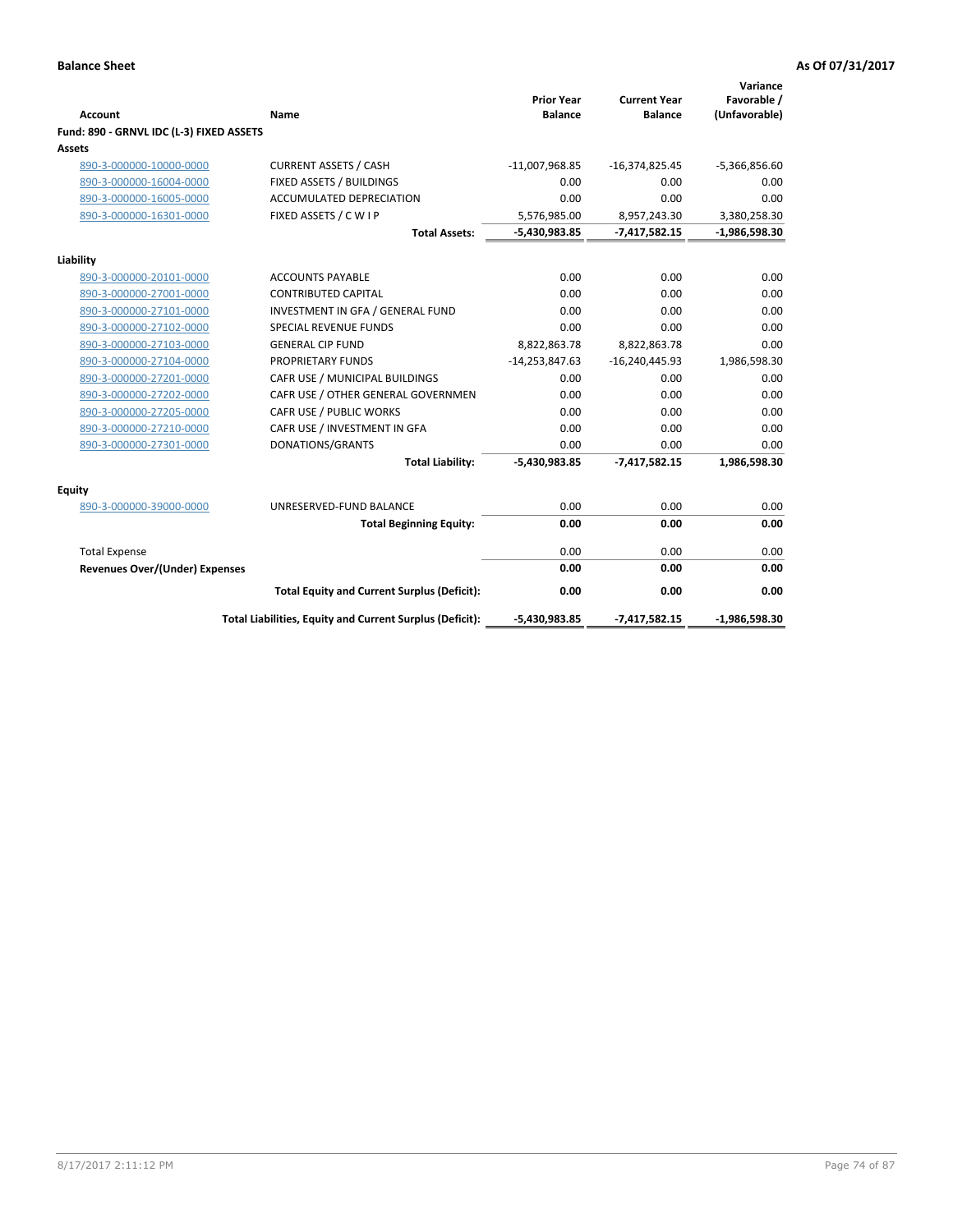|                                                    |                                                                    |                              |                                       | Variance                     |
|----------------------------------------------------|--------------------------------------------------------------------|------------------------------|---------------------------------------|------------------------------|
| <b>Account</b>                                     | Name                                                               | <b>Prior Year</b><br>Balance | <b>Current Year</b><br><b>Balance</b> | Favorable /<br>(Unfavorable) |
| Fund: 899 - POOLED CASH                            |                                                                    |                              |                                       |                              |
| <b>Assets</b>                                      |                                                                    |                              |                                       |                              |
| 899-8-000000-10000-0000                            | <b>CURRENT ASSETS / CASH</b>                                       | 0.00                         | 0.00                                  | 0.00                         |
| 899-8-000000-10101-0000                            | CHASE OUTBOUND OPERATING                                           | $-913,618.65$                | $-785,217.53$                         | 128,401.12                   |
| 899-8-000000-10102-0000                            | CHASE INBOUND OPERATING                                            | 16,374,058.98                | 23,331,665.67                         | 6,957,606.69                 |
| 899-8-000000-10103-0000                            | OPERATING ACCOUNT / CLAIMS ACCOUNT                                 | 0.00                         | 0.00                                  | 0.00                         |
| 899-8-000000-10105-0000                            | CHASE BANK / SAVINGS - 3003113077                                  | 1,538,583.46                 | 1,540,271.98                          | 1,688.52                     |
| 899-8-000000-10106-0000                            | CHASE BANK / SAVINGS - 2911913371                                  | 1,613,079.46                 | 1,614,849.73                          | 1,770.27                     |
| 899-8-000000-10107-0000                            | CHASE TASC FLEX SPENDING                                           | 7,721.00                     | 0.00                                  | $-7,721.00$                  |
| 899-8-000000-10401-0000                            | <b>CURRENT ASSETS / INTERNAL CLEARING</b>                          | 0.00                         | $-212.54$                             | $-212.54$                    |
| 899-8-000000-10402-0000                            | <b>CREDIT CARD CLEARING</b>                                        | 0.00                         | 0.00                                  | 0.00                         |
| 899-8-000000-10403-0000                            | <b>NET BILL PAYMENTS</b>                                           | 0.00                         | 0.00                                  | 0.00                         |
| 899-8-000000-11101-0000                            | TX CLASS / OPERATING                                               | 0.00                         | 0.00                                  | 0.00                         |
| 899-8-000000-11201-0000                            | LOGIC INVESTMENTS / OPERATING                                      | 1,005,710.70                 | 1,015,255.53                          | 9,544.83                     |
| 899-8-000000-11401-0000<br>899-8-000000-11601-0000 | <b>TEXSTAR ACCT - OPERATING</b><br><b>TEXPOOL ACCT - OPERATING</b> | 0.00<br>1,004,278.84         | 0.01<br>1,010,192.94                  | 0.01<br>5,914.10             |
| 899-8-000000-12001-0000                            | AMERICAN NATIONAL OPERATING                                        | 0.00                         | 0.00                                  | 0.00                         |
| 899-8-000000-12002-0000                            | PFM ACCT OPERATING                                                 | 18,268,440.13                | 18,136,322.94                         | $-132,117.19$                |
| 899-8-000000-12003-0000                            | TREASURIES - CITY ONLY                                             | 0.00                         | 0.00                                  | 0.00                         |
| 899-8-000000-12301-0000                            | <b>BOND PROCEEDS / PURCHASED INTEREST</b>                          | 0.00                         | 0.00                                  | 0.00                         |
| 899-8-000000-13205-0000                            | <b>INTEREST RECEIVABLE</b>                                         | 44,835.72                    | 61,327.28                             | 16,491.56                    |
| 899-8-000000-14100-0000                            | DUE FROM FUND 100                                                  | $-750.00$                    | $-16,747.33$                          | $-15,997.33$                 |
| 899-8-000000-14101-0000                            | DUE FROM FUND 101                                                  | 0.00                         | 0.00                                  | 0.00                         |
| 899-8-000000-14102-0000                            | DUE FROM FUND 102                                                  | 0.00                         | 0.00                                  | 0.00                         |
| 899-8-000000-14103-0000                            | DUE FROM FUND 103                                                  | 0.00                         | 0.00                                  | 0.00                         |
| 899-8-000000-14110-0000                            | DUE FROM FUND 110                                                  | 0.00                         | 0.00                                  | 0.00                         |
| 899-8-000000-14111-0000                            | DUE FROM FUND 111                                                  | 0.00                         | 0.00                                  | 0.00                         |
| 899-8-000000-14112-0000                            | DUE FROM FUND 112                                                  | 0.00                         | 0.00                                  | 0.00                         |
| 899-8-000000-14113-0000                            | DUE FROM FUND 113                                                  | 0.00                         | 0.00                                  | 0.00                         |
| 899-8-000000-14114-0000                            | DUE FROM FUND 114                                                  | 0.00                         | 0.00                                  | 0.00                         |
| 899-8-000000-14115-0000                            | DUE FROM FUND 115                                                  | 0.00                         | 0.00                                  | 0.00                         |
| 899-8-000000-14116-0000                            | DUE FROM FUND 116                                                  | 0.00                         | 0.00                                  | 0.00                         |
| 899-8-000000-14117-0000<br>899-8-000000-14118-0000 | DUE FROM FUND 117                                                  | 0.00                         | 0.00                                  | 0.00<br>0.00                 |
| 899-8-000000-14119-0000                            | DUE FROM FUND 118<br>DUE FROM FUND 119                             | 0.00<br>0.00                 | 0.00<br>0.00                          | 0.00                         |
| 899-8-000000-14120-0000                            | DUE FROM FUND 120                                                  | 0.00                         | 0.00                                  | 0.00                         |
| 899-8-000000-14121-0000                            | DUE FROM FUND 121                                                  | 0.00                         | 0.00                                  | 0.00                         |
| 899-8-000000-14122-0000                            | DUE FROM FUND 122                                                  | 0.00                         | 0.00                                  | 0.00                         |
| 899-8-000000-14123-0000                            | DUE FROM FUND 123                                                  | 0.00                         | 0.00                                  | 0.00                         |
| 899-8-000000-14124-0000                            | DUE FROM FUND 124                                                  | 0.00                         | 0.00                                  | 0.00                         |
| 899-8-000000-14125-0000                            | DUE FROM FUND 125                                                  | 0.00                         | 0.00                                  | 0.00                         |
| 899-8-000000-14126-0000                            | DUE FROM FUND 126                                                  | 0.00                         | 0.00                                  | 0.00                         |
| 899-8-000000-14140-0000                            | DUE FROM FUND 140                                                  | 0.00                         | 0.00                                  | 0.00                         |
| 899-8-000000-14160-0000                            | DUE FROM FUND 160                                                  | 0.00                         | 20,044.03                             | 20,044.03                    |
| 899-8-000000-14161-0000                            | DUE FROM FUND 161                                                  | 0.00                         | 0.00                                  | 0.00                         |
| 899-8-000000-14162-0000                            | DUE FROM FUND 162                                                  | 0.00                         | 0.00                                  | 0.00                         |
| 899-8-000000-14163-0000                            | DUE FROM FUND 163                                                  | 0.00                         | 0.00                                  | 0.00                         |
| 899-8-000000-14164-0000                            | DUE FROM FUND 164                                                  | 0.00                         | 0.00                                  | 0.00                         |
| 899-8-000000-14165-0000                            | DUE FROM FUND 165                                                  | 0.00                         | 0.00                                  | 0.00                         |
| 899-8-000000-14170-0000                            | DUE FROM FUND 170                                                  | 0.00                         | 0.00                                  | 0.00                         |
| 899-8-000000-14171-0000<br>899-8-000000-14172-0000 | DUE FROM FUND 171<br>DUE FROM FUND 172                             | 0.00<br>0.00                 | 0.00<br>0.00                          | 0.00<br>0.00                 |
| 899-8-000000-14173-0000                            | DUE FROM FUND 173                                                  | 0.00                         | 0.00                                  | 0.00                         |
| 899-8-000000-14174-0000                            | DUE FROM FUND 174                                                  | 0.00                         | 0.00                                  | 0.00                         |
| 899-8-000000-14175-0000                            | DUE FROM FUND 175                                                  | 0.00                         | 0.00                                  | 0.00                         |
| 899-8-000000-14176-0000                            | DUE FROM FUND 176                                                  | 0.00                         | 0.00                                  | 0.00                         |
| 899-8-000000-14177-0000                            | DUE FROM FUND 177                                                  | 0.00                         | 0.00                                  | 0.00                         |
| 899-8-000000-14190-0000                            | DUE FROM FUND 190                                                  | 0.00                         | 0.00                                  | 0.00                         |
| 899-8-000000-14192-0000                            | DUE FROM FUND 192                                                  | 0.00                         | 0.00                                  | 0.00                         |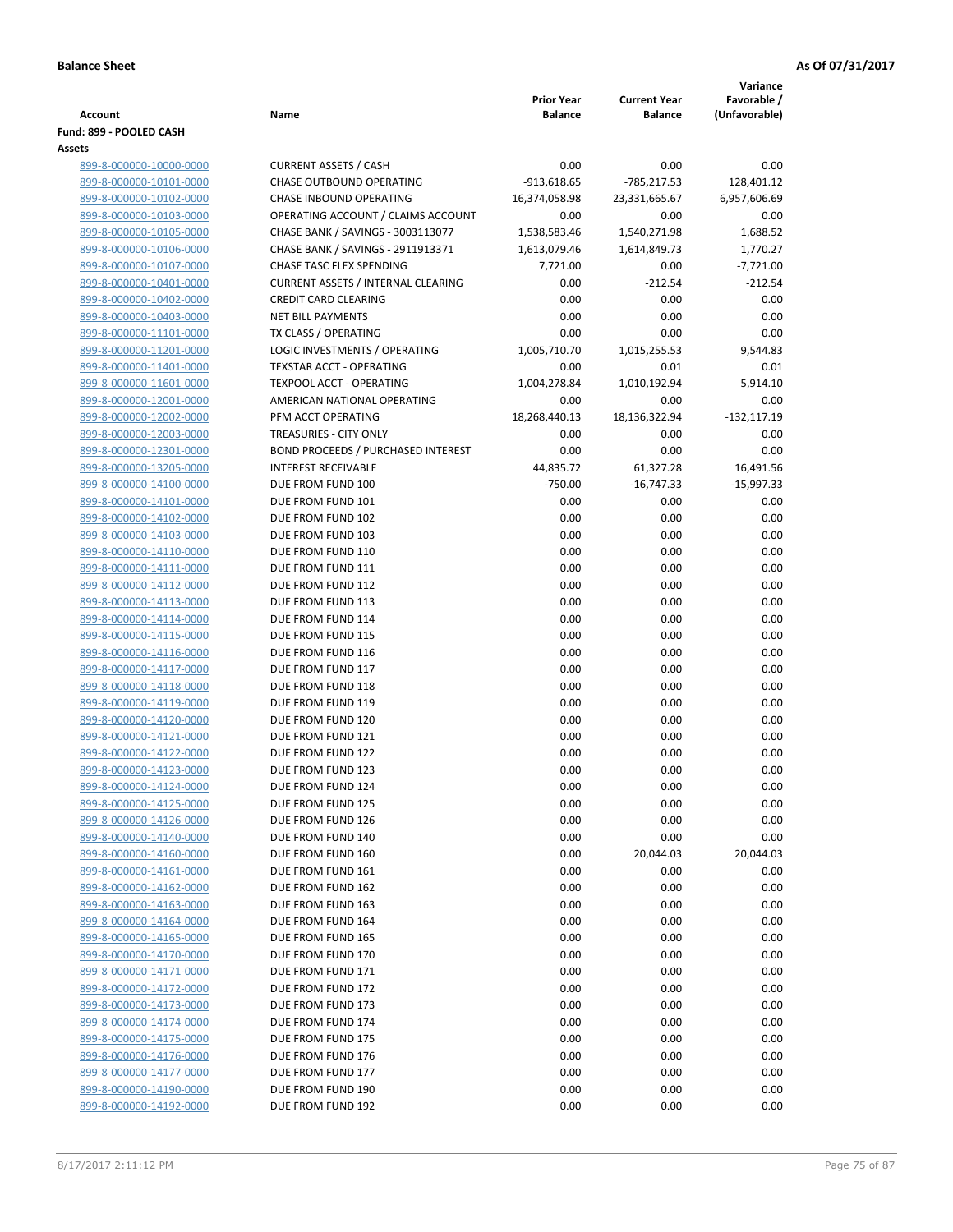|                         |                                       |                   |                     | Variance        |
|-------------------------|---------------------------------------|-------------------|---------------------|-----------------|
|                         |                                       | <b>Prior Year</b> | <b>Current Year</b> | Favorable /     |
| <b>Account</b>          | Name                                  | <b>Balance</b>    | <b>Balance</b>      | (Unfavorable)   |
| 899-8-000000-14200-0000 | DUE FROM FUND 200                     | 0.00              | 0.00                | 0.00            |
| 899-8-000000-14210-0000 | DUE FROM FUND 210                     | 0.00              | 0.00                | 0.00            |
| 899-8-000000-14211-0000 | DUE FROM FUND 211                     | 0.00              | 0.00                | 0.00            |
| 899-8-000000-14212-0000 | DUE FROM FUND 212                     | 0.00              | 0.00                | 0.00            |
| 899-8-000000-14216-0000 | DUE FROM FUND 216                     | 0.00              | 0.00                | 0.00            |
| 899-8-000000-14217-0000 | DUE FROM FUND 217                     | 0.00              | 0.00                | 0.00            |
| 899-8-000000-14300-0000 | DUE FROM FUND 300                     | 0.00              | 0.00                | 0.00            |
| 899-8-000000-14320-0000 | DUE FROM FUND 320                     | 0.00              | 0.00                | 0.00            |
| 899-8-000000-14360-0000 | DUE FROM FUND 360                     | 0.00              | 0.00                | 0.00            |
| 899-8-000000-14361-0000 | DUE FROM FUND 361                     | 0.00              | 0.00                | 0.00            |
| 899-8-000000-14400-0000 | DUE FROM FUND 400                     | 0.00              | 0.00                | 0.00            |
| 899-8-000000-14500-0000 | DUE FROM FUND 500                     | 0.00              | 0.00                | 0.00            |
| 899-8-000000-14561-0000 | DUE FROM FUND 561                     | 0.00              | 0.00                | 0.00            |
| 899-8-000000-14601-0000 | DUE FROM FUND 601                     | 0.00              | 0.00                | 0.00            |
| 899-8-000000-14602-0000 | DUE FROM FUND 602                     | $-0.09$           | $-1,633.56$         | $-1,633.47$     |
| 899-8-000000-14604-0000 | DUE FROM FUND 604                     | 0.00              | 0.00                | 0.00            |
| 899-8-000000-14660-0000 | DUE FROM FUND 660                     | 0.00              | 0.00                | 0.00            |
| 899-8-000000-14800-0000 | DUE FROM FUND 800                     | 0.00              | 0.00                | 0.00            |
| 899-8-000000-14801-0000 | DUE FROM FUND 801                     | 0.00              | 0.00                | 0.00            |
| 899-8-000000-14802-0000 | DUE FROM FUND 802                     | 0.00              | 0.00                | 0.00            |
| 899-8-000000-14803-0000 | DUE FROM FUND 803                     | 0.00              | 0.00                | 0.00            |
| 899-8-000000-14807-0000 | DUE FROM FUND 807                     | 0.00              | 0.00                | 0.00            |
| 899-8-000000-14809-0000 | DUE FROM FUND 809                     | 0.00              | 0.00                | 0.00            |
| 899-8-000000-14810-0000 | DUE FROM FUND 810                     | 0.00              | 0.00                | 0.00            |
| 899-8-000000-14811-0000 | DUE FROM FUND 811                     | 0.00              | 0.00                | 0.00            |
| 899-8-000000-14820-0000 | DUE FROM TIRZ FUND                    | 0.00              | 0.00                | 0.00            |
| 899-8-000000-14890-0000 | DUE FROM GRNVL IDC (L-3) FIXED ASSETS | 0.00              | 0.00                | 0.00            |
|                         | DUE FROM FUND 910                     | $-192.04$         | 160.07              | 352.11          |
| 899-8-000000-14910-0000 |                                       |                   |                     |                 |
| 899-8-000000-14911-0000 | DUE FROM FUND 911                     | 0.00              | 0.00                | 0.00<br>0.00    |
| 899-8-000000-14912-0000 | DUE FROM FUND 912                     | 0.00              | 0.00                |                 |
| 899-8-000000-14913-0000 | DUE FROM FUND 913                     | 0.00<br>0.00      | 0.00                | 0.00<br>0.00    |
| 899-8-000000-14916-0000 | DUE FROM FUND 916                     |                   | 0.00                | 71.72           |
| 899-8-000000-14950-0000 | DUE FROM FUND 950                     | 0.00              | 71.72               |                 |
| 899-8-000000-91011-1001 | <b>BANK OF AMERICA</b>                | 0.00              | 0.00                | 0.00            |
|                         | <b>Total Assets:</b>                  | 38,942,147.51     | 45,926,350.94       | 6,984,203.43    |
| Liability               |                                       |                   |                     |                 |
| 899-8-000000-20101-0000 | <b>ACCOUNTS PAYABLE</b>               | $-942.13$         | 1,894.93            | $-2,837.06$     |
| 899-8-000000-20102-0000 | <b>CREDIT CARD PAYABLE</b>            | 0.00              | 0.00                | 0.00            |
| 899-8-000000-21040-0000 | DUE TO OTHER FUNDS                    | 38,943,089.69     | 45,924,456.03       | $-6,981,366.34$ |
|                         | <b>Total Liability:</b>               | 38,942,147.56     | 45,926,350.96       | -6,984,203.40   |
|                         |                                       |                   |                     |                 |
| <b>Equity</b>           |                                       |                   |                     |                 |
| 899-3-000000-39000-0000 | UNRESERVED-FUND BALANCE               | 0.00              | $-0.02$             | $-0.02$         |
| 899-8-000000-14362-0000 | DUE FROM FUND 362                     | 0.00              | 0.00                | 0.00            |
| 899-8-000000-39200-0101 | EQUITY IN POOLED CASH                 | 0.00              | 0.00                | 0.00            |
| 899-8-000000-39200-0110 | EQUITY IN POOLED CASH                 | 0.00              | 0.00                | 0.00            |
| 899-8-000000-39200-0111 | EQUITY IN POOLED CASH                 | 0.00              | 0.00                | 0.00            |
| 899-8-000000-39200-0112 | EQUITY IN POOLED CASH                 | 0.00              | 0.00                | 0.00            |
| 899-8-000000-39200-0190 | EQUITY IN POOLED CASH                 | 0.00              | 0.00                | 0.00            |
| 899-8-000000-39200-0201 | EQUITY IN POOLED CASH                 | 0.00              | 0.00                | 0.00            |
| 899-8-000000-39200-0202 | EQUITY IN POOLED CASH                 | 0.00              | 0.00                | 0.00            |
| 899-8-000000-39200-0203 | EQUITY IN POOLED CASH                 | 0.00              | 0.00                | 0.00            |
| 899-8-000000-39200-0204 | EQUITY IN POOLED CASH                 | 0.00              | 0.00                | 0.00            |
| 899-8-000000-39200-0205 | EQUITY IN POOLED CASH                 | 0.00              | 0.00                | 0.00            |
| 899-8-000000-39200-0206 | EQUITY IN POOLED CASH                 | 0.00              | 0.00                | 0.00            |
| 899-8-000000-39200-0207 | EQUITY IN POOLED CASH                 | 0.00              | 0.00                | 0.00            |
| 899-8-000000-39200-0208 | EQUITY IN POOLED CASH                 | 0.00              | 0.00                | 0.00            |
| 899-8-000000-39200-0209 | EQUITY IN POOLED CASH                 | 0.00              | 0.00                | 0.00            |
| 899-8-000000-39200-0210 | EQUITY IN POOLED CASH                 | 0.00              | 0.00                | 0.00            |
|                         |                                       |                   |                     |                 |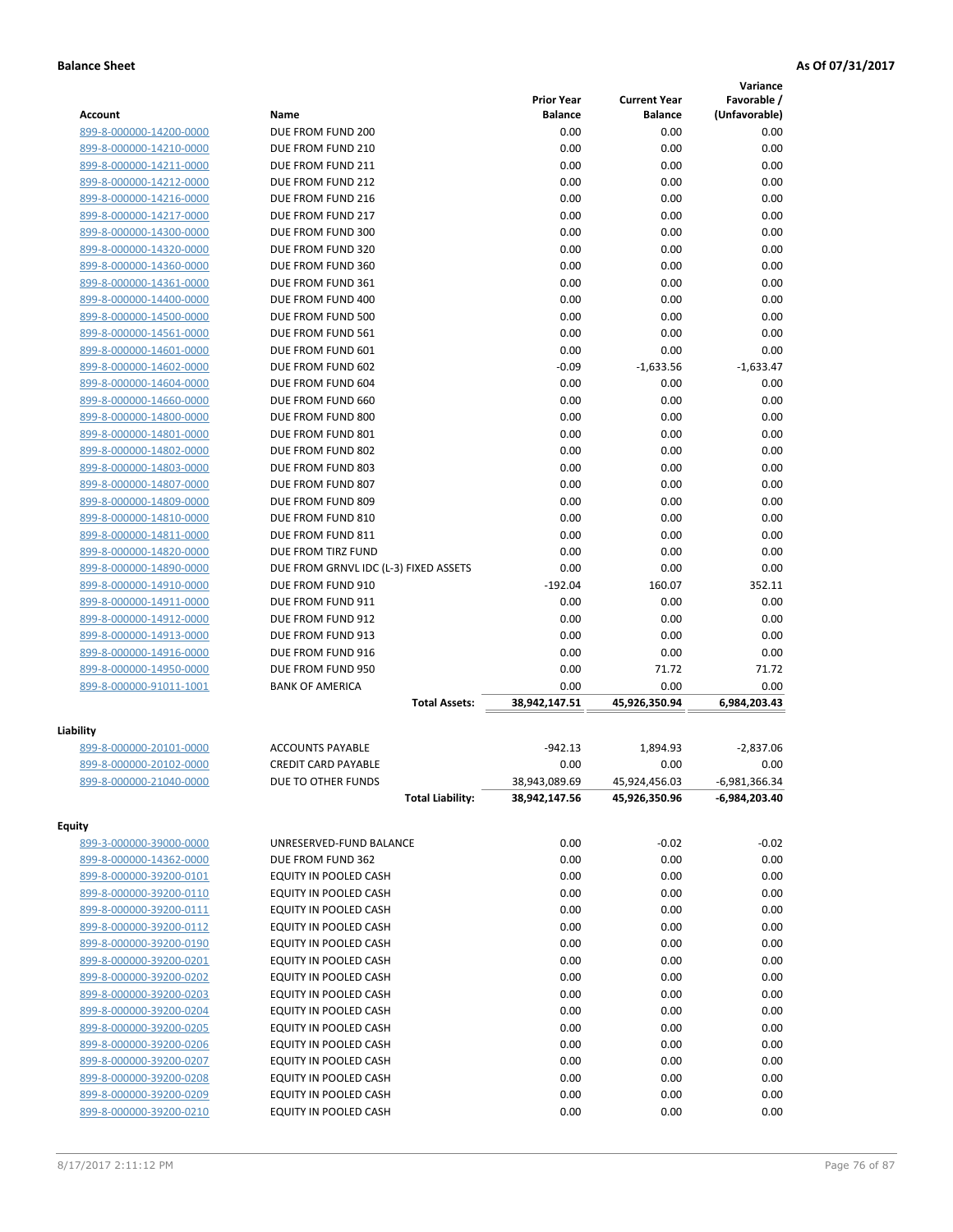**Variance**

| Account                 | Name                         | <b>Prior Year</b><br><b>Balance</b> | <b>Current Year</b><br><b>Balance</b> | Favorable /<br>(Unfavorable) |
|-------------------------|------------------------------|-------------------------------------|---------------------------------------|------------------------------|
| 899-8-000000-39200-0211 | EQUITY IN POOLED CASH        | 0.00                                | 0.00                                  | 0.00                         |
| 899-8-000000-39200-0212 | EQUITY IN POOLED CASH        | 0.00                                | 0.00                                  | 0.00                         |
| 899-8-000000-39200-0213 | EQUITY IN POOLED CASH        | 0.00                                | 0.00                                  | 0.00                         |
| 899-8-000000-39200-0214 | EQUITY IN POOLED CASH        | 0.00                                | 0.00                                  | 0.00                         |
| 899-8-000000-39200-0215 | <b>EQUITY IN POOLED CASH</b> | 0.00                                | 0.00                                  | 0.00                         |
| 899-8-000000-39200-0216 | EQUITY IN POOLED CASH        | 0.00                                | 0.00                                  | 0.00                         |
| 899-8-000000-39200-0217 | EQUITY IN POOLED CASH        | 0.00                                | 0.00                                  | 0.00                         |
| 899-8-000000-39200-0218 | EQUITY IN POOLED CASH        | 0.00                                | 0.00                                  | 0.00                         |
| 899-8-000000-39200-0219 | EQUITY IN POOLED CASH        | 0.00                                | 0.00                                  | 0.00                         |
| 899-8-000000-39200-0220 | EQUITY IN POOLED CASH        | 0.00                                | 0.00                                  | 0.00                         |
| 899-8-000000-39200-0221 | <b>EQUITY IN POOLED CASH</b> | 0.00                                | 0.00                                  | 0.00                         |
| 899-8-000000-39200-0222 | EQUITY IN POOLED CASH        | 0.00                                | 0.00                                  | 0.00                         |
| 899-8-000000-39200-0223 | EQUITY IN POOLED CASH        | 0.00                                | 0.00                                  | 0.00                         |
| 899-8-000000-39200-0224 | EQUITY IN POOLED CASH        | 0.00                                | 0.00                                  | 0.00                         |
| 899-8-000000-39200-0225 | EQUITY IN POOLED CASH        | 0.00                                | 0.00                                  | 0.00                         |
| 899-8-000000-39200-0226 | EQUITY IN POOLED CASH        | 0.00                                | 0.00                                  | 0.00                         |
| 899-8-000000-39200-0227 | EQUITY IN POOLED CASH        | 0.00                                | 0.00                                  | 0.00                         |
| 899-8-000000-39200-0228 | EQUITY IN POOLED CASH        | 0.00                                | 0.00                                  | 0.00                         |
| 899-8-000000-39200-0229 | EQUITY IN POOLED CASH        | 0.00                                | 0.00                                  | 0.00                         |
| 899-8-000000-39200-0231 | EQUITY IN POOLED CASH        | 0.00                                | 0.00                                  | 0.00                         |
| 899-8-000000-39200-0232 | EQUITY IN POOLED CASH        | 0.00                                | 0.00                                  | 0.00                         |
| 899-8-000000-39200-0233 | EQUITY IN POOLED CASH        | 0.00                                | 0.00                                  | 0.00                         |
| 899-8-000000-39200-0234 | EQUITY IN POOLED CASH        | 0.00                                | 0.00                                  | 0.00                         |
| 899-8-000000-39200-0235 | EQUITY IN POOLED CASH        | 0.00                                | 0.00                                  | 0.00                         |
| 899-8-000000-39200-0236 | EQUITY IN POOLED CASH        | 0.00                                | 0.00                                  | 0.00                         |
| 899-8-000000-39200-0241 | EQUITY IN POOLED CASH        | 0.00                                | 0.00                                  | 0.00                         |
| 899-8-000000-39200-0247 | EQUITY IN POOLED CASH        | 0.00                                | 0.00                                  | 0.00                         |
| 899-8-000000-39200-0250 | EQUITY IN POOLED CASH        | 0.00                                | 0.00                                  | 0.00                         |
| 899-8-000000-39200-0251 | EQUITY IN POOLED CASH        | 0.00                                | 0.00                                  | 0.00                         |
| 899-8-000000-39200-0252 | EQUITY IN POOLED CASH        | 0.00                                | 0.00                                  | 0.00                         |
| 899-8-000000-39200-0253 | EQUITY IN POOLED CASH        | 0.00                                | 0.00                                  | 0.00                         |
| 899-8-000000-39200-0254 | EQUITY IN POOLED CASH        | 0.00                                | 0.00                                  | 0.00                         |
| 899-8-000000-39200-0301 | EQUITY IN POOLED CASH        | 0.00                                | 0.00                                  | 0.00                         |
| 899-8-000000-39200-0302 | EQUITY IN POOLED CASH        | 0.00                                | 0.00                                  | 0.00                         |
| 899-8-000000-39200-0401 | EQUITY IN POOLED CASH        | 0.00                                | 0.00                                  | 0.00                         |
| 899-8-000000-39200-0402 | EQUITY IN POOLED CASH        | 0.00                                | 0.00                                  | 0.00                         |
| 899-8-000000-39200-0403 | EQUITY IN POOLED CASH        | 0.00                                | 0.00                                  | 0.00                         |
| 899-8-000000-39200-0405 | EQUITY IN POOLED CASH        | 0.00                                | 0.00                                  | 0.00                         |
| 899-8-000000-39200-0406 | EQUITY IN POOLED CASH        | 0.00                                | 0.00                                  | 0.00                         |
| 899-8-000000-39200-0410 | <b>EQUITY IN POOLED CASH</b> | 0.00                                | 0.00                                  | 0.00                         |
| 899-8-000000-39200-0411 | <b>EQUITY IN POOLED CASH</b> | 0.00                                | 0.00                                  | 0.00                         |
| 899-8-000000-39200-0501 | EQUITY IN POOLED CASH        | 0.00                                | 0.00                                  | 0.00                         |
| 899-8-000000-39200-0502 | EQUITY IN POOLED CASH        | 0.00                                | 0.00                                  | 0.00                         |
| 899-8-000000-39200-0503 | EQUITY IN POOLED CASH        | 0.00                                | 0.00                                  | 0.00                         |
| 899-8-000000-39200-0504 | <b>EQUITY IN POOLED CASH</b> | 0.00                                | 0.00                                  | 0.00                         |
| 899-8-000000-39200-0505 | <b>EQUITY IN POOLED CASH</b> | 0.00                                | 0.00                                  | 0.00                         |
| 899-8-000000-39200-0506 | EQUITY IN POOLED CASH        | 0.00                                | 0.00                                  | 0.00                         |
| 899-8-000000-39200-0507 | EQUITY IN POOLED CASH        | 0.00                                | 0.00                                  | 0.00                         |
| 899-8-000000-39200-0511 | EQUITY IN POOLED CASH        | 0.00                                | 0.00                                  | 0.00                         |
| 899-8-000000-39200-0513 | EQUITY IN POOLED CASH        | 0.00                                | 0.00                                  | 0.00                         |
| 899-8-000000-39200-0521 | EQUITY IN POOLED CASH        | 0.00                                | 0.00                                  | 0.00                         |
| 899-8-000000-39200-0522 | EQUITY IN POOLED CASH        | 0.00                                | 0.00                                  | 0.00                         |
| 899-8-000000-39200-0523 | EQUITY IN POOLED CASH        | 0.00                                | 0.00                                  | 0.00                         |
| 899-8-000000-39200-0601 | EQUITY IN POOLED CASH        | 0.00                                | 0.00                                  | 0.00                         |
| 899-8-000000-39200-0602 | EQUITY IN POOLED CASH        | 0.00                                | 0.00                                  | 0.00                         |
| 899-8-000000-39200-0603 | EQUITY IN POOLED CASH        | 0.00                                | 0.00                                  | 0.00                         |
| 899-8-000000-39200-0604 | EQUITY IN POOLED CASH        | 0.00                                | 0.00                                  | 0.00                         |
| 899-8-000000-39200-0702 | EQUITY IN POOLED CASH        | 0.00                                | 0.00                                  | 0.00                         |
| 899-8-000000-39200-0703 | EQUITY IN POOLED CASH        | 0.00                                | 0.00                                  | 0.00                         |
|                         |                              |                                     |                                       |                              |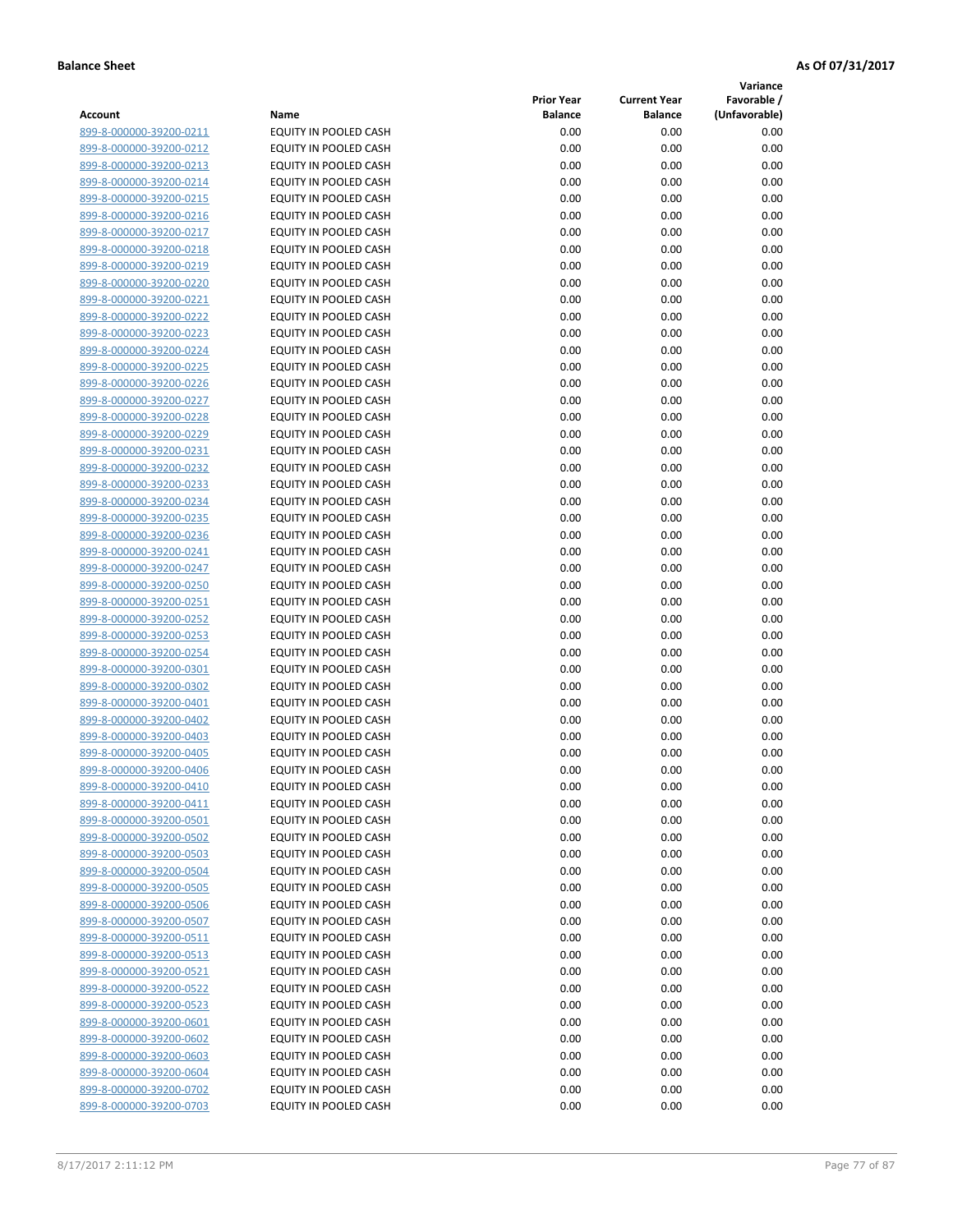|                                       |                                                          |                                     |                                       | Variance                     |
|---------------------------------------|----------------------------------------------------------|-------------------------------------|---------------------------------------|------------------------------|
| <b>Account</b>                        | Name                                                     | <b>Prior Year</b><br><b>Balance</b> | <b>Current Year</b><br><b>Balance</b> | Favorable /<br>(Unfavorable) |
| 899-8-000000-39200-0704               | <b>EQUITY IN POOLED CASH</b>                             | 0.00                                | 0.00                                  | 0.00                         |
| 899-8-000000-39200-0705               | <b>EQUITY IN POOLED CASH</b>                             | 0.00                                | 0.00                                  | 0.00                         |
| 899-8-000000-39200-0706               | <b>EQUITY IN POOLED CASH</b>                             | 0.00                                | 0.00                                  | 0.00                         |
| 899-8-000000-39200-0707               | EQUITY IN POOLED CASH                                    | 0.00                                | 0.00                                  | 0.00                         |
| 899-8-000000-39200-0708               | <b>EQUITY IN POOLED CASH</b>                             | 0.00                                | 0.00                                  | 0.00                         |
| 899-8-000000-39200-0710               | <b>EQUITY IN POOLED CASH</b>                             | 0.00                                | 0.00                                  | 0.00                         |
| 899-8-000000-39200-0721               | EQUITY IN POOLED CASH                                    | 0.00                                | 0.00                                  | 0.00                         |
| 899-8-000000-39200-0722               | EQUITY IN POOLED CASH                                    | 0.00                                | 0.00                                  | 0.00                         |
| 899-8-000000-39200-0723               | EQUITY IN POOLED CASH                                    | 0.00                                | 0.00                                  | 0.00                         |
| 899-8-000000-39200-0731               | <b>EQUITY IN POOLED CASH</b>                             | 0.00                                | 0.00                                  | 0.00                         |
| 899-8-000000-39200-0825               | <b>EQUITY IN POOLED CASH</b>                             | 0.00                                | 0.00                                  | 0.00                         |
| 899-8-000000-39200-0901               | EQUITY IN POOLED CASH                                    | 0.00                                | 0.00                                  | 0.00                         |
| 899-8-000000-39200-0902               | EQUITY IN POOLED CASH                                    | 0.00                                | 0.00                                  | 0.00                         |
| 899-8-000000-39200-0903               | <b>EQUITY IN POOLED CASH</b>                             | 0.00                                | 0.00                                  | 0.00                         |
| 899-8-000000-39200-0904               | <b>EQUITY IN POOLED CASH</b>                             | 0.00                                | 0.00                                  | 0.00                         |
| 899-8-000000-39200-0905               | <b>EQUITY IN POOLED CASH</b>                             | 0.00                                | 0.00                                  | 0.00                         |
| 899-8-000000-39200-0909               | EQUITY IN POOLED CASH                                    | 0.00                                | 0.00                                  | 0.00                         |
| 899-8-000000-39200-0910               | <b>EQUITY IN POOLED CASH</b>                             | 0.00                                | 0.00                                  | 0.00                         |
| 899-8-000000-39200-0960               | <b>EQUITY IN POOLED CASH</b>                             | 0.00                                | 0.00                                  | 0.00                         |
| 899-8-000000-39200-9999               | EQUITY IN POOLED CASH                                    | 0.00                                | 0.00                                  | 0.00                         |
|                                       | <b>Total Beginning Equity:</b>                           | 0.00                                | $-0.02$                               | $-0.02$                      |
| <b>Total Revenue</b>                  |                                                          | $-0.05$                             | 0.00                                  | 0.05                         |
| <b>Revenues Over/(Under) Expenses</b> |                                                          | $-0.05$                             | 0.00                                  | 0.05                         |
|                                       | <b>Total Equity and Current Surplus (Deficit):</b>       | $-0.05$                             | $-0.02$                               | 0.03                         |
|                                       | Total Liabilities, Equity and Current Surplus (Deficit): | 38,942,147.51                       | 45,926,350.94                         | 6,984,203.43                 |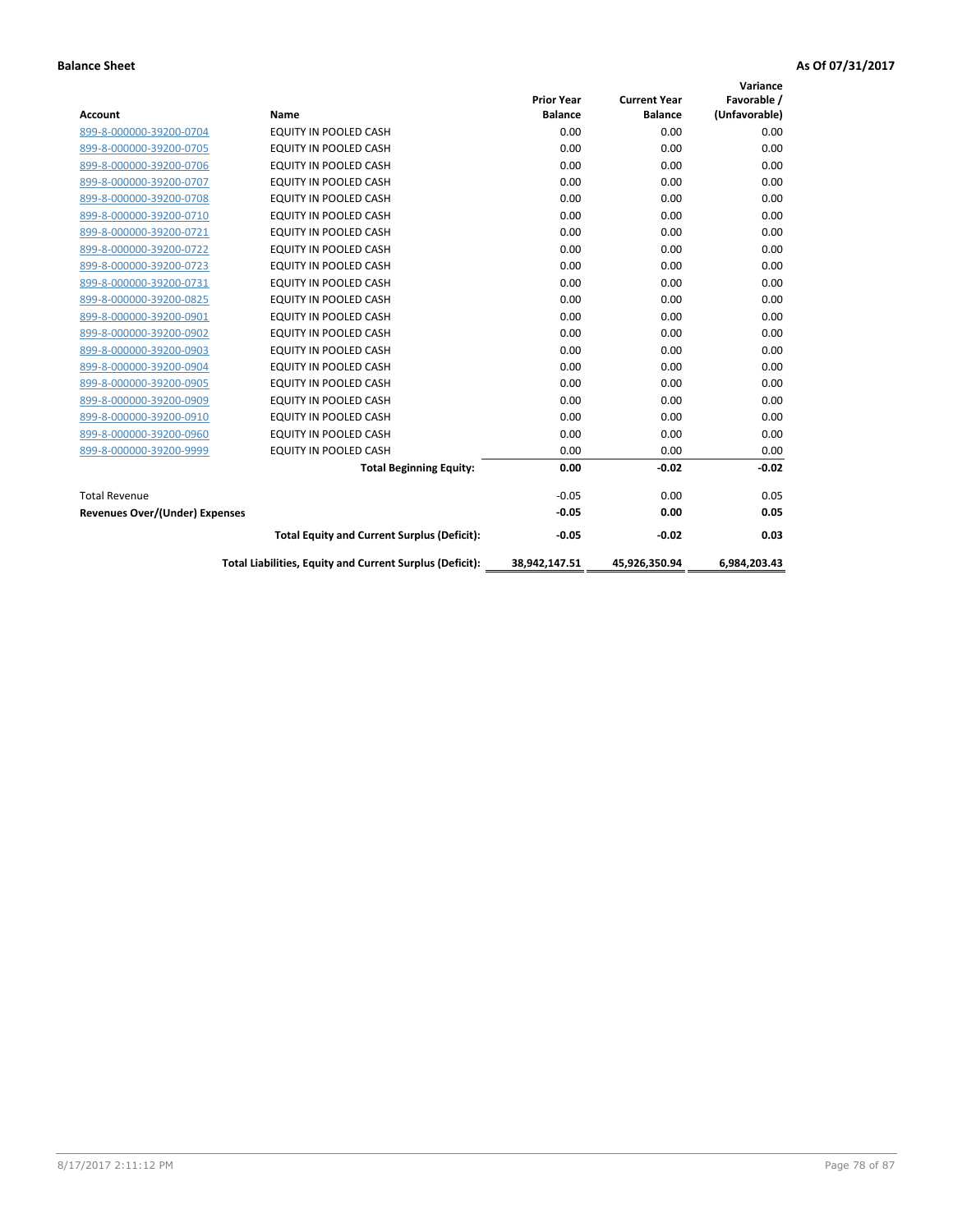|                                     |                                            |                   |                     | Variance        |
|-------------------------------------|--------------------------------------------|-------------------|---------------------|-----------------|
|                                     |                                            | <b>Prior Year</b> | <b>Current Year</b> | Favorable /     |
| <b>Account</b>                      | Name                                       | <b>Balance</b>    | <b>Balance</b>      | (Unfavorable)   |
| Fund: 910 - ELECTRIC OPERATING FUND |                                            |                   |                     |                 |
| <b>Assets</b>                       |                                            |                   |                     |                 |
| 910-9-000000-10000-1300             | <b>CASH</b>                                | 11,428,829.21     | 13,659,348.42       | 2,230,519.21    |
| 910-9-000000-10209-1300             | <b>ADMIN PETTY CASH</b>                    | 658.89            | 658.89              | 0.00            |
| 910-9-000000-10308-1300             | <b>GEUS SERVICE CENTER CHANGE</b>          | 849.90            | 849.90              | 0.00            |
| 910-9-000000-10309-1300             | <b>GEUS DOWNTOWN CHANGE</b>                | 1,650.00          | 1,650.00            | 0.00            |
| 910-9-000000-12190-1810             | DEFERRED ISSUANCE COSTS 2001               | 0.00              | 0.00                | 0.00            |
| 910-9-000000-12191-1810             | DEFERRED ISSUANCE COST 2008 ENGINE PR      | 0.00              | 0.00                | 0.00            |
| 910-9-000000-12192-1810             | DEFERRED ISSUANCE COSTS 2010 BOA ENGI      | 0.00              | 0.00                | 0.00            |
| 910-9-000000-12193-1810             | DEFERRED ISSUANCE COSTS 2010 SCRUBBEF      | 0.00              | 0.00                | 0.00            |
| 910-9-000000-12194-1810             | DEFERRED ISSUANCE COSTS 2010 TMPA DEI      | 0.00              | 0.00                | 0.00            |
| 910-9-000000-12201-1810             | <b>BOND DISCOUNT</b>                       | 136,516.38        | 124,995.74          | $-11,520.64$    |
| 910-9-000000-13000-1420             | <b>CUSTOMER ACCOUNTS RECEIVABLE</b>        | 2,370,971.13      | 1,518,902.10        | $-852,069.03$   |
| 910-9-000000-13001-1420             | NON CURRENT CUSTOMER ACCTS RECEIVAE        | 420,057.74        | 470,102.81          | 50,045.07       |
| 910-9-000000-13002-1440             | ALLOWANCE FOR UNCOLLECTABLE                | -394,609.78       | $-486,011.78$       | $-91,402.00$    |
| 910-9-000000-13003-1422             | UNBILLED YEAR-END ACCRUAL                  | 5,109,446.76      | 3,919,838.73        | $-1,189,608.03$ |
| 910-9-000000-13009-1423             | FUEL ADJUSTMENT - UNDER/OVER               | -592,479.14       | $-240,024.36$       | 352,454.78      |
| 910-9-000000-13011-1420             | AMP RECEIVABLE                             | 13,396.07         | 10,906.21           | $-2,489.86$     |
| 910-9-000000-13066-1421             | AMPY CUSTOMER ACCOUNTS RECEIVABLE          | 0.00              | 0.00                | 0.00            |
| 910-9-000000-13067-1421             | AMPY ARREARS ACCOUNTS RECEIVABLE           | $-5,014.27$       | $-4,582.78$         | 431.49          |
| 910-9-000000-13068-1421             | AMPY Customers Left With Balance A/R       | 39,109.00         | 44,927.11           | 5,818.11        |
| 910-9-000000-13201-1430             | MISCELLANEOUS ACCOUNTS RECEIVABLE          | 0.00              | 0.00                | 0.00            |
| 910-9-000000-13205-1710             | <b>INTEREST RECEIVABLE</b>                 | 0.00              | 0.00                | 0.00            |
| 910-9-000000-13290-1650             | PREPAYMENTS                                | 0.00              | 0.00                | 0.00            |
| 910-9-000000-13291-1651             | TMPA SCRUBBER PREPAYMENT                   |                   |                     |                 |
|                                     |                                            | 7,678,763.08      | 7,361,021.08        | $-317,742.00$   |
| 910-9-000000-13293-1653             | TMPA FIXED COSTS PREPAYMENT                | 29,772,388.64     | 28,540,235.47       | $-1,232,153.17$ |
| 910-9-000000-13294-1654             | TMPA DEMAND COSTS ESCROW                   | 0.00              | 0.00                | 0.00            |
| 910-9-000000-13297-1657             | <b>ERCOT CRR PREPAYMENTS</b>               | 103,055.57        | 79,816.76           | $-23,238.81$    |
| 910-9-000000-13299-1655             | <b>ERCOT COLLATERAL</b>                    | 111,550.00        | 111,550.00          | 0.00            |
| 910-9-000000-14001-1461             | DUE FROM COG - GENERAL FUND                | 0.00              | 0.00                | 0.00            |
| 910-9-000000-14402-1469             | DUE FROM DEBT SERVICE FUND                 | 4,625,445.97      | 4,625,445.97        | 0.00            |
| 910-9-000000-14501-1467             | DUE FROM GBOD                              | 0.00              | 0.00                | 0.00            |
| 910-9-000000-14916-1469             | DUE FROM FUND 916                          | 0.00              | 0.00                | 0.00            |
| 910-9-000000-14999-1910             | DUE FROM 906                               | 0.00              | 0.00                | 0.00            |
| 910-9-000000-15900-1540             | <b>INVENTORY</b>                           | 2,491,378.57      | 2,638,337.77        | 146,959.20      |
| 910-9-000000-15901-1541             | <b>GEUS UNLEADED GASOLINE</b>              | $-590.37$         | $-48.44$            | 541.93          |
| 910-9-000000-15902-1542             | <b>GEUS DIESEL GASOLINE</b>                | 1,948.15          | 2,649.05            | 700.90          |
| 910-9-000000-15903-1543             | <b>INVENTORY - SUBSTATION</b>              | 7,771.80          | 7,771.80            | 0.00            |
| 910-9-000000-15909-1510             | STEAM PLANT FUEL OIL INVENTORY             | 582,166.40        | 579,780.55          | $-2,385.85$     |
| 910-9-000000-16301-1070             | <b>CWIP</b>                                | 368,786.52        | 0.00                | -368,786.52     |
| 910-9-000000-17501-1860             | <b>EMPLOYEE CONTRIBUTIONS</b>              | 465,482.00        | 457,380.00          | $-8,102.00$     |
| 910-9-000000-17504-1860             | <b>INVESTMENT RETURN</b>                   | 337,872.00        | 2,134,124.00        | 1,796,252.00    |
| 910-9-000000-17508-1860             | <b>EXPERIENCE DIFFERENCE</b>               | 4,057.00          | 43,240.00           | 39,183.00       |
| 910-9-000000-17520-1860             | <b>ASSUMPTION CHANGES</b>                  | 0.00              | 567,066.00          | 567,066.00      |
| 910-9-000000-19000-3100             | STEAM - LAND                               | 117,340.90        | 117,340.90          | 0.00            |
| 910-9-000000-19001-3110             | <b>STEAM PLANT - STRUCTURES</b>            | 1,056,896.04      | 1,082,096.04        | 25,200.00       |
| 910-9-000000-19002-3120             | STEAM PLANT - BOILER PLANT EQUIPMENT       | 4,815,449.65      | 4,865,386.86        | 49,937.21       |
| 910-9-000000-19003-3130             | STEAM PLANT - ENGINES                      | 0.00              | 0.00                | 0.00            |
| 910-9-000000-19004-3140             | STEAM PLANT - GENERATORS                   | 9,067,106.70      | 9,067,106.70        | 0.00            |
| 910-9-000000-19005-3150             | STEAM PLANT - ACCESSORY ELECTRIC EQUIF     | 667,175.88        | 1,066,062.56        | 398,886.68      |
| 910-9-000000-19006-3160             | STEAM PLANT - MISC POWER PLANT EQUIPI      | 12,912.88         | 12,912.88           | 0.00            |
| 910-9-000000-19100-3400             | <b>ENGINE PLANT - LAND</b>                 | 43,850.00         | 43,850.00           | 0.00            |
| 910-9-000000-19101-3410             | <b>ENGINE PLANT - STRUCTURES</b>           | 4,655,874.20      | 4,655,874.20        | 0.00            |
| 910-9-000000-19101-3411             | <b>ENGINE PLANT - STRUCTURES</b>           | 0.00              | 0.00                | 0.00            |
| 910-9-000000-19104-3440             | ENGINE PLANT - ENGINE PLANT GENERATOF      | 28,654,263.02     | 28,654,263.02       | 0.00            |
| 910-9-000000-19105-3450             | ENGINE PLANT - ACCESSORY ELECTRIC EQUI     | 182,210.98        | 216,217.48          | 34,006.50       |
| 910-9-000000-19106-3460             | ENGINE PLANT - MISCELLANEOUS POWER P       | 10,452.64         | 24,458.10           | 14,005.46       |
| 910-9-000000-19204-3442             | <b>ENGINE PLANT - RENEWABLE GENERATORS</b> | 245,000.01        | 245,000.01          | 0.00            |
| 910-9-000000-19301-3500             | TRANSMISSION - LAND                        | 53,501.21         | 53,501.21           | 0.00            |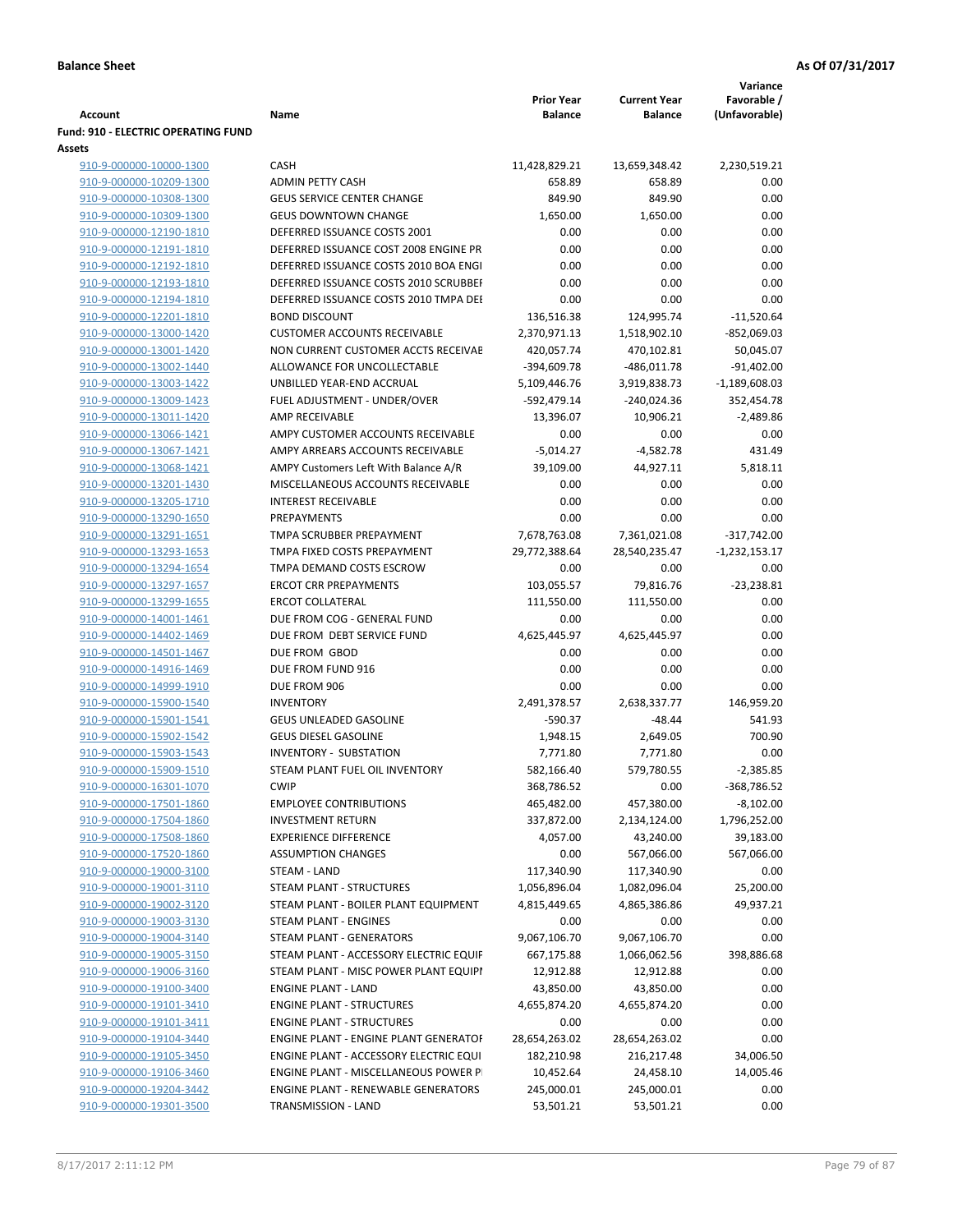|                                                    |                                                               |                   |                     | Variance            |
|----------------------------------------------------|---------------------------------------------------------------|-------------------|---------------------|---------------------|
|                                                    |                                                               | <b>Prior Year</b> | <b>Current Year</b> | Favorable /         |
| <b>Account</b>                                     | Name                                                          | <b>Balance</b>    | <b>Balance</b>      | (Unfavorable)       |
| 910-9-000000-19302-3530                            | <b>TRANSMISSION - SUBSTATIONS</b>                             | 5,552,341.27      | 5.699.742.99        | 147,401.72          |
| 910-9-000000-19303-3572                            | TRANSMISSION - TMPA LINES                                     | 1,156,631.80      | 1,156,631.80        | 0.00                |
| 910-9-000000-19304-3571                            | <b>TRANSMISSION - GEUS LINES</b>                              | 3,722,472.15      | 3,661,064.79        | $-61.407.36$        |
| 910-9-000000-19401-3600                            | <b>DISTRIBUTION - LAND</b>                                    | 218,418.15        | 218,418.15          | 0.00                |
| 910-9-000000-19402-3620                            | DISTRIBUTION - SUBSTATIONS                                    | 5,985,037.00      | 6,010,987.00        | 25,950.00           |
| 910-9-000000-19403-3640                            | <b>DISTRIBUTION - POLES</b>                                   | 4,381,552.51      | 4,360,010.49        | $-21,542.02$        |
| 910-9-000000-19404-3650                            | DISTRIBUTION - OH CONDUCTOR & DEVICES                         | 3,518,976.80      | 3,596,762.98        | 77,786.18           |
| 910-9-000000-19405-3660                            | DISTRIBUTION - UNDERGROUND CONDUIT                            | 1,454,708.84      | 1,515,741.11        | 61,032.27           |
| 910-9-000000-19406-3670                            | DISTRIBUTION - UG CONDUCTOR & DEVICES                         | 2,833,506.40      | 2,942,593.48        | 109,087.08          |
| 910-9-000000-19407-3680                            | DISTRIBUTION - TRANSFORMERS                                   | 4,279,270.60      | 4,349,000.32        | 69,729.72           |
| 910-9-000000-19408-3690                            | DISTRIBUTION - SERVICE CONNECTIONS                            | 647,016.84        | 601,984.40          | $-45,032.44$        |
| 910-9-000000-19409-3700                            | <b>DISTRIBUTION - METERS</b>                                  | 1,864,415.78      | 1,873,933.82        | 9,518.04            |
| 910-9-000000-19410-3710                            | <b>DISTRIBUTION - VAPOR LIGHTS</b>                            | 83,944.20         | 86,117.21           | 2,173.01            |
| 910-9-000000-19411-3750                            | DISTRIBUTION - STREET LIGHTS & SIGNALS                        | 89,881.93         | 92,156.68           | 2,274.75            |
| 910-9-000000-19501-3890                            | <b>GENERAL - LAND</b>                                         | 110,503.10        | 110,503.10          | 0.00                |
| 910-9-000000-19502-3900                            | <b>GENERAL - STRUCTURES</b>                                   | 5,881,580.20      | 5,945,156.47        | 63,576.27           |
| 910-9-000000-19503-3910                            | <b>GENERAL - FURNITURE &amp; OFFICE EQUIPMEN</b>              | 555,753.77        | 583,464.65          | 27,710.88           |
| 910-9-000000-19504-3941                            | <b>GENERAL - METER READING ASSETS</b>                         | 38,482.00         | 38,482.00           | 0.00                |
| 910-9-000000-19505-3911                            | <b>GENERAL - CUSTOMER SERVICE EQUIPMENT</b>                   | 11,750.00         | 11,750.00           | 0.00                |
| 910-9-000000-19506-3914                            | <b>GENERAL - BILLING EQUIPMENT</b>                            | 0.00              | 0.00                | 0.00                |
| 910-9-000000-19507-3915                            | <b>GENERAL - CASHIERING EQUIPMENT</b>                         | 7.033.54          | 7,033.54            | 0.00                |
| 910-9-000000-19508-3920                            | <b>GENERAL - TRANSPORTATION EQUIPMENT</b>                     | 2,500,400.72      | 2,472,187.38        | $-28,213.34$        |
| 910-9-000000-19509-3930                            | <b>GENERAL - WAREHOUSE EQUIPMENT</b>                          | 69,324.02         | 69,324.02           | 0.00                |
| 910-9-000000-19510-3940                            | <b>GENERAL - TOOLS</b>                                        | 13,918.37         | 13,918.37           | 0.00                |
| 910-9-000000-19511-3950                            | <b>GENERAL - LABORATORY EQUIPMENT</b>                         | 336,291.99        | 336,291.99          | 0.00                |
|                                                    |                                                               |                   |                     |                     |
| 910-9-000000-19512-3960                            | <b>GENERAL - POWER OPERATED EQUIPMENT</b>                     | 338,718.53        | 343,749.03          | 5,030.50            |
| 910-9-000000-19513-3970                            | <b>GENERAL - COMMUNICATIONS EQUIPMENT</b>                     | 47,808.65         | 47,808.65           | 0.00<br>0.00        |
| 910-9-000000-19514-3980                            | <b>GENERAL - MISCELLANEOUS EQUIPMENT</b>                      | 0.00              | 0.00                |                     |
|                                                    |                                                               |                   |                     |                     |
| 910-9-000000-19999-1080                            | ACCUMULATED DEPRECIATION                                      | -38,561,238.83    | -40,514,857.61      | $-1,953,618.78$     |
|                                                    | <b>Total Assets:</b>                                          | 121,799,991.66    | 121,903,957.77      | 103,966.11          |
|                                                    |                                                               |                   |                     |                     |
| Liability                                          |                                                               |                   |                     |                     |
| 910-9-000000-20101-2320                            | <b>ACCOUNTS PAYABLE</b>                                       | $-192.04$         | 160.07              | $-352.11$<br>614.05 |
| 910-9-000000-20102-2321                            | <b>CREDIT CARD PAYABLE</b>                                    | $-7,272.36$       | $-7,886.41$         |                     |
| 910-9-000000-20103-2322                            | ACCRUED ACCOUNTS PAYABLE                                      | 0.00              | 0.00                | 0.00                |
| 910-9-000000-20139-2323                            | RETAINAGES PAYABLE                                            | 0.00              | 0.00                | 0.00                |
| 910-9-000000-20141-0000                            | <b>TELEPHONE CLEARING</b>                                     | 0.00              | 0.00                | 0.00                |
| 910-9-000000-20142-0000                            | <b>ESCROW</b>                                                 | 0.00              | 0.00                | 0.00                |
| 910-9-000000-20815-2410                            | SALES TAX PAYABLE - IN THE CITY                               | 80,738.08         | 82,770.16           | $-2,032.08$         |
| 910-9-000000-20816-2411                            | SALES TAX PAYABLE - OUT OF CITY                               | 3,361.19          | 3,263.65            | 97.54               |
| 910-9-000000-21001-2341                            | DUE TO COG - GEN FUND                                         | 0.00              | 0.00                | 0.00                |
| 910-9-000000-21406-2329                            | <b>DUE TO 906</b>                                             | 0.00              | 0.00                | 0.00                |
| 910-9-000000-21507-2347                            | DUE TO GBOD                                                   | 0.00              | 0.00                | 0.00                |
| 910-9-000000-22001-2327                            | SALARIES PAYABLE                                              | 233,865.12        | 293,173.93          | -59,308.81          |
| 910-9-000000-22002-2328                            | PTO PAYABLE                                                   | 421,442.27        | 448,558.72          | $-27,116.45$        |
| 910-9-000000-23011-2211                            | <b>REVENUE BONDS</b>                                          | 455,000.00        | 475,000.00          | $-20,000.00$        |
| 910-9-000000-24000-2350                            | <b>CUSTOMER DEPOSITS</b>                                      | 2,043,748.57      | 2,324,222.39        | -280,473.82         |
| 910-9-000000-24014-2359                            | <b>CUSTOMER DEPOSITS / AMPY EQUIPMENT</b>                     | 109,418.33        | 102,727.53          | 6,690.80            |
| 910-9-000000-24015-2350                            | AMP RESERVE                                                   | 13,396.07         | 10,906.21           | 2,489.86            |
| 910-9-000000-25069-2530                            | PREPAID ELECTRICITY - AMPY                                    | $-37,949.26$      | $-75,097.92$        | 37,148.66           |
| 910-9-000000-26001-2283                            | OBLIGATION FOR COMPENSATED ABSENCES                           | 362,637.83        | 404,816.69          | -42,178.86          |
| 910-9-000000-26102-2210                            | REVENUE BONDS PAYABLE                                         | 38,763,000.00     | 38,288,000.00       | 475,000.00          |
| 910-9-000000-26107-2250                            | PREMIUM ON 2010 ISSUE                                         | 218,231.30        | 203,298.46          | 14,932.84           |
| 910-9-000000-26108-2250                            | <b>SCRUBBER DEBT - 2010</b>                                   | 10,395,000.00     | 10,395,000.00       | 0.00                |
| 910-9-000000-26109-2250                            | PREMIUM ON SCRUBBER                                           | 185,526.87        | 172,831.89          | 12,694.98           |
| 910-9-000000-26110-2250                            | TMPA DEBT - 2010                                              | 20,640,000.00     | 20,640,000.00       | 0.00                |
| 910-9-000000-26111-2250                            | PREMIUM ON TMPA DEBT                                          | 367,959.88        | 342,781.61          | 25,178.27           |
| 910-9-000000-29300-0000<br>910-9-000000-29400-0100 | <b>ENCUMBRANCE SUMMARY</b><br>RESERVED ACCOUNT / ENCUMBRANCES | 0.00<br>0.00      | 0.00<br>0.00        | 0.00<br>0.00        |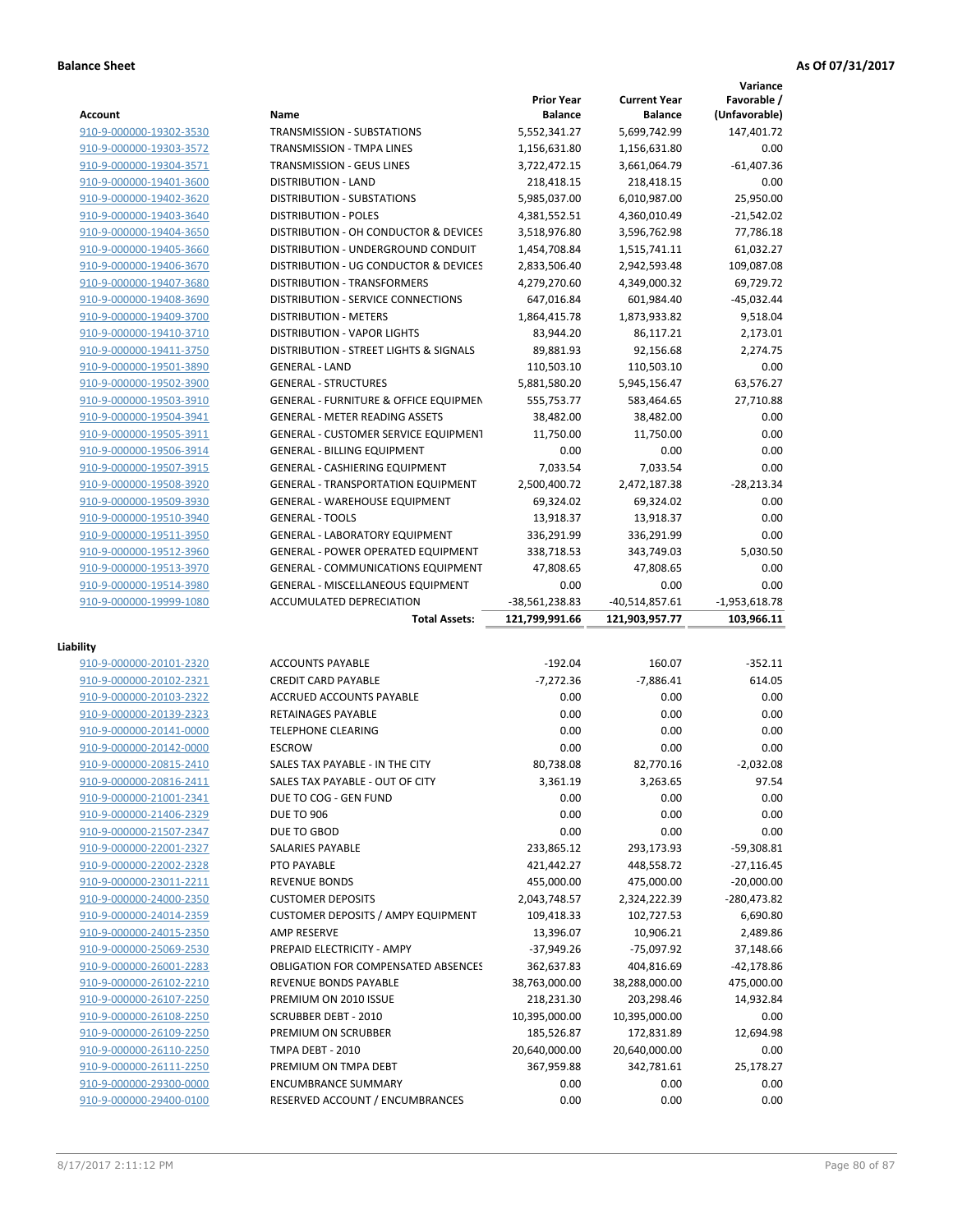| <b>Account</b>                        | Name                                                     | <b>Prior Year</b><br><b>Balance</b> | <b>Current Year</b><br><b>Balance</b> | Variance<br>Favorable /<br>(Unfavorable) |
|---------------------------------------|----------------------------------------------------------|-------------------------------------|---------------------------------------|------------------------------------------|
| 910-9-000000-29999-2283               | <b>NET PENSION LIABILITY</b>                             | 609,947.00                          | 3,606,302.00                          | $-2,996,355.00$                          |
|                                       | <b>Total Liability:</b>                                  | 74,857,858.85                       | 77,710,828.98                         | $-2,852,970.13$                          |
| <b>Equity</b>                         |                                                          |                                     |                                       |                                          |
| 910-9-000000-39100-2160               | UNRESERVED RETAINED EARNINGS                             | 47,623,065.55                       | 43,006,089.64                         | $-4,616,975.91$                          |
| 910-9-000000-39500-4210               | <b>NET POSITION - PENSION</b>                            | $-3,070.00$                         | $-3,070.00$                           | 0.00                                     |
|                                       | <b>Total Beginning Equity:</b>                           | 47,619,995.55                       | 43,003,019.64                         | -4,616,975.91                            |
| <b>Total Revenue</b>                  |                                                          | 40,439,969.38                       | 40,615,629.13                         | 175,659.75                               |
| <b>Total Expense</b>                  |                                                          | 41,117,832.12                       | 39,425,519.98                         | 1,692,312.14                             |
| <b>Revenues Over/(Under) Expenses</b> |                                                          | $-677,862.74$                       | 1,190,109.15                          | 1,867,971.89                             |
|                                       | <b>Total Equity and Current Surplus (Deficit):</b>       | 46,942,132.81                       | 44,193,128.79                         | $-2,749,004.02$                          |
|                                       | Total Liabilities, Equity and Current Surplus (Deficit): | 121,799,991.66                      | 121,903,957.77                        | 103,966.11                               |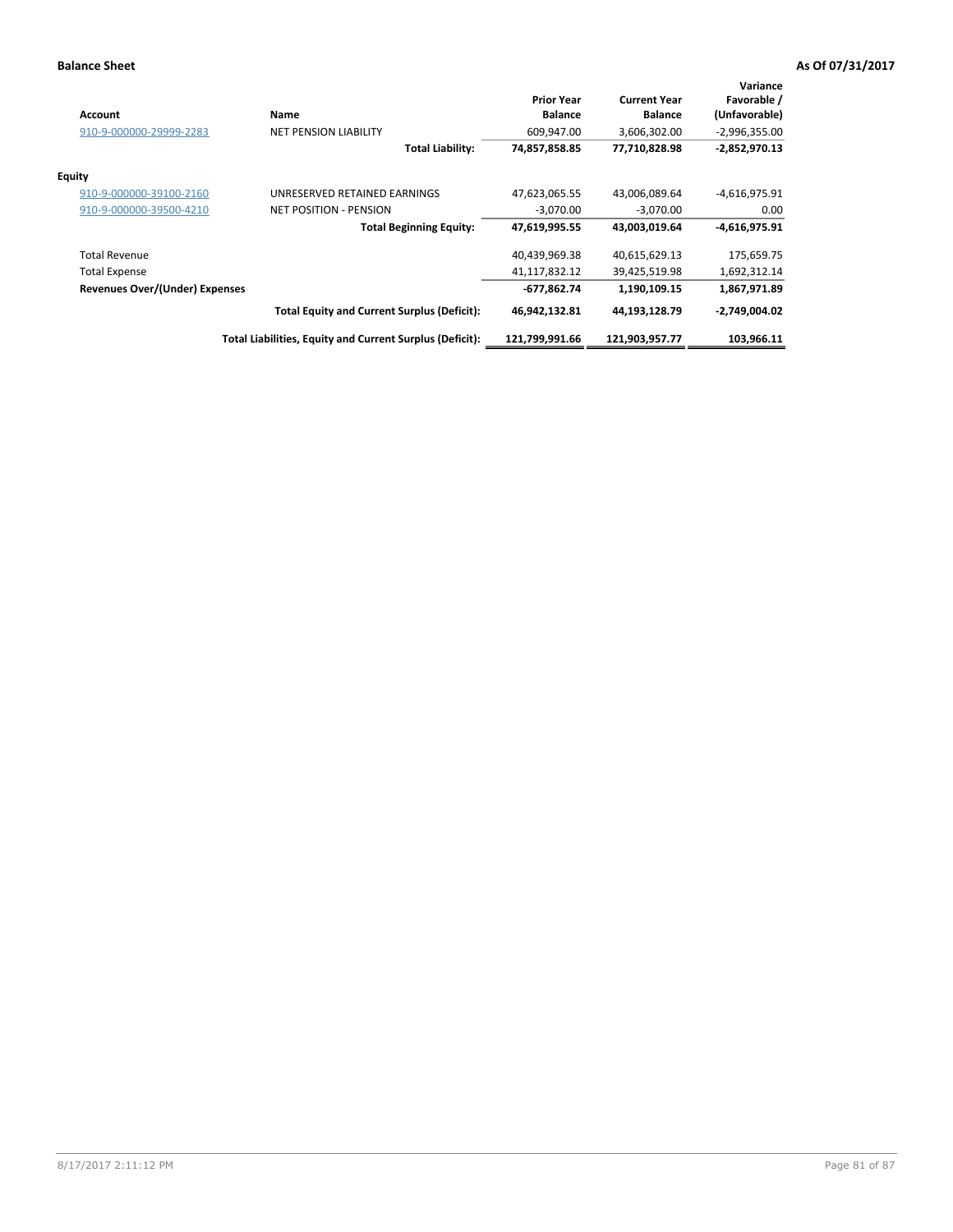| <b>Account</b>                             | Name                                                     | <b>Prior Year</b><br><b>Balance</b> | <b>Current Year</b><br><b>Balance</b> | Variance<br>Favorable /<br>(Unfavorable) |
|--------------------------------------------|----------------------------------------------------------|-------------------------------------|---------------------------------------|------------------------------------------|
| <b>Fund: 911 - ELECTRIC DEBT REDUCTION</b> |                                                          |                                     |                                       |                                          |
| Assets                                     |                                                          |                                     |                                       |                                          |
| 911-9-000000-10000-1300                    | CASH                                                     | 3,021,434.59                        | 3,028,031.47                          | 6,596.88                                 |
| 911-9-000000-12002-0000                    | <b>GOVERNMENT OBLIGATIONS / AGENCIES</b>                 | 0.00                                | 0.00                                  | 0.00                                     |
| 911-9-000000-13201-1430                    | MISCELLANEOUS ACCOUNTS RECEIVABLE                        | 0.00                                | 0.00                                  | 0.00                                     |
| 911-9-000000-13205-1710                    | <b>INTEREST RECEIVABLE</b>                               | 0.00                                | 0.00                                  | 0.00                                     |
|                                            | <b>Total Assets:</b>                                     | 3,021,434.59                        | 3,028,031.47                          | 6,596.88                                 |
| Liability                                  |                                                          |                                     |                                       |                                          |
| 911-9-000000-20101-0000                    | <b>ACCOUNTS PAYABLE</b>                                  | 0.00                                | 0.00                                  | 0.00                                     |
| 911-9-000000-20103-0100                    | <b>ACCRUED ACCOUNTS PAYABLE</b>                          | 0.00                                | 0.00                                  | 0.00                                     |
| 911-9-000000-Z2430-0000                    | RESERVED ACCOUNT / ENCUMBRANCE SUM                       | 0.00                                | 0.00                                  | 0.00                                     |
| 911-9-000000-Z2520-0100                    | RESERVED ACCOUNT / ENCUMBRANCES                          | 0.00                                | 0.00                                  | 0.00                                     |
|                                            | <b>Total Liability:</b>                                  | 0.00                                | 0.00                                  | 0.00                                     |
| Equity                                     |                                                          |                                     |                                       |                                          |
| 911-9-000000-39100-2160                    | UNRESERVED RETAINED EARNINGS                             | 220,508.21                          | 3,024,538.46                          | 2,804,030.25                             |
|                                            | <b>Total Beginning Equity:</b>                           | 220,508.21                          | 3,024,538.46                          | 2,804,030.25                             |
| <b>Total Revenue</b>                       |                                                          | 2,800,926.38                        | 3,493.01                              | $-2,797,433.37$                          |
| <b>Total Expense</b>                       |                                                          | 0.00                                | 0.00                                  | 0.00                                     |
| <b>Revenues Over/(Under) Expenses</b>      |                                                          | 2,800,926.38                        | 3,493.01                              | $-2,797,433.37$                          |
|                                            | <b>Total Equity and Current Surplus (Deficit):</b>       | 3,021,434.59                        | 3,028,031.47                          | 6,596.88                                 |
|                                            | Total Liabilities, Equity and Current Surplus (Deficit): | 3,021,434.59                        | 3,028,031.47                          | 6,596.88                                 |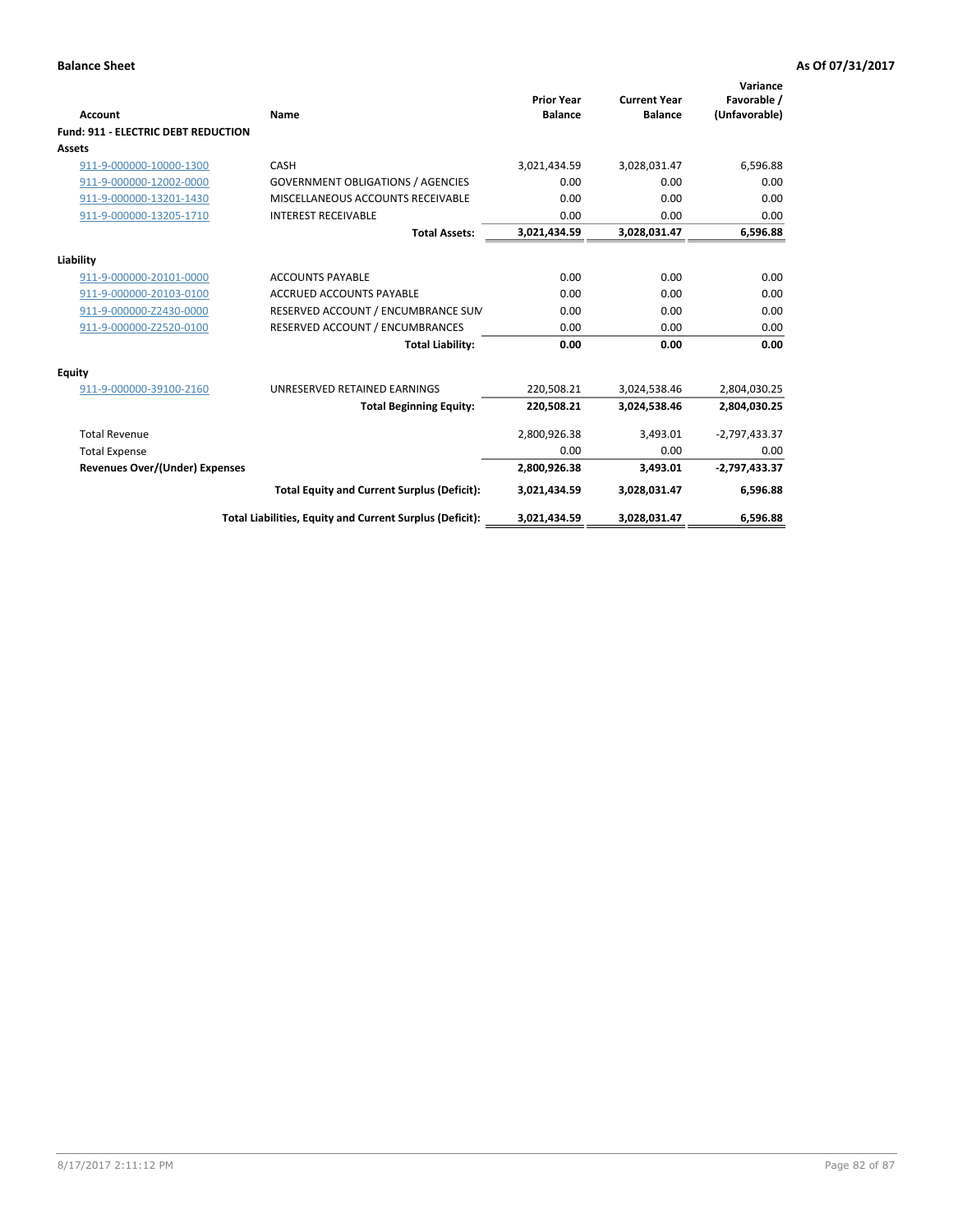| <b>Account</b>                        | Name                                                     | <b>Prior Year</b><br><b>Balance</b> | <b>Current Year</b><br><b>Balance</b> | Variance<br>Favorable /<br>(Unfavorable) |
|---------------------------------------|----------------------------------------------------------|-------------------------------------|---------------------------------------|------------------------------------------|
| Fund: 912 - ELECTRIC DEBT SERVICE     |                                                          |                                     |                                       |                                          |
| Assets                                |                                                          |                                     |                                       |                                          |
| 912-9-000000-10000-1300               | CASH                                                     | 3,077,519.58                        | 3,088,410.56                          | 10,890.98                                |
| 912-9-000000-11504-1301               | RESERVE FUND - 2008 BOND ISSUE                           | 1,130,416.19                        | 1,143,238.90                          | 12,822.71                                |
| 912-9-000000-11506-1301               | RESERVE FUND - 2010 BOND ISSUE                           | 3,306,986.17                        | 3,340,822.59                          | 33,836.42                                |
| 912-9-000000-11515-1301               | RESERVE FUND - 2015 BOND ISSUE                           | 136,534.24                          | 137,393.12                            | 858.88                                   |
| 912-9-000000-11516-1301               | <b>RESERVE FUND - 2015 TAXABLE BONDS</b>                 | 44,414.08                           | 44,693.48                             | 279.40                                   |
| 912-9-000000-13205-1710               | <b>INTEREST RECEIVABLE</b>                               | 0.00                                | 0.00                                  | 0.00                                     |
|                                       | <b>Total Assets:</b>                                     | 7,695,870.26                        | 7,754,558.65                          | 58,688.39                                |
| Liability                             |                                                          |                                     |                                       |                                          |
| 912-9-000000-20101-2320               | <b>ACCOUNTS PAYABLE</b>                                  | 0.00                                | 0.00                                  | 0.00                                     |
| 912-9-000000-20107-2370               | <b>ACCRUED INTEREST PAYABLE</b>                          | 423,203.71                          | 471,001.12                            | $-47,797.41$                             |
| 912-9-000000-21400-2999               | DUE TO GEUS 910 - ELECTRIC OPERATING                     | 4,625,445.97                        | 4,625,445.97                          | 0.00                                     |
| 912-9-000000-Z2430-0000               | <b>ENCUMBRANCE SUMMARY</b>                               | 0.00                                | 0.00                                  | 0.00                                     |
| 912-9-000000-Z2520-0100               | RESERVED ACCOUNT / ENCUMBRANCES                          | 0.00                                | 0.00                                  | 0.00                                     |
|                                       | <b>Total Liability:</b>                                  | 5,048,649.68                        | 5,096,447.09                          | $-47,797.41$                             |
| Equity                                |                                                          |                                     |                                       |                                          |
| 912-9-000000-39100-2150               | SEMI RESERVED RETAINED EARNINGS                          | 1,582,715.98                        | 1,613,381.08                          | 30,665.10                                |
|                                       | <b>Total Beginning Equity:</b>                           | 1,582,715.98                        | 1,613,381.08                          | 30,665.10                                |
| <b>Total Revenue</b>                  |                                                          | 3,200,000.00                        | 3,200,000.00                          | 0.00                                     |
| <b>Total Expense</b>                  |                                                          | 2,135,495.40                        | 2,155,269.52                          | $-19,774.12$                             |
| <b>Revenues Over/(Under) Expenses</b> |                                                          | 1,064,504.60                        | 1,044,730.48                          | $-19,774.12$                             |
|                                       | <b>Total Equity and Current Surplus (Deficit):</b>       | 2,647,220.58                        | 2,658,111.56                          | 10,890.98                                |
|                                       | Total Liabilities, Equity and Current Surplus (Deficit): | 7,695,870.26                        | 7,754,558.65                          | 58,688.39                                |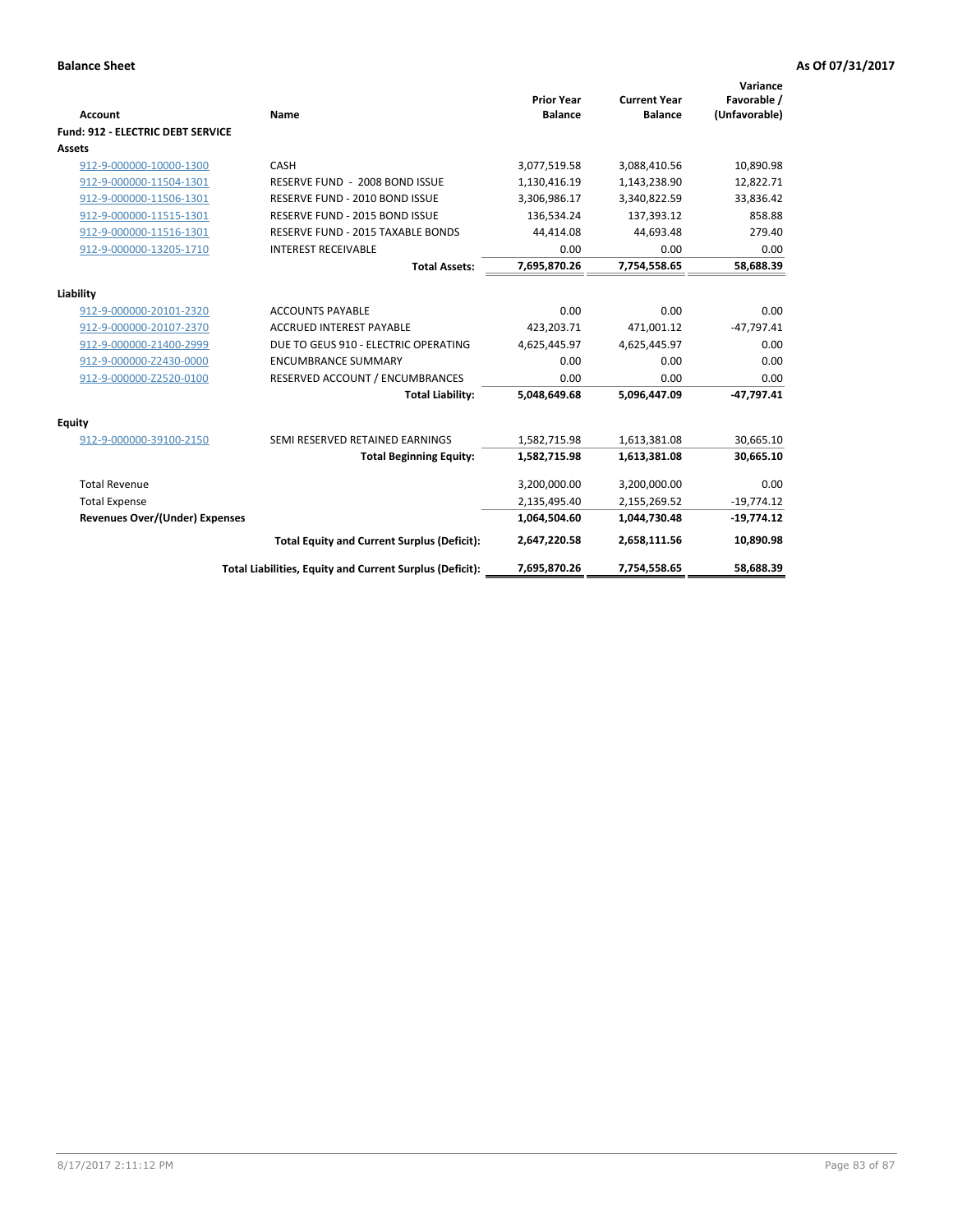| Account                                       | Name                                                     | <b>Prior Year</b><br><b>Balance</b> | <b>Current Year</b><br><b>Balance</b> | Variance<br>Favorable /<br>(Unfavorable) |
|-----------------------------------------------|----------------------------------------------------------|-------------------------------------|---------------------------------------|------------------------------------------|
| <b>Fund: 913 - ELECTRIC CONSTRUCTION FUND</b> |                                                          |                                     |                                       |                                          |
| Assets                                        |                                                          |                                     |                                       |                                          |
| 913-9-000000-10000-1300                       | CASH                                                     | 100,822.45                          | 101,042.56                            | 220.11                                   |
| 913-9-000000-13201-1430                       | MISCELLANEOUS ACCOUNTS RECEIVABLE                        | 0.00                                | 0.00                                  | 0.00                                     |
| 913-9-000000-13205-1710                       | <b>INTEREST RECEIVABLE</b>                               | 0.00                                | 0.00                                  | 0.00                                     |
|                                               | <b>Total Assets:</b>                                     | 100,822.45                          | 101,042.56                            | 220.11                                   |
| Liability                                     |                                                          |                                     |                                       |                                          |
| 913-9-000000-20101-2320                       | <b>ACCOUNTS PAYABLE</b>                                  | 0.00                                | 0.00                                  | 0.00                                     |
| 913-9-000000-20102-2321                       | <b>CREDIT CARD PAYABLE</b>                               | 0.00                                | 0.00                                  | 0.00                                     |
| 913-9-000000-20103-0000                       | <b>ACCRUED ACCOUNTS PAYABLE</b>                          | 0.00                                | 0.00                                  | 0.00                                     |
| 913-9-000000-29300-0000                       | <b>ENCUMBRANCE SUMMARY</b>                               | 0.00                                | 0.00                                  | 0.00                                     |
| 913-9-000000-29400-0100                       | RESERVED ACCOUNT / ENCUMBRANCES                          | 0.00                                | 0.00                                  | 0.00                                     |
|                                               | <b>Total Liability:</b>                                  | 0.00                                | 0.00                                  | 0.00                                     |
| <b>Equity</b>                                 |                                                          |                                     |                                       |                                          |
| 913-9-000000-39100-2160                       | SEMI RESERVED RETAINED EARNINGS                          | 100,682.87                          | 100,926.02                            | 243.15                                   |
|                                               | <b>Total Beginning Equity:</b>                           | 100.682.87                          | 100.926.02                            | 243.15                                   |
| <b>Total Revenue</b>                          |                                                          | 139.58                              | 116.54                                | $-23.04$                                 |
| <b>Total Expense</b>                          |                                                          | 0.00                                | 0.00                                  | 0.00                                     |
| Revenues Over/(Under) Expenses                |                                                          | 139.58                              | 116.54                                | $-23.04$                                 |
|                                               | <b>Total Equity and Current Surplus (Deficit):</b>       | 100,822.45                          | 101,042.56                            | 220.11                                   |
|                                               | Total Liabilities, Equity and Current Surplus (Deficit): | 100,822.45                          | 101,042.56                            | 220.11                                   |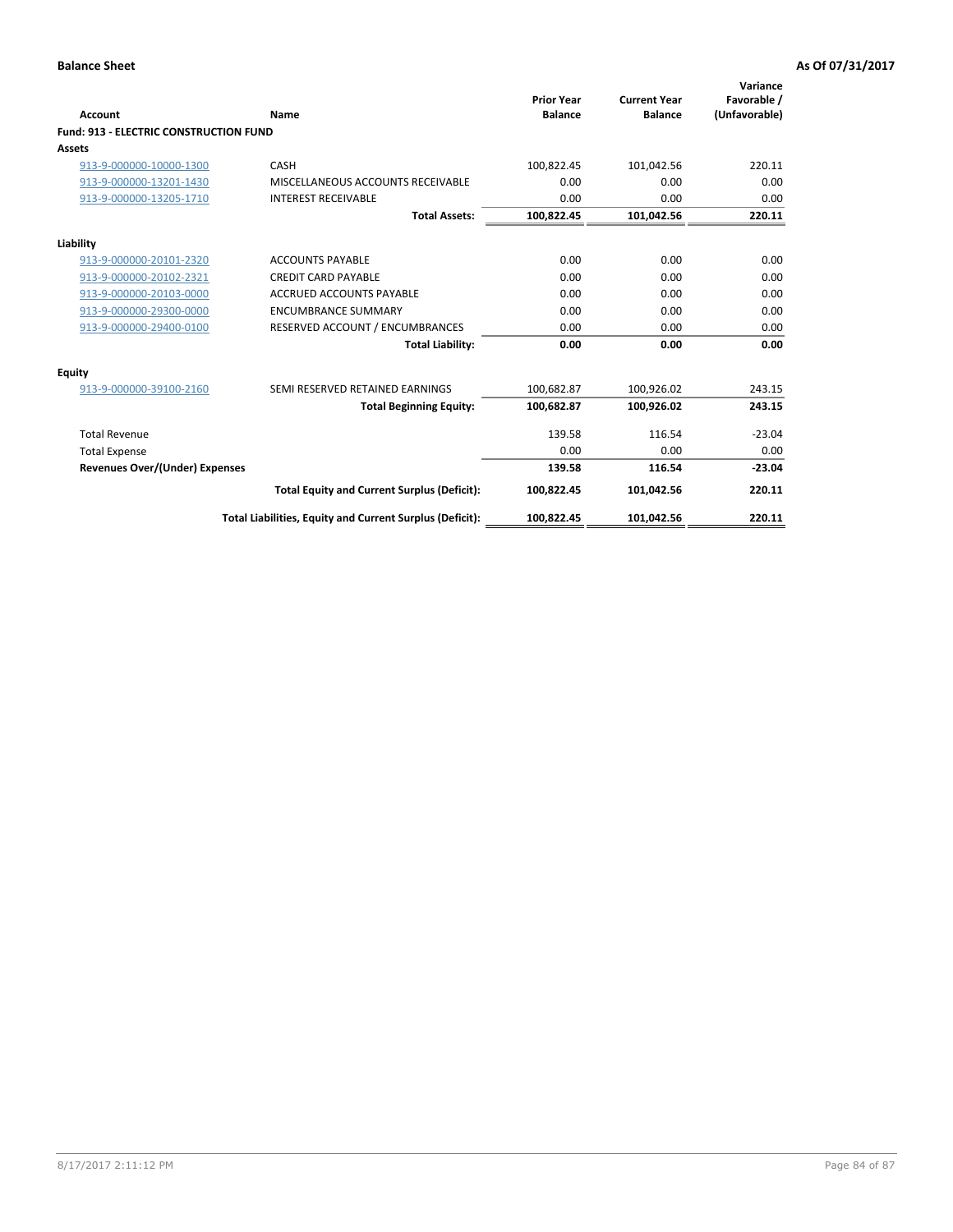| <b>Account</b>                        | Name                                                     | <b>Prior Year</b><br><b>Balance</b> | <b>Current Year</b><br><b>Balance</b> | Variance<br>Favorable /<br>(Unfavorable) |
|---------------------------------------|----------------------------------------------------------|-------------------------------------|---------------------------------------|------------------------------------------|
| Fund: 916 - 08 ENGINE BOND PROCEEDS   |                                                          |                                     |                                       |                                          |
| <b>Assets</b>                         |                                                          |                                     |                                       |                                          |
| 916-9-000000-10000-1300               | CASH                                                     | 0.00                                | 0.00                                  | 0.00                                     |
| 916-9-000000-12189-0000               | 08 ENGINE BOND PROCEEDS                                  | 0.00                                | 0.00                                  | 0.00                                     |
| 916-9-000000-13201-1430               | MISCELLANOEUS ACCOUNTS RECEIVABLE                        | 0.00                                | 0.00                                  | 0.00                                     |
| 916-9-000000-13205-1710               | <b>INTEREST RECEIVABLE</b>                               | 0.00                                | 0.00                                  | 0.00                                     |
| 916-9-000000-Z1030-1202               | 2008 GEUS REVENUE BOND - TEXAS TERM                      | 0.00                                | 0.00                                  | 0.00                                     |
| 916-9-000000-Z1030-1401               | 2008 GEUS REVENUE BOND - PFM                             | 0.00                                | 0.00                                  | 0.00                                     |
| 916-9-000000-Z1030-1402               | 2009 GEUS REVENUE BOND - PFM                             | 0.00                                | 0.00                                  | 0.00                                     |
| 916-9-000000-Z1030-3123               | 2009 GEUS REVENUE BOND - TEXAS TERM                      | 0.00                                | 0.00                                  | 0.00                                     |
|                                       | <b>Total Assets:</b>                                     | 0.00                                | 0.00                                  | 0.00                                     |
| Liability                             |                                                          |                                     |                                       |                                          |
| 916-9-000000-20101-2320               | <b>ACCOUNTS PAYABLE</b>                                  | 0.00                                | 0.00                                  | 0.00                                     |
| 916-9-000000-20139-2323               | <b>RETAINAGES PAYABLE</b>                                | 0.00                                | 0.00                                  | 0.00                                     |
| 916-9-000000-21401-2330               | DUE TO ELECTRIC OPERATING                                | 0.00                                | 0.00                                  | 0.00                                     |
| 916-9-000000-29300-0000               | <b>ENCUMBRANCE SUMMARY</b>                               | 0.00                                | 0.00                                  | 0.00                                     |
| 916-9-000000-29400-0100               | RESERVED ACCOUNT / ENCUMBRANCES                          | 0.00                                | 0.00                                  | 0.00                                     |
|                                       | <b>Total Liability:</b>                                  | 0.00                                | 0.00                                  | 0.00                                     |
|                                       |                                                          |                                     |                                       |                                          |
| <b>Equity</b>                         |                                                          |                                     |                                       |                                          |
| 916-9-000000-39100-2150               | RESERVED RETAINED EARNINGS                               | 0.00                                | 0.00                                  | 0.00                                     |
|                                       | <b>Total Beginning Equity:</b>                           | 0.00                                | 0.00                                  | 0.00                                     |
| <b>Total Revenue</b>                  |                                                          | 0.00                                | 0.00                                  | 0.00                                     |
| <b>Total Expense</b>                  |                                                          | 0.00                                | 0.00                                  | 0.00                                     |
| <b>Revenues Over/(Under) Expenses</b> |                                                          | 0.00                                | 0.00                                  | 0.00                                     |
|                                       | <b>Total Equity and Current Surplus (Deficit):</b>       | 0.00                                | 0.00                                  | 0.00                                     |
|                                       | Total Liabilities, Equity and Current Surplus (Deficit): | 0.00                                | 0.00                                  | 0.00                                     |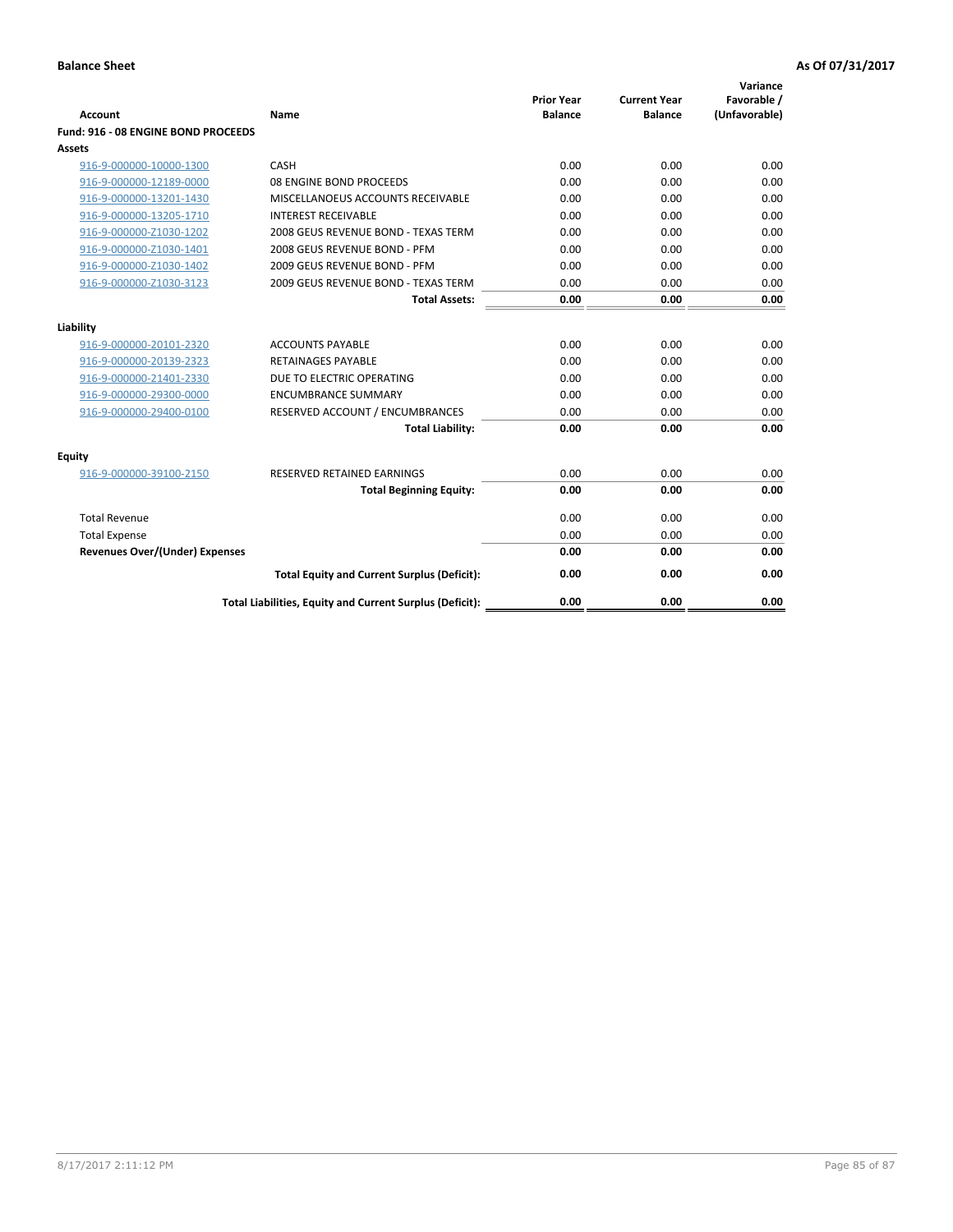|                                       |                                                          | <b>Prior Year</b> | <b>Current Year</b> | Variance<br>Favorable / |
|---------------------------------------|----------------------------------------------------------|-------------------|---------------------|-------------------------|
| <b>Account</b>                        | Name                                                     | <b>Balance</b>    | <b>Balance</b>      | (Unfavorable)           |
| Fund: 950 - CABLE / INTERNET          |                                                          |                   |                     |                         |
| Assets                                |                                                          |                   |                     |                         |
| 950-9-000000-10000-1300               | CASH                                                     | 875,312.84        | 1,147,016.72        | 271,703.88              |
| 950-9-000000-13000-1420               | <b>CUSTOMER ACCOUNTS RECEIVABLE</b>                      | 266,399.03        | 236,261.19          | $-30,137.84$            |
| 950-9-000000-13001-1420               | NON CURRENT CUSTOMER ACCTS RECEIVAE                      | 196,745.01        | 234,522.58          | 37,777.57               |
| 950-9-000000-13002-1440               | ALLOWANCE FOR UNCOLLECTABLE                              | $-140,386.51$     | $-173,526.51$       | $-33,140.00$            |
| 950-9-000000-13003-1421               | UNBILLED YEAR-END ACCRUAL                                | 534,908.95        | 453,890.27          | $-81,018.68$            |
| 950-9-000000-13201-1430               | MISCELLANEOUS ACCOUNTS RECEIVABLE                        | 0.00              | 0.00                | 0.00                    |
| 950-9-000000-13205-1710               | <b>INTEREST RECEIVABLE</b>                               | 0.00              | 0.00                | 0.00                    |
| 950-9-000000-15801-1540               | <b>INVENTORY</b>                                         | 195,939.90        | 192,606.06          | $-3,333.84$             |
| 950-9-000000-16301-1070               | <b>CWIP</b>                                              | 0.00              | 0.00                | 0.00                    |
| 950-9-000000-17501-1860               | <b>EMPLOYEE CONTRIBUTIONS</b>                            | 66,497.00         | 65,340.00           | $-1,157.00$             |
| 950-9-000000-17504-1860               | <b>INVESTMENT RETURN</b>                                 | 48,268.00         | 304,875.00          | 256,607.00              |
| 950-9-000000-17508-1860               | <b>EXPERIENCE DIFFERENCE</b>                             | 580.00            | 6,177.00            | 5,597.00                |
| 950-9-000000-17520-1860               | <b>ASSUMPTION CHANGES</b>                                | 0.00              | 81,009.00           | 81,009.00               |
| 950-9-000000-18001-5110               | HEADEND, TRUNK & DISTRIBUTION SYSTEM                     | 9,516,483.16      | 9,813,629.64        | 297,146.48              |
| 950-9-000000-18002-5111               | <b>HEADEND EQUIPMENT</b>                                 | 1,242,335.79      | 1,290,975.52        | 48,639.73               |
| 950-9-000000-18003-5120               | <b>DROPS</b>                                             | 3,921,968.10      | 3,201,165.34        | -720,802.76             |
| 950-9-000000-18101-5130               | <b>CUSTOMER PREMISES EQUIPMENT</b>                       | 1,196,536.42      | 1,234,540.00        | 38,003.58               |
| 950-9-000000-18102-5140               | PRODUCTION EQUIPMENT                                     | 60,397.97         | 69,984.90           | 9,586.93                |
| 950-9-000000-18201-5210               | CENTRAL INTERNET EQUIPMENT                               | 422,769.46        | 422,769.46          | 0.00                    |
| 950-9-000000-18202-5220               | <b>CUSTOMER INTERFACE EQUIPMENT</b>                      | 215,944.34        | 230,582.09          | 14,637.75               |
| 950-9-000000-18301-5000               | <b>FIBER OPTICS</b>                                      | 744,208.60        | 744,208.60          | 0.00                    |
| 950-9-000000-18501-5901               | <b>STRUCTURES &amp; IMPROVEMENTS</b>                     | 608,729.19        | 608,729.19          | 0.00                    |
| 950-9-000000-18502-5910               | <b>FURNITURE &amp; OFFICE EQUIPMENT</b>                  | 137,419.19        | 137,419.19          | 0.00                    |
| 950-9-000000-18503-5920               | <b>TRANSPORTATION EQUIPMENT</b>                          | 372,622.50        | 373,895.50          | 1,273.00                |
| 950-9-000000-18504-5950               | LABORATORY EQUIPMENT                                     | 163,348.67        | 163,348.67          | 0.00                    |
| 950-9-000000-18505-5960               | POWER OPERATED EQUIPMENT                                 | 5,500.00          | 5,500.00            | 0.00                    |
| 950-9-000000-18506-5980               | MISCELLANEOUS EQUIPMENT                                  | 0.00              | 0.00                | 0.00                    |
| 950-9-000000-18999-1080               | <b>ACCUMULATED DEPRECIATION</b>                          | $-10,329,328.35$  | $-10,600,059.27$    | -270,730.92             |
|                                       | <b>Total Assets:</b>                                     | 10,323,199.26     | 10,244,860.14       | $-78,339.12$            |
| Liability                             |                                                          |                   |                     |                         |
| 950-9-000000-20101-2320               | <b>ACCOUNTS PAYABLE</b>                                  | 0.00              | 71.72               | $-71.72$                |
| 950-9-000000-20102-2321               | <b>CREDIT CARD PAYABLE</b>                               | 7,272.36          | 7,886.41            | $-614.05$               |
| 950-9-000000-20103-2322               | ACCRUED ACCOUNTS PAYABLE                                 | 0.00              | 0.00                | 0.00                    |
| 950-9-000000-20815-2410               | SALES TAX PAYABLE - IN THE CITY                          | 29,646.29         | 30,508.03           | $-861.74$               |
| 950-9-000000-20816-2411               | SALES TAX PAYABLE - OUT OF CITY                          | 0.00              | 0.00                | 0.00                    |
| 950-9-000000-21001-1101               | DUE TO COG - GEN FUND                                    | 0.00              | 0.00                | 0.00                    |
| 950-9-000000-21507-2347               | DUE TO GBOD                                              | 0.00              | 0.00                | 0.00                    |
| 950-9-000000-22001-2327               | SALARIES PAYABLE                                         | 34,330.47         | 43,791.74           | $-9,461.27$             |
| 950-9-000000-22002-2328               | PTO PAYABLE                                              | 52,687.91         | 58,535.74           | -5,847.83               |
| 950-9-000000-24000-2350               | <b>CUSTOMER DEPOSITS</b>                                 | 13,537.27         | 11,327.27           | 2,210.00                |
| 950-9-000000-26001-2283               | <b>OBLIGATION FOR COMPENSATED ABSENCES</b>               | 10,900.97         | 13,908.37           | $-3,007.40$             |
| 950-9-000000-29300-0000               | <b>ENCUMBRANCE SUMMARY</b>                               | 0.00              | 0.00                | 0.00                    |
| 950-9-000000-29400-0100               | RESERVED ACCOUNT / ENCUMBRANCES                          | 0.00              | 0.00                | 0.00                    |
| 950-9-000000-29999-2283               | NET PENSION LIABILITY                                    | 87,135.00         | 515,186.00          | $-428,051.00$           |
|                                       | <b>Total Liability:</b>                                  | 235,510.27        | 681,215.28          | -445,705.01             |
|                                       |                                                          |                   |                     |                         |
| <b>Equity</b>                         |                                                          |                   |                     |                         |
| 950-9-000000-39100-2160               | UNRESERVED RETAINED EARNINGS                             | 9,661,921.93      | 9,128,980.69        | -532,941.24             |
| 950-9-000000-39500-4210               | <b>NET POSITION - PENSION</b>                            | $-438.00$         | $-438.00$           | 0.00                    |
|                                       | <b>Total Beginning Equity:</b>                           | 9,661,483.93      | 9,128,542.69        | -532,941.24             |
| <b>Total Revenue</b>                  |                                                          | 5,265,986.31      | 5,334,113.53        | 68,127.22               |
| <b>Total Expense</b>                  |                                                          | 4,839,781.25      | 4,899,011.36        | $-59,230.11$            |
| <b>Revenues Over/(Under) Expenses</b> |                                                          | 426,205.06        | 435,102.17          | 8,897.11                |
|                                       | <b>Total Equity and Current Surplus (Deficit):</b>       | 10,087,688.99     | 9,563,644.86        | $-524,044.13$           |
|                                       |                                                          |                   |                     |                         |
|                                       | Total Liabilities, Equity and Current Surplus (Deficit): | 10,323,199.26     | 10,244,860.14       | -78,339.12              |